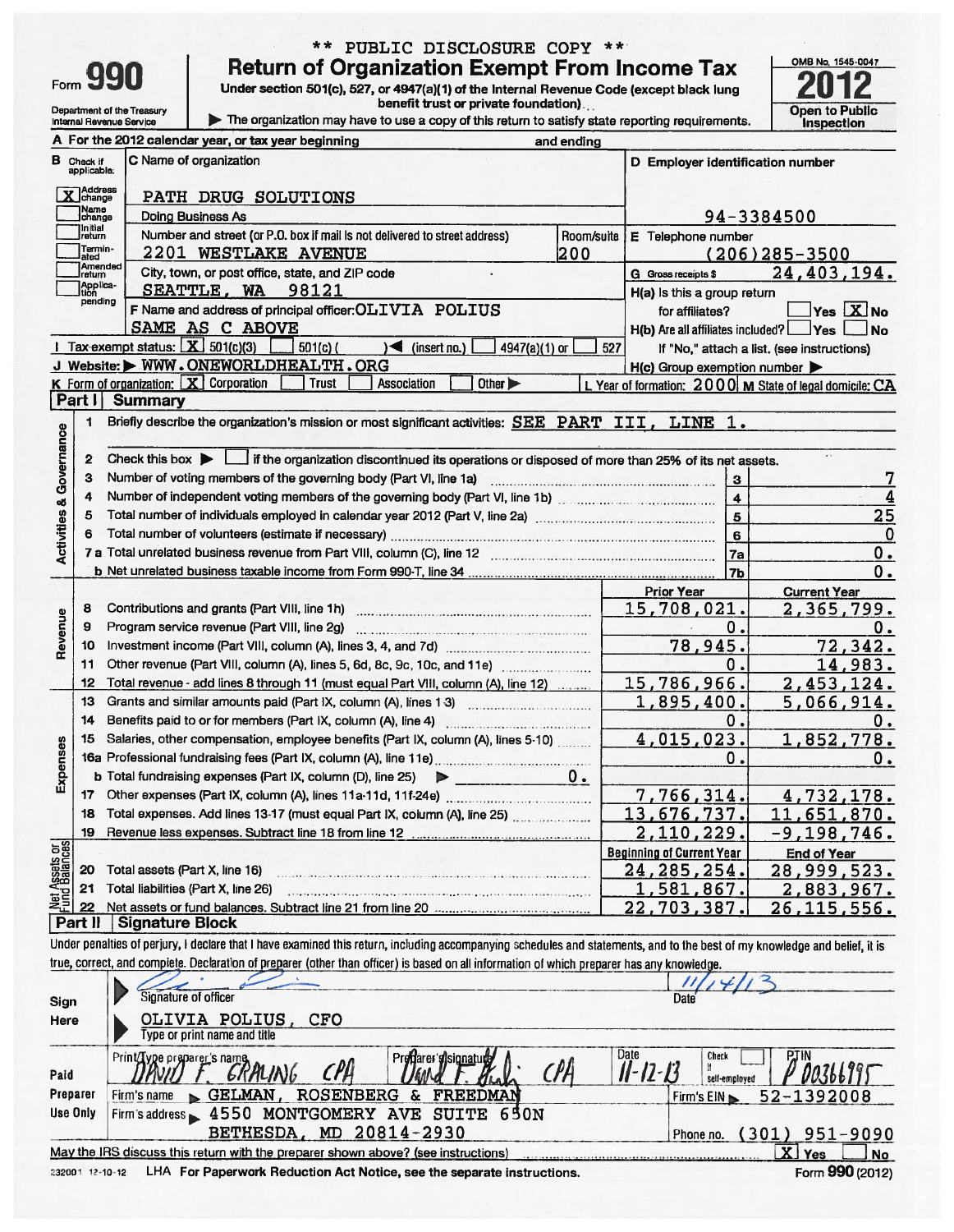|                | PATH DRUG SOLUTIONS<br>Form 990 (2012)                                                                                                             | 94-3384500 | Page 2                                                             |
|----------------|----------------------------------------------------------------------------------------------------------------------------------------------------|------------|--------------------------------------------------------------------|
|                | <b>Part III   Statement of Program Service Accomplishments</b>                                                                                     |            |                                                                    |
|                | Check if Schedule O contains a response to any question in this Part III                                                                           |            | $\overline{\mathbf{x}}$                                            |
| 1              | Briefly describe the organization's mission:                                                                                                       |            |                                                                    |
|                | PATH DRUG SOLUTIONS (PDS) WORKS TO IDENTIFY AND DEVELOP SAFE AND                                                                                   |            |                                                                    |
|                | EFFECTIVE NEW MEDICINES FOR DISEASES THAT DISPROPORTIONATELY AFFECT                                                                                |            |                                                                    |
|                | PEOPLE IN DEVELOPING COUNTRIES, AND ENSURE THAT THEY ARE AVAILABLE AND<br>ACCESSIBLE WHERE THEY ARE NEEDED MOST.                                   |            |                                                                    |
|                |                                                                                                                                                    |            |                                                                    |
| $\mathbf{2}$   | Did the organization undertake any significant program services during the year which were not listed on                                           |            | $\sqrt{\mathsf{Yes}\mathord{\;\mathbb{X}}\mathord{\;\mathsf{No}}}$ |
|                | the prior Form 990 or 990-EZ?<br>If "Yes," describe these new services on Schedule O.                                                              |            |                                                                    |
| 3              | Did the organization cease conducting, or make significant changes in how it conducts, any program services?                                       |            | $\overline{\ }$ Yes $\overline{\rm X}$ No                          |
|                | If "Yes," describe these changes on Schedule O.                                                                                                    |            |                                                                    |
| 4              | Describe the organization's program service accomplishments for each of its three largest program services, as measured by expenses.               |            |                                                                    |
|                | Section 501(c)(3) and 501(c)(4) organizations are required to report the amount of grants and allocations to others, the total expenses, and       |            |                                                                    |
|                | revenue, if any, for each program service reported.                                                                                                |            |                                                                    |
| 4a             | $2,829,253.$ (Revenue \$<br>$4,394,184$ $\ldots$ including grants of \$<br>(Expenses \$<br>(Code:                                                  |            |                                                                    |
|                | EMERGING AND EPIDEMIC DISEASES: ALTHOUGH MANY POOR COUNTRIES NEED NEW,                                                                             |            |                                                                    |
|                | MORE EFFECTIVE, AND LOWER-COST MEDICINES TO MEET HEALTH CHALLENGES                                                                                 |            |                                                                    |
|                | (INCLUDING MALARIA, DIARRHEA, AND NEGLECTED AND TROPICAL DISEASES),                                                                                |            |                                                                    |
|                | RESEARCH AND DEVELOPMENT FOR THESE DRUGS MAY NOT BE A PRIORITY FOR                                                                                 |            |                                                                    |
|                | COMMERCIAL PHARMACEUTICAL GROUPS. PDS OVERCOMES THIS BARRIER BY                                                                                    |            |                                                                    |
|                | CREATING CROSS-SECTOR COLLABORATIONS, OPENING DOORS FOR THE SHARING AND                                                                            |            |                                                                    |
|                | DONATION OF INTELLECTUAL PROPERTY, AND HARNESSING THE SCIENTIFIC AND                                                                               |            |                                                                    |
|                | MANUFACTURING CAPACITY OF BOTH DEVELOPED AND DEVELOPING COUNTRIES. WE                                                                              |            |                                                                    |
|                | ASSEMBLE EXPERIENCED AND DEDICATED TEAMS, IDENTIFY PROMISING DRUG                                                                                  |            |                                                                    |
|                | CANDIDATES, TRANSLATE THEM INTO SAFE, EFFECTIVE, AND AFFORDABLE                                                                                    |            |                                                                    |
|                | MEDICINES, AND COLLABORATE WITH COMPANIES TO MANUFACTURE AND DISTRIBUTE                                                                            |            |                                                                    |
|                | NEWLY APPROVED THERAPIES TO THOSE WHO NEED THEM MOST.                                                                                              |            |                                                                    |
| 4b             | 5,969,238. including grants of \$<br>$2,138,740.$ (Revenue \$)<br>(Code:<br>(Expenses \$                                                           |            |                                                                    |
|                | MATERNAL AND CHILD HEALTH: WE COMPLETED TWO PHASE 1 CLINICAL STUDIES                                                                               |            | ΙN                                                                 |
|                | THE UNITED STATES FOR A NEW DRUG CANDIDATE TO TREAT ACUTE SECRETORY                                                                                |            |                                                                    |
|                | DIARRHEA. THIS WORK IS PART OF PATH'S WIDE-REACHING EFFORTS TO COMBAT                                                                              |            |                                                                    |
|                | DIARRHEA, ONE OF THE LEADING CAUSES OF DEATH AMONG CHILDREN UNDER FIVE.<br>THE STUDIES SHOWED THAT THE TREATMENT WAS SAFE, WELL TOLERATED, AND HAD |            |                                                                    |
|                | NO SERIOUS ADVERSE EVENTS. BASED ON THESE OUTCOMES, WE WILL CONTINUE TO                                                                            |            |                                                                    |
|                | ADVANCE THIS PROMISING DRUG CANDIDATE THROUGH FURTHER CLINICAL TRIALS                                                                              |            |                                                                    |
|                | IN BANGLADESH IN 2013.                                                                                                                             |            |                                                                    |
|                |                                                                                                                                                    |            |                                                                    |
|                |                                                                                                                                                    |            |                                                                    |
|                |                                                                                                                                                    |            |                                                                    |
|                |                                                                                                                                                    |            |                                                                    |
| 4c             | $\overline{9,583.}$ (Revenue \$<br>17,492.<br>including grants of \$<br>) (Expenses \$<br>(Code:                                                   |            |                                                                    |
|                | HEALTH TECHNOLOGIES: WE PERFORMED WORK, WHICH WILL CONTINUE INTO NEXT                                                                              |            |                                                                    |
|                | YEAR, ON DEVELOPING A NEW FORMULATION OF ORAL REHYDRATION SOLUTION THAT                                                                            |            |                                                                    |
|                | ADDRESSES SYMPTOMS CAUSED BY DIARRHEA.                                                                                                             |            |                                                                    |
|                |                                                                                                                                                    |            |                                                                    |
|                |                                                                                                                                                    |            |                                                                    |
|                |                                                                                                                                                    |            |                                                                    |
|                |                                                                                                                                                    |            |                                                                    |
|                |                                                                                                                                                    |            |                                                                    |
|                |                                                                                                                                                    |            |                                                                    |
|                |                                                                                                                                                    |            |                                                                    |
|                |                                                                                                                                                    |            |                                                                    |
|                |                                                                                                                                                    |            |                                                                    |
| 4d             | Other program services (Describe in Schedule O.)                                                                                                   |            |                                                                    |
|                | $137$ , $108$ $\cdot$ including grants of \$<br>89, 338.) (Revenue \$<br>(Expenses \$                                                              |            |                                                                    |
| 4е             | 10,518,022.<br>Total program service expenses ▶                                                                                                    |            |                                                                    |
| 232002         |                                                                                                                                                    |            | Form 990 (2012)                                                    |
| $12 - 10 - 12$ | SEE SCHEDULE O FOR CONTINUATION(S)                                                                                                                 |            |                                                                    |
|                |                                                                                                                                                    |            |                                                                    |
|                | 14211118 745960 19338<br>2012.05000 PATH DRUG SOLUTIONS                                                                                            |            | 19338 1                                                            |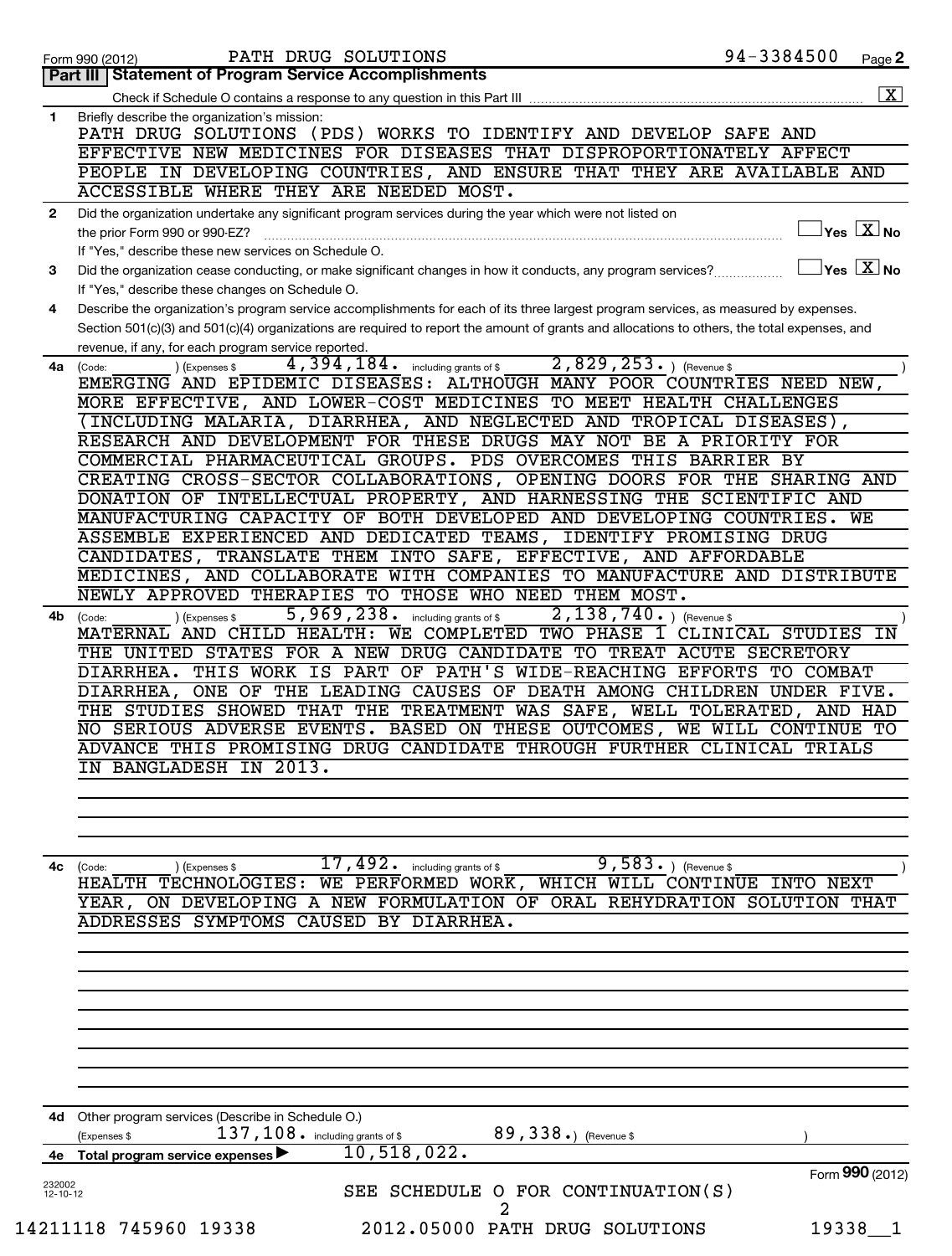Form 990 (2012) Page PATH DRUG SOLUTIONS 94-3384500

|    |                                                                                                                                                                                                                                                         |                          | Yes                     | No.                     |
|----|---------------------------------------------------------------------------------------------------------------------------------------------------------------------------------------------------------------------------------------------------------|--------------------------|-------------------------|-------------------------|
| 1. | Is the organization described in section 501(c)(3) or 4947(a)(1) (other than a private foundation)?<br>If "Yes," complete Schedule A                                                                                                                    | 1                        | х                       |                         |
| 2  |                                                                                                                                                                                                                                                         | $\mathbf{2}$             | $\overline{\textbf{x}}$ |                         |
| 3  | Did the organization engage in direct or indirect political campaign activities on behalf of or in opposition to candidates for                                                                                                                         |                          |                         |                         |
|    | public office? If "Yes," complete Schedule C, Part I                                                                                                                                                                                                    | 3                        |                         | x.                      |
| 4  | Section 501(c)(3) organizations. Did the organization engage in lobbying activities, or have a section 501(h) election in effect                                                                                                                        |                          |                         |                         |
|    |                                                                                                                                                                                                                                                         | 4                        |                         | x                       |
| 5  | Is the organization a section 501(c)(4), 501(c)(5), or 501(c)(6) organization that receives membership dues, assessments, or                                                                                                                            |                          |                         |                         |
|    |                                                                                                                                                                                                                                                         | 5                        |                         | х                       |
| 6  | Did the organization maintain any donor advised funds or any similar funds or accounts for which donors have the right to                                                                                                                               |                          |                         |                         |
|    | provide advice on the distribution or investment of amounts in such funds or accounts? If "Yes," complete Schedule D, Part I                                                                                                                            | 6                        |                         | х                       |
| 7  | Did the organization receive or hold a conservation easement, including easements to preserve open space,                                                                                                                                               |                          |                         |                         |
|    |                                                                                                                                                                                                                                                         | $\overline{\phantom{a}}$ |                         | х                       |
| 8  | Did the organization maintain collections of works of art, historical treasures, or other similar assets? If "Yes," complete<br>Schedule D, Part III <b>Process Construction Construction Construction</b> Construction Construction Construction Const | 8                        |                         | x                       |
| 9  | Did the organization report an amount in Part X, line 21, for escrow or custodial account liability; serve as a custodian for                                                                                                                           |                          |                         |                         |
|    | amounts not listed in Part X; or provide credit counseling, debt management, credit repair, or debt negotiation services?<br>If "Yes," complete Schedule D, Part IV                                                                                     | 9                        |                         | x                       |
| 10 | Did the organization, directly or through a related organization, hold assets in temporarily restricted endowments, permanent                                                                                                                           |                          |                         |                         |
|    |                                                                                                                                                                                                                                                         | 10                       |                         | x                       |
| 11 | If the organization's answer to any of the following questions is "Yes," then complete Schedule D, Parts VI, VII, VIII, IX, or X<br>as applicable.                                                                                                      |                          |                         |                         |
|    | a Did the organization report an amount for land, buildings, and equipment in Part X, line 10? If "Yes," complete Schedule D,<br>Part VI                                                                                                                | 11a                      | х                       |                         |
|    | <b>b</b> Did the organization report an amount for investments - other securities in Part X, line 12 that is 5% or more of its total                                                                                                                    | 11 <sub>b</sub>          |                         | x                       |
|    | c Did the organization report an amount for investments - program related in Part X, line 13 that is 5% or more of its total                                                                                                                            |                          |                         |                         |
|    |                                                                                                                                                                                                                                                         | 11c                      |                         | х                       |
|    | d Did the organization report an amount for other assets in Part X, line 15 that is 5% or more of its total assets reported in                                                                                                                          |                          |                         |                         |
|    |                                                                                                                                                                                                                                                         | 11d                      |                         | x                       |
|    |                                                                                                                                                                                                                                                         | 11e                      |                         | $\overline{\mathtt{x}}$ |
| f. | Did the organization's separate or consolidated financial statements for the tax year include a footnote that addresses                                                                                                                                 |                          |                         |                         |
|    | the organization's liability for uncertain tax positions under FIN 48 (ASC 740)? If "Yes," complete Schedule D, Part X                                                                                                                                  | 11f                      |                         | х                       |
|    | 12a Did the organization obtain separate, independent audited financial statements for the tax year? If "Yes," complete                                                                                                                                 |                          |                         |                         |
|    | Schedule D, Parts XI and XII                                                                                                                                                                                                                            | 12a                      |                         | x                       |
|    | <b>b</b> Was the organization included in consolidated, independent audited financial statements for the tax year?                                                                                                                                      |                          |                         |                         |
|    | If "Yes." and if the organization answered "No" to line 12a. then completing Schedule D. Parts XI and XII is optional                                                                                                                                   | 12 <sub>b</sub>          | Χ                       |                         |
| 13 |                                                                                                                                                                                                                                                         | 13                       |                         | $\overline{\textbf{x}}$ |
|    |                                                                                                                                                                                                                                                         | 14a                      | х                       |                         |
|    | <b>b</b> Did the organization have aggregate revenues or expenses of more than \$10,000 from grantmaking, fundraising, business,                                                                                                                        |                          |                         |                         |
|    | investment, and program service activities outside the United States, or aggregate foreign investments valued at \$100,000                                                                                                                              |                          |                         |                         |
|    |                                                                                                                                                                                                                                                         | 14b                      | Х                       |                         |
| 15 | Did the organization report on Part IX, column (A), line 3, more than \$5,000 of grants or assistance to any organization                                                                                                                               |                          | х                       |                         |
|    |                                                                                                                                                                                                                                                         | 15                       |                         |                         |
| 16 | Did the organization report on Part IX, column (A), line 3, more than \$5,000 of aggregate grants or assistance to individuals                                                                                                                          | 16                       |                         | x                       |
| 17 | Did the organization report a total of more than \$15,000 of expenses for professional fundraising services on Part IX,                                                                                                                                 |                          |                         |                         |
|    |                                                                                                                                                                                                                                                         | 17                       |                         | х                       |
| 18 | Did the organization report more than \$15,000 total of fundraising event gross income and contributions on Part VIII, lines                                                                                                                            | 18                       |                         | x                       |
| 19 | Did the organization report more than \$15,000 of gross income from gaming activities on Part VIII, line 9a? If "Yes,"                                                                                                                                  | 19                       |                         | х                       |
|    | 20a Did the organization operate one or more hospital facilities? If "Yes," complete Schedule H                                                                                                                                                         | <b>20a</b>               |                         | $\overline{\text{X}}$   |
|    |                                                                                                                                                                                                                                                         | 20 <sub>b</sub>          |                         |                         |

Form (2012) **990**

232003 12-10-12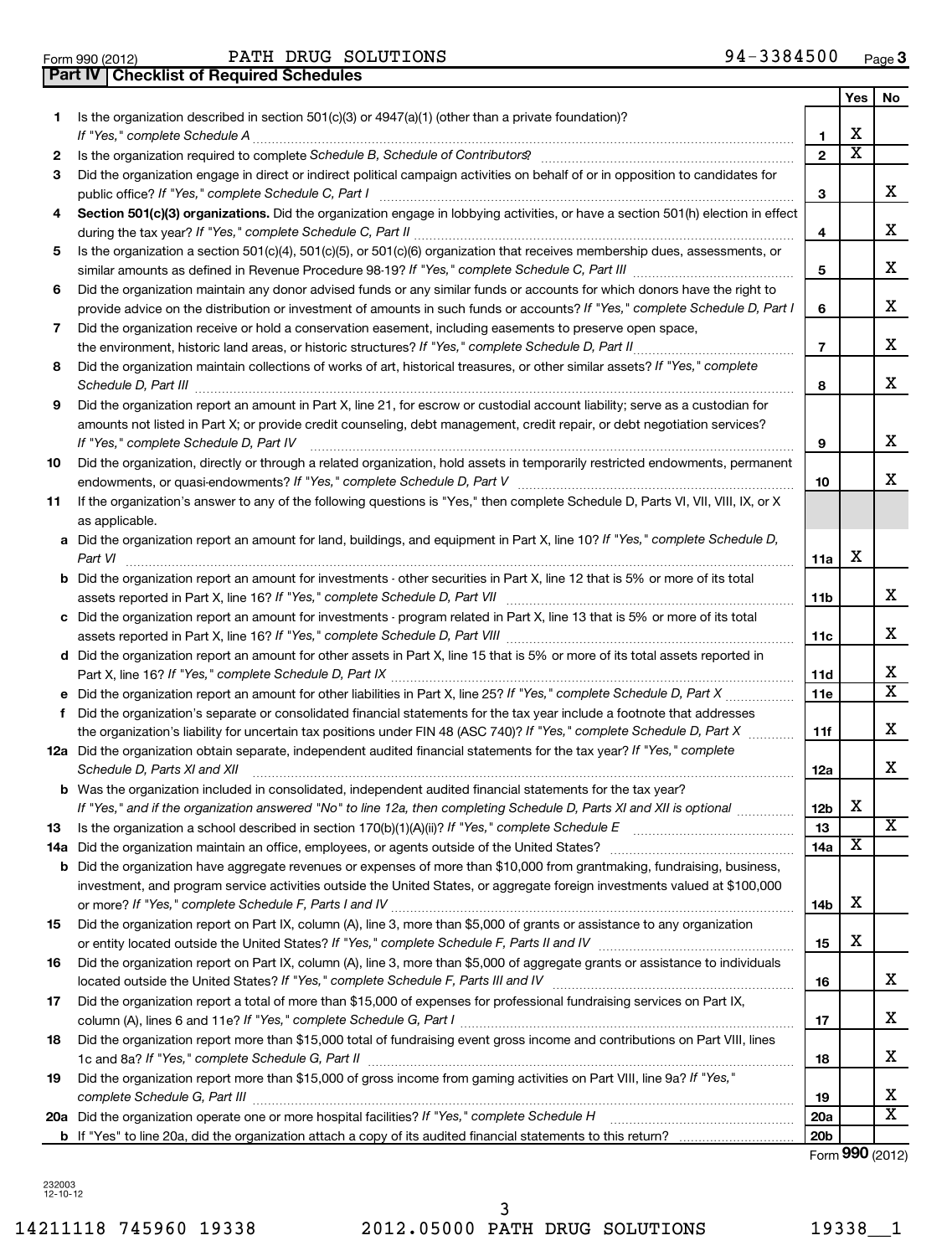# Form 990 (2012) Page PATH DRUG SOLUTIONS 94-3384500

|     |                                                                                                                                                                                                                                         |                 | Yes | No              |
|-----|-----------------------------------------------------------------------------------------------------------------------------------------------------------------------------------------------------------------------------------------|-----------------|-----|-----------------|
| 21  | Did the organization report more than \$5,000 of grants and other assistance to any government or organization in the<br>United States on Part IX, column (A), line 1? If "Yes," complete Schedule I, Parts I and II [111] [11] [11] [1 | 21              | Х   |                 |
| 22  | Did the organization report more than \$5,000 of grants and other assistance to individuals in the United States on Part IX,<br>column (A), line 2? If "Yes," complete Schedule I, Parts I and III                                      | 22              |     | x               |
| 23  | Did the organization answer "Yes" to Part VII, Section A, line 3, 4, or 5 about compensation of the organization's current                                                                                                              |                 |     |                 |
|     | and former officers, directors, trustees, key employees, and highest compensated employees? If "Yes," complete                                                                                                                          |                 |     |                 |
|     | Schedule J                                                                                                                                                                                                                              | 23              | х   |                 |
| 24a | Did the organization have a tax-exempt bond issue with an outstanding principal amount of more than \$100,000 as of the                                                                                                                 |                 |     |                 |
|     | last day of the year, that was issued after December 31, 2002? If "Yes," answer lines 24b through 24d and complete                                                                                                                      |                 |     |                 |
|     | Schedule K. If "No", go to line 25                                                                                                                                                                                                      | 24a             |     | x               |
| b   |                                                                                                                                                                                                                                         | 24 <sub>b</sub> |     |                 |
| c   | Did the organization maintain an escrow account other than a refunding escrow at any time during the year to defease                                                                                                                    |                 |     |                 |
|     |                                                                                                                                                                                                                                         | 24c             |     |                 |
|     |                                                                                                                                                                                                                                         | 24d             |     |                 |
|     | Section 501(c)(3) and 501(c)(4) organizations. Did the organization engage in an excess benefit transaction with a                                                                                                                      |                 |     |                 |
| 25a | disqualified person during the year? If "Yes," complete Schedule L, Part I                                                                                                                                                              | 25a             |     | x               |
| b   | Is the organization aware that it engaged in an excess benefit transaction with a disqualified person in a prior year, and                                                                                                              |                 |     |                 |
|     | that the transaction has not been reported on any of the organization's prior Forms 990 or 990-EZ? If "Yes," complete<br>Schedule L, Part I                                                                                             | 25 <sub>b</sub> |     | х               |
| 26  | Was a loan to or by a current or former officer, director, trustee, key employee, highest compensated employee, or disqualified                                                                                                         |                 |     |                 |
|     |                                                                                                                                                                                                                                         | 26              |     | х               |
| 27  | Did the organization provide a grant or other assistance to an officer, director, trustee, key employee, substantial                                                                                                                    |                 |     |                 |
|     | contributor or employee thereof, a grant selection committee member, or to a 35% controlled entity or family member                                                                                                                     |                 |     |                 |
|     |                                                                                                                                                                                                                                         | 27              |     | x               |
| 28  | Was the organization a party to a business transaction with one of the following parties (see Schedule L, Part IV                                                                                                                       |                 |     |                 |
|     | instructions for applicable filing thresholds, conditions, and exceptions):                                                                                                                                                             |                 |     |                 |
|     | a A current or former officer, director, trustee, or key employee? If "Yes," complete Schedule L, Part IV                                                                                                                               | 28a             |     | х               |
| b   | A family member of a current or former officer, director, trustee, or key employee? If "Yes," complete Schedule L, Part IV                                                                                                              | 28 <sub>b</sub> |     | х               |
| с   | An entity of which a current or former officer, director, trustee, or key employee (or a family member thereof) was an officer,                                                                                                         |                 |     |                 |
|     | director, trustee, or direct or indirect owner? If "Yes," complete Schedule L, Part IV.                                                                                                                                                 | 28c             |     | х               |
| 29  |                                                                                                                                                                                                                                         | 29              |     | x               |
| 30  | Did the organization receive contributions of art, historical treasures, or other similar assets, or qualified conservation                                                                                                             |                 |     |                 |
|     |                                                                                                                                                                                                                                         | 30              |     | х               |
| 31  | Did the organization liquidate, terminate, or dissolve and cease operations?                                                                                                                                                            |                 |     |                 |
|     | If "Yes." complete Schedule N, Part I                                                                                                                                                                                                   | 31              |     | х               |
| 32  | Did the organization sell, exchange, dispose of, or transfer more than 25% of its net assets? If "Yes," complete                                                                                                                        |                 |     |                 |
|     | Schedule N. Part II                                                                                                                                                                                                                     | 32              |     | х               |
| 33  | Did the organization own 100% of an entity disregarded as separate from the organization under Regulations                                                                                                                              |                 |     |                 |
|     |                                                                                                                                                                                                                                         | 33              |     | x               |
| 34  | Was the organization related to any tax-exempt or taxable entity? If "Yes," complete Schedule R, Part II, III, or IV, and<br>Part V, line 1                                                                                             | 34              | X   |                 |
| 35a |                                                                                                                                                                                                                                         | 35a             |     | X               |
| b   | If "Yes" to line 35a, did the organization receive any payment from or engage in any transaction with a controlled entity                                                                                                               |                 |     |                 |
|     |                                                                                                                                                                                                                                         | 35 <sub>b</sub> |     |                 |
| 36  | Section 501(c)(3) organizations. Did the organization make any transfers to an exempt non-charitable related organization?                                                                                                              |                 |     |                 |
|     |                                                                                                                                                                                                                                         | 36              |     | х               |
| 37  | Did the organization conduct more than 5% of its activities through an entity that is not a related organization                                                                                                                        |                 |     |                 |
|     |                                                                                                                                                                                                                                         | 37              |     | х               |
| 38  | Did the organization complete Schedule O and provide explanations in Schedule O for Part VI, lines 11b and 19?                                                                                                                          |                 |     |                 |
|     |                                                                                                                                                                                                                                         | 38              | X   |                 |
|     |                                                                                                                                                                                                                                         |                 |     | Form 990 (2012) |

*(continued)* **Part IV Checklist of Required Schedules**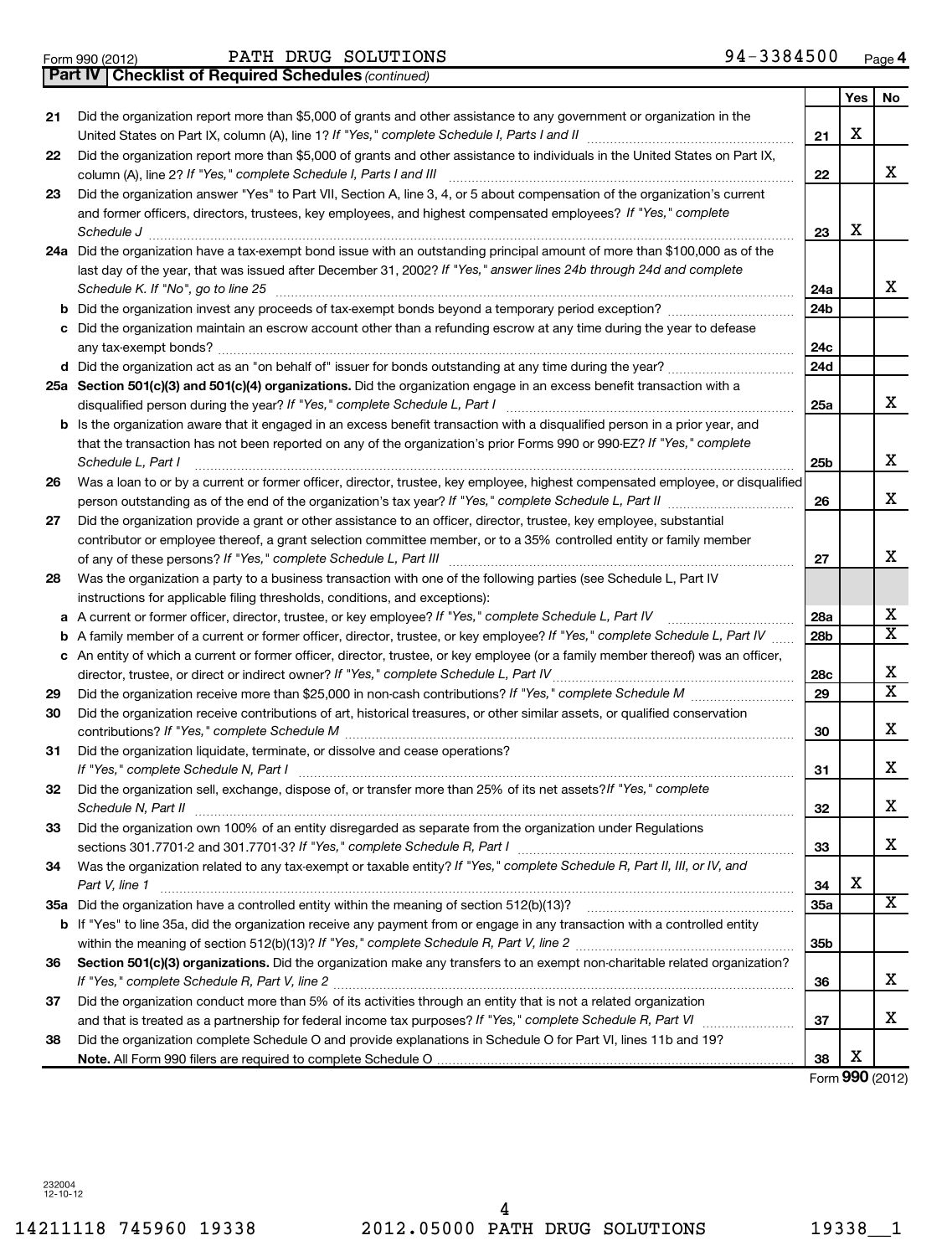|               | PATH DRUG SOLUTIONS<br>Form 990 (2012)                                                                                                                                                                                                                                    | 94-3384500          |                |     | Page 5                     |
|---------------|---------------------------------------------------------------------------------------------------------------------------------------------------------------------------------------------------------------------------------------------------------------------------|---------------------|----------------|-----|----------------------------|
| <b>Part V</b> | <b>Statements Regarding Other IRS Filings and Tax Compliance</b>                                                                                                                                                                                                          |                     |                |     |                            |
|               | Check if Schedule O contains a response to any question in this Part V                                                                                                                                                                                                    |                     |                |     |                            |
|               |                                                                                                                                                                                                                                                                           |                     |                | Yes | No                         |
|               |                                                                                                                                                                                                                                                                           | 21<br>1a            |                |     |                            |
|               |                                                                                                                                                                                                                                                                           | 0<br>1 <sub>b</sub> |                |     |                            |
|               | c Did the organization comply with backup withholding rules for reportable payments to vendors and reportable gaming                                                                                                                                                      |                     |                |     |                            |
|               |                                                                                                                                                                                                                                                                           |                     | 1c             | х   |                            |
|               | 2a Enter the number of employees reported on Form W-3, Transmittal of Wage and Tax Statements,                                                                                                                                                                            |                     |                |     |                            |
|               | filed for the calendar year ending with or within the year covered by this return                                                                                                                                                                                         | 25<br>2a            |                |     |                            |
|               |                                                                                                                                                                                                                                                                           |                     | 2 <sub>b</sub> | х   |                            |
|               | Note. If the sum of lines 1a and 2a is greater than 250, you may be required to e-file (see instructions)                                                                                                                                                                 |                     |                |     |                            |
|               | 3a Did the organization have unrelated business gross income of \$1,000 or more during the year?                                                                                                                                                                          |                     | За             |     | x                          |
|               | <b>b</b> If "Yes," has it filed a Form 990-T for this year? If "No," provide an explanation in Schedule O                                                                                                                                                                 |                     | 3b             |     |                            |
|               | 4a At any time during the calendar year, did the organization have an interest in, or a signature or other authority over, a                                                                                                                                              |                     |                |     |                            |
|               | financial account in a foreign country (such as a bank account, securities account, or other financial account)?                                                                                                                                                          |                     | 4a             | х   |                            |
|               | <b>b</b> If "Yes," enter the name of the foreign country: $\blacktriangleright$ INDIA                                                                                                                                                                                     |                     |                |     |                            |
|               | See instructions for filing requirements for Form TD F 90-22.1, Report of Foreign Bank and Financial Accounts.                                                                                                                                                            |                     |                |     |                            |
|               |                                                                                                                                                                                                                                                                           |                     | 5а             |     | х                          |
|               |                                                                                                                                                                                                                                                                           |                     | 5b             |     | $\overline{\mathtt{x}}$    |
|               |                                                                                                                                                                                                                                                                           |                     | 5c             |     |                            |
|               | 6a Does the organization have annual gross receipts that are normally greater than \$100,000, and did the organization solicit                                                                                                                                            |                     |                |     |                            |
|               | any contributions that were not tax deductible as charitable contributions?                                                                                                                                                                                               |                     | 6a             |     | х                          |
|               | b If "Yes," did the organization include with every solicitation an express statement that such contributions or gifts                                                                                                                                                    |                     |                |     |                            |
|               |                                                                                                                                                                                                                                                                           |                     | 6b             |     |                            |
| 7             | Organizations that may receive deductible contributions under section 170(c).                                                                                                                                                                                             |                     |                |     |                            |
| a             | Did the organization receive a payment in excess of \$75 made partly as a contribution and partly for goods and services provided to the payor?                                                                                                                           |                     | 7a             |     | x                          |
|               |                                                                                                                                                                                                                                                                           |                     | 7b             |     |                            |
|               | c Did the organization sell, exchange, or otherwise dispose of tangible personal property for which it was required                                                                                                                                                       |                     |                |     |                            |
|               | to file Form 8282?                                                                                                                                                                                                                                                        |                     | 7c             |     | x                          |
|               |                                                                                                                                                                                                                                                                           | 7d                  |                |     |                            |
|               | e Did the organization receive any funds, directly or indirectly, to pay premiums on a personal benefit contract?                                                                                                                                                         |                     | 7e             |     | х<br>$\overline{\text{x}}$ |
| f             |                                                                                                                                                                                                                                                                           |                     | 7f             |     |                            |
| g             | If the organization received a contribution of qualified intellectual property, did the organization file Form 8899 as required?                                                                                                                                          |                     | 7g             |     |                            |
| 8             | h If the organization received a contribution of cars, boats, airplanes, or other vehicles, did the organization file a Form 1098-C?<br>Sponsoring organizations maintaining donor advised funds and section 509(a)(3) supporting organizations. Did the supporting $N/A$ |                     | 7h             |     |                            |
|               | organization, or a donor advised fund maintained by a sponsoring organization, have excess business holdings at any time during the year?                                                                                                                                 |                     | 8              |     |                            |
| 9             | Sponsoring organizations maintaining donor advised funds.                                                                                                                                                                                                                 |                     |                |     |                            |
| а             |                                                                                                                                                                                                                                                                           | N/A                 | 9а             |     |                            |
| b             |                                                                                                                                                                                                                                                                           | N/A                 | 9b             |     |                            |
| 10            | Section 501(c)(7) organizations. Enter:                                                                                                                                                                                                                                   |                     |                |     |                            |
| а             |                                                                                                                                                                                                                                                                           | 10a                 |                |     |                            |
| b             | Gross receipts, included on Form 990, Part VIII, line 12, for public use of club facilities                                                                                                                                                                               | 10 <sub>b</sub>     |                |     |                            |
| 11            | Section 501(c)(12) organizations. Enter:                                                                                                                                                                                                                                  |                     |                |     |                            |
|               |                                                                                                                                                                                                                                                                           | 11a                 |                |     |                            |
|               | <b>b</b> Gross income from other sources (Do not net amounts due or paid to other sources against                                                                                                                                                                         |                     |                |     |                            |
|               |                                                                                                                                                                                                                                                                           | 11b                 |                |     |                            |
|               | 12a Section 4947(a)(1) non-exempt charitable trusts. Is the organization filing Form 990 in lieu of Form 1041?                                                                                                                                                            |                     | 12a            |     |                            |
|               | <b>b</b> If "Yes," enter the amount of tax-exempt interest received or accrued during the year $\ldots$ $N/A$ .                                                                                                                                                           | 12b                 |                |     |                            |
| 13            | Section 501(c)(29) qualified nonprofit health insurance issuers.                                                                                                                                                                                                          |                     |                |     |                            |
|               |                                                                                                                                                                                                                                                                           | N/A                 | 13a            |     |                            |
|               | <b>Note.</b> See the instructions for additional information the organization must report on Schedule O.                                                                                                                                                                  |                     |                |     |                            |
|               | <b>b</b> Enter the amount of reserves the organization is required to maintain by the states in which the                                                                                                                                                                 |                     |                |     |                            |
|               |                                                                                                                                                                                                                                                                           | 13 <sub>b</sub>     |                |     |                            |
|               |                                                                                                                                                                                                                                                                           | 13 <sub>c</sub>     |                |     |                            |
|               | <b>14a</b> Did the organization receive any payments for indoor tanning services during the tax year?                                                                                                                                                                     |                     | 14a            |     | X                          |
|               |                                                                                                                                                                                                                                                                           |                     | 14b            |     |                            |

| Form 990 (2012) |  |
|-----------------|--|
|-----------------|--|

232005 12-10-12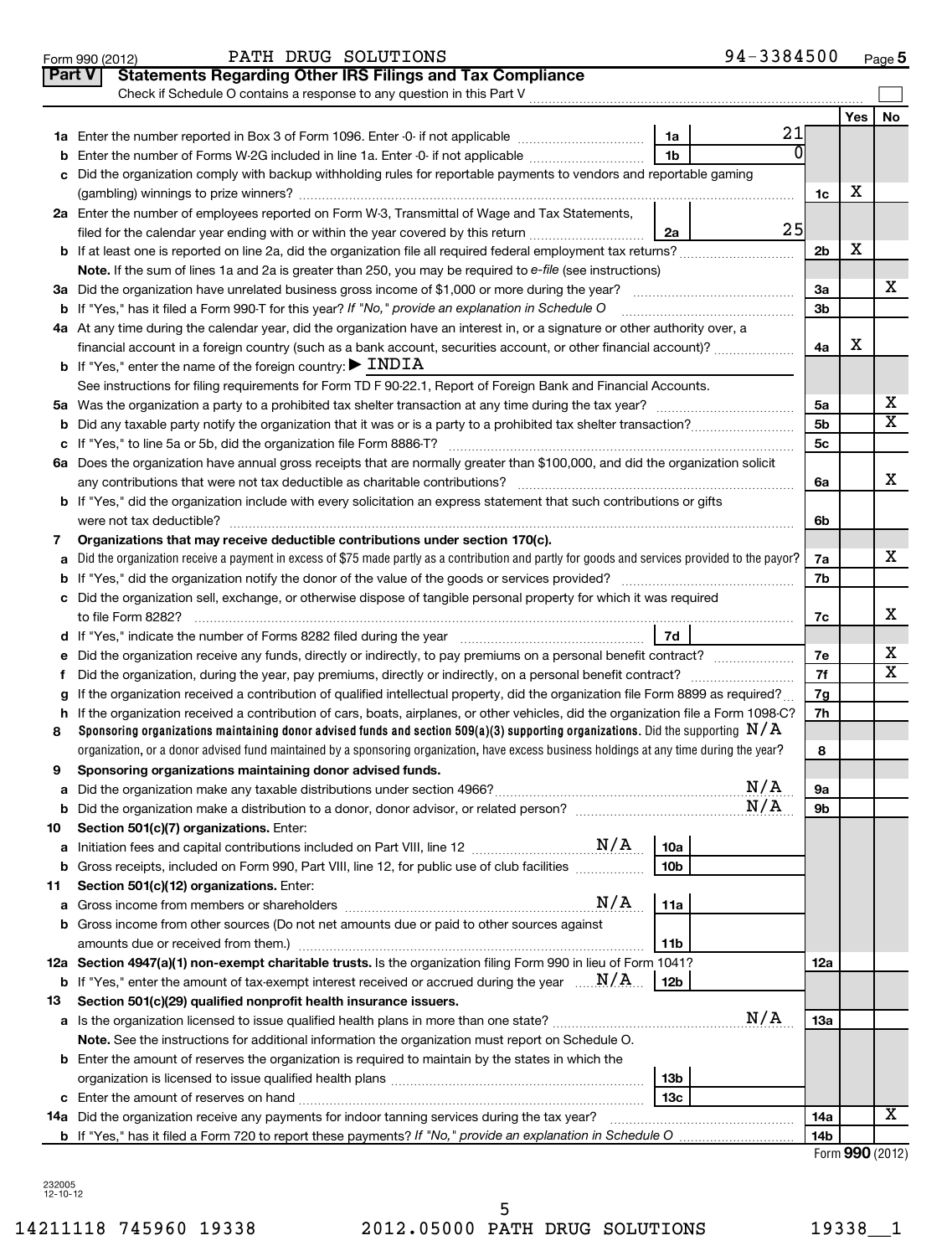| Form 990 (2012) | DRUG<br>SOLUTIONS<br>$\mathtt{PATH}$ | 3384500<br>$94 -$<br>Page |
|-----------------|--------------------------------------|---------------------------|
|-----------------|--------------------------------------|---------------------------|

Page **6**<br>ponse

 $\lfloor x \rfloor$ 

| <b>II   Governance, Management, and Disclosure</b> For each "Yes" response to lines 2 through 7b below, and for a "No" response |  |
|---------------------------------------------------------------------------------------------------------------------------------|--|
| to line 8a, 8b, or 10b below, describe the circumstances, processes, or changes in Schedule O. See instructions.                |  |

| Check if Schedule O contains a response to any question in this Part VI |  |
|-------------------------------------------------------------------------|--|
| <b>Section A. Governing Body and Management</b>                         |  |

|                                                                                                                                                  |                                                                                                                                                                                                                               |    |  |                 | Yes                     | No                      |  |  |
|--------------------------------------------------------------------------------------------------------------------------------------------------|-------------------------------------------------------------------------------------------------------------------------------------------------------------------------------------------------------------------------------|----|--|-----------------|-------------------------|-------------------------|--|--|
|                                                                                                                                                  | 1a Enter the number of voting members of the governing body at the end of the tax year                                                                                                                                        | 1a |  |                 |                         |                         |  |  |
|                                                                                                                                                  | If there are material differences in voting rights among members of the governing body, or if the governing                                                                                                                   |    |  |                 |                         |                         |  |  |
|                                                                                                                                                  | body delegated broad authority to an executive committee or similar committee, explain in Schedule O.                                                                                                                         |    |  |                 |                         |                         |  |  |
|                                                                                                                                                  |                                                                                                                                                                                                                               | 1b |  |                 |                         |                         |  |  |
| b                                                                                                                                                | Enter the number of voting members included in line 1a, above, who are independent                                                                                                                                            |    |  |                 |                         |                         |  |  |
| 2                                                                                                                                                | Did any officer, director, trustee, or key employee have a family relationship or a business relationship with any other                                                                                                      |    |  |                 |                         |                         |  |  |
|                                                                                                                                                  | officer, director, trustee, or key employee?                                                                                                                                                                                  |    |  | 2               |                         | x                       |  |  |
| З                                                                                                                                                | Did the organization delegate control over management duties customarily performed by or under the direct supervision                                                                                                         |    |  |                 |                         |                         |  |  |
|                                                                                                                                                  |                                                                                                                                                                                                                               |    |  | 3               |                         | x                       |  |  |
| 4                                                                                                                                                | Did the organization make any significant changes to its governing documents since the prior Form 990 was filed?                                                                                                              |    |  | $\overline{4}$  | X                       |                         |  |  |
| 5                                                                                                                                                |                                                                                                                                                                                                                               |    |  | 5               |                         | X                       |  |  |
| 6                                                                                                                                                | Did the organization have members or stockholders?                                                                                                                                                                            |    |  | 6               |                         | $\overline{\mathtt{x}}$ |  |  |
| 7а                                                                                                                                               | Did the organization have members, stockholders, or other persons who had the power to elect or appoint one or                                                                                                                |    |  |                 |                         |                         |  |  |
|                                                                                                                                                  |                                                                                                                                                                                                                               |    |  | 7a              |                         | x                       |  |  |
|                                                                                                                                                  | Are any governance decisions of the organization reserved to (or subject to approval by) members, stockholders, or                                                                                                            |    |  |                 |                         |                         |  |  |
| b                                                                                                                                                |                                                                                                                                                                                                                               |    |  |                 |                         | x                       |  |  |
|                                                                                                                                                  | persons other than the governing body?                                                                                                                                                                                        |    |  | 7b              |                         |                         |  |  |
| 8                                                                                                                                                | Did the organization contemporaneously document the meetings held or written actions undertaken during the year by the following:                                                                                             |    |  |                 |                         |                         |  |  |
| а                                                                                                                                                |                                                                                                                                                                                                                               |    |  | 8а              | х                       |                         |  |  |
| b                                                                                                                                                | Each committee with authority to act on behalf of the governing body?                                                                                                                                                         |    |  | 8b              | x                       |                         |  |  |
| 9                                                                                                                                                | Is there any officer, director, trustee, or key employee listed in Part VII, Section A, who cannot be reached at the                                                                                                          |    |  |                 |                         |                         |  |  |
|                                                                                                                                                  |                                                                                                                                                                                                                               |    |  | 9               |                         | x.                      |  |  |
|                                                                                                                                                  | <b>Section B. Policies</b> (This Section B requests information about policies not required by the Internal Revenue Code.)                                                                                                    |    |  |                 |                         |                         |  |  |
|                                                                                                                                                  |                                                                                                                                                                                                                               |    |  |                 | Yes                     | No                      |  |  |
|                                                                                                                                                  |                                                                                                                                                                                                                               |    |  | <b>10a</b>      |                         | x                       |  |  |
|                                                                                                                                                  | b If "Yes," did the organization have written policies and procedures governing the activities of such chapters, affiliates,                                                                                                  |    |  |                 |                         |                         |  |  |
|                                                                                                                                                  |                                                                                                                                                                                                                               |    |  | 10 <sub>b</sub> |                         |                         |  |  |
|                                                                                                                                                  |                                                                                                                                                                                                                               |    |  |                 |                         |                         |  |  |
|                                                                                                                                                  | 11a Has the organization provided a complete copy of this Form 990 to all members of its governing body before filing the form?                                                                                               |    |  |                 |                         |                         |  |  |
|                                                                                                                                                  | Describe in Schedule O the process, if any, used by the organization to review this Form 990.<br>b                                                                                                                            |    |  |                 |                         |                         |  |  |
| 12a                                                                                                                                              | Did the organization have a written conflict of interest policy? If "No," go to line 13                                                                                                                                       |    |  |                 |                         |                         |  |  |
| b                                                                                                                                                | Were officers, directors, or trustees, and key employees required to disclose annually interests that could give rise to conflicts?                                                                                           |    |  | 12 <sub>b</sub> | $\overline{\textbf{x}}$ |                         |  |  |
| с                                                                                                                                                | Did the organization regularly and consistently monitor and enforce compliance with the policy? If "Yes," describe                                                                                                            |    |  |                 |                         |                         |  |  |
|                                                                                                                                                  | in Schedule O how this was done                                                                                                                                                                                               |    |  | 12c             | х                       |                         |  |  |
| 13                                                                                                                                               |                                                                                                                                                                                                                               |    |  | 13              | х                       |                         |  |  |
| 14                                                                                                                                               |                                                                                                                                                                                                                               |    |  | 14              | $\overline{\textbf{x}}$ |                         |  |  |
| 15                                                                                                                                               | Did the process for determining compensation of the following persons include a review and approval by independent                                                                                                            |    |  |                 |                         |                         |  |  |
|                                                                                                                                                  | persons, comparability data, and contemporaneous substantiation of the deliberation and decision?                                                                                                                             |    |  |                 |                         |                         |  |  |
|                                                                                                                                                  | The organization's CEO, Executive Director, or top management official [111] [12] manuscription or contraction or contraction of the organization's CEO, Executive Director, or top management official [12] manuscription or |    |  | 15a             |                         | x                       |  |  |
|                                                                                                                                                  |                                                                                                                                                                                                                               |    |  | 15 <b>L</b>     |                         | $\overline{\mathtt{v}}$ |  |  |
|                                                                                                                                                  | Other officers or key employees of the organization [11] contains an intervention of the organization [11] of                                                                                                                 |    |  | טטו             |                         |                         |  |  |
|                                                                                                                                                  | If "Yes" to line 15a or 15b, describe the process in Schedule O (see instructions).                                                                                                                                           |    |  |                 |                         |                         |  |  |
|                                                                                                                                                  | <b>16a</b> Did the organization invest in, contribute assets to, or participate in a joint venture or similar arrangement with a                                                                                              |    |  |                 |                         |                         |  |  |
|                                                                                                                                                  | taxable entity during the year?                                                                                                                                                                                               |    |  | 16a             |                         | x                       |  |  |
|                                                                                                                                                  | <b>b</b> If "Yes," did the organization follow a written policy or procedure requiring the organization to evaluate its participation                                                                                         |    |  |                 |                         |                         |  |  |
|                                                                                                                                                  | in joint venture arrangements under applicable federal tax law, and take steps to safeguard the organization's                                                                                                                |    |  |                 |                         |                         |  |  |
|                                                                                                                                                  | exempt status with respect to such arrangements?                                                                                                                                                                              |    |  | 16b             |                         |                         |  |  |
|                                                                                                                                                  | <b>Section C. Disclosure</b>                                                                                                                                                                                                  |    |  |                 |                         |                         |  |  |
| 17                                                                                                                                               | List the states with which a copy of this Form 990 is required to be filed $\blacktriangleright$ CA, WA                                                                                                                       |    |  |                 |                         |                         |  |  |
| 18                                                                                                                                               | Section 6104 requires an organization to make its Forms 1023 (or 1024 if applicable), 990, and 990-T (Section 501(c)(3)s only) available                                                                                      |    |  |                 |                         |                         |  |  |
|                                                                                                                                                  | for public inspection. Indicate how you made these available. Check all that apply.                                                                                                                                           |    |  |                 |                         |                         |  |  |
|                                                                                                                                                  | $ \mathbf{X} $ Own website<br>$\lfloor \underline{X} \rfloor$ Upon request<br>Another's website<br>Other (explain in Schedule O)                                                                                              |    |  |                 |                         |                         |  |  |
| Describe in Schedule O whether (and if so, how), the organization made its governing documents, conflict of interest policy, and financial<br>19 |                                                                                                                                                                                                                               |    |  |                 |                         |                         |  |  |
| statements available to the public during the tax year.                                                                                          |                                                                                                                                                                                                                               |    |  |                 |                         |                         |  |  |
| State the name, physical address, and telephone number of the person who possesses the books and records of the organization:                    |                                                                                                                                                                                                                               |    |  |                 |                         |                         |  |  |
| 20                                                                                                                                               | OLIVIA POLIUS, CHIEF FINANCIAL OFFICER - (206)285-3500                                                                                                                                                                        |    |  |                 |                         |                         |  |  |
|                                                                                                                                                  | 98121<br>WA                                                                                                                                                                                                                   |    |  |                 |                         |                         |  |  |
| 232006                                                                                                                                           | 2201 WESTLAKE AVENUE, SUTIE 200, SEATTLE,                                                                                                                                                                                     |    |  |                 |                         |                         |  |  |
| $12 - 10 - 12$                                                                                                                                   |                                                                                                                                                                                                                               |    |  |                 |                         | Form 990 (2012)         |  |  |
|                                                                                                                                                  | 6                                                                                                                                                                                                                             |    |  |                 |                         |                         |  |  |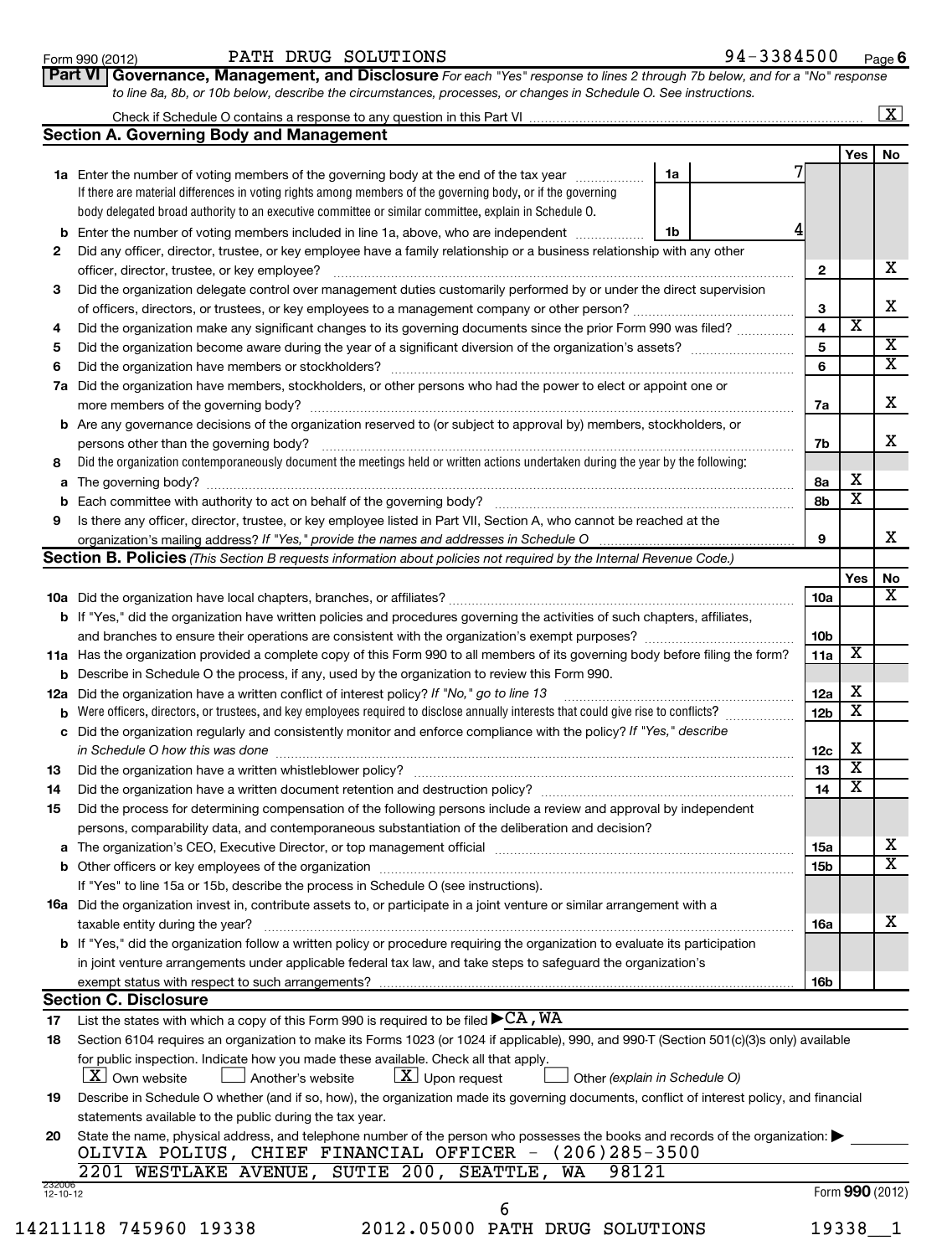#### Form 990 (2012) Page PATH DRUG SOLUTIONS 94-3384500

#### Check if Schedule O contains a response to any question in this Part VII **Part VII Compensation of Officers, Directors, Trustees, Key Employees, Highest Compensated Employees, and Independent Contractors**  $\sim$

**Section A. Officers, Directors, Trustees, Key Employees, and Highest Compensated Employees**

**1a**  Complete this table for all persons required to be listed. Report compensation for the calendar year ending with or within the organization's tax year.

**•** List all of the organization's current officers, directors, trustees (whether individuals or organizations), regardless of amount of compensation. Enter -0- in columns  $(D)$ ,  $(E)$ , and  $(F)$  if no compensation was paid.

**•** List all of the organization's **current** key employees, if any. See instructions for definition of "key employee."

 $\bullet$  List the organization's five  $\tt current$  highest compensated employees (other than an officer, director, trustee, or key employee) who received reportable compensation (Box 5 of Form W-2 and/or Box 7 of Form 1099-MISC) of more than \$100,000 from the organization and any related organizations .

 $\bullet$  List all of the organization's former officers, key employees, and highest compensated employees who received more than \$100,000 of reportable compensation from the organization and any related organizations.

**•** List all of the organization's former directors or trustees that received, in the capacity as a former director or trustee of the organization, more than \$10,000 of reportable compensation from the organization and any related organizations.

List persons in the following order: individual trustees or directors; institutional trustees; officers; key employees; highest compensated employees; and former such persons.

Check this box if neither the organization nor any related organization compensated any current officer, director, or trustee.  $\left\vert \cdot\right\vert$ 

| (A)                               | (B)                    |                                |                                                                  | (C)         |              |                                 |        | (D)             | (E)             | (F)                         |
|-----------------------------------|------------------------|--------------------------------|------------------------------------------------------------------|-------------|--------------|---------------------------------|--------|-----------------|-----------------|-----------------------------|
| Name and Title                    | Average                |                                | (do not check more than one                                      | Position    |              |                                 |        | Reportable      | Reportable      | Estimated                   |
|                                   | hours per              |                                | box, unless person is both an<br>officer and a director/trustee) |             |              |                                 |        | compensation    | compensation    | amount of                   |
|                                   | week                   |                                |                                                                  |             |              |                                 |        | from            | from related    | other                       |
|                                   | (list any              |                                |                                                                  |             |              |                                 |        | the             | organizations   | compensation                |
|                                   | hours for              |                                |                                                                  |             |              |                                 |        | organization    | (W-2/1099-MISC) | from the                    |
|                                   | related                |                                |                                                                  |             |              |                                 |        | (W-2/1099-MISC) |                 | organization<br>and related |
|                                   | organizations<br>below |                                |                                                                  |             |              |                                 |        |                 |                 | organizations               |
|                                   | line)                  | Individual trustee or director | Institutional trustee                                            | Officer     | Key employee | Highest compensated<br>employee | Former |                 |                 |                             |
| CHRISTOPHER J. ELIAS<br>(1)       | 1.00                   |                                |                                                                  |             |              |                                 |        |                 |                 |                             |
| PRESIDENT & CEO (UNTIL 1/31/12)   | 39.00                  | $\mathbf X$                    |                                                                  | X           |              |                                 |        | $0$ .           | 223,504.        | 12,905.                     |
| STEVEN DAVIS<br>(2)               | 1.00                   |                                |                                                                  |             |              |                                 |        |                 |                 |                             |
| PRESIDENT & CEO (BEGAN 6/1/12)    | 39.00                  | X                              |                                                                  | X           |              |                                 |        | $\mathbf 0$ .   | 215,600.        | 19,353.                     |
| ERIC G. WALKER<br>(3)             | 1.00                   |                                |                                                                  |             |              |                                 |        |                 |                 |                             |
| TREASURER & CFO                   | 39.00                  | X                              |                                                                  | X           |              |                                 |        | $\mathbf 0$ .   | 252,022.        | 37,003.                     |
| (4)<br>DANIEL LASTER              | 1.00                   |                                |                                                                  |             |              |                                 |        |                 |                 |                             |
| <b>SECRETARY</b>                  | 39.00                  | X                              |                                                                  | $\mathbf X$ |              |                                 |        | $\mathbf 0$ .   | 215, 725.       | 34,457.                     |
| (5)<br>JACQUELINE SHERRIS         | 2.00                   |                                |                                                                  |             |              |                                 |        |                 |                 |                             |
| <b>DIRECTOR</b>                   | 38.00                  | X                              |                                                                  |             |              |                                 |        | $\mathbf 0$ .   | 0.              | $\boldsymbol{0}$ .          |
| (6)<br>TOM BREWER                 | 2.00                   |                                |                                                                  |             |              |                                 |        |                 |                 |                             |
| <b>DIRECTOR</b>                   | 1.00                   | X                              |                                                                  |             |              |                                 |        | $\mathbf 0$ .   | $\mathbf 0$ .   | 0.                          |
| (7) KEN DUNCAN                    | 2.00                   |                                |                                                                  |             |              |                                 |        |                 |                 |                             |
| <b>DIRECTOR</b>                   | 0.00                   | X                              |                                                                  |             |              |                                 |        | $\mathbf 0$ .   | $\mathbf 0$ .   | 0.                          |
| (8)<br><b>JORGE FLORES</b>        | 2.00                   |                                |                                                                  |             |              |                                 |        |                 |                 |                             |
| <b>DIRECTOR</b>                   | 0.00                   | X                              |                                                                  |             |              |                                 |        | $\mathbf 0$ .   | $\mathbf 0$ .   | 0.                          |
| (9)<br>TUE NGUYEN                 | 40.00                  |                                |                                                                  |             |              |                                 |        |                 |                 |                             |
| DIRECTOR (UNTIL 12/30/12)         | 0.00                   |                                |                                                                  |             | $\mathbf X$  |                                 |        | 182,097.        | 55, 171.        | 17,832.                     |
| (10) EUGENIO DE HOSTOS            | 40.00                  |                                |                                                                  |             |              |                                 |        |                 |                 |                             |
| SR. RESEARCH SCIENTIST            | 0.00                   |                                |                                                                  |             | $\mathbf X$  |                                 |        | 93,349.         |                 | $70,814.$ 21,738.           |
| (11) HEATHER KELLY                | 40.00                  |                                |                                                                  |             |              |                                 |        |                 |                 |                             |
| TECHNICAL DIRECTOR                | 0.00                   |                                |                                                                  |             |              | $\mathbf X$                     |        | 89,462.         | 56, 102.        | 12,479.                     |
| (12) JOHN DONNELLY                | 40.00                  |                                |                                                                  |             |              |                                 |        |                 |                 |                             |
| PROGRAM OFFICER                   | 0.00                   |                                |                                                                  |             |              | X                               |        | 0.              | 160, 572.       | 0.                          |
| (13) MAHMOOD KUTUBUDDIN           | 40.00                  |                                |                                                                  |             |              |                                 |        |                 |                 |                             |
| EXEC. DIR., EXTERNAL REL. & COMM. | 0.00                   |                                |                                                                  |             |              | $\mathbf X$                     |        | 0.              | 147, 228.       | 4,552.                      |
| (14) SHAYE STAMATIS               | 40.00                  |                                |                                                                  |             |              |                                 |        |                 |                 |                             |
| SENIOR PROGRAM OFFICER            | 0.00                   |                                |                                                                  |             |              | X                               |        | 98,561.         |                 | $64, 505.$ 11, 296.         |
| (15) RAJ SHANKAR GHOSH            | 40.00                  |                                |                                                                  |             |              |                                 |        |                 |                 |                             |
| SENIOR RESEARCH SCIENTIST         | 0.00                   |                                |                                                                  |             |              | $\mathbf X$                     |        | 89,256.         | 34, 315.        | 15, 207.                    |
|                                   |                        |                                |                                                                  |             |              |                                 |        |                 |                 |                             |
|                                   |                        |                                |                                                                  |             |              |                                 |        |                 |                 |                             |
|                                   |                        |                                |                                                                  |             |              |                                 |        |                 |                 |                             |
|                                   |                        |                                |                                                                  |             |              |                                 |        |                 |                 |                             |

232007 12-10-12

Form (2012) **990**

14211118 745960 19338 2012.05000 PATH DRUG SOLUTIONS 19338\_\_1

7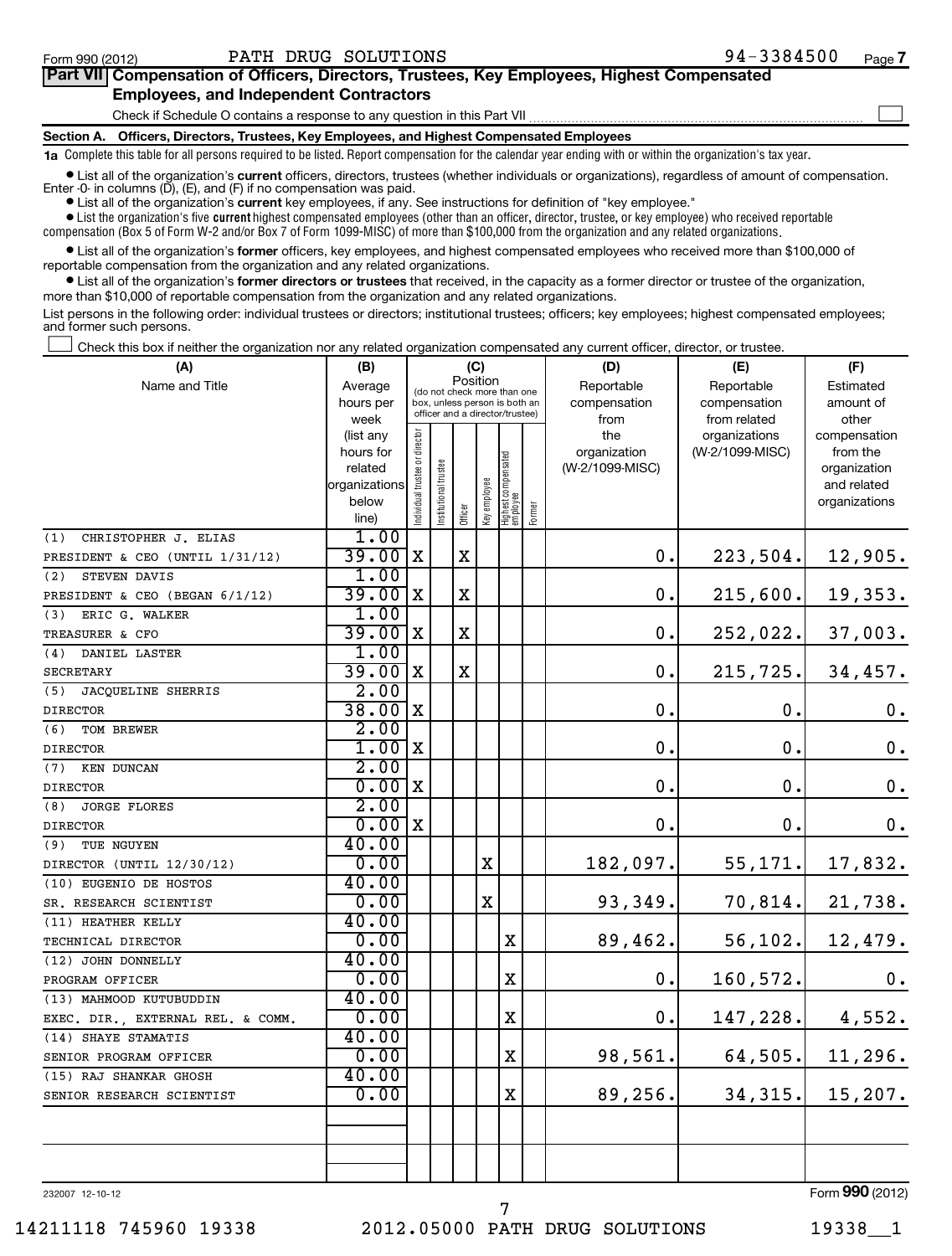| Form 990 (2012) |  |
|-----------------|--|
|                 |  |

| Form 990 (2012) | PATH DRUG SOLUTIONS | 94-3384500<br>Page |
|-----------------|---------------------|--------------------|
|-----------------|---------------------|--------------------|

**8**

| <b>Part VII</b> Section A. Officers, Directors, Trustees, Key Employees, and Highest Compensated Employees (continued)                                                             |                        |                                |                       |         |                     |                                                                  |            |                          |                                  |    |          |                          |                  |
|------------------------------------------------------------------------------------------------------------------------------------------------------------------------------------|------------------------|--------------------------------|-----------------------|---------|---------------------|------------------------------------------------------------------|------------|--------------------------|----------------------------------|----|----------|--------------------------|------------------|
| (A)                                                                                                                                                                                | (B)<br>(C)<br>Position |                                |                       |         |                     |                                                                  | (D)        | (E)                      | (F)                              |    |          |                          |                  |
| Name and title                                                                                                                                                                     | Average                |                                |                       |         |                     | (do not check more than one                                      |            | Reportable               | Reportable                       |    |          | Estimated                |                  |
|                                                                                                                                                                                    | hours per              |                                |                       |         |                     | box, unless person is both an<br>officer and a director/trustee) |            | compensation             | compensation                     |    |          | amount of                |                  |
|                                                                                                                                                                                    | week<br>(list any      |                                |                       |         |                     |                                                                  |            | from                     | from related                     |    |          | other                    |                  |
|                                                                                                                                                                                    | hours for              |                                |                       |         |                     |                                                                  |            | the<br>organization      | organizations<br>(W-2/1099-MISC) |    |          | compensation<br>from the |                  |
|                                                                                                                                                                                    | related                |                                |                       |         |                     |                                                                  |            | (W-2/1099-MISC)          |                                  |    |          | organization             |                  |
|                                                                                                                                                                                    | organizations          |                                |                       |         |                     |                                                                  |            |                          |                                  |    |          | and related              |                  |
|                                                                                                                                                                                    | below                  | Individual trustee or director | Institutional trustee |         |                     |                                                                  |            |                          |                                  |    |          | organizations            |                  |
|                                                                                                                                                                                    | line)                  |                                |                       | Officer | eevolque <i>kex</i> | Highest compensated<br>employee                                  | Former     |                          |                                  |    |          |                          |                  |
|                                                                                                                                                                                    |                        |                                |                       |         |                     |                                                                  |            |                          |                                  |    |          |                          |                  |
|                                                                                                                                                                                    |                        |                                |                       |         |                     |                                                                  |            |                          |                                  |    |          |                          |                  |
|                                                                                                                                                                                    |                        |                                |                       |         |                     |                                                                  |            |                          |                                  |    |          |                          |                  |
|                                                                                                                                                                                    |                        |                                |                       |         |                     |                                                                  |            |                          |                                  |    |          |                          |                  |
|                                                                                                                                                                                    |                        |                                |                       |         |                     |                                                                  |            |                          |                                  |    |          |                          |                  |
|                                                                                                                                                                                    |                        |                                |                       |         |                     |                                                                  |            |                          |                                  |    |          |                          |                  |
|                                                                                                                                                                                    |                        |                                |                       |         |                     |                                                                  |            |                          |                                  |    |          |                          |                  |
|                                                                                                                                                                                    |                        |                                |                       |         |                     |                                                                  |            |                          |                                  |    |          |                          |                  |
|                                                                                                                                                                                    |                        |                                |                       |         |                     |                                                                  |            |                          |                                  |    |          |                          |                  |
|                                                                                                                                                                                    |                        |                                |                       |         |                     |                                                                  |            |                          |                                  |    |          |                          |                  |
|                                                                                                                                                                                    |                        |                                |                       |         |                     |                                                                  |            |                          |                                  |    |          |                          |                  |
|                                                                                                                                                                                    |                        |                                |                       |         |                     |                                                                  |            |                          |                                  |    |          |                          |                  |
|                                                                                                                                                                                    |                        |                                |                       |         |                     |                                                                  |            |                          |                                  |    |          |                          |                  |
|                                                                                                                                                                                    |                        |                                |                       |         |                     |                                                                  |            |                          |                                  |    |          |                          |                  |
|                                                                                                                                                                                    |                        |                                |                       |         |                     |                                                                  |            |                          |                                  |    |          |                          |                  |
|                                                                                                                                                                                    |                        |                                |                       |         |                     |                                                                  |            |                          |                                  |    |          |                          |                  |
|                                                                                                                                                                                    |                        |                                |                       |         |                     |                                                                  |            |                          |                                  |    |          |                          |                  |
|                                                                                                                                                                                    |                        |                                |                       |         |                     |                                                                  |            | $552, 725.$ 1, 495, 558. |                                  |    |          | 186, 822.                |                  |
|                                                                                                                                                                                    |                        |                                |                       |         |                     |                                                                  |            | 0.                       |                                  | 0. |          |                          | $\overline{0}$ . |
| c Total from continuation sheets to Part VII, Section A                                                                                                                            |                        |                                |                       |         |                     |                                                                  |            | $552, 725.$ 1, 495, 558. |                                  |    |          | 186, 822.                |                  |
| d                                                                                                                                                                                  |                        |                                |                       |         |                     |                                                                  |            |                          |                                  |    |          |                          |                  |
| Total number of individuals (including but not limited to those listed above) who received more than \$100,000 of reportable<br>$\mathbf{2}$<br>compensation from the organization |                        |                                |                       |         |                     |                                                                  |            |                          |                                  |    |          |                          | 1                |
|                                                                                                                                                                                    |                        |                                |                       |         |                     |                                                                  |            |                          |                                  |    |          | Yes                      | No               |
| З<br>Did the organization list any former officer, director, or trustee, key employee, or highest compensated employee on                                                          |                        |                                |                       |         |                     |                                                                  |            |                          |                                  |    |          |                          |                  |
| line 1a? If "Yes," complete Schedule J for such individual                                                                                                                         |                        |                                |                       |         |                     |                                                                  |            |                          |                                  |    | 3        |                          | x                |
| For any individual listed on line 1a, is the sum of reportable compensation and other compensation from the organization<br>4                                                      |                        |                                |                       |         |                     |                                                                  |            |                          |                                  |    |          |                          |                  |
| and related organizations greater than \$150,000? If "Yes," complete Schedule J for such individual                                                                                |                        |                                |                       |         |                     |                                                                  |            |                          |                                  |    | 4        | х                        |                  |
| Did any person listed on line 1a receive or accrue compensation from any unrelated organization or individual for services<br>5                                                    |                        |                                |                       |         |                     |                                                                  |            |                          |                                  |    |          |                          |                  |
| rendered to the organization? If "Yes," complete Schedule J for such person                                                                                                        |                        |                                |                       |         |                     |                                                                  |            |                          |                                  |    | 5        |                          | X                |
| <b>Section B. Independent Contractors</b>                                                                                                                                          |                        |                                |                       |         |                     |                                                                  |            |                          |                                  |    |          |                          |                  |
| Complete this table for your five highest compensated independent contractors that received more than \$100,000 of compensation from<br>1.                                         |                        |                                |                       |         |                     |                                                                  |            |                          |                                  |    |          |                          |                  |
| the organization. Report compensation for the calendar year ending with or within the organization's tax year.                                                                     |                        |                                |                       |         |                     |                                                                  |            |                          |                                  |    |          |                          |                  |
| (A)                                                                                                                                                                                |                        |                                |                       |         |                     |                                                                  |            | (B)                      |                                  |    | (C)      |                          |                  |
| Name and business address                                                                                                                                                          |                        |                                |                       |         |                     |                                                                  |            | Description of services  |                                  |    |          | Compensation             |                  |
| FOLEY & LARDNER, 555 SOUTH FLOWER ST,                                                                                                                                              |                        |                                |                       |         |                     |                                                                  |            |                          |                                  |    |          |                          |                  |
| #3500, LOS ANGELES, CA 90071                                                                                                                                                       |                        |                                |                       |         |                     |                                                                  |            | LEGAL                    |                                  |    |          | 207, 289.                |                  |
| HALO PROJECT                                                                                                                                                                       |                        |                                |                       |         |                     |                                                                  |            |                          |                                  |    |          |                          |                  |
| 41 E. 11TH ST, 11TH FL, NEW YORK, NY 10003                                                                                                                                         |                        |                                |                       |         |                     |                                                                  |            | COMM./PR/MEDIA SVCS.     |                                  |    |          | 134,661.                 |                  |
| CAROL A. HILL                                                                                                                                                                      |                        |                                |                       |         |                     |                                                                  |            |                          |                                  |    |          |                          |                  |
| 123 ROSS STREET, SANTA CRUZ, CA 95060                                                                                                                                              |                        |                                |                       |         |                     |                                                                  |            | CLINICAL OPERATIONS      |                                  |    |          | 122,062.                 |                  |
| PHILIPPE DESJEUX                                                                                                                                                                   |                        |                                |                       |         |                     |                                                                  |            |                          |                                  |    |          |                          |                  |
| 899 RUE JEAN DE GINGINS, DIVONNE, FRANCE                                                                                                                                           |                        |                                |                       |         |                     |                                                                  | CONSULTING |                          |                                  |    | 117,361. |                          |                  |
| CYNTHIA A. RASK, 2186 A VALLEJO STREET,                                                                                                                                            |                        |                                |                       |         |                     |                                                                  |            |                          |                                  |    |          |                          |                  |
| SAN FRANCISCO, CA 94123                                                                                                                                                            |                        |                                |                       |         |                     |                                                                  |            | CONSULTING               |                                  |    |          | 101,850.                 |                  |
| Total number of independent contractors (including but not limited to those listed above) who received more than<br>2                                                              |                        |                                |                       |         |                     |                                                                  |            |                          |                                  |    |          |                          |                  |
| \$100,000 of compensation from the organization                                                                                                                                    |                        |                                |                       |         |                     | 5                                                                |            |                          |                                  |    |          |                          |                  |
|                                                                                                                                                                                    |                        |                                |                       |         |                     |                                                                  |            |                          |                                  |    |          | Form 990 (2012)          |                  |

232008 12-10-12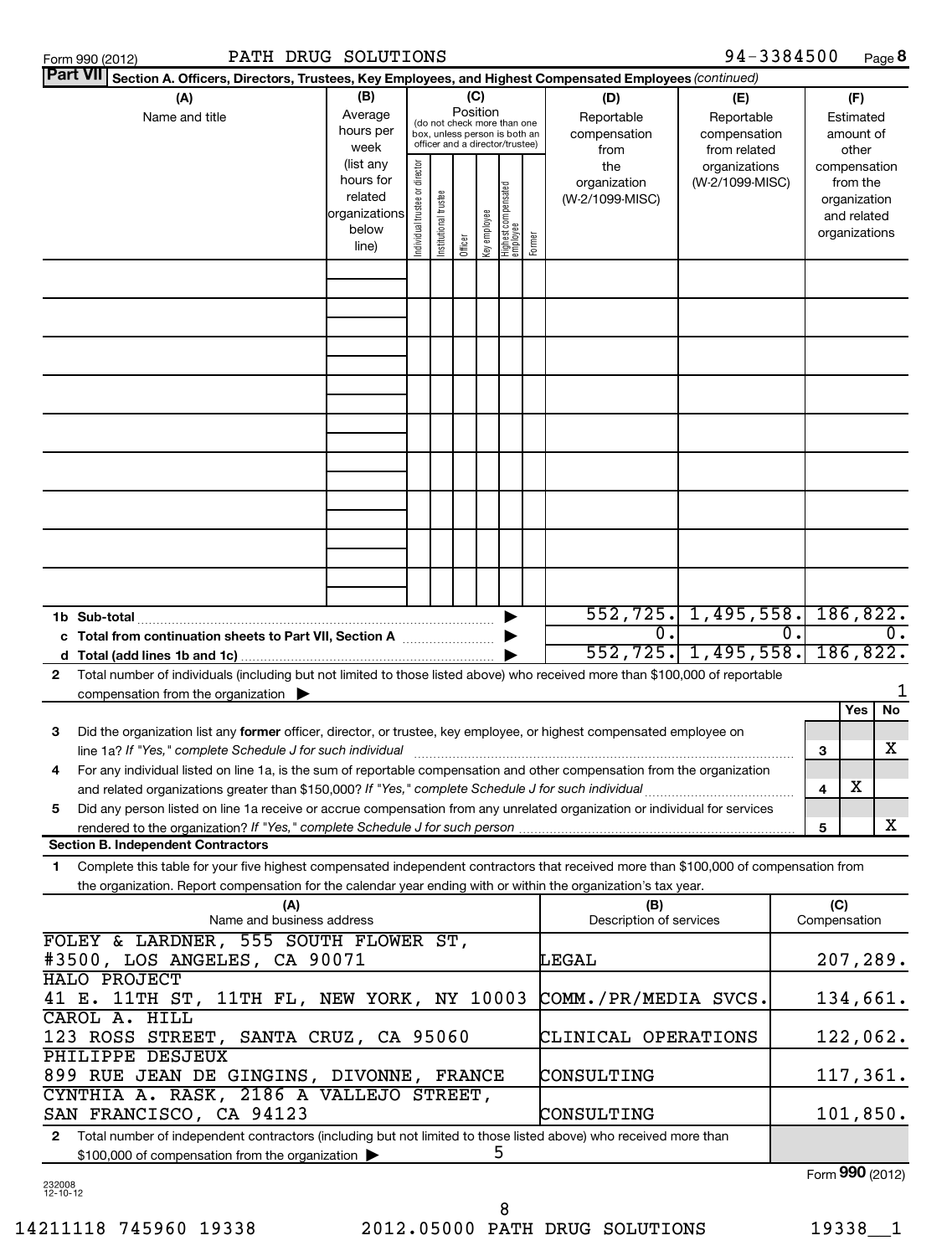| Form 990 (2012) |                                         | PATH DR |  |
|-----------------|-----------------------------------------|---------|--|
|                 | <b>Part VIII   Statement of Revenue</b> |         |  |

## Form 990 (2012) Page PATH DRUG SOLUTIONS 94-3384500

## **9**

|                                                           |     |                                                                                                                      |                |                       | Total revenue | (B)<br>Related or<br>exempt function<br>revenue | (C)<br>Unrelated<br>business<br>revenue | (D)<br>Revenue excluded<br>from tax under<br>sections 512,<br>513, or 514 |
|-----------------------------------------------------------|-----|----------------------------------------------------------------------------------------------------------------------|----------------|-----------------------|---------------|-------------------------------------------------|-----------------------------------------|---------------------------------------------------------------------------|
|                                                           |     | 1 a Federated campaigns                                                                                              | 1a             |                       |               |                                                 |                                         |                                                                           |
|                                                           |     | <b>b</b> Membership dues                                                                                             | 1 <sub>b</sub> |                       |               |                                                 |                                         |                                                                           |
|                                                           |     | c Fundraising events                                                                                                 | 1 <sub>c</sub> |                       |               |                                                 |                                         |                                                                           |
|                                                           |     | d Related organizations                                                                                              | 1 <sub>d</sub> | 1,231,793.            |               |                                                 |                                         |                                                                           |
|                                                           |     | e Government grants (contributions)                                                                                  | 1e             |                       |               |                                                 |                                         |                                                                           |
|                                                           |     | f All other contributions, gifts, grants, and                                                                        |                |                       |               |                                                 |                                         |                                                                           |
|                                                           |     | similar amounts not included above                                                                                   | 1f             | 1,134,006.            |               |                                                 |                                         |                                                                           |
|                                                           |     | <b>g</b> Noncash contributions included in lines 1a-1f: \$                                                           |                |                       |               |                                                 |                                         |                                                                           |
| Contributions, Gifts, Grants<br>and Other Similar Amounts |     |                                                                                                                      |                | ▶                     | 2,365,799.    |                                                 |                                         |                                                                           |
|                                                           |     |                                                                                                                      |                | <b>Business Code</b>  |               |                                                 |                                         |                                                                           |
|                                                           | 2 a |                                                                                                                      |                |                       |               |                                                 |                                         |                                                                           |
| Program Service<br>Revenue                                | b   |                                                                                                                      |                |                       |               |                                                 |                                         |                                                                           |
|                                                           | с   | <u> 1989 - Johann Stein, marwolaethau a bhann an t-Amhain an t-Amhain an t-Amhain an t-Amhain an t-Amhain an t-A</u> |                |                       |               |                                                 |                                         |                                                                           |
|                                                           | d   | <u> 1989 - Johann Barbara, martin amerikan basar dan berasal dalam basa dalam basar dalam basar dalam basar dala</u> |                |                       |               |                                                 |                                         |                                                                           |
|                                                           | е   |                                                                                                                      |                |                       |               |                                                 |                                         |                                                                           |
|                                                           |     |                                                                                                                      |                |                       |               |                                                 |                                         |                                                                           |
|                                                           |     |                                                                                                                      |                | ▶                     |               |                                                 |                                         |                                                                           |
|                                                           | З   | Investment income (including dividends, interest, and                                                                |                |                       |               |                                                 |                                         |                                                                           |
|                                                           |     |                                                                                                                      |                |                       | 72,412.       |                                                 |                                         | 72,412.                                                                   |
|                                                           | 4   | Income from investment of tax-exempt bond proceeds                                                                   |                |                       |               |                                                 |                                         |                                                                           |
|                                                           | 5   |                                                                                                                      |                |                       |               |                                                 |                                         |                                                                           |
|                                                           |     |                                                                                                                      | (i) Real       | (ii) Personal         |               |                                                 |                                         |                                                                           |
|                                                           |     | <b>6 a</b> Gross rents                                                                                               |                |                       |               |                                                 |                                         |                                                                           |
|                                                           |     | <b>b</b> Less: rental expenses                                                                                       |                |                       |               |                                                 |                                         |                                                                           |
|                                                           |     | c Rental income or (loss)                                                                                            |                |                       |               |                                                 |                                         |                                                                           |
|                                                           |     |                                                                                                                      |                | ▶                     |               |                                                 |                                         |                                                                           |
|                                                           |     | <b>7 a</b> Gross amount from sales of                                                                                | (i) Securities | (ii) Other            |               |                                                 |                                         |                                                                           |
|                                                           |     | assets other than inventory                                                                                          | 21,950,000.    |                       |               |                                                 |                                         |                                                                           |
|                                                           |     | <b>b</b> Less: cost or other basis                                                                                   |                |                       |               |                                                 |                                         |                                                                           |
|                                                           |     | and sales expenses                                                                                                   | 21,950,070.    |                       |               |                                                 |                                         |                                                                           |
|                                                           |     |                                                                                                                      |                |                       | $-70.$        |                                                 |                                         | $-70.$                                                                    |
|                                                           |     |                                                                                                                      |                | ▶                     |               |                                                 |                                         |                                                                           |
| g                                                         |     | 8 a Gross income from fundraising events (not                                                                        |                |                       |               |                                                 |                                         |                                                                           |
|                                                           |     | including \$                                                                                                         |                |                       |               |                                                 |                                         |                                                                           |
| Other Reven                                               |     | contributions reported on line 1c). See                                                                              |                |                       |               |                                                 |                                         |                                                                           |
|                                                           |     |                                                                                                                      |                | b                     |               |                                                 |                                         |                                                                           |
|                                                           |     | c Net income or (loss) from fundraising events                                                                       |                |                       |               |                                                 |                                         |                                                                           |
|                                                           |     | 9 a Gross income from gaming activities. See                                                                         |                | .                     |               |                                                 |                                         |                                                                           |
|                                                           |     |                                                                                                                      |                |                       |               |                                                 |                                         |                                                                           |
|                                                           |     |                                                                                                                      |                | b                     |               |                                                 |                                         |                                                                           |
|                                                           |     | c Net income or (loss) from gaming activities                                                                        |                |                       |               |                                                 |                                         |                                                                           |
|                                                           |     | 10 a Gross sales of inventory, less returns                                                                          |                |                       |               |                                                 |                                         |                                                                           |
|                                                           |     |                                                                                                                      |                |                       |               |                                                 |                                         |                                                                           |
|                                                           |     |                                                                                                                      |                |                       |               |                                                 |                                         |                                                                           |
|                                                           |     | c Net income or (loss) from sales of inventory                                                                       |                | ▶                     |               |                                                 |                                         |                                                                           |
|                                                           |     | Miscellaneous Revenue                                                                                                |                | <b>Business Code</b>  |               |                                                 |                                         |                                                                           |
|                                                           |     | 11 a OTHER REIMBURSEMENTS                                                                                            |                | 900099                | 14,983.       |                                                 |                                         | 14,983.                                                                   |
|                                                           | b   |                                                                                                                      |                |                       |               |                                                 |                                         |                                                                           |
|                                                           | с   |                                                                                                                      |                |                       |               |                                                 |                                         |                                                                           |
|                                                           |     |                                                                                                                      |                |                       |               |                                                 |                                         |                                                                           |
|                                                           |     |                                                                                                                      |                | $\blacktriangleright$ | 14,983.       |                                                 |                                         |                                                                           |
|                                                           | 12  |                                                                                                                      |                |                       | 2, 453, 124.  | $\mathbf{0}$ .                                  | 0.                                      | 87, 325.                                                                  |
| 232009<br>12-10-12                                        |     |                                                                                                                      |                |                       |               |                                                 |                                         | Form 990 (2012)                                                           |

232009 12-10-12

9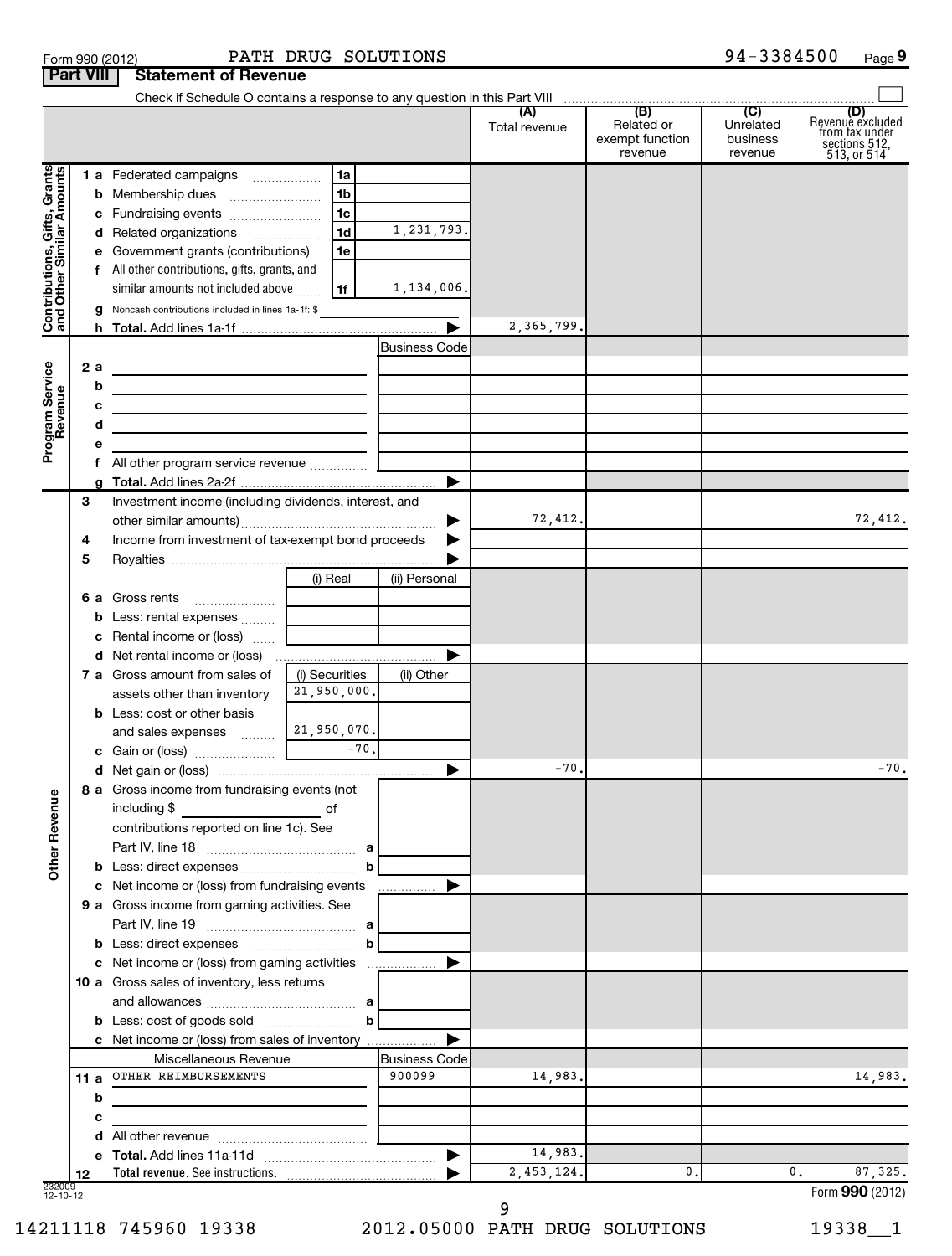#### Form 990 (2012) Page PATH DRUG SOLUTIONS 94-3384500

94-3384500 Page 10

#### **Part IX Statement of Functional Expenses**

| Check if Schedule O contains a response to any question in this Part IX<br>(B)<br>(A)<br>(C)<br>(D)<br>Do not include amounts reported on lines 6b,<br>Program service<br>Management and<br>Fundraising<br>Total expenses<br>7b, 8b, 9b, and 10b of Part VIII.<br>expenses<br>general expenses<br>expenses<br>Grants and other assistance to governments and<br>1.<br>3,606,346.<br>3,606,346.<br>organizations in the United States. See Part IV, line 21<br>Grants and other assistance to individuals in<br>$\mathbf{2}$<br>the United States. See Part IV, line 22<br>Grants and other assistance to governments,<br>3<br>organizations, and individuals outside the<br>1,460,568.<br>1,460,568.<br>United States. See Part IV, lines 15 and 16<br>Benefits paid to or for members<br>4<br>Compensation of current officers, directors,<br>5<br>301,775.<br>274,421.<br>27,354.<br>trustees, and key employees<br>Compensation not included above, to disqualified<br>6<br>persons (as defined under section 4958(f)(1)) and<br>persons described in section 4958(c)(3)(B)<br>1.1.1.1.1.1.1<br>1, 240, 856.<br>914, 354.<br>326,502.<br>Other salaries and wages<br>7<br>Pension plan accruals and contributions (include<br>8<br>49,250.<br>49,250.<br>section 401(k) and 403(b) employer contributions)<br>154,829.<br>154,829.<br>9<br>106,068.<br>106,068.<br>10<br>Fees for services (non-employees):<br>11<br>220,897.<br>194, 157.<br>26,740.<br>9,350.<br>7,850.<br>1,500.<br>Professional fundraising services. See Part IV, line 17<br>Investment management fees<br>f<br>g Other. (If line 11g amount exceeds 10% of line 25,<br>839,875.<br>134,869.<br>974,744.<br>column (A) amount, list line 11g expenses on Sch O.)<br>1,349.<br>1,349.<br>12<br>93,196.<br>50, 280.<br>42,916.<br>13<br>36, 173.<br>22,791.<br>13,382.<br>14<br>15<br>191,995.<br>4,937.<br>187,058.<br>16<br>392,973.<br>394,485.<br>1,512.<br>17<br>Payments of travel or entertainment expenses<br>18<br>for any federal, state, or local public officials<br>138,066.<br>521.<br>137,545.<br>Conferences, conventions, and meetings<br>19<br>Interest<br>20<br>21<br>22,781.<br>22,781.<br>Depreciation, depletion, and amortization<br>22<br>41,857.<br>8,499.<br>33,358.<br>23<br>Insurance<br>Other expenses. Itemize expenses not covered<br>24<br>above. (List miscellaneous expenses in line 24e. If line<br>24e amount exceeds 10% of line 25, column (A)<br>amount, list line 24e expenses on Schedule O.)<br>.<br>2,325,598.<br>2,325,598.<br><b>SUBCONTRACTS</b><br>a<br>152,882.<br>152,882.<br>LAB SUPPLIES<br>b<br>77,272.<br>91,048.<br>13,776.<br>EQUIPMENT R&M<br>PROC.<br>c<br>10,743.<br>13,534.<br>2,791.<br><b>BUSINESS DUES/FEES</b><br>d<br>24, 223.<br>10,723.<br>13,500.<br>e All other expenses<br>11,651,870.<br>10,518,022.<br>1, 133, 848.<br>$\overline{0}$ .<br>Total functional expenses. Add lines 1 through 24e<br>25<br>Joint costs. Complete this line only if the organization<br>26<br>reported in column (B) joint costs from a combined<br>educational campaign and fundraising solicitation.<br>Check here $\blacktriangleright$<br>if following SOP 98-2 (ASC 958-720) | Section 501(c)(3) and 501(c)(4) organizations must complete all columns. All other organizations must complete column (A). |  |                 |
|-----------------------------------------------------------------------------------------------------------------------------------------------------------------------------------------------------------------------------------------------------------------------------------------------------------------------------------------------------------------------------------------------------------------------------------------------------------------------------------------------------------------------------------------------------------------------------------------------------------------------------------------------------------------------------------------------------------------------------------------------------------------------------------------------------------------------------------------------------------------------------------------------------------------------------------------------------------------------------------------------------------------------------------------------------------------------------------------------------------------------------------------------------------------------------------------------------------------------------------------------------------------------------------------------------------------------------------------------------------------------------------------------------------------------------------------------------------------------------------------------------------------------------------------------------------------------------------------------------------------------------------------------------------------------------------------------------------------------------------------------------------------------------------------------------------------------------------------------------------------------------------------------------------------------------------------------------------------------------------------------------------------------------------------------------------------------------------------------------------------------------------------------------------------------------------------------------------------------------------------------------------------------------------------------------------------------------------------------------------------------------------------------------------------------------------------------------------------------------------------------------------------------------------------------------------------------------------------------------------------------------------------------------------------------------------------------------------------------------------------------------------------------------------------------------------------------------------------------------------------------------------------------------------------------------------------------------------------------------------------------------------------------------------------------------------------------------------------------------------------------------------------------------------------------------------------------------------|----------------------------------------------------------------------------------------------------------------------------|--|-----------------|
|                                                                                                                                                                                                                                                                                                                                                                                                                                                                                                                                                                                                                                                                                                                                                                                                                                                                                                                                                                                                                                                                                                                                                                                                                                                                                                                                                                                                                                                                                                                                                                                                                                                                                                                                                                                                                                                                                                                                                                                                                                                                                                                                                                                                                                                                                                                                                                                                                                                                                                                                                                                                                                                                                                                                                                                                                                                                                                                                                                                                                                                                                                                                                                                                           |                                                                                                                            |  |                 |
|                                                                                                                                                                                                                                                                                                                                                                                                                                                                                                                                                                                                                                                                                                                                                                                                                                                                                                                                                                                                                                                                                                                                                                                                                                                                                                                                                                                                                                                                                                                                                                                                                                                                                                                                                                                                                                                                                                                                                                                                                                                                                                                                                                                                                                                                                                                                                                                                                                                                                                                                                                                                                                                                                                                                                                                                                                                                                                                                                                                                                                                                                                                                                                                                           |                                                                                                                            |  |                 |
|                                                                                                                                                                                                                                                                                                                                                                                                                                                                                                                                                                                                                                                                                                                                                                                                                                                                                                                                                                                                                                                                                                                                                                                                                                                                                                                                                                                                                                                                                                                                                                                                                                                                                                                                                                                                                                                                                                                                                                                                                                                                                                                                                                                                                                                                                                                                                                                                                                                                                                                                                                                                                                                                                                                                                                                                                                                                                                                                                                                                                                                                                                                                                                                                           |                                                                                                                            |  |                 |
|                                                                                                                                                                                                                                                                                                                                                                                                                                                                                                                                                                                                                                                                                                                                                                                                                                                                                                                                                                                                                                                                                                                                                                                                                                                                                                                                                                                                                                                                                                                                                                                                                                                                                                                                                                                                                                                                                                                                                                                                                                                                                                                                                                                                                                                                                                                                                                                                                                                                                                                                                                                                                                                                                                                                                                                                                                                                                                                                                                                                                                                                                                                                                                                                           |                                                                                                                            |  |                 |
|                                                                                                                                                                                                                                                                                                                                                                                                                                                                                                                                                                                                                                                                                                                                                                                                                                                                                                                                                                                                                                                                                                                                                                                                                                                                                                                                                                                                                                                                                                                                                                                                                                                                                                                                                                                                                                                                                                                                                                                                                                                                                                                                                                                                                                                                                                                                                                                                                                                                                                                                                                                                                                                                                                                                                                                                                                                                                                                                                                                                                                                                                                                                                                                                           |                                                                                                                            |  |                 |
|                                                                                                                                                                                                                                                                                                                                                                                                                                                                                                                                                                                                                                                                                                                                                                                                                                                                                                                                                                                                                                                                                                                                                                                                                                                                                                                                                                                                                                                                                                                                                                                                                                                                                                                                                                                                                                                                                                                                                                                                                                                                                                                                                                                                                                                                                                                                                                                                                                                                                                                                                                                                                                                                                                                                                                                                                                                                                                                                                                                                                                                                                                                                                                                                           |                                                                                                                            |  |                 |
|                                                                                                                                                                                                                                                                                                                                                                                                                                                                                                                                                                                                                                                                                                                                                                                                                                                                                                                                                                                                                                                                                                                                                                                                                                                                                                                                                                                                                                                                                                                                                                                                                                                                                                                                                                                                                                                                                                                                                                                                                                                                                                                                                                                                                                                                                                                                                                                                                                                                                                                                                                                                                                                                                                                                                                                                                                                                                                                                                                                                                                                                                                                                                                                                           |                                                                                                                            |  |                 |
|                                                                                                                                                                                                                                                                                                                                                                                                                                                                                                                                                                                                                                                                                                                                                                                                                                                                                                                                                                                                                                                                                                                                                                                                                                                                                                                                                                                                                                                                                                                                                                                                                                                                                                                                                                                                                                                                                                                                                                                                                                                                                                                                                                                                                                                                                                                                                                                                                                                                                                                                                                                                                                                                                                                                                                                                                                                                                                                                                                                                                                                                                                                                                                                                           |                                                                                                                            |  |                 |
|                                                                                                                                                                                                                                                                                                                                                                                                                                                                                                                                                                                                                                                                                                                                                                                                                                                                                                                                                                                                                                                                                                                                                                                                                                                                                                                                                                                                                                                                                                                                                                                                                                                                                                                                                                                                                                                                                                                                                                                                                                                                                                                                                                                                                                                                                                                                                                                                                                                                                                                                                                                                                                                                                                                                                                                                                                                                                                                                                                                                                                                                                                                                                                                                           |                                                                                                                            |  |                 |
|                                                                                                                                                                                                                                                                                                                                                                                                                                                                                                                                                                                                                                                                                                                                                                                                                                                                                                                                                                                                                                                                                                                                                                                                                                                                                                                                                                                                                                                                                                                                                                                                                                                                                                                                                                                                                                                                                                                                                                                                                                                                                                                                                                                                                                                                                                                                                                                                                                                                                                                                                                                                                                                                                                                                                                                                                                                                                                                                                                                                                                                                                                                                                                                                           |                                                                                                                            |  |                 |
|                                                                                                                                                                                                                                                                                                                                                                                                                                                                                                                                                                                                                                                                                                                                                                                                                                                                                                                                                                                                                                                                                                                                                                                                                                                                                                                                                                                                                                                                                                                                                                                                                                                                                                                                                                                                                                                                                                                                                                                                                                                                                                                                                                                                                                                                                                                                                                                                                                                                                                                                                                                                                                                                                                                                                                                                                                                                                                                                                                                                                                                                                                                                                                                                           |                                                                                                                            |  |                 |
|                                                                                                                                                                                                                                                                                                                                                                                                                                                                                                                                                                                                                                                                                                                                                                                                                                                                                                                                                                                                                                                                                                                                                                                                                                                                                                                                                                                                                                                                                                                                                                                                                                                                                                                                                                                                                                                                                                                                                                                                                                                                                                                                                                                                                                                                                                                                                                                                                                                                                                                                                                                                                                                                                                                                                                                                                                                                                                                                                                                                                                                                                                                                                                                                           |                                                                                                                            |  |                 |
|                                                                                                                                                                                                                                                                                                                                                                                                                                                                                                                                                                                                                                                                                                                                                                                                                                                                                                                                                                                                                                                                                                                                                                                                                                                                                                                                                                                                                                                                                                                                                                                                                                                                                                                                                                                                                                                                                                                                                                                                                                                                                                                                                                                                                                                                                                                                                                                                                                                                                                                                                                                                                                                                                                                                                                                                                                                                                                                                                                                                                                                                                                                                                                                                           |                                                                                                                            |  |                 |
|                                                                                                                                                                                                                                                                                                                                                                                                                                                                                                                                                                                                                                                                                                                                                                                                                                                                                                                                                                                                                                                                                                                                                                                                                                                                                                                                                                                                                                                                                                                                                                                                                                                                                                                                                                                                                                                                                                                                                                                                                                                                                                                                                                                                                                                                                                                                                                                                                                                                                                                                                                                                                                                                                                                                                                                                                                                                                                                                                                                                                                                                                                                                                                                                           |                                                                                                                            |  |                 |
|                                                                                                                                                                                                                                                                                                                                                                                                                                                                                                                                                                                                                                                                                                                                                                                                                                                                                                                                                                                                                                                                                                                                                                                                                                                                                                                                                                                                                                                                                                                                                                                                                                                                                                                                                                                                                                                                                                                                                                                                                                                                                                                                                                                                                                                                                                                                                                                                                                                                                                                                                                                                                                                                                                                                                                                                                                                                                                                                                                                                                                                                                                                                                                                                           |                                                                                                                            |  |                 |
|                                                                                                                                                                                                                                                                                                                                                                                                                                                                                                                                                                                                                                                                                                                                                                                                                                                                                                                                                                                                                                                                                                                                                                                                                                                                                                                                                                                                                                                                                                                                                                                                                                                                                                                                                                                                                                                                                                                                                                                                                                                                                                                                                                                                                                                                                                                                                                                                                                                                                                                                                                                                                                                                                                                                                                                                                                                                                                                                                                                                                                                                                                                                                                                                           |                                                                                                                            |  |                 |
|                                                                                                                                                                                                                                                                                                                                                                                                                                                                                                                                                                                                                                                                                                                                                                                                                                                                                                                                                                                                                                                                                                                                                                                                                                                                                                                                                                                                                                                                                                                                                                                                                                                                                                                                                                                                                                                                                                                                                                                                                                                                                                                                                                                                                                                                                                                                                                                                                                                                                                                                                                                                                                                                                                                                                                                                                                                                                                                                                                                                                                                                                                                                                                                                           |                                                                                                                            |  |                 |
|                                                                                                                                                                                                                                                                                                                                                                                                                                                                                                                                                                                                                                                                                                                                                                                                                                                                                                                                                                                                                                                                                                                                                                                                                                                                                                                                                                                                                                                                                                                                                                                                                                                                                                                                                                                                                                                                                                                                                                                                                                                                                                                                                                                                                                                                                                                                                                                                                                                                                                                                                                                                                                                                                                                                                                                                                                                                                                                                                                                                                                                                                                                                                                                                           |                                                                                                                            |  |                 |
|                                                                                                                                                                                                                                                                                                                                                                                                                                                                                                                                                                                                                                                                                                                                                                                                                                                                                                                                                                                                                                                                                                                                                                                                                                                                                                                                                                                                                                                                                                                                                                                                                                                                                                                                                                                                                                                                                                                                                                                                                                                                                                                                                                                                                                                                                                                                                                                                                                                                                                                                                                                                                                                                                                                                                                                                                                                                                                                                                                                                                                                                                                                                                                                                           |                                                                                                                            |  |                 |
|                                                                                                                                                                                                                                                                                                                                                                                                                                                                                                                                                                                                                                                                                                                                                                                                                                                                                                                                                                                                                                                                                                                                                                                                                                                                                                                                                                                                                                                                                                                                                                                                                                                                                                                                                                                                                                                                                                                                                                                                                                                                                                                                                                                                                                                                                                                                                                                                                                                                                                                                                                                                                                                                                                                                                                                                                                                                                                                                                                                                                                                                                                                                                                                                           |                                                                                                                            |  |                 |
|                                                                                                                                                                                                                                                                                                                                                                                                                                                                                                                                                                                                                                                                                                                                                                                                                                                                                                                                                                                                                                                                                                                                                                                                                                                                                                                                                                                                                                                                                                                                                                                                                                                                                                                                                                                                                                                                                                                                                                                                                                                                                                                                                                                                                                                                                                                                                                                                                                                                                                                                                                                                                                                                                                                                                                                                                                                                                                                                                                                                                                                                                                                                                                                                           |                                                                                                                            |  |                 |
|                                                                                                                                                                                                                                                                                                                                                                                                                                                                                                                                                                                                                                                                                                                                                                                                                                                                                                                                                                                                                                                                                                                                                                                                                                                                                                                                                                                                                                                                                                                                                                                                                                                                                                                                                                                                                                                                                                                                                                                                                                                                                                                                                                                                                                                                                                                                                                                                                                                                                                                                                                                                                                                                                                                                                                                                                                                                                                                                                                                                                                                                                                                                                                                                           |                                                                                                                            |  |                 |
|                                                                                                                                                                                                                                                                                                                                                                                                                                                                                                                                                                                                                                                                                                                                                                                                                                                                                                                                                                                                                                                                                                                                                                                                                                                                                                                                                                                                                                                                                                                                                                                                                                                                                                                                                                                                                                                                                                                                                                                                                                                                                                                                                                                                                                                                                                                                                                                                                                                                                                                                                                                                                                                                                                                                                                                                                                                                                                                                                                                                                                                                                                                                                                                                           |                                                                                                                            |  |                 |
|                                                                                                                                                                                                                                                                                                                                                                                                                                                                                                                                                                                                                                                                                                                                                                                                                                                                                                                                                                                                                                                                                                                                                                                                                                                                                                                                                                                                                                                                                                                                                                                                                                                                                                                                                                                                                                                                                                                                                                                                                                                                                                                                                                                                                                                                                                                                                                                                                                                                                                                                                                                                                                                                                                                                                                                                                                                                                                                                                                                                                                                                                                                                                                                                           |                                                                                                                            |  |                 |
|                                                                                                                                                                                                                                                                                                                                                                                                                                                                                                                                                                                                                                                                                                                                                                                                                                                                                                                                                                                                                                                                                                                                                                                                                                                                                                                                                                                                                                                                                                                                                                                                                                                                                                                                                                                                                                                                                                                                                                                                                                                                                                                                                                                                                                                                                                                                                                                                                                                                                                                                                                                                                                                                                                                                                                                                                                                                                                                                                                                                                                                                                                                                                                                                           |                                                                                                                            |  |                 |
|                                                                                                                                                                                                                                                                                                                                                                                                                                                                                                                                                                                                                                                                                                                                                                                                                                                                                                                                                                                                                                                                                                                                                                                                                                                                                                                                                                                                                                                                                                                                                                                                                                                                                                                                                                                                                                                                                                                                                                                                                                                                                                                                                                                                                                                                                                                                                                                                                                                                                                                                                                                                                                                                                                                                                                                                                                                                                                                                                                                                                                                                                                                                                                                                           |                                                                                                                            |  |                 |
|                                                                                                                                                                                                                                                                                                                                                                                                                                                                                                                                                                                                                                                                                                                                                                                                                                                                                                                                                                                                                                                                                                                                                                                                                                                                                                                                                                                                                                                                                                                                                                                                                                                                                                                                                                                                                                                                                                                                                                                                                                                                                                                                                                                                                                                                                                                                                                                                                                                                                                                                                                                                                                                                                                                                                                                                                                                                                                                                                                                                                                                                                                                                                                                                           |                                                                                                                            |  |                 |
|                                                                                                                                                                                                                                                                                                                                                                                                                                                                                                                                                                                                                                                                                                                                                                                                                                                                                                                                                                                                                                                                                                                                                                                                                                                                                                                                                                                                                                                                                                                                                                                                                                                                                                                                                                                                                                                                                                                                                                                                                                                                                                                                                                                                                                                                                                                                                                                                                                                                                                                                                                                                                                                                                                                                                                                                                                                                                                                                                                                                                                                                                                                                                                                                           |                                                                                                                            |  |                 |
|                                                                                                                                                                                                                                                                                                                                                                                                                                                                                                                                                                                                                                                                                                                                                                                                                                                                                                                                                                                                                                                                                                                                                                                                                                                                                                                                                                                                                                                                                                                                                                                                                                                                                                                                                                                                                                                                                                                                                                                                                                                                                                                                                                                                                                                                                                                                                                                                                                                                                                                                                                                                                                                                                                                                                                                                                                                                                                                                                                                                                                                                                                                                                                                                           |                                                                                                                            |  |                 |
|                                                                                                                                                                                                                                                                                                                                                                                                                                                                                                                                                                                                                                                                                                                                                                                                                                                                                                                                                                                                                                                                                                                                                                                                                                                                                                                                                                                                                                                                                                                                                                                                                                                                                                                                                                                                                                                                                                                                                                                                                                                                                                                                                                                                                                                                                                                                                                                                                                                                                                                                                                                                                                                                                                                                                                                                                                                                                                                                                                                                                                                                                                                                                                                                           |                                                                                                                            |  |                 |
|                                                                                                                                                                                                                                                                                                                                                                                                                                                                                                                                                                                                                                                                                                                                                                                                                                                                                                                                                                                                                                                                                                                                                                                                                                                                                                                                                                                                                                                                                                                                                                                                                                                                                                                                                                                                                                                                                                                                                                                                                                                                                                                                                                                                                                                                                                                                                                                                                                                                                                                                                                                                                                                                                                                                                                                                                                                                                                                                                                                                                                                                                                                                                                                                           |                                                                                                                            |  |                 |
|                                                                                                                                                                                                                                                                                                                                                                                                                                                                                                                                                                                                                                                                                                                                                                                                                                                                                                                                                                                                                                                                                                                                                                                                                                                                                                                                                                                                                                                                                                                                                                                                                                                                                                                                                                                                                                                                                                                                                                                                                                                                                                                                                                                                                                                                                                                                                                                                                                                                                                                                                                                                                                                                                                                                                                                                                                                                                                                                                                                                                                                                                                                                                                                                           |                                                                                                                            |  |                 |
|                                                                                                                                                                                                                                                                                                                                                                                                                                                                                                                                                                                                                                                                                                                                                                                                                                                                                                                                                                                                                                                                                                                                                                                                                                                                                                                                                                                                                                                                                                                                                                                                                                                                                                                                                                                                                                                                                                                                                                                                                                                                                                                                                                                                                                                                                                                                                                                                                                                                                                                                                                                                                                                                                                                                                                                                                                                                                                                                                                                                                                                                                                                                                                                                           |                                                                                                                            |  |                 |
|                                                                                                                                                                                                                                                                                                                                                                                                                                                                                                                                                                                                                                                                                                                                                                                                                                                                                                                                                                                                                                                                                                                                                                                                                                                                                                                                                                                                                                                                                                                                                                                                                                                                                                                                                                                                                                                                                                                                                                                                                                                                                                                                                                                                                                                                                                                                                                                                                                                                                                                                                                                                                                                                                                                                                                                                                                                                                                                                                                                                                                                                                                                                                                                                           |                                                                                                                            |  |                 |
|                                                                                                                                                                                                                                                                                                                                                                                                                                                                                                                                                                                                                                                                                                                                                                                                                                                                                                                                                                                                                                                                                                                                                                                                                                                                                                                                                                                                                                                                                                                                                                                                                                                                                                                                                                                                                                                                                                                                                                                                                                                                                                                                                                                                                                                                                                                                                                                                                                                                                                                                                                                                                                                                                                                                                                                                                                                                                                                                                                                                                                                                                                                                                                                                           |                                                                                                                            |  |                 |
|                                                                                                                                                                                                                                                                                                                                                                                                                                                                                                                                                                                                                                                                                                                                                                                                                                                                                                                                                                                                                                                                                                                                                                                                                                                                                                                                                                                                                                                                                                                                                                                                                                                                                                                                                                                                                                                                                                                                                                                                                                                                                                                                                                                                                                                                                                                                                                                                                                                                                                                                                                                                                                                                                                                                                                                                                                                                                                                                                                                                                                                                                                                                                                                                           |                                                                                                                            |  |                 |
|                                                                                                                                                                                                                                                                                                                                                                                                                                                                                                                                                                                                                                                                                                                                                                                                                                                                                                                                                                                                                                                                                                                                                                                                                                                                                                                                                                                                                                                                                                                                                                                                                                                                                                                                                                                                                                                                                                                                                                                                                                                                                                                                                                                                                                                                                                                                                                                                                                                                                                                                                                                                                                                                                                                                                                                                                                                                                                                                                                                                                                                                                                                                                                                                           |                                                                                                                            |  |                 |
|                                                                                                                                                                                                                                                                                                                                                                                                                                                                                                                                                                                                                                                                                                                                                                                                                                                                                                                                                                                                                                                                                                                                                                                                                                                                                                                                                                                                                                                                                                                                                                                                                                                                                                                                                                                                                                                                                                                                                                                                                                                                                                                                                                                                                                                                                                                                                                                                                                                                                                                                                                                                                                                                                                                                                                                                                                                                                                                                                                                                                                                                                                                                                                                                           |                                                                                                                            |  |                 |
|                                                                                                                                                                                                                                                                                                                                                                                                                                                                                                                                                                                                                                                                                                                                                                                                                                                                                                                                                                                                                                                                                                                                                                                                                                                                                                                                                                                                                                                                                                                                                                                                                                                                                                                                                                                                                                                                                                                                                                                                                                                                                                                                                                                                                                                                                                                                                                                                                                                                                                                                                                                                                                                                                                                                                                                                                                                                                                                                                                                                                                                                                                                                                                                                           |                                                                                                                            |  |                 |
|                                                                                                                                                                                                                                                                                                                                                                                                                                                                                                                                                                                                                                                                                                                                                                                                                                                                                                                                                                                                                                                                                                                                                                                                                                                                                                                                                                                                                                                                                                                                                                                                                                                                                                                                                                                                                                                                                                                                                                                                                                                                                                                                                                                                                                                                                                                                                                                                                                                                                                                                                                                                                                                                                                                                                                                                                                                                                                                                                                                                                                                                                                                                                                                                           |                                                                                                                            |  |                 |
|                                                                                                                                                                                                                                                                                                                                                                                                                                                                                                                                                                                                                                                                                                                                                                                                                                                                                                                                                                                                                                                                                                                                                                                                                                                                                                                                                                                                                                                                                                                                                                                                                                                                                                                                                                                                                                                                                                                                                                                                                                                                                                                                                                                                                                                                                                                                                                                                                                                                                                                                                                                                                                                                                                                                                                                                                                                                                                                                                                                                                                                                                                                                                                                                           |                                                                                                                            |  |                 |
|                                                                                                                                                                                                                                                                                                                                                                                                                                                                                                                                                                                                                                                                                                                                                                                                                                                                                                                                                                                                                                                                                                                                                                                                                                                                                                                                                                                                                                                                                                                                                                                                                                                                                                                                                                                                                                                                                                                                                                                                                                                                                                                                                                                                                                                                                                                                                                                                                                                                                                                                                                                                                                                                                                                                                                                                                                                                                                                                                                                                                                                                                                                                                                                                           |                                                                                                                            |  |                 |
|                                                                                                                                                                                                                                                                                                                                                                                                                                                                                                                                                                                                                                                                                                                                                                                                                                                                                                                                                                                                                                                                                                                                                                                                                                                                                                                                                                                                                                                                                                                                                                                                                                                                                                                                                                                                                                                                                                                                                                                                                                                                                                                                                                                                                                                                                                                                                                                                                                                                                                                                                                                                                                                                                                                                                                                                                                                                                                                                                                                                                                                                                                                                                                                                           |                                                                                                                            |  |                 |
|                                                                                                                                                                                                                                                                                                                                                                                                                                                                                                                                                                                                                                                                                                                                                                                                                                                                                                                                                                                                                                                                                                                                                                                                                                                                                                                                                                                                                                                                                                                                                                                                                                                                                                                                                                                                                                                                                                                                                                                                                                                                                                                                                                                                                                                                                                                                                                                                                                                                                                                                                                                                                                                                                                                                                                                                                                                                                                                                                                                                                                                                                                                                                                                                           |                                                                                                                            |  |                 |
|                                                                                                                                                                                                                                                                                                                                                                                                                                                                                                                                                                                                                                                                                                                                                                                                                                                                                                                                                                                                                                                                                                                                                                                                                                                                                                                                                                                                                                                                                                                                                                                                                                                                                                                                                                                                                                                                                                                                                                                                                                                                                                                                                                                                                                                                                                                                                                                                                                                                                                                                                                                                                                                                                                                                                                                                                                                                                                                                                                                                                                                                                                                                                                                                           |                                                                                                                            |  |                 |
|                                                                                                                                                                                                                                                                                                                                                                                                                                                                                                                                                                                                                                                                                                                                                                                                                                                                                                                                                                                                                                                                                                                                                                                                                                                                                                                                                                                                                                                                                                                                                                                                                                                                                                                                                                                                                                                                                                                                                                                                                                                                                                                                                                                                                                                                                                                                                                                                                                                                                                                                                                                                                                                                                                                                                                                                                                                                                                                                                                                                                                                                                                                                                                                                           |                                                                                                                            |  |                 |
|                                                                                                                                                                                                                                                                                                                                                                                                                                                                                                                                                                                                                                                                                                                                                                                                                                                                                                                                                                                                                                                                                                                                                                                                                                                                                                                                                                                                                                                                                                                                                                                                                                                                                                                                                                                                                                                                                                                                                                                                                                                                                                                                                                                                                                                                                                                                                                                                                                                                                                                                                                                                                                                                                                                                                                                                                                                                                                                                                                                                                                                                                                                                                                                                           |                                                                                                                            |  |                 |
|                                                                                                                                                                                                                                                                                                                                                                                                                                                                                                                                                                                                                                                                                                                                                                                                                                                                                                                                                                                                                                                                                                                                                                                                                                                                                                                                                                                                                                                                                                                                                                                                                                                                                                                                                                                                                                                                                                                                                                                                                                                                                                                                                                                                                                                                                                                                                                                                                                                                                                                                                                                                                                                                                                                                                                                                                                                                                                                                                                                                                                                                                                                                                                                                           |                                                                                                                            |  |                 |
|                                                                                                                                                                                                                                                                                                                                                                                                                                                                                                                                                                                                                                                                                                                                                                                                                                                                                                                                                                                                                                                                                                                                                                                                                                                                                                                                                                                                                                                                                                                                                                                                                                                                                                                                                                                                                                                                                                                                                                                                                                                                                                                                                                                                                                                                                                                                                                                                                                                                                                                                                                                                                                                                                                                                                                                                                                                                                                                                                                                                                                                                                                                                                                                                           |                                                                                                                            |  |                 |
|                                                                                                                                                                                                                                                                                                                                                                                                                                                                                                                                                                                                                                                                                                                                                                                                                                                                                                                                                                                                                                                                                                                                                                                                                                                                                                                                                                                                                                                                                                                                                                                                                                                                                                                                                                                                                                                                                                                                                                                                                                                                                                                                                                                                                                                                                                                                                                                                                                                                                                                                                                                                                                                                                                                                                                                                                                                                                                                                                                                                                                                                                                                                                                                                           |                                                                                                                            |  |                 |
|                                                                                                                                                                                                                                                                                                                                                                                                                                                                                                                                                                                                                                                                                                                                                                                                                                                                                                                                                                                                                                                                                                                                                                                                                                                                                                                                                                                                                                                                                                                                                                                                                                                                                                                                                                                                                                                                                                                                                                                                                                                                                                                                                                                                                                                                                                                                                                                                                                                                                                                                                                                                                                                                                                                                                                                                                                                                                                                                                                                                                                                                                                                                                                                                           |                                                                                                                            |  |                 |
|                                                                                                                                                                                                                                                                                                                                                                                                                                                                                                                                                                                                                                                                                                                                                                                                                                                                                                                                                                                                                                                                                                                                                                                                                                                                                                                                                                                                                                                                                                                                                                                                                                                                                                                                                                                                                                                                                                                                                                                                                                                                                                                                                                                                                                                                                                                                                                                                                                                                                                                                                                                                                                                                                                                                                                                                                                                                                                                                                                                                                                                                                                                                                                                                           |                                                                                                                            |  | <u>nnn 100.</u> |

232010 12-10-12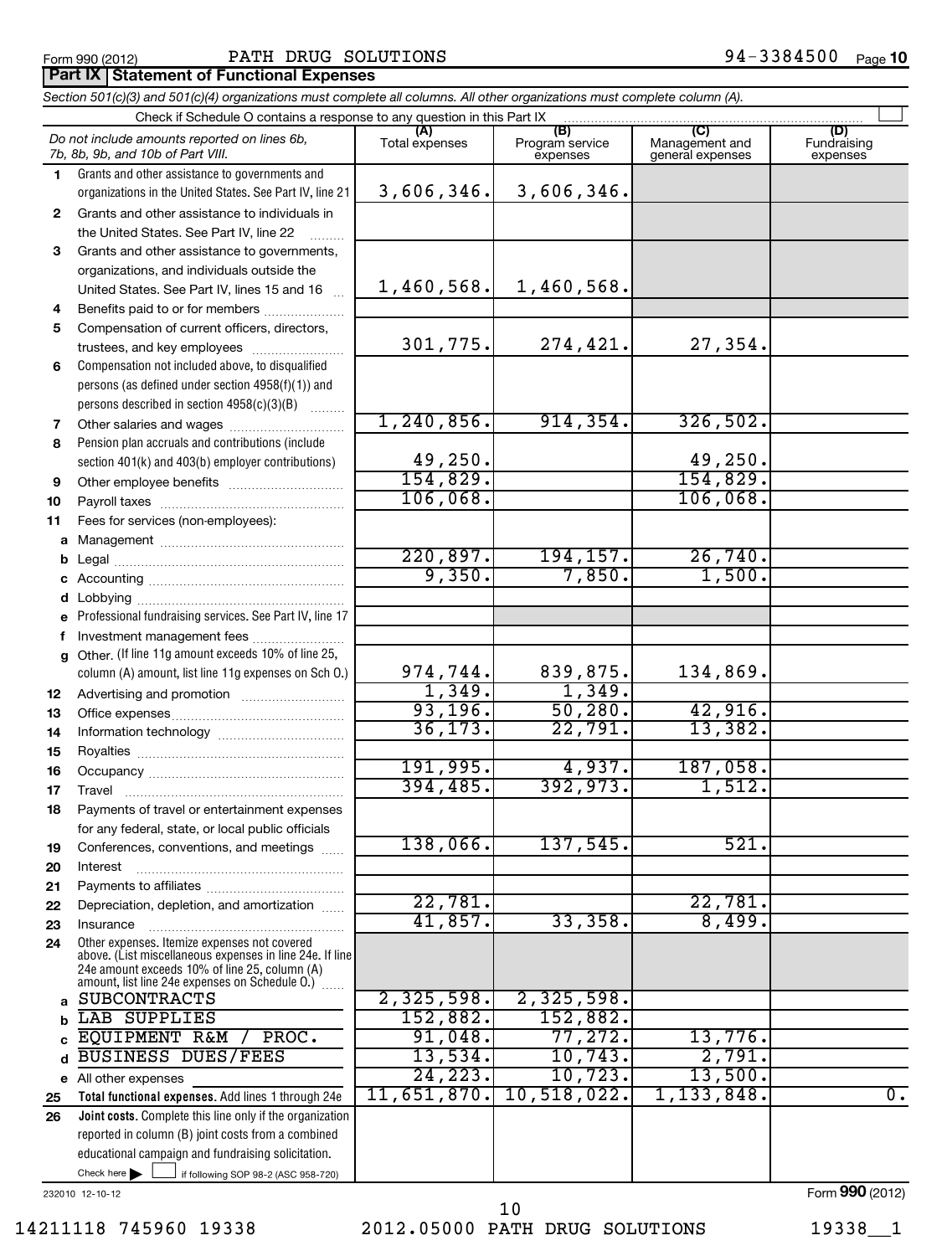14211118 745960 19338 2012.05000 PATH DRUG SOLUTIONS 19338\_\_1 11

|                             |    |                                                                                                                                                          |  |               | (A)<br>Beginning of year |                 | (B)<br>End of year |
|-----------------------------|----|----------------------------------------------------------------------------------------------------------------------------------------------------------|--|---------------|--------------------------|-----------------|--------------------|
|                             | 1  |                                                                                                                                                          |  |               | 700, 953.                | $\mathbf{1}$    | 277,683.           |
|                             | 2  |                                                                                                                                                          |  |               | 2,437,357.               | $\mathbf{2}$    | 21,622,683.        |
|                             | 3  |                                                                                                                                                          |  |               | 644,591.                 | $\mathbf{3}$    | 6,799,174.         |
|                             | 4  |                                                                                                                                                          |  |               |                          | 4               | 62, 254.           |
|                             | 5  | Loans and other receivables from current and former officers, directors,                                                                                 |  |               |                          |                 |                    |
|                             |    | trustees, key employees, and highest compensated employees. Complete                                                                                     |  |               |                          |                 |                    |
|                             |    | Part II of Schedule L                                                                                                                                    |  |               |                          | 5               |                    |
|                             | 6  | Loans and other receivables from other disqualified persons (as defined under                                                                            |  |               |                          |                 |                    |
|                             |    | section 4958(f)(1)), persons described in section 4958(c)(3)(B), and contributing                                                                        |  |               |                          |                 |                    |
|                             |    | employers and sponsoring organizations of section 501(c)(9) voluntary                                                                                    |  |               |                          |                 |                    |
|                             |    | employees' beneficiary organizations (see instr). Complete Part II of Sch L                                                                              |  |               |                          | 6               |                    |
| Assets                      | 7  |                                                                                                                                                          |  |               |                          | $\overline{7}$  |                    |
|                             | 8  |                                                                                                                                                          |  |               |                          | 8               |                    |
|                             | 9  | Prepaid expenses and deferred charges                                                                                                                    |  |               | 372, 743.                | 9               | 138, 279.          |
|                             |    | 10a Land, buildings, and equipment: cost or other                                                                                                        |  |               |                          |                 |                    |
|                             |    | basis. Complete Part VI of Schedule D  10a                                                                                                               |  | 147,007.      |                          |                 |                    |
|                             |    |                                                                                                                                                          |  | 49,201.       | 203,056.                 | 10 <sub>c</sub> | 97,806.            |
|                             | 11 |                                                                                                                                                          |  |               | 19,926,554.              | 11              | 1,644.             |
|                             | 12 |                                                                                                                                                          |  |               | 12                       |                 |                    |
|                             | 13 |                                                                                                                                                          |  |               |                          | 13              |                    |
|                             | 14 |                                                                                                                                                          |  |               |                          | 14              |                    |
|                             | 15 |                                                                                                                                                          |  |               |                          | 15              |                    |
|                             | 16 |                                                                                                                                                          |  |               | 24, 285, 254.            | 16              | 28,999,523.        |
|                             | 17 |                                                                                                                                                          |  |               | 1,581,867.               | 17              | 2,883,967.         |
|                             | 18 |                                                                                                                                                          |  | 18            |                          |                 |                    |
|                             | 19 |                                                                                                                                                          |  | 19            |                          |                 |                    |
|                             | 20 |                                                                                                                                                          |  |               |                          | 20              |                    |
| Liabilities                 | 21 | Escrow or custodial account liability. Complete Part IV of Schedule D                                                                                    |  |               |                          | 21              |                    |
|                             | 22 | Loans and other payables to current and former officers, directors, trustees,<br>key employees, highest compensated employees, and disqualified persons. |  |               |                          |                 |                    |
|                             |    | Complete Part II of Schedule L                                                                                                                           |  |               |                          | 22              |                    |
|                             | 23 | Secured mortgages and notes payable to unrelated third parties                                                                                           |  |               |                          | 23              |                    |
|                             | 24 | Unsecured notes and loans payable to unrelated third parties                                                                                             |  |               |                          | 24              |                    |
|                             | 25 | Other liabilities (including federal income tax, payables to related third                                                                               |  |               |                          |                 |                    |
|                             |    | parties, and other liabilities not included on lines 17-24). Complete Part X of                                                                          |  |               |                          |                 |                    |
|                             |    | Schedule D                                                                                                                                               |  |               |                          | 25              |                    |
|                             | 26 |                                                                                                                                                          |  |               | 1,581,867.               | 26              | 2,883,967.         |
|                             |    | Organizations that follow SFAS 117 (ASC 958), check here $\blacktriangleright \begin{array}{c} \perp X \end{array}$ and                                  |  |               |                          |                 |                    |
|                             |    | complete lines 27 through 29, and lines 33 and 34.                                                                                                       |  |               |                          |                 |                    |
|                             | 27 |                                                                                                                                                          |  |               | 587,263.                 | 27              | 620,484.           |
|                             | 28 |                                                                                                                                                          |  | 22, 116, 124. | 28                       | 25,495,072.     |                    |
|                             | 29 | Permanently restricted net assets                                                                                                                        |  |               |                          | 29              |                    |
|                             |    | Organizations that do not follow SFAS 117 (ASC 958), check here ▶                                                                                        |  |               |                          |                 |                    |
| Net Assets or Fund Balances |    | and complete lines 30 through 34.                                                                                                                        |  |               |                          |                 |                    |
|                             | 30 |                                                                                                                                                          |  |               | 30                       |                 |                    |
|                             | 31 | Paid-in or capital surplus, or land, building, or equipment fund                                                                                         |  |               | 31                       |                 |                    |
|                             | 32 | Retained earnings, endowment, accumulated income, or other funds                                                                                         |  |               |                          | 32              |                    |
|                             | 33 |                                                                                                                                                          |  |               | 22,703,387.              | 33              | 26, 115, 556.      |
|                             | 34 |                                                                                                                                                          |  |               | 24, 285, 254.            | 34              | 28,999,523.        |

Form (2012) **990**

**Part X Balance Sheet** 

**Assets**

**Liabilities**

Net Assets or Fund Balances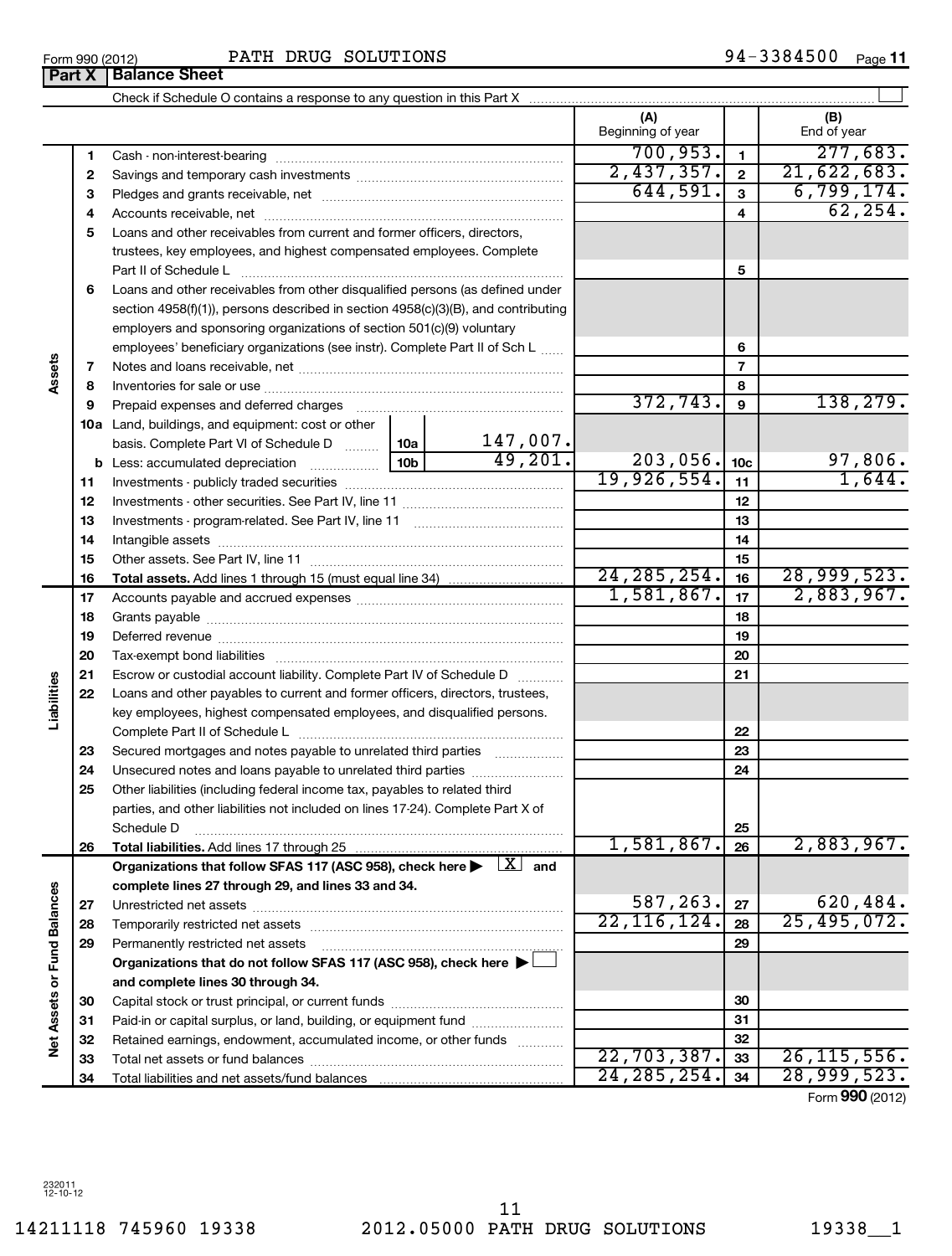232012 12-10-12

Form 990 (2012) Page PATH DRUG SOLUTIONS

**Part XI Reconciliation of Net Assets**

94-3384500 Page 12

| 2,453,124.<br>$\mathbf{1}$<br>1<br>11,651,870.<br>$\overline{2}$<br>2<br>$-9, 198, 746.$<br>$\mathbf{3}$<br>Revenue less expenses. Subtract line 2 from line 1<br>З<br>22,703,387.<br>$\overline{4}$<br>4<br>$-35,948.$<br>5<br>5<br>6<br>Donated services and use of facilities<br>6<br>$\overline{7}$<br>7<br>Investment expenses<br>8<br>Prior period adjustments<br>8<br>12,646,863.<br>9<br>9<br>Net assets or fund balances at end of year. Combine lines 3 through 9 (must equal Part X, line 33,<br>10<br>26, 115, 556.<br>10<br>column (B))<br>Part XII Financial Statements and Reporting<br>Yes<br><b>No</b><br>$\boxed{\mathbf{X}}$ Accrual<br>Accounting method used to prepare the Form 990: Lash<br>Other<br>1<br>If the organization changed its method of accounting from a prior year or checked "Other," explain in Schedule O.<br>х<br>2a<br>If "Yes," check a box below to indicate whether the financial statements for the year were compiled or reviewed on a<br>separate basis, consolidated basis, or both:<br>Consolidated basis<br>Separate basis<br>Both consolidated and separate basis<br>X<br>2 <sub>b</sub><br>If "Yes," check a box below to indicate whether the financial statements for the year were audited on a separate basis,<br>consolidated basis, or both:<br>$\boxed{\mathbf{X}}$ Consolidated basis<br>Both consolidated and separate basis<br>Separate basis<br>c If "Yes" to line 2a or 2b, does the organization have a committee that assumes responsibility for oversight of the audit,<br>X<br>2c<br>If the organization changed either its oversight process or selection process during the tax year, explain in Schedule O.<br>3a As a result of a federal award, was the organization required to undergo an audit or audits as set forth in the Single Audit<br>x<br>За<br>b If "Yes," did the organization undergo the required audit or audits? If the organization did not undergo the required audit<br>3b<br>Form 990 (2012) |  |  |  |  | $\overline{\mathbf{x}}$ |  |  |
|---------------------------------------------------------------------------------------------------------------------------------------------------------------------------------------------------------------------------------------------------------------------------------------------------------------------------------------------------------------------------------------------------------------------------------------------------------------------------------------------------------------------------------------------------------------------------------------------------------------------------------------------------------------------------------------------------------------------------------------------------------------------------------------------------------------------------------------------------------------------------------------------------------------------------------------------------------------------------------------------------------------------------------------------------------------------------------------------------------------------------------------------------------------------------------------------------------------------------------------------------------------------------------------------------------------------------------------------------------------------------------------------------------------------------------------------------------------------------------------------------------------------------------------------------------------------------------------------------------------------------------------------------------------------------------------------------------------------------------------------------------------------------------------------------------------------------------------------------------------------------------------------------------------------------------------------------------------------------------------------|--|--|--|--|-------------------------|--|--|
|                                                                                                                                                                                                                                                                                                                                                                                                                                                                                                                                                                                                                                                                                                                                                                                                                                                                                                                                                                                                                                                                                                                                                                                                                                                                                                                                                                                                                                                                                                                                                                                                                                                                                                                                                                                                                                                                                                                                                                                             |  |  |  |  |                         |  |  |
|                                                                                                                                                                                                                                                                                                                                                                                                                                                                                                                                                                                                                                                                                                                                                                                                                                                                                                                                                                                                                                                                                                                                                                                                                                                                                                                                                                                                                                                                                                                                                                                                                                                                                                                                                                                                                                                                                                                                                                                             |  |  |  |  |                         |  |  |
|                                                                                                                                                                                                                                                                                                                                                                                                                                                                                                                                                                                                                                                                                                                                                                                                                                                                                                                                                                                                                                                                                                                                                                                                                                                                                                                                                                                                                                                                                                                                                                                                                                                                                                                                                                                                                                                                                                                                                                                             |  |  |  |  |                         |  |  |
|                                                                                                                                                                                                                                                                                                                                                                                                                                                                                                                                                                                                                                                                                                                                                                                                                                                                                                                                                                                                                                                                                                                                                                                                                                                                                                                                                                                                                                                                                                                                                                                                                                                                                                                                                                                                                                                                                                                                                                                             |  |  |  |  |                         |  |  |
|                                                                                                                                                                                                                                                                                                                                                                                                                                                                                                                                                                                                                                                                                                                                                                                                                                                                                                                                                                                                                                                                                                                                                                                                                                                                                                                                                                                                                                                                                                                                                                                                                                                                                                                                                                                                                                                                                                                                                                                             |  |  |  |  |                         |  |  |
|                                                                                                                                                                                                                                                                                                                                                                                                                                                                                                                                                                                                                                                                                                                                                                                                                                                                                                                                                                                                                                                                                                                                                                                                                                                                                                                                                                                                                                                                                                                                                                                                                                                                                                                                                                                                                                                                                                                                                                                             |  |  |  |  |                         |  |  |
|                                                                                                                                                                                                                                                                                                                                                                                                                                                                                                                                                                                                                                                                                                                                                                                                                                                                                                                                                                                                                                                                                                                                                                                                                                                                                                                                                                                                                                                                                                                                                                                                                                                                                                                                                                                                                                                                                                                                                                                             |  |  |  |  |                         |  |  |
|                                                                                                                                                                                                                                                                                                                                                                                                                                                                                                                                                                                                                                                                                                                                                                                                                                                                                                                                                                                                                                                                                                                                                                                                                                                                                                                                                                                                                                                                                                                                                                                                                                                                                                                                                                                                                                                                                                                                                                                             |  |  |  |  |                         |  |  |
|                                                                                                                                                                                                                                                                                                                                                                                                                                                                                                                                                                                                                                                                                                                                                                                                                                                                                                                                                                                                                                                                                                                                                                                                                                                                                                                                                                                                                                                                                                                                                                                                                                                                                                                                                                                                                                                                                                                                                                                             |  |  |  |  |                         |  |  |
|                                                                                                                                                                                                                                                                                                                                                                                                                                                                                                                                                                                                                                                                                                                                                                                                                                                                                                                                                                                                                                                                                                                                                                                                                                                                                                                                                                                                                                                                                                                                                                                                                                                                                                                                                                                                                                                                                                                                                                                             |  |  |  |  |                         |  |  |
|                                                                                                                                                                                                                                                                                                                                                                                                                                                                                                                                                                                                                                                                                                                                                                                                                                                                                                                                                                                                                                                                                                                                                                                                                                                                                                                                                                                                                                                                                                                                                                                                                                                                                                                                                                                                                                                                                                                                                                                             |  |  |  |  |                         |  |  |
|                                                                                                                                                                                                                                                                                                                                                                                                                                                                                                                                                                                                                                                                                                                                                                                                                                                                                                                                                                                                                                                                                                                                                                                                                                                                                                                                                                                                                                                                                                                                                                                                                                                                                                                                                                                                                                                                                                                                                                                             |  |  |  |  |                         |  |  |
|                                                                                                                                                                                                                                                                                                                                                                                                                                                                                                                                                                                                                                                                                                                                                                                                                                                                                                                                                                                                                                                                                                                                                                                                                                                                                                                                                                                                                                                                                                                                                                                                                                                                                                                                                                                                                                                                                                                                                                                             |  |  |  |  |                         |  |  |
|                                                                                                                                                                                                                                                                                                                                                                                                                                                                                                                                                                                                                                                                                                                                                                                                                                                                                                                                                                                                                                                                                                                                                                                                                                                                                                                                                                                                                                                                                                                                                                                                                                                                                                                                                                                                                                                                                                                                                                                             |  |  |  |  |                         |  |  |
|                                                                                                                                                                                                                                                                                                                                                                                                                                                                                                                                                                                                                                                                                                                                                                                                                                                                                                                                                                                                                                                                                                                                                                                                                                                                                                                                                                                                                                                                                                                                                                                                                                                                                                                                                                                                                                                                                                                                                                                             |  |  |  |  |                         |  |  |
|                                                                                                                                                                                                                                                                                                                                                                                                                                                                                                                                                                                                                                                                                                                                                                                                                                                                                                                                                                                                                                                                                                                                                                                                                                                                                                                                                                                                                                                                                                                                                                                                                                                                                                                                                                                                                                                                                                                                                                                             |  |  |  |  |                         |  |  |
|                                                                                                                                                                                                                                                                                                                                                                                                                                                                                                                                                                                                                                                                                                                                                                                                                                                                                                                                                                                                                                                                                                                                                                                                                                                                                                                                                                                                                                                                                                                                                                                                                                                                                                                                                                                                                                                                                                                                                                                             |  |  |  |  |                         |  |  |
|                                                                                                                                                                                                                                                                                                                                                                                                                                                                                                                                                                                                                                                                                                                                                                                                                                                                                                                                                                                                                                                                                                                                                                                                                                                                                                                                                                                                                                                                                                                                                                                                                                                                                                                                                                                                                                                                                                                                                                                             |  |  |  |  |                         |  |  |
|                                                                                                                                                                                                                                                                                                                                                                                                                                                                                                                                                                                                                                                                                                                                                                                                                                                                                                                                                                                                                                                                                                                                                                                                                                                                                                                                                                                                                                                                                                                                                                                                                                                                                                                                                                                                                                                                                                                                                                                             |  |  |  |  |                         |  |  |
|                                                                                                                                                                                                                                                                                                                                                                                                                                                                                                                                                                                                                                                                                                                                                                                                                                                                                                                                                                                                                                                                                                                                                                                                                                                                                                                                                                                                                                                                                                                                                                                                                                                                                                                                                                                                                                                                                                                                                                                             |  |  |  |  |                         |  |  |
|                                                                                                                                                                                                                                                                                                                                                                                                                                                                                                                                                                                                                                                                                                                                                                                                                                                                                                                                                                                                                                                                                                                                                                                                                                                                                                                                                                                                                                                                                                                                                                                                                                                                                                                                                                                                                                                                                                                                                                                             |  |  |  |  |                         |  |  |
|                                                                                                                                                                                                                                                                                                                                                                                                                                                                                                                                                                                                                                                                                                                                                                                                                                                                                                                                                                                                                                                                                                                                                                                                                                                                                                                                                                                                                                                                                                                                                                                                                                                                                                                                                                                                                                                                                                                                                                                             |  |  |  |  |                         |  |  |
|                                                                                                                                                                                                                                                                                                                                                                                                                                                                                                                                                                                                                                                                                                                                                                                                                                                                                                                                                                                                                                                                                                                                                                                                                                                                                                                                                                                                                                                                                                                                                                                                                                                                                                                                                                                                                                                                                                                                                                                             |  |  |  |  |                         |  |  |
|                                                                                                                                                                                                                                                                                                                                                                                                                                                                                                                                                                                                                                                                                                                                                                                                                                                                                                                                                                                                                                                                                                                                                                                                                                                                                                                                                                                                                                                                                                                                                                                                                                                                                                                                                                                                                                                                                                                                                                                             |  |  |  |  |                         |  |  |
|                                                                                                                                                                                                                                                                                                                                                                                                                                                                                                                                                                                                                                                                                                                                                                                                                                                                                                                                                                                                                                                                                                                                                                                                                                                                                                                                                                                                                                                                                                                                                                                                                                                                                                                                                                                                                                                                                                                                                                                             |  |  |  |  |                         |  |  |
|                                                                                                                                                                                                                                                                                                                                                                                                                                                                                                                                                                                                                                                                                                                                                                                                                                                                                                                                                                                                                                                                                                                                                                                                                                                                                                                                                                                                                                                                                                                                                                                                                                                                                                                                                                                                                                                                                                                                                                                             |  |  |  |  |                         |  |  |
|                                                                                                                                                                                                                                                                                                                                                                                                                                                                                                                                                                                                                                                                                                                                                                                                                                                                                                                                                                                                                                                                                                                                                                                                                                                                                                                                                                                                                                                                                                                                                                                                                                                                                                                                                                                                                                                                                                                                                                                             |  |  |  |  |                         |  |  |
|                                                                                                                                                                                                                                                                                                                                                                                                                                                                                                                                                                                                                                                                                                                                                                                                                                                                                                                                                                                                                                                                                                                                                                                                                                                                                                                                                                                                                                                                                                                                                                                                                                                                                                                                                                                                                                                                                                                                                                                             |  |  |  |  |                         |  |  |
|                                                                                                                                                                                                                                                                                                                                                                                                                                                                                                                                                                                                                                                                                                                                                                                                                                                                                                                                                                                                                                                                                                                                                                                                                                                                                                                                                                                                                                                                                                                                                                                                                                                                                                                                                                                                                                                                                                                                                                                             |  |  |  |  |                         |  |  |
|                                                                                                                                                                                                                                                                                                                                                                                                                                                                                                                                                                                                                                                                                                                                                                                                                                                                                                                                                                                                                                                                                                                                                                                                                                                                                                                                                                                                                                                                                                                                                                                                                                                                                                                                                                                                                                                                                                                                                                                             |  |  |  |  |                         |  |  |
|                                                                                                                                                                                                                                                                                                                                                                                                                                                                                                                                                                                                                                                                                                                                                                                                                                                                                                                                                                                                                                                                                                                                                                                                                                                                                                                                                                                                                                                                                                                                                                                                                                                                                                                                                                                                                                                                                                                                                                                             |  |  |  |  |                         |  |  |
|                                                                                                                                                                                                                                                                                                                                                                                                                                                                                                                                                                                                                                                                                                                                                                                                                                                                                                                                                                                                                                                                                                                                                                                                                                                                                                                                                                                                                                                                                                                                                                                                                                                                                                                                                                                                                                                                                                                                                                                             |  |  |  |  |                         |  |  |
|                                                                                                                                                                                                                                                                                                                                                                                                                                                                                                                                                                                                                                                                                                                                                                                                                                                                                                                                                                                                                                                                                                                                                                                                                                                                                                                                                                                                                                                                                                                                                                                                                                                                                                                                                                                                                                                                                                                                                                                             |  |  |  |  |                         |  |  |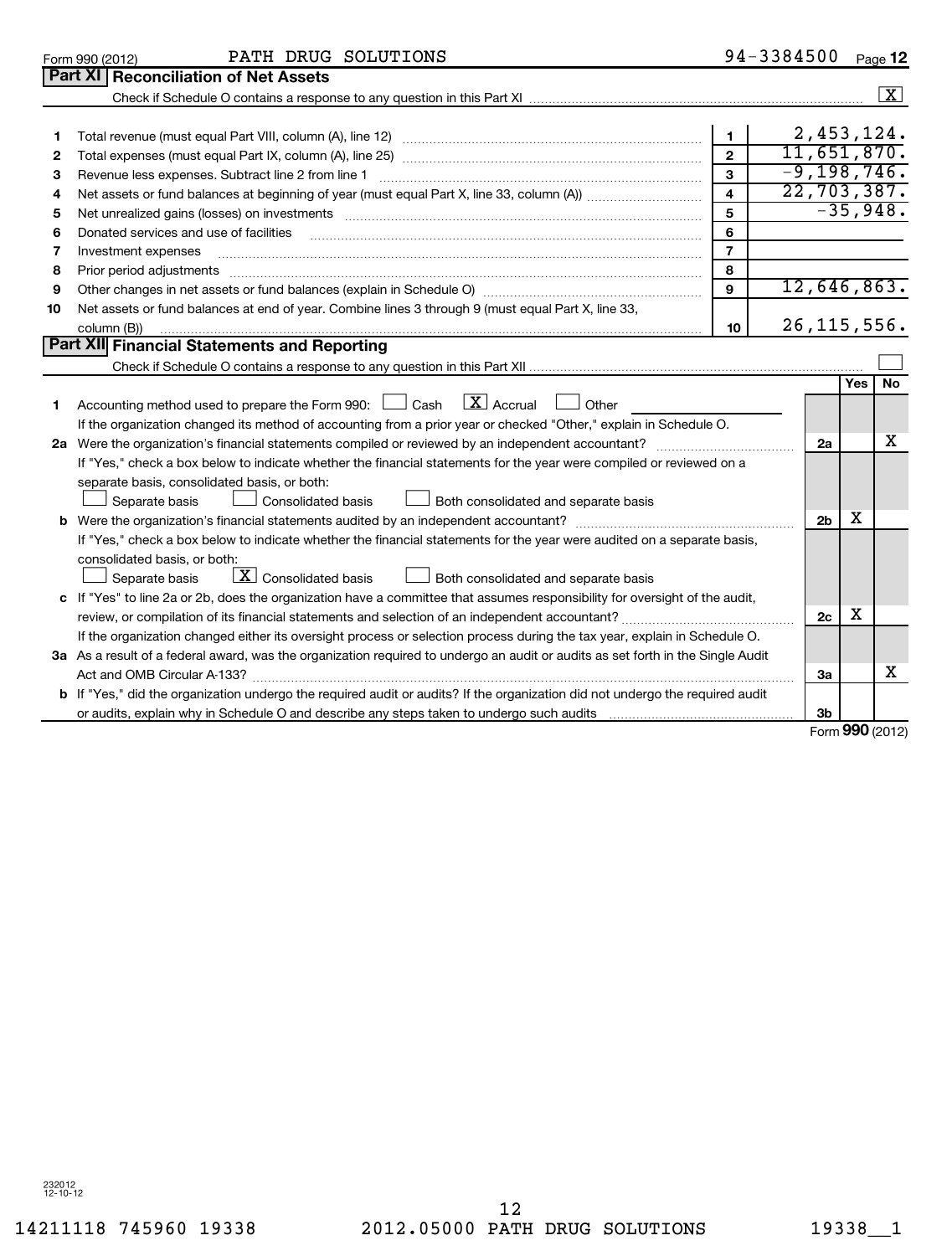| <b>SCHEDULE A</b>    |
|----------------------|
| (Form 990 or 990-EZ) |

Department of the Treasury

# **Public Charity Status and Public Support**

**Complete if the organization is a section 501(c)(3) organization or a section**

**4947(a)(1) nonexempt charitable trust.**

| Internal Revenue Service                    |                                             |                                               |                                                                                                                                               | Attach to Form 990 or Form 990-EZ. See separate instructions. |                                                   |                      |           |                                                             |    | Inspection                             |     |                               |  |  |  |
|---------------------------------------------|---------------------------------------------|-----------------------------------------------|-----------------------------------------------------------------------------------------------------------------------------------------------|---------------------------------------------------------------|---------------------------------------------------|----------------------|-----------|-------------------------------------------------------------|----|----------------------------------------|-----|-------------------------------|--|--|--|
|                                             | Name of the organization                    |                                               |                                                                                                                                               |                                                               |                                                   |                      |           |                                                             |    | <b>Employer identification number</b>  |     |                               |  |  |  |
|                                             |                                             |                                               | PATH DRUG SOLUTIONS                                                                                                                           |                                                               |                                                   |                      |           |                                                             |    | 94-3384500                             |     |                               |  |  |  |
| Part I                                      |                                             |                                               | Reason for Public Charity Status (All organizations must complete this part.) See instructions.                                               |                                                               |                                                   |                      |           |                                                             |    |                                        |     |                               |  |  |  |
|                                             |                                             |                                               | The organization is not a private foundation because it is: (For lines 1 through 11, check only one box.)                                     |                                                               |                                                   |                      |           |                                                             |    |                                        |     |                               |  |  |  |
| 1                                           |                                             |                                               | A church, convention of churches, or association of churches described in section 170(b)(1)(A)(i).                                            |                                                               |                                                   |                      |           |                                                             |    |                                        |     |                               |  |  |  |
| $\mathbf{2}$                                |                                             |                                               | A school described in section 170(b)(1)(A)(ii). (Attach Schedule E.)                                                                          |                                                               |                                                   |                      |           |                                                             |    |                                        |     |                               |  |  |  |
| З                                           |                                             |                                               | A hospital or a cooperative hospital service organization described in section 170(b)(1)(A)(iii).                                             |                                                               |                                                   |                      |           |                                                             |    |                                        |     |                               |  |  |  |
| 4                                           |                                             |                                               | A medical research organization operated in conjunction with a hospital described in section 170(b)(1)(A)(iii). Enter the hospital's name,    |                                                               |                                                   |                      |           |                                                             |    |                                        |     |                               |  |  |  |
|                                             | city, and state:                            |                                               |                                                                                                                                               |                                                               |                                                   |                      |           |                                                             |    |                                        |     |                               |  |  |  |
| 5                                           |                                             |                                               | An organization operated for the benefit of a college or university owned or operated by a governmental unit described in                     |                                                               |                                                   |                      |           |                                                             |    |                                        |     |                               |  |  |  |
|                                             |                                             | section 170(b)(1)(A)(iv). (Complete Part II.) |                                                                                                                                               |                                                               |                                                   |                      |           |                                                             |    |                                        |     |                               |  |  |  |
| 6                                           |                                             |                                               | A federal, state, or local government or governmental unit described in section 170(b)(1)(A)(v).                                              |                                                               |                                                   |                      |           |                                                             |    |                                        |     |                               |  |  |  |
| 7                                           |                                             |                                               | An organization that normally receives a substantial part of its support from a governmental unit or from the general public described in     |                                                               |                                                   |                      |           |                                                             |    |                                        |     |                               |  |  |  |
|                                             |                                             | section 170(b)(1)(A)(vi). (Complete Part II.) |                                                                                                                                               |                                                               |                                                   |                      |           |                                                             |    |                                        |     |                               |  |  |  |
| 8                                           |                                             |                                               | A community trust described in section 170(b)(1)(A)(vi). (Complete Part II.)                                                                  |                                                               |                                                   |                      |           |                                                             |    |                                        |     |                               |  |  |  |
| 9                                           |                                             |                                               | An organization that normally receives: (1) more than 33 1/3% of its support from contributions, membership fees, and gross receipts from     |                                                               |                                                   |                      |           |                                                             |    |                                        |     |                               |  |  |  |
|                                             |                                             |                                               | activities related to its exempt functions - subject to certain exceptions, and (2) no more than 33 1/3% of its support from gross investment |                                                               |                                                   |                      |           |                                                             |    |                                        |     |                               |  |  |  |
|                                             |                                             |                                               | income and unrelated business taxable income (less section 511 tax) from businesses acquired by the organization after June 30, 1975.         |                                                               |                                                   |                      |           |                                                             |    |                                        |     |                               |  |  |  |
|                                             | See section 509(a)(2). (Complete Part III.) |                                               |                                                                                                                                               |                                                               |                                                   |                      |           |                                                             |    |                                        |     |                               |  |  |  |
| 10                                          |                                             |                                               | An organization organized and operated exclusively to test for public safety. See section 509(a)(4).                                          |                                                               |                                                   |                      |           |                                                             |    |                                        |     |                               |  |  |  |
| $\mathbf{X}$<br>11                          |                                             |                                               | An organization organized and operated exclusively for the benefit of, to perform the functions of, or to carry out the purposes of one or    |                                                               |                                                   |                      |           |                                                             |    |                                        |     |                               |  |  |  |
|                                             |                                             |                                               | more publicly supported organizations described in section $509(a)(1)$ or section $509(a)(2)$ . See section $509(a)(3)$ . Check the box that  |                                                               |                                                   |                      |           |                                                             |    |                                        |     |                               |  |  |  |
|                                             |                                             |                                               | describes the type of supporting organization and complete lines 11e through 11h.                                                             |                                                               |                                                   |                      |           |                                                             |    |                                        |     |                               |  |  |  |
|                                             | $a \perp X$ Type I                          | bL                                            | Type II<br>c L                                                                                                                                |                                                               | $\perp$ Type III - Functionally integrated        |                      | d l       |                                                             |    | Type III - Non-functionally integrated |     |                               |  |  |  |
| e[X]                                        |                                             |                                               | By checking this box, I certify that the organization is not controlled directly or indirectly by one or more disqualified persons other than |                                                               |                                                   |                      |           |                                                             |    |                                        |     |                               |  |  |  |
|                                             |                                             |                                               | foundation managers and other than one or more publicly supported organizations described in section 509(a)(1) or section 509(a)(2).          |                                                               |                                                   |                      |           |                                                             |    |                                        |     |                               |  |  |  |
| f                                           |                                             |                                               | If the organization received a written determination from the IRS that it is a Type I, Type II, or Type III                                   |                                                               |                                                   |                      |           |                                                             |    |                                        |     |                               |  |  |  |
|                                             |                                             | supporting organization, check this box       |                                                                                                                                               |                                                               |                                                   |                      |           |                                                             |    |                                        |     |                               |  |  |  |
| g                                           |                                             |                                               | Since August 17, 2006, has the organization accepted any gift or contribution from any of the following persons?                              |                                                               |                                                   |                      |           |                                                             |    |                                        |     |                               |  |  |  |
|                                             | (i)                                         |                                               | A person who directly or indirectly controls, either alone or together with persons described in (ii) and (iii) below,                        |                                                               |                                                   |                      |           |                                                             |    |                                        | Yes | No<br>$\overline{\mathbf{x}}$ |  |  |  |
|                                             |                                             |                                               |                                                                                                                                               |                                                               |                                                   |                      |           |                                                             |    | 11g(i)                                 |     | $\overline{\text{x}}$         |  |  |  |
|                                             |                                             |                                               |                                                                                                                                               |                                                               |                                                   |                      |           |                                                             |    | 11g(ii)                                |     | $\overline{\textbf{x}}$       |  |  |  |
|                                             |                                             |                                               |                                                                                                                                               |                                                               |                                                   |                      |           |                                                             |    | 11g(iii)                               |     |                               |  |  |  |
| h                                           |                                             |                                               | Provide the following information about the supported organization(s).                                                                        |                                                               |                                                   |                      |           |                                                             |    |                                        |     |                               |  |  |  |
|                                             |                                             |                                               |                                                                                                                                               |                                                               | (iv) is the organization $(v)$ Did you notify the |                      |           |                                                             |    |                                        |     |                               |  |  |  |
|                                             | (i) Name of supported<br>organization       | (ii) EIN                                      | (iii) Type of organization<br>(described on lines 1-9                                                                                         |                                                               | in col. (i) listed in your                        | organization in col. |           | (vi) Is the<br>organization in col.<br>(i) organized in the |    | (vii) Amount of monetary<br>support    |     |                               |  |  |  |
| governing document?<br>above or IRC section |                                             |                                               |                                                                                                                                               |                                                               |                                                   | (i) of your support? |           | U.S.?                                                       |    |                                        |     |                               |  |  |  |
|                                             |                                             |                                               | (see instructions))                                                                                                                           | Yes                                                           | No                                                | Yes                  | <b>No</b> | Yes                                                         | No |                                        |     |                               |  |  |  |
|                                             |                                             |                                               |                                                                                                                                               |                                                               |                                                   |                      |           |                                                             |    |                                        |     |                               |  |  |  |

|                            |   | 165 | <b>IVU</b> | 165 | <b>IVU</b> | 165 | 14U |             |
|----------------------------|---|-----|------------|-----|------------|-----|-----|-------------|
| PROGRAM FOR                |   |     |            |     |            |     |     |             |
| APPROPRIATE $ 91-1157127 $ | 7 | X   |            |     |            |     |     | 11,651,870. |
|                            |   |     |            |     |            |     |     |             |
|                            |   |     |            |     |            |     |     |             |
|                            |   |     |            |     |            |     |     |             |
|                            |   |     |            |     |            |     |     |             |
|                            |   |     |            |     |            |     |     |             |
|                            |   |     |            |     |            |     |     |             |
|                            |   |     |            |     |            |     |     |             |
|                            |   |     |            |     |            |     |     |             |
|                            |   |     |            |     |            |     |     |             |
| <b>Total</b>               |   |     |            |     |            |     |     | 11,651,870. |

LHA **For Paperwork Reduction Act Notice, see the Instructions for Form 990 or 990-EZ.**

**Schedule A (Form 990 or 990-EZ) 2012**

232021 12-04-12

OMB No. 1545-0047

**Open to Public**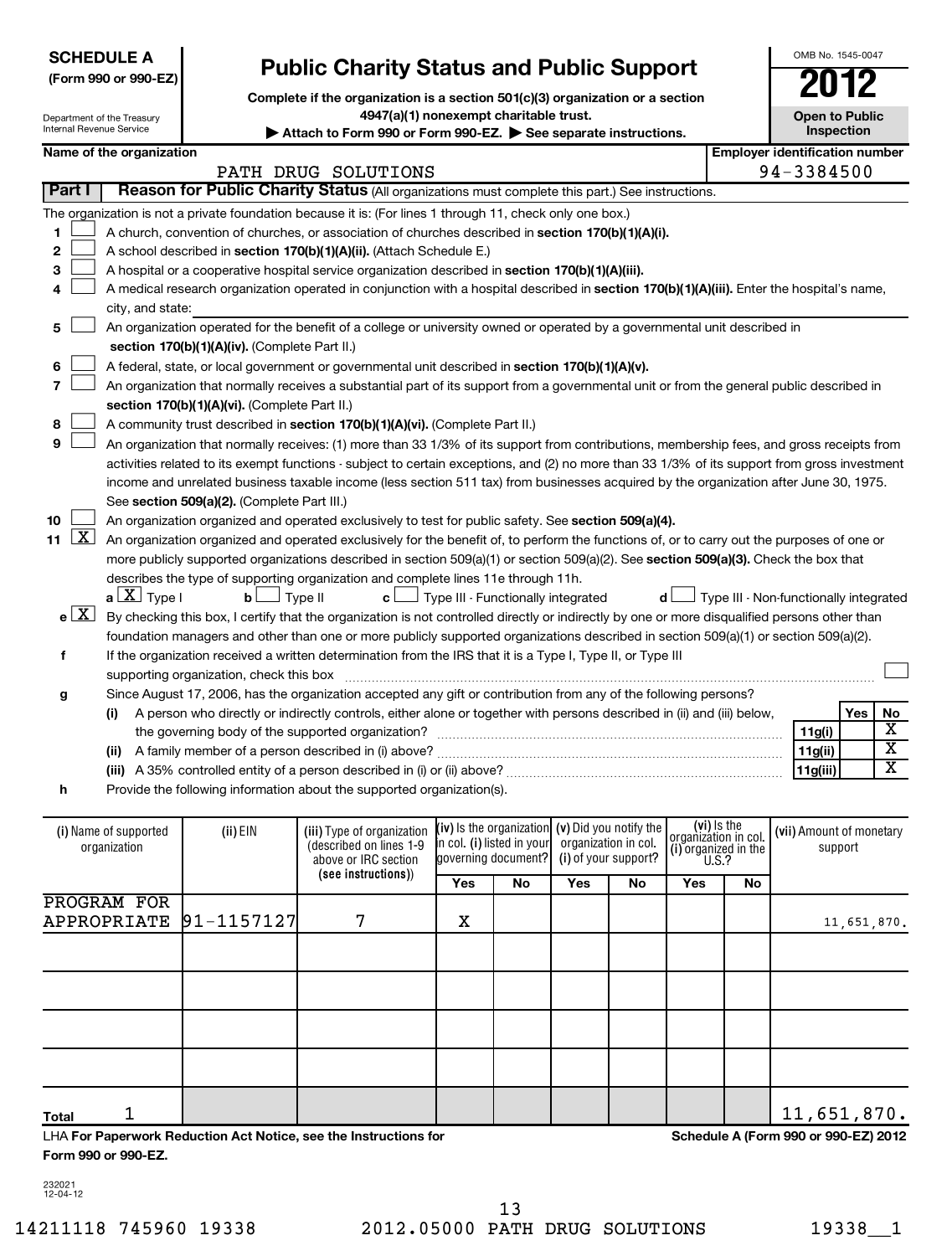#### Schedule A (Form 990 or 990-EZ) 2012

| ou iedale A (I om i sa |                             |  |
|------------------------|-----------------------------|--|
| $D - 1$                | $\sim$ $\sim$ $\sim$ $\sim$ |  |

(Complete only if you checked the box on line 5, 7, or 8 of Part I or if the organization failed to qualify under Part III. If the organization fails to qualify under the tests listed below, please complete Part III.) **Part II Support Schedule for Organizations Described in Sections 170(b)(1)(A)(iv) and 170(b)(1)(A)(vi)**

|   | <b>Section A. Public Support</b>                                                                                                                                                                                               |          |          |            |            |          |           |
|---|--------------------------------------------------------------------------------------------------------------------------------------------------------------------------------------------------------------------------------|----------|----------|------------|------------|----------|-----------|
|   | Calendar year (or fiscal year beginning in) $\blacktriangleright$                                                                                                                                                              | (a) 2008 | (b) 2009 | $(c)$ 2010 | $(d)$ 2011 | (e) 2012 | (f) Total |
|   | <b>1</b> Gifts, grants, contributions, and                                                                                                                                                                                     |          |          |            |            |          |           |
|   | membership fees received. (Do not                                                                                                                                                                                              |          |          |            |            |          |           |
|   | include any "unusual grants.")                                                                                                                                                                                                 |          |          |            |            |          |           |
|   | 2 Tax revenues levied for the organ-                                                                                                                                                                                           |          |          |            |            |          |           |
|   | ization's benefit and either paid to                                                                                                                                                                                           |          |          |            |            |          |           |
|   | or expended on its behalf                                                                                                                                                                                                      |          |          |            |            |          |           |
|   | 3 The value of services or facilities                                                                                                                                                                                          |          |          |            |            |          |           |
|   | furnished by a governmental unit to                                                                                                                                                                                            |          |          |            |            |          |           |
|   | the organization without charge                                                                                                                                                                                                |          |          |            |            |          |           |
|   | 4 Total. Add lines 1 through 3                                                                                                                                                                                                 |          |          |            |            |          |           |
|   | 5 The portion of total contributions                                                                                                                                                                                           |          |          |            |            |          |           |
|   | by each person (other than a                                                                                                                                                                                                   |          |          |            |            |          |           |
|   | governmental unit or publicly                                                                                                                                                                                                  |          |          |            |            |          |           |
|   | supported organization) included                                                                                                                                                                                               |          |          |            |            |          |           |
|   | on line 1 that exceeds 2% of the                                                                                                                                                                                               |          |          |            |            |          |           |
|   | amount shown on line 11,                                                                                                                                                                                                       |          |          |            |            |          |           |
|   | column (f)                                                                                                                                                                                                                     |          |          |            |            |          |           |
|   | 6 Public support. Subtract line 5 from line 4.                                                                                                                                                                                 |          |          |            |            |          |           |
|   | <b>Section B. Total Support</b>                                                                                                                                                                                                |          |          |            |            |          |           |
|   | Calendar year (or fiscal year beginning in)                                                                                                                                                                                    | (a) 2008 | (b) 2009 | $(c)$ 2010 | $(d)$ 2011 | (e) 2012 | (f) Total |
|   | 7 Amounts from line 4                                                                                                                                                                                                          |          |          |            |            |          |           |
| 8 | Gross income from interest,                                                                                                                                                                                                    |          |          |            |            |          |           |
|   | dividends, payments received on                                                                                                                                                                                                |          |          |            |            |          |           |
|   | securities loans, rents, royalties                                                                                                                                                                                             |          |          |            |            |          |           |
|   | and income from similar sources                                                                                                                                                                                                |          |          |            |            |          |           |
| 9 | Net income from unrelated business                                                                                                                                                                                             |          |          |            |            |          |           |
|   | activities, whether or not the                                                                                                                                                                                                 |          |          |            |            |          |           |
|   | business is regularly carried on                                                                                                                                                                                               |          |          |            |            |          |           |
|   | <b>10</b> Other income. Do not include gain                                                                                                                                                                                    |          |          |            |            |          |           |
|   | or loss from the sale of capital                                                                                                                                                                                               |          |          |            |            |          |           |
|   | assets (Explain in Part IV.)                                                                                                                                                                                                   |          |          |            |            |          |           |
|   | 11 Total support. Add lines 7 through 10                                                                                                                                                                                       |          |          |            |            |          |           |
|   | <b>12</b> Gross receipts from related activities, etc. (see instructions)                                                                                                                                                      |          |          |            |            | 12       |           |
|   | 13 First five years. If the Form 990 is for the organization's first, second, third, fourth, or fifth tax year as a section 501(c)(3)                                                                                          |          |          |            |            |          |           |
|   |                                                                                                                                                                                                                                |          |          |            |            |          |           |
|   | Section C. Computation of Public Support Percentage                                                                                                                                                                            |          |          |            |            |          |           |
|   |                                                                                                                                                                                                                                |          |          |            |            | 14       | %         |
|   |                                                                                                                                                                                                                                |          |          |            |            | 15       | %         |
|   | 16a 33 1/3% support test - 2012. If the organization did not check the box on line 13, and line 14 is 33 1/3% or more, check this box and                                                                                      |          |          |            |            |          |           |
|   | stop here. The organization qualifies as a publicly supported organization manufactured content and the support of the state of the state of the state of the state of the state of the state of the state of the state of the |          |          |            |            |          |           |
|   | b 33 1/3% support test - 2011. If the organization did not check a box on line 13 or 16a, and line 15 is 33 1/3% or more, check this box                                                                                       |          |          |            |            |          |           |
|   |                                                                                                                                                                                                                                |          |          |            |            |          |           |
|   | 17a 10% -facts-and-circumstances test - 2012. If the organization did not check a box on line 13, 16a, or 16b, and line 14 is 10% or more,                                                                                     |          |          |            |            |          |           |
|   | and if the organization meets the "facts-and-circumstances" test, check this box and stop here. Explain in Part IV how the organization                                                                                        |          |          |            |            |          |           |
|   |                                                                                                                                                                                                                                |          |          |            |            |          |           |
|   | <b>b 10%</b> -facts-and-circumstances test - 2011. If the organization did not check a box on line 13, 16a, 16b, or 17a, and line 15 is 10% or                                                                                 |          |          |            |            |          |           |
|   | more, and if the organization meets the "facts-and-circumstances" test, check this box and stop here. Explain in Part IV how the                                                                                               |          |          |            |            |          |           |
|   | organization meets the "facts-and-circumstances" test. The organization qualifies as a publicly supported organization                                                                                                         |          |          |            |            |          |           |
|   | 18 Private foundation. If the organization did not check a box on line 13, 16a, 16b, 17a, or 17b, check this box and see instructions.                                                                                         |          |          |            |            |          |           |

**Schedule A (Form 990 or 990-EZ) 2012**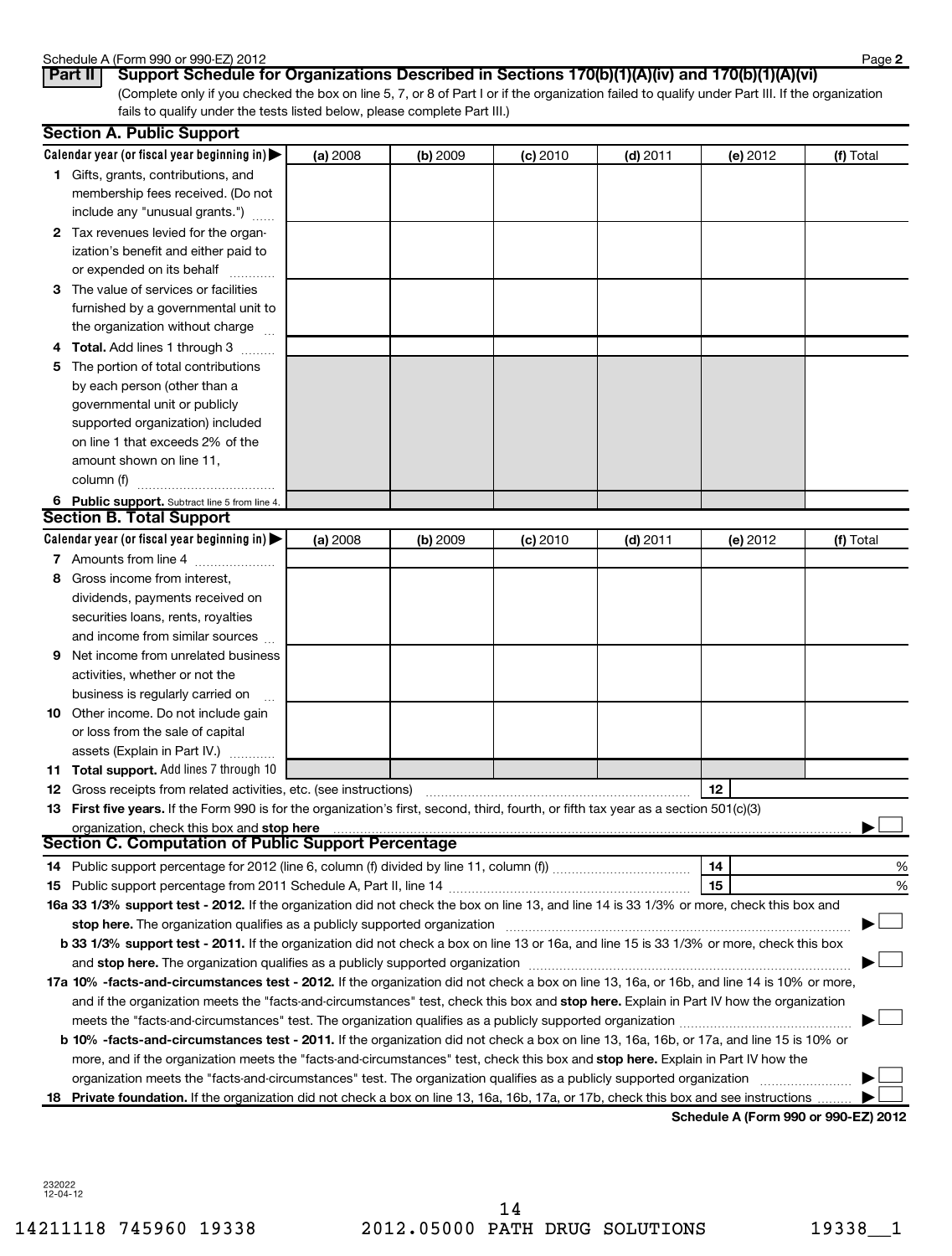#### **Part III Support Schedule for Organizations Described in Section 509(a)(2)**

(Complete only if you checked the box on line 9 of Part I or if the organization failed to qualify under Part II. If the organization fails to qualify under the tests listed below, please complete Part II.)

| <b>Section A. Public Support</b>                                                                                                                                                                                               |          |          |            |            |          |                                      |
|--------------------------------------------------------------------------------------------------------------------------------------------------------------------------------------------------------------------------------|----------|----------|------------|------------|----------|--------------------------------------|
| Calendar year (or fiscal year beginning in) $\blacktriangleright$                                                                                                                                                              | (a) 2008 | (b) 2009 | $(c)$ 2010 | $(d)$ 2011 | (e) 2012 | (f) Total                            |
| 1 Gifts, grants, contributions, and                                                                                                                                                                                            |          |          |            |            |          |                                      |
| membership fees received. (Do not                                                                                                                                                                                              |          |          |            |            |          |                                      |
| include any "unusual grants.")                                                                                                                                                                                                 |          |          |            |            |          |                                      |
| 2 Gross receipts from admissions,<br>merchandise sold or services per-<br>formed, or facilities furnished in<br>any activity that is related to the<br>organization's tax-exempt purpose                                       |          |          |            |            |          |                                      |
| 3 Gross receipts from activities that<br>are not an unrelated trade or bus-                                                                                                                                                    |          |          |            |            |          |                                      |
| iness under section 513                                                                                                                                                                                                        |          |          |            |            |          |                                      |
| 4 Tax revenues levied for the organ-<br>ization's benefit and either paid to<br>or expended on its behalf                                                                                                                      |          |          |            |            |          |                                      |
| 5 The value of services or facilities                                                                                                                                                                                          |          |          |            |            |          |                                      |
| furnished by a governmental unit to<br>the organization without charge                                                                                                                                                         |          |          |            |            |          |                                      |
| 6 Total. Add lines 1 through 5                                                                                                                                                                                                 |          |          |            |            |          |                                      |
| <b>7a</b> Amounts included on lines 1, 2, and                                                                                                                                                                                  |          |          |            |            |          |                                      |
| 3 received from disqualified persons                                                                                                                                                                                           |          |          |            |            |          |                                      |
| <b>b</b> Amounts included on lines 2 and 3 received<br>from other than disqualified persons that<br>exceed the greater of \$5,000 or 1% of the<br>amount on line 13 for the year                                               |          |          |            |            |          |                                      |
| c Add lines 7a and 7b                                                                                                                                                                                                          |          |          |            |            |          |                                      |
| 8 Public support (Subtract line 7c from line 6.)                                                                                                                                                                               |          |          |            |            |          |                                      |
| <b>Section B. Total Support</b>                                                                                                                                                                                                |          |          |            |            |          |                                      |
| Calendar year (or fiscal year beginning in)                                                                                                                                                                                    | (a) 2008 | (b) 2009 | $(c)$ 2010 | $(d)$ 2011 | (e) 2012 | (f) Total                            |
| 9 Amounts from line 6                                                                                                                                                                                                          |          |          |            |            |          |                                      |
| <b>10a</b> Gross income from interest,<br>dividends, payments received on<br>securities loans, rents, royalties<br>and income from similar sources                                                                             |          |          |            |            |          |                                      |
| <b>b</b> Unrelated business taxable income                                                                                                                                                                                     |          |          |            |            |          |                                      |
| (less section 511 taxes) from businesses<br>acquired after June 30, 1975                                                                                                                                                       |          |          |            |            |          |                                      |
| c Add lines 10a and 10b                                                                                                                                                                                                        |          |          |            |            |          |                                      |
| <b>11</b> Net income from unrelated business<br>activities not included in line 10b,<br>whether or not the business is<br>regularly carried on                                                                                 |          |          |            |            |          |                                      |
| <b>12</b> Other income. Do not include gain<br>or loss from the sale of capital<br>assets (Explain in Part IV.) $\cdots$                                                                                                       |          |          |            |            |          |                                      |
| 13 Total support. (Add lines 9, 10c, 11, and 12.)                                                                                                                                                                              |          |          |            |            |          |                                      |
| 14 First five years. If the Form 990 is for the organization's first, second, third, fourth, or fifth tax year as a section 501(c)(3) organization,                                                                            |          |          |            |            |          |                                      |
| check this box and stop here with the continuum control of the state of the state of the state of the state of the state of the state of the state of the state of the state of the state of the state of the state of the sta |          |          |            |            |          |                                      |
| Section C. Computation of Public Support Percentage                                                                                                                                                                            |          |          |            |            |          |                                      |
|                                                                                                                                                                                                                                |          |          |            |            | 15       | %                                    |
|                                                                                                                                                                                                                                |          |          |            |            | 16       | %                                    |
| Section D. Computation of Investment Income Percentage                                                                                                                                                                         |          |          |            |            |          |                                      |
|                                                                                                                                                                                                                                |          |          |            |            | 17       | %                                    |
| 18 Investment income percentage from 2011 Schedule A, Part III, line 17                                                                                                                                                        |          |          |            |            | 18       | %                                    |
| 19a 33 1/3% support tests - 2012. If the organization did not check the box on line 14, and line 15 is more than 33 1/3%, and line 17 is not                                                                                   |          |          |            |            |          |                                      |
| more than 33 1/3%, check this box and stop here. The organization qualifies as a publicly supported organization                                                                                                               |          |          |            |            |          |                                      |
| b 33 1/3% support tests - 2011. If the organization did not check a box on line 14 or line 19a, and line 16 is more than 33 1/3%, and                                                                                          |          |          |            |            |          |                                      |
| line 18 is not more than 33 1/3%, check this box and stop here. The organization qualifies as a publicly supported organization                                                                                                |          |          |            |            |          |                                      |
| 232023 12-04-12                                                                                                                                                                                                                |          |          |            |            |          | Schedule A (Form 990 or 990-EZ) 2012 |
|                                                                                                                                                                                                                                |          |          | 15         |            |          |                                      |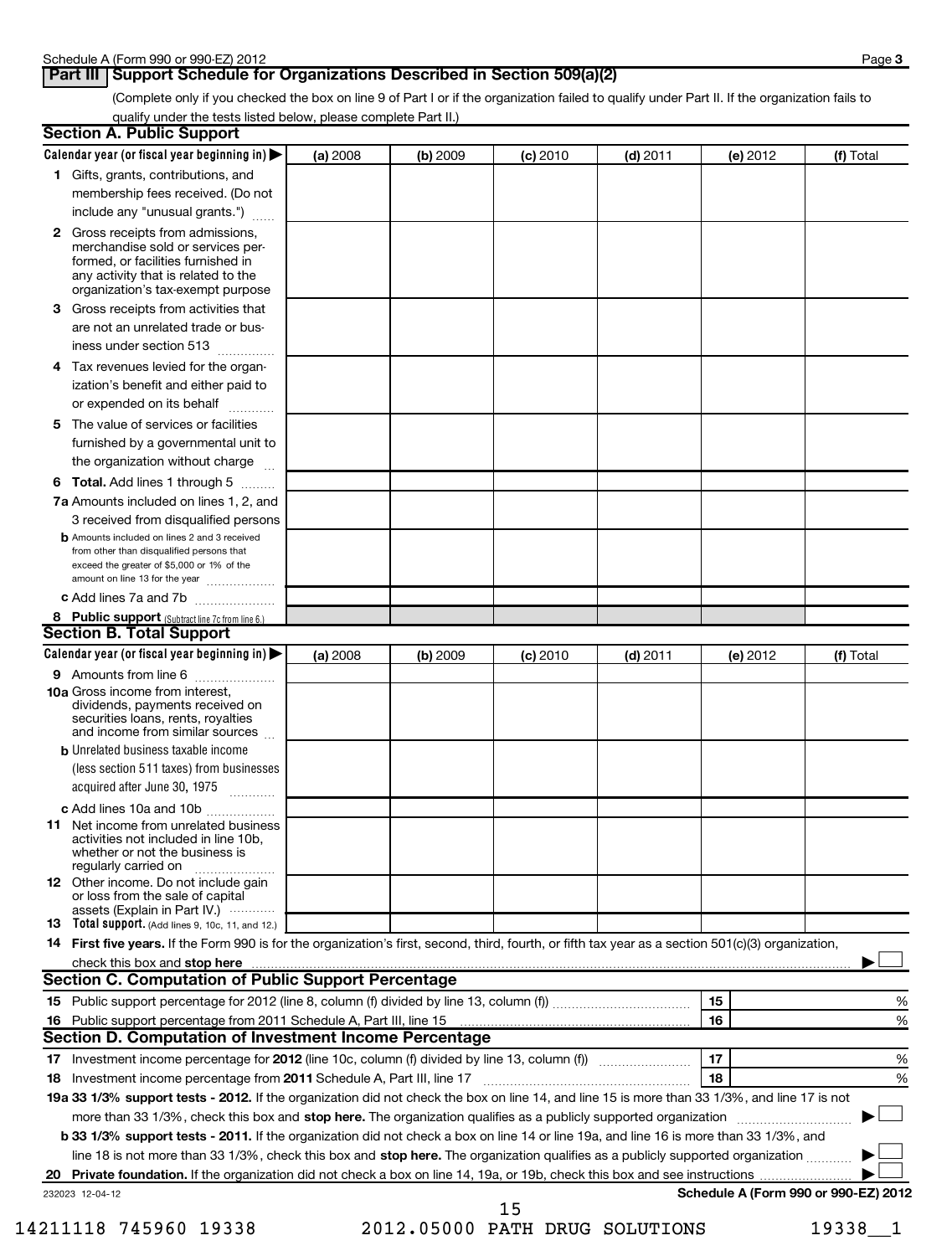#### \*\* PUBLIC DISCLOSURE COPY \*\*

# Department of the Treasury **(Form 990, 990-EZ,**

Internal Revenue Service

| <b>Schedule B</b> | <b>Schedule of Contributors</b> |
|-------------------|---------------------------------|
|                   |                                 |

**or 990-PF) | Attach to Form 990, Form 990-EZ, or Form 990-PF.**

OMB No. 1545-0047

**2012**

**Name of the organization Employer identification number**

|  | PATH DRUG SOLUTION |
|--|--------------------|
|  |                    |

| Filers of:         | <b>Section:</b>                                                                    |
|--------------------|------------------------------------------------------------------------------------|
| Form 990 or 990-FZ | $\lfloor \underline{X} \rfloor$ 501(c)( 3) (enter number) organization             |
|                    | $4947(a)(1)$ nonexempt charitable trust <b>not</b> treated as a private foundation |
|                    | 527 political organization                                                         |
| Form 990-PF        | 501(c)(3) exempt private foundation                                                |
|                    | 4947(a)(1) nonexempt charitable trust treated as a private foundation              |
|                    | 501(c)(3) taxable private foundation                                               |

Check if your organization is covered by the General Rule or a Special Rule. **Note.**  Only a section 501(c)(7), (8), or (10) organization can check boxes for both the General Rule and a Special Rule. See instructions.

#### **General Rule**

 $\boxed{\textbf{X}}$  For an organization filing Form 990, 990-EZ, or 990-PF that received, during the year, \$5,000 or more (in money or property) from any one contributor. Complete Parts I and II.

#### **Special Rules**

509(a)(1) and 170(b)(1)(A)(vi) and received from any one contributor, during the year, a contribution of the greater of (1**)** \$5,000 or (**2**) 2% For a section 501(c)(3) organization filing Form 990 or 990-EZ that met the 33 1/3% support test of the regulations under sections of the amount on (i) Form 990, Part VIII, line 1h, or (ii) Form 990-EZ, line 1. Complete Parts I and II.  $\left\vert \cdot\right\vert$ 

total contributions of more than \$1,000 for use exclusively for religious, charitable, scientific, literary, or educational purposes, or For a section 501(c)(7), (8), or (10) organization filing Form 990 or 990-EZ that received from any one contributor, during the year, the prevention of cruelty to children or animals. Complete Parts I, II, and III.  $\left\vert \cdot\right\vert$ 

purpose. Do not complete any of the parts unless the General Rule applies to this organization because it received nonexclusively contributions for use exclusively for religious, charitable, etc., purposes, but these contributions did not total to more than \$1,000. If this box is checked, enter here the total contributions that were received during the year for an exclusively religious, charitable, etc., For a section 501(c)(7), (8), or (10) organization filing Form 990 or 990-EZ that received from any one contributor, during the year, religious, charitable, etc., contributions of \$5,000 or more during the year  $\ldots$   $\ldots$   $\ldots$   $\ldots$   $\ldots$   $\ldots$   $\ldots$   $\ldots$   $\blacktriangleright$   $\uparrow$  $\left\vert \cdot\right\vert$ 

**Caution.** An organization that is not covered by the General Rule and/or the Special Rules does not file Schedule B (Form 990, 990-EZ, or 990-PF), but it **must** answer "No" on Part IV, line 2, of its Form 990; or check the box on line H of its Form 990-EZ or on Part I, line 2 of its Form 990-PF, to certify that it does not meet the filing requirements of Schedule B (Form 990, 990-EZ, or 990-PF).

LHA For Paperwork Reduction Act Notice, see the Instructions for Form 990, 990-EZ, or 990-PF. Schedule B (Form 990, 990-EZ, or 990-PF) (2012)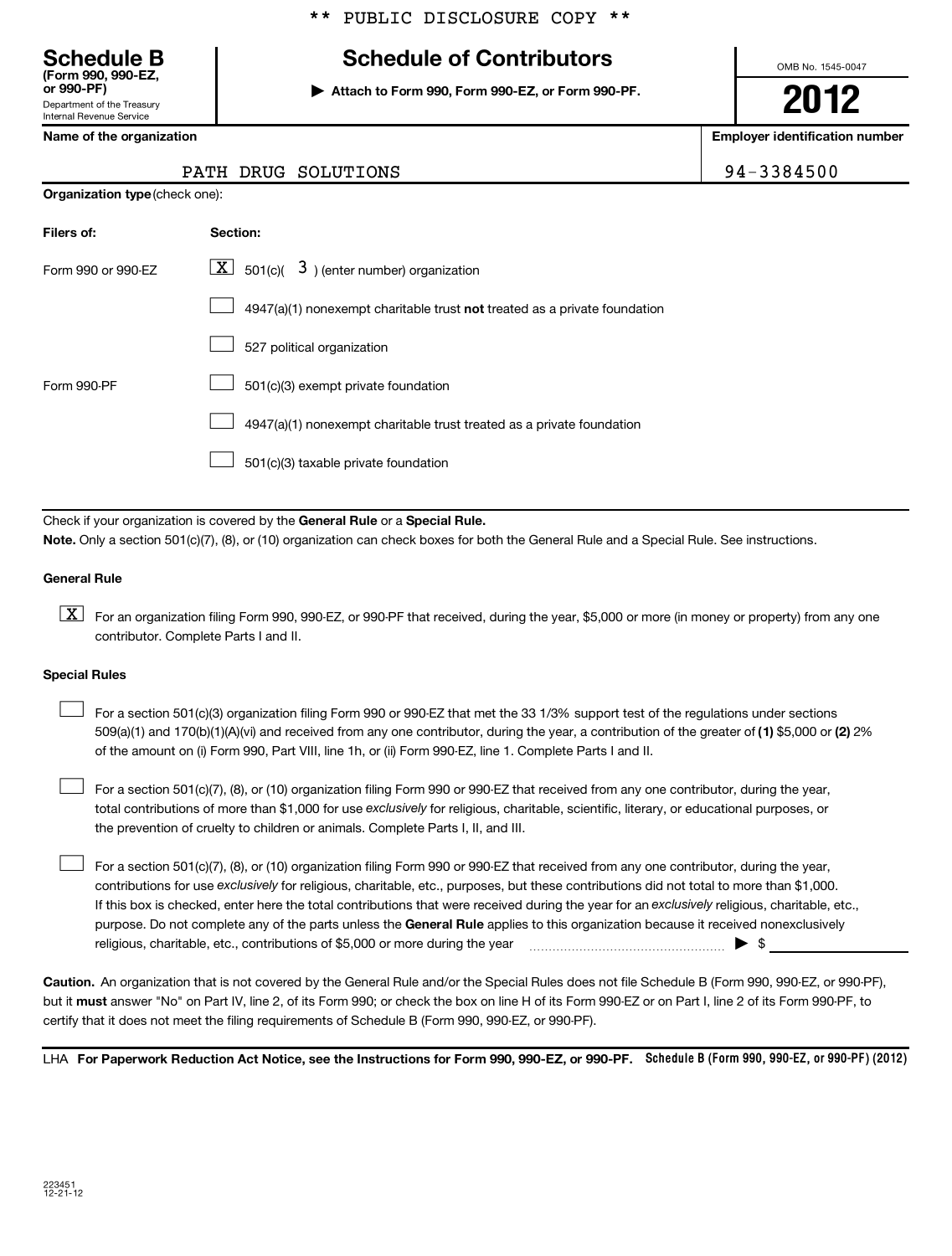| Schedule B (Form 990, 990-EZ, or 990-PF) (2012)<br>the contract of the contract of the contract of the contract of the contract of the contract of the contract of | Page |
|--------------------------------------------------------------------------------------------------------------------------------------------------------------------|------|
|--------------------------------------------------------------------------------------------------------------------------------------------------------------------|------|

**Name of organization Employer identification number**

PATH DRUG SOLUTIONS 30 1 20 20 3 3 3 4 5 6 20 3 3 4 5 4 4 5 3 3 4 5 6 3 4 5 6 3 3 4 5 6 3 4 5 6 3 4 5 4 7 3 4 5 6 4 5 4 5 6 3 4 5 6 7 3 4 5 7 3 4 5 6 7 3 3 4 5 6 7 3 4 5 7 3 4 5 7 3 4 5 7 3 4 5 7 3 4 5 7 3 4 5 7 3 4 5 7 3

| Part I               | Contributors (see instructions). Use duplicate copies of Part I if additional space is needed. |                                   |                                                                                                                                                          |
|----------------------|------------------------------------------------------------------------------------------------|-----------------------------------|----------------------------------------------------------------------------------------------------------------------------------------------------------|
| (a)<br>No.           | (b)<br>Name, address, and ZIP + 4                                                              | (c)<br><b>Total contributions</b> | (d)<br>Type of contribution                                                                                                                              |
| 1                    |                                                                                                | 1,000,000.<br>$\mathsf{\$}$       | $\lfloor x \rfloor$<br>Person<br>Payroll<br><b>Noncash</b><br>(Complete Part II if there<br>is a noncash contribution.)                                  |
| (a)<br>No.           | (b)<br>Name, address, and ZIP + 4                                                              | (c)<br><b>Total contributions</b> | (d)<br>Type of contribution                                                                                                                              |
| 2                    |                                                                                                | 1,231,793.<br>$\frac{1}{2}$       | $\mathbf{X}$<br>Person<br>Payroll<br><b>Noncash</b><br>(Complete Part II if there<br>is a noncash contribution.)                                         |
| (a)<br>No.           | (b)<br>Name, address, and ZIP + 4                                                              | (c)<br><b>Total contributions</b> | (d)<br>Type of contribution                                                                                                                              |
| 3                    |                                                                                                | 48,000.<br>\$                     | <u>x</u><br>Person<br>Payroll<br><b>Noncash</b><br>(Complete Part II if there<br>is a noncash contribution.)                                             |
| (a)<br>No.           | (b)<br>Name, address, and ZIP + 4                                                              | (c)<br><b>Total contributions</b> | (d)<br>Type of contribution                                                                                                                              |
| 4                    |                                                                                                | 20,000.<br>\$                     | <u>x</u><br>Person<br>Payroll<br>Noncash<br>(Complete Part II if there<br>is a noncash contribution.)                                                    |
| (a)<br>No.           | (b)<br>Name, address, and ZIP + 4                                                              | (c)<br><b>Total contributions</b> | (d)<br>Type of contribution                                                                                                                              |
| 5                    |                                                                                                | 10,000.<br>\$                     | $\overline{\mathbf{X}}$<br>Person<br>Payroll<br>Noncash<br>(Complete Part II if there<br>is a noncash contribution.)                                     |
| (a)<br>No.           | (b)<br>Name, address, and ZIP + 4                                                              | (c)<br><b>Total contributions</b> | (d)<br>Type of contribution                                                                                                                              |
| 6<br>223452 12-21-12 |                                                                                                | 10,000.<br>\$                     | <u>x</u><br>Person<br>Payroll<br>Noncash<br>(Complete Part II if there<br>is a noncash contribution.)<br>Schedule B (Form 990, 990-EZ, or 990-PF) (2012) |
|                      |                                                                                                |                                   |                                                                                                                                                          |

17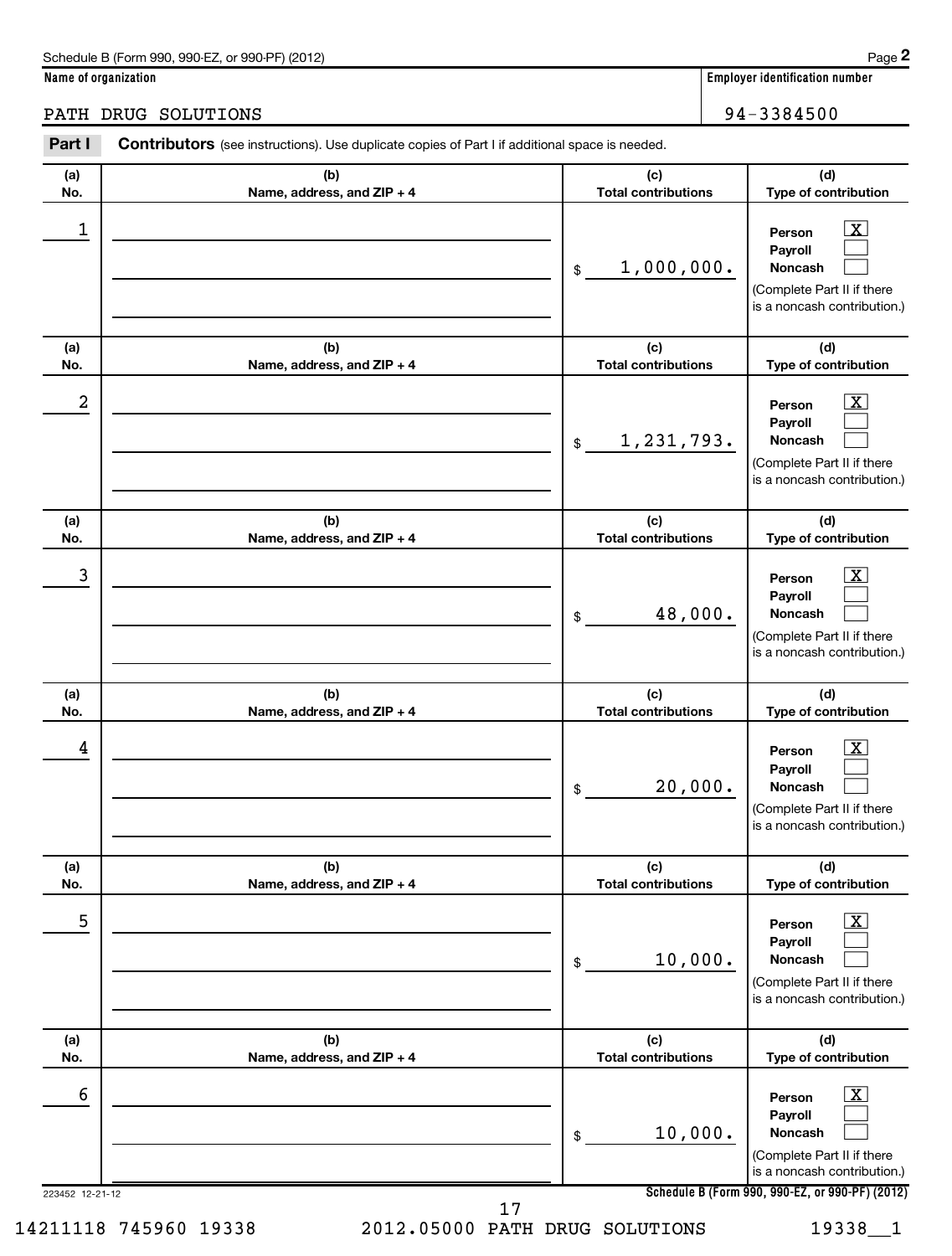| Schedule B (Form 990, 990-EZ, or 990-PF) (2012)<br>the contract of the contract of the contract of the contract of the contract of the contract of the contract of | Page |
|--------------------------------------------------------------------------------------------------------------------------------------------------------------------|------|
|--------------------------------------------------------------------------------------------------------------------------------------------------------------------|------|

**Name of organization Employer identification number**

PATH DRUG SOLUTIONS 30 1 20 20 3 3 3 4 5 6 20 3 3 4 5 4 4 5 3 3 4 5 6 3 4 5 4 6 3 3 8 4 5 6 3 4 5 4 7 3 3 8 4 5 6 4 7 3 3 8 4 5 6 7 3 3 8 4 5 6 7 3 3 8 4 5 6 7 3 3 8 4 5 6 7 3 3 8 4 5 7 3 3 8 4 5 7 3 8 4 5 7 3 3 8 4 5 7 3

| Part I          | <b>Contributors</b> (see instructions). Use duplicate copies of Part I if additional space is needed. |                                   |                                                                                                                                              |
|-----------------|-------------------------------------------------------------------------------------------------------|-----------------------------------|----------------------------------------------------------------------------------------------------------------------------------------------|
| (a)<br>No.      | (b)<br>Name, address, and ZIP + 4                                                                     | (c)<br><b>Total contributions</b> | (d)<br>Type of contribution                                                                                                                  |
| 7               |                                                                                                       | 10,000.<br>\$                     | $\lfloor x \rfloor$<br>Person<br>Payroll<br><b>Noncash</b><br>(Complete Part II if there<br>is a noncash contribution.)                      |
| (a)<br>No.      | (b)<br>Name, address, and ZIP + 4                                                                     | (c)<br><b>Total contributions</b> | (d)<br>Type of contribution                                                                                                                  |
| 8               |                                                                                                       | 5,000.<br>\$                      | $\lfloor x \rfloor$<br>Person<br>Payroll<br><b>Noncash</b><br>(Complete Part II if there<br>is a noncash contribution.)                      |
| (a)<br>No.      | (b)<br>Name, address, and ZIP + 4                                                                     | (c)<br><b>Total contributions</b> | (d)<br>Type of contribution                                                                                                                  |
|                 |                                                                                                       | \$                                | Person<br>Payroll<br>Noncash<br>(Complete Part II if there<br>is a noncash contribution.)                                                    |
| (a)<br>No.      | (b)<br>Name, address, and ZIP + 4                                                                     | (c)<br><b>Total contributions</b> | (d)<br>Type of contribution                                                                                                                  |
|                 |                                                                                                       | \$                                | Person<br>Payroll<br>Noncash<br>(Complete Part II if there<br>is a noncash contribution.)                                                    |
| (a)<br>No.      | (b)<br>Name, address, and ZIP + 4                                                                     | (c)<br><b>Total contributions</b> | (d)<br>Type of contribution                                                                                                                  |
|                 |                                                                                                       | \$                                | Person<br>Payroll<br>Noncash<br>(Complete Part II if there<br>is a noncash contribution.)                                                    |
| (a)<br>No.      | (b)<br>Name, address, and ZIP + 4                                                                     | (c)<br><b>Total contributions</b> | (d)<br>Type of contribution                                                                                                                  |
|                 |                                                                                                       | \$                                | Person<br>Payroll<br>Noncash<br>(Complete Part II if there<br>is a noncash contribution.)<br>Schedule B (Form 990, 990-EZ, or 990-PF) (2012) |
| 223452 12-21-12 | 18                                                                                                    |                                   |                                                                                                                                              |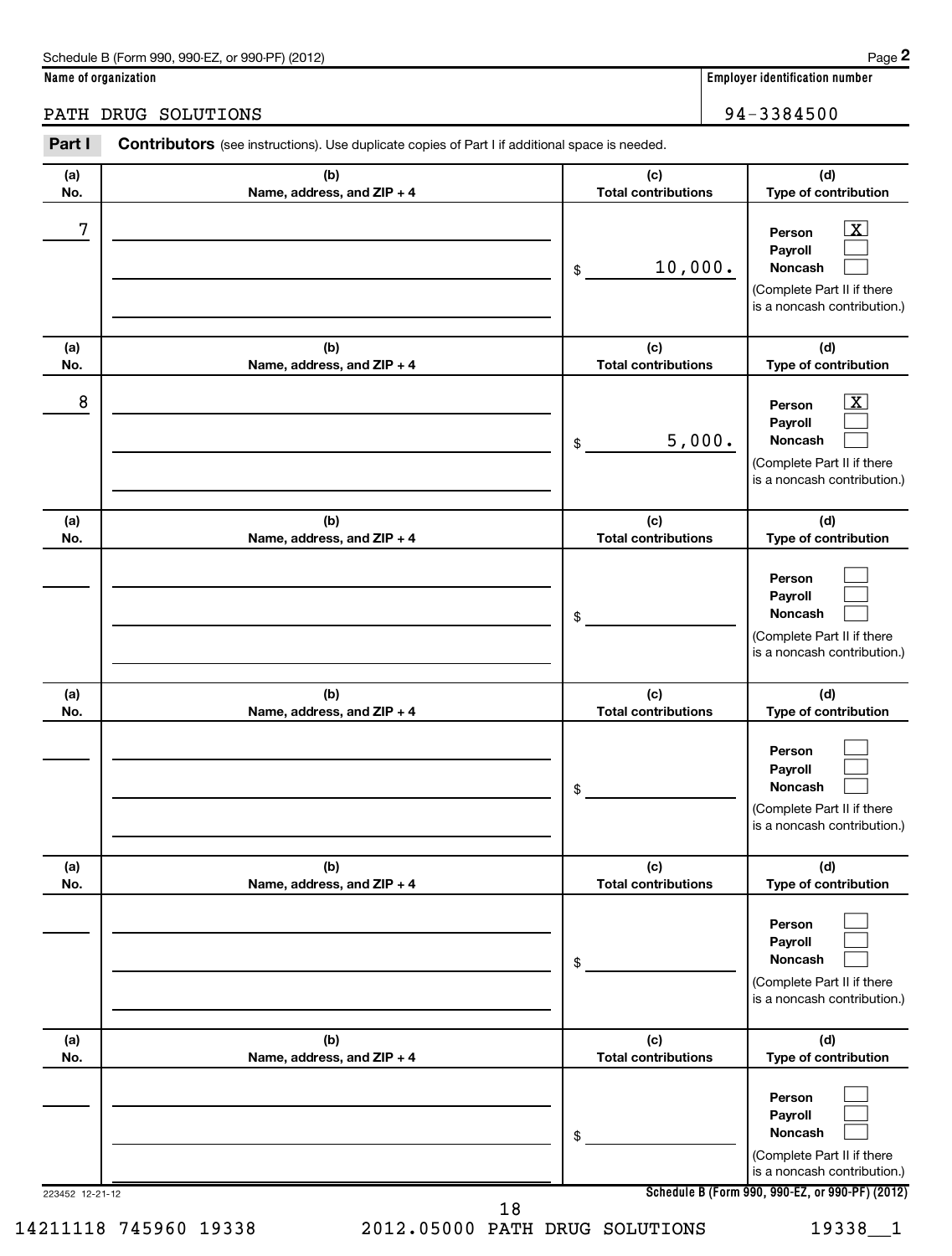| 990-EZ<br>Schedule B (Form 990,<br>(2012)<br>or 990-PF) | Page                               |
|---------------------------------------------------------|------------------------------------|
| Name of organization                                    | <br>Emplover identification number |

**3**

#### PATH DRUG SOLUTIONS 30 1 20 20 3 3 3 4 5 6 20 3 3 4 5 4 4 5 3 3 4 5 6 3 4 5 6 3 3 4 5 6 3 4 5 6 3 4 5 4 7 3 4 5 6 4 5 4 5 6 3 4 5 6 7 3 4 5 7 3 4 5 6 7 3 3 4 5 6 7 3 4 5 7 3 4 5 7 3 4 5 7 3 4 5 7 3 4 5 7 3 4 5 7 3 4 5 7 3

Part II Noncash Property (see instructions). Use duplicate copies of Part II if additional space is needed.

| (a)<br>No.<br>from<br>Part I | (b)<br>Description of noncash property given | (c)<br>FMV (or estimate)<br>(see instructions) | (d)<br>Date received                            |
|------------------------------|----------------------------------------------|------------------------------------------------|-------------------------------------------------|
|                              |                                              |                                                |                                                 |
|                              |                                              |                                                |                                                 |
|                              |                                              | \$                                             |                                                 |
|                              |                                              |                                                |                                                 |
| (a)<br>No.                   |                                              | (c)                                            |                                                 |
| from                         | (b)<br>Description of noncash property given | FMV (or estimate)                              | (d)<br>Date received                            |
| Part I                       |                                              | (see instructions)                             |                                                 |
|                              |                                              |                                                |                                                 |
|                              |                                              |                                                |                                                 |
|                              |                                              | \$                                             |                                                 |
| (a)                          |                                              |                                                |                                                 |
| No.                          | (b)                                          | (c)<br>FMV (or estimate)                       | (d)                                             |
| from<br>Part I               | Description of noncash property given        | (see instructions)                             | Date received                                   |
|                              |                                              |                                                |                                                 |
|                              |                                              |                                                |                                                 |
|                              |                                              | \$                                             |                                                 |
|                              |                                              |                                                |                                                 |
| (a)<br>No.                   | (b)                                          | (c)<br>FMV (or estimate)                       | (d)                                             |
| from<br>Part I               | Description of noncash property given        | (see instructions)                             | Date received                                   |
|                              |                                              |                                                |                                                 |
|                              |                                              |                                                |                                                 |
|                              |                                              | \$                                             |                                                 |
|                              |                                              |                                                |                                                 |
| (a)<br>No.                   |                                              | (c)                                            |                                                 |
| from                         | (b)<br>Description of noncash property given | FMV (or estimate)<br>(see instructions)        | (d)<br>Date received                            |
| Part I                       |                                              |                                                |                                                 |
|                              |                                              |                                                |                                                 |
|                              |                                              |                                                |                                                 |
|                              |                                              | \$                                             |                                                 |
| (a)                          |                                              | (c)                                            |                                                 |
| No.<br>from                  | (b)<br>Description of noncash property given | FMV (or estimate)                              | (d)<br>Date received                            |
| Part I                       |                                              | (see instructions)                             |                                                 |
|                              |                                              |                                                |                                                 |
|                              |                                              |                                                |                                                 |
|                              |                                              | \$                                             |                                                 |
| 223453 12-21-12              | 19                                           |                                                | Schedule B (Form 990, 990-EZ, or 990-PF) (2012) |

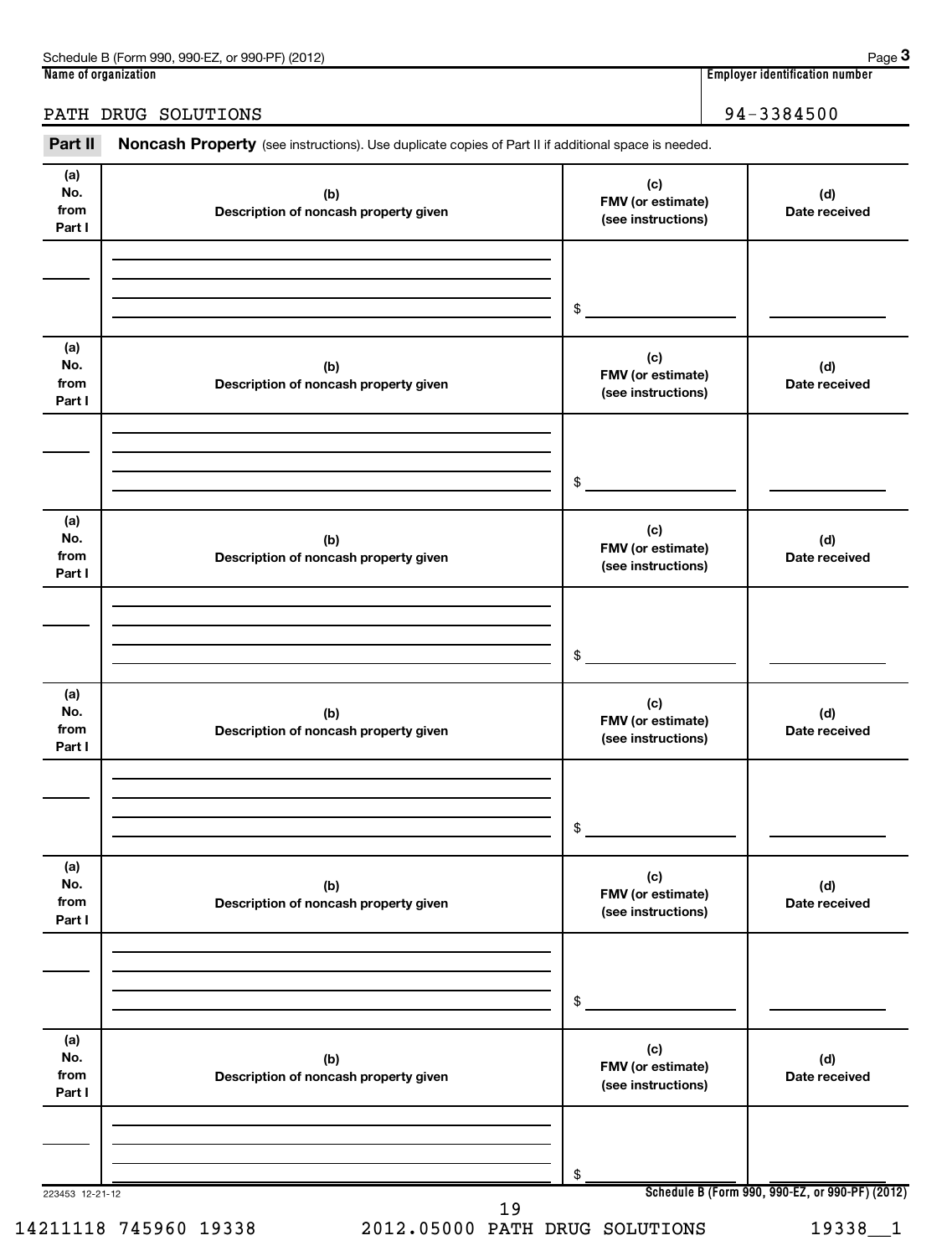| Name of organization      |                                                                                                                                     |                      | <b>Employer identification number</b>                                                                                                                                                                                                                              |  |  |
|---------------------------|-------------------------------------------------------------------------------------------------------------------------------------|----------------------|--------------------------------------------------------------------------------------------------------------------------------------------------------------------------------------------------------------------------------------------------------------------|--|--|
| Part III                  | PATH DRUG SOLUTIONS                                                                                                                 |                      | 94-3384500                                                                                                                                                                                                                                                         |  |  |
|                           | the total of exclusively religious, charitable, etc., contributions of \$1,000 or less for the year. (Enter this information once.) |                      | <i>Exclusively</i> religious, charitable, etc., individual contributions to section 501(c)(7), (8), or (10) organizations that total more than \$1,000 for the<br>year. Complete columns (a) through (e) and the following line entry.<br>$\blacktriangleright$ \$ |  |  |
| (a) No.                   | Use duplicate copies of Part III if additional space is needed.                                                                     |                      |                                                                                                                                                                                                                                                                    |  |  |
| from<br>Part I            | (b) Purpose of gift                                                                                                                 | (c) Use of gift      | (d) Description of how gift is held                                                                                                                                                                                                                                |  |  |
|                           |                                                                                                                                     | (e) Transfer of gift |                                                                                                                                                                                                                                                                    |  |  |
|                           | Transferee's name, address, and ZIP + 4                                                                                             |                      | Relationship of transferor to transferee                                                                                                                                                                                                                           |  |  |
| (a) No.<br>from<br>Part I | (b) Purpose of gift                                                                                                                 | (c) Use of gift      | (d) Description of how gift is held                                                                                                                                                                                                                                |  |  |
|                           |                                                                                                                                     | (e) Transfer of gift |                                                                                                                                                                                                                                                                    |  |  |
|                           | Transferee's name, address, and ZIP + 4                                                                                             |                      | Relationship of transferor to transferee                                                                                                                                                                                                                           |  |  |
| (a) No.<br>from<br>Part I | (b) Purpose of gift                                                                                                                 | (c) Use of gift      | (d) Description of how gift is held                                                                                                                                                                                                                                |  |  |
|                           |                                                                                                                                     | (e) Transfer of gift |                                                                                                                                                                                                                                                                    |  |  |
|                           | Transferee's name, address, and ZIP + 4                                                                                             |                      | Relationship of transferor to transferee                                                                                                                                                                                                                           |  |  |
| (a) No.<br>from<br>Part I | (b) Purpose of gift                                                                                                                 | (c) Use of gift      | (d) Description of how gift is held                                                                                                                                                                                                                                |  |  |
|                           | (e) Transfer of gift                                                                                                                |                      |                                                                                                                                                                                                                                                                    |  |  |
|                           | Transferee's name, address, and ZIP + 4                                                                                             |                      | Relationship of transferor to transferee                                                                                                                                                                                                                           |  |  |
| 223454 12-21-12           |                                                                                                                                     | 20                   | Schedule B (Form 990, 990-EZ, or 990-PF) (2012)                                                                                                                                                                                                                    |  |  |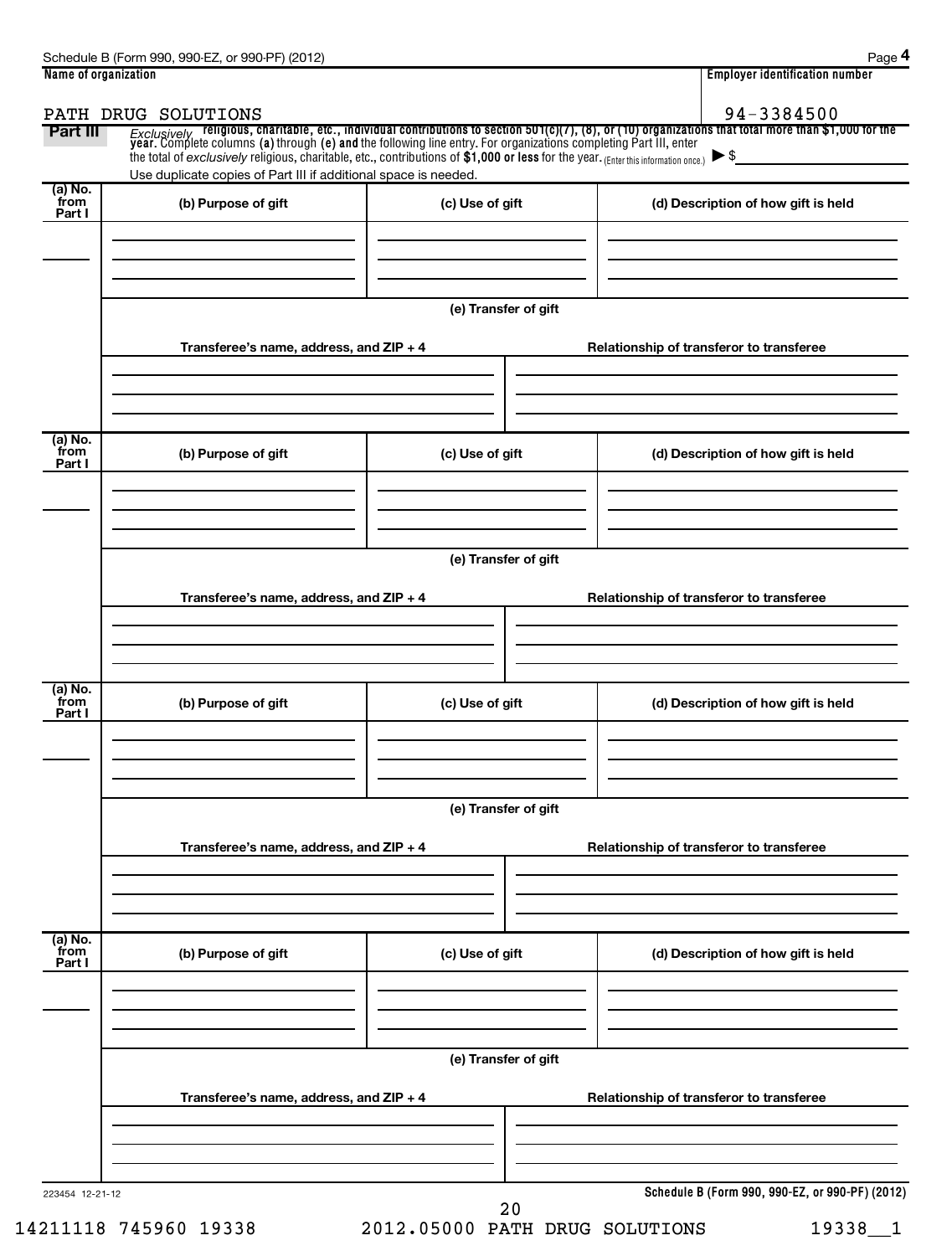Department of the Treasury Internal Revenue Service

# **Supplemental Financial Statements 2014**

**(Form 990) | Complete if the organization answered "Yes," to Form 990, Part IV, line 6, 7, 8, 9, 10, 11a, 11b, 11c, 11d, 11e, 11f, 12a, or 12b.**

**| Attach to Form 990. | See separate instructions.**

|                    | Name of the organization<br>PATH DRUG SOLUTIONS                                                                                                                                         | <b>Employer identification number</b><br>94-3384500 |
|--------------------|-----------------------------------------------------------------------------------------------------------------------------------------------------------------------------------------|-----------------------------------------------------|
| Part I             | Organizations Maintaining Donor Advised Funds or Other Similar Funds or Accounts. Complete if the                                                                                       |                                                     |
|                    | organization answered "Yes" to Form 990, Part IV, line 6.                                                                                                                               |                                                     |
|                    | (a) Donor advised funds                                                                                                                                                                 | (b) Funds and other accounts                        |
|                    |                                                                                                                                                                                         |                                                     |
| 1.                 |                                                                                                                                                                                         |                                                     |
| 2                  |                                                                                                                                                                                         |                                                     |
| З                  |                                                                                                                                                                                         |                                                     |
| 4                  |                                                                                                                                                                                         |                                                     |
| 5                  | Did the organization inform all donors and donor advisors in writing that the assets held in donor advised funds                                                                        |                                                     |
|                    |                                                                                                                                                                                         | Yes<br>No                                           |
| 6                  | Did the organization inform all grantees, donors, and donor advisors in writing that grant funds can be used only                                                                       |                                                     |
|                    | for charitable purposes and not for the benefit of the donor or donor advisor, or for any other purpose conferring                                                                      |                                                     |
| Part II            | Conservation Easements. Complete if the organization answered "Yes" to Form 990, Part IV, line 7.                                                                                       | Yes<br>No                                           |
|                    |                                                                                                                                                                                         |                                                     |
| 1                  | Purpose(s) of conservation easements held by the organization (check all that apply).                                                                                                   |                                                     |
|                    | Preservation of land for public use (e.g., recreation or education)<br>Preservation of an historically important land area                                                              |                                                     |
|                    | Protection of natural habitat<br>Preservation of a certified historic structure                                                                                                         |                                                     |
|                    | Preservation of open space                                                                                                                                                              |                                                     |
| 2                  | Complete lines 2a through 2d if the organization held a qualified conservation contribution in the form of a conservation easement on the last                                          |                                                     |
|                    | day of the tax year.                                                                                                                                                                    |                                                     |
|                    |                                                                                                                                                                                         | Held at the End of the Tax Year                     |
| а                  |                                                                                                                                                                                         | 2a                                                  |
| b                  |                                                                                                                                                                                         | 2b                                                  |
| с                  |                                                                                                                                                                                         | 2c                                                  |
| d                  | Number of conservation easements included in (c) acquired after 8/17/06, and not on a historic structure                                                                                |                                                     |
|                    |                                                                                                                                                                                         | 2d                                                  |
| 3                  | Number of conservation easements modified, transferred, released, extinguished, or terminated by the organization during the tax                                                        |                                                     |
|                    | $year \blacktriangleright$                                                                                                                                                              |                                                     |
| 4                  | Number of states where property subject to conservation easement is located ><br>Does the organization have a written policy regarding the periodic monitoring, inspection, handling of |                                                     |
| 5                  | violations, and enforcement of the conservation easements it holds?                                                                                                                     | Yes<br><b>No</b>                                    |
| 6                  | Staff and volunteer hours devoted to monitoring, inspecting, and enforcing conservation easements during the year                                                                       |                                                     |
| 7                  | Amount of expenses incurred in monitoring, inspecting, and enforcing conservation easements during the year $\triangleright$ \$                                                         |                                                     |
| 8                  | Does each conservation easement reported on line 2(d) above satisfy the requirements of section 170(h)(4)(B)(i)                                                                         |                                                     |
|                    |                                                                                                                                                                                         | <b>No</b><br>Yes                                    |
| 9                  | In Part XIII, describe how the organization reports conservation easements in its revenue and expense statement, and balance sheet, and                                                 |                                                     |
|                    | include, if applicable, the text of the footnote to the organization's financial statements that describes the organization's accounting for                                            |                                                     |
|                    | conservation easements.                                                                                                                                                                 |                                                     |
|                    | Organizations Maintaining Collections of Art, Historical Treasures, or Other Similar Assets.<br>Part III                                                                                |                                                     |
|                    | Complete if the organization answered "Yes" to Form 990, Part IV, line 8.                                                                                                               |                                                     |
|                    | 1a If the organization elected, as permitted under SFAS 116 (ASC 958), not to report in its revenue statement and balance sheet works of art,                                           |                                                     |
|                    | historical treasures, or other similar assets held for public exhibition, education, or research in furtherance of public service, provide, in Part XIII,                               |                                                     |
|                    | the text of the footnote to its financial statements that describes these items.                                                                                                        |                                                     |
| b                  | If the organization elected, as permitted under SFAS 116 (ASC 958), to report in its revenue statement and balance sheet works of art, historical                                       |                                                     |
|                    | treasures, or other similar assets held for public exhibition, education, or research in furtherance of public service, provide the following amounts                                   |                                                     |
|                    | relating to these items:                                                                                                                                                                |                                                     |
|                    |                                                                                                                                                                                         | $\triangleright$ \$                                 |
|                    | (ii) Assets included in Form 990, Part X [110] [12] Assets included in Form 990, Part X [12] Assets included in Form 990, Part X                                                        | $\blacktriangleright$ \$                            |
| 2                  | If the organization received or held works of art, historical treasures, or other similar assets for financial gain, provide                                                            |                                                     |
|                    | the following amounts required to be reported under SFAS 116 (ASC 958) relating to these items:                                                                                         |                                                     |
| а                  |                                                                                                                                                                                         | $\triangleright$ s                                  |
| b                  |                                                                                                                                                                                         |                                                     |
|                    |                                                                                                                                                                                         |                                                     |
|                    | LHA For Paperwork Reduction Act Notice, see the Instructions for Form 990.                                                                                                              | Schedule D (Form 990) 2012                          |
| 232051<br>12-10-12 |                                                                                                                                                                                         |                                                     |
|                    | 21                                                                                                                                                                                      |                                                     |

14211118 745960 19338 2012.05000 PATH DRUG SOLUTIONS 19338\_\_1

OMB No. 1545-0047

**Open to Public Inspection**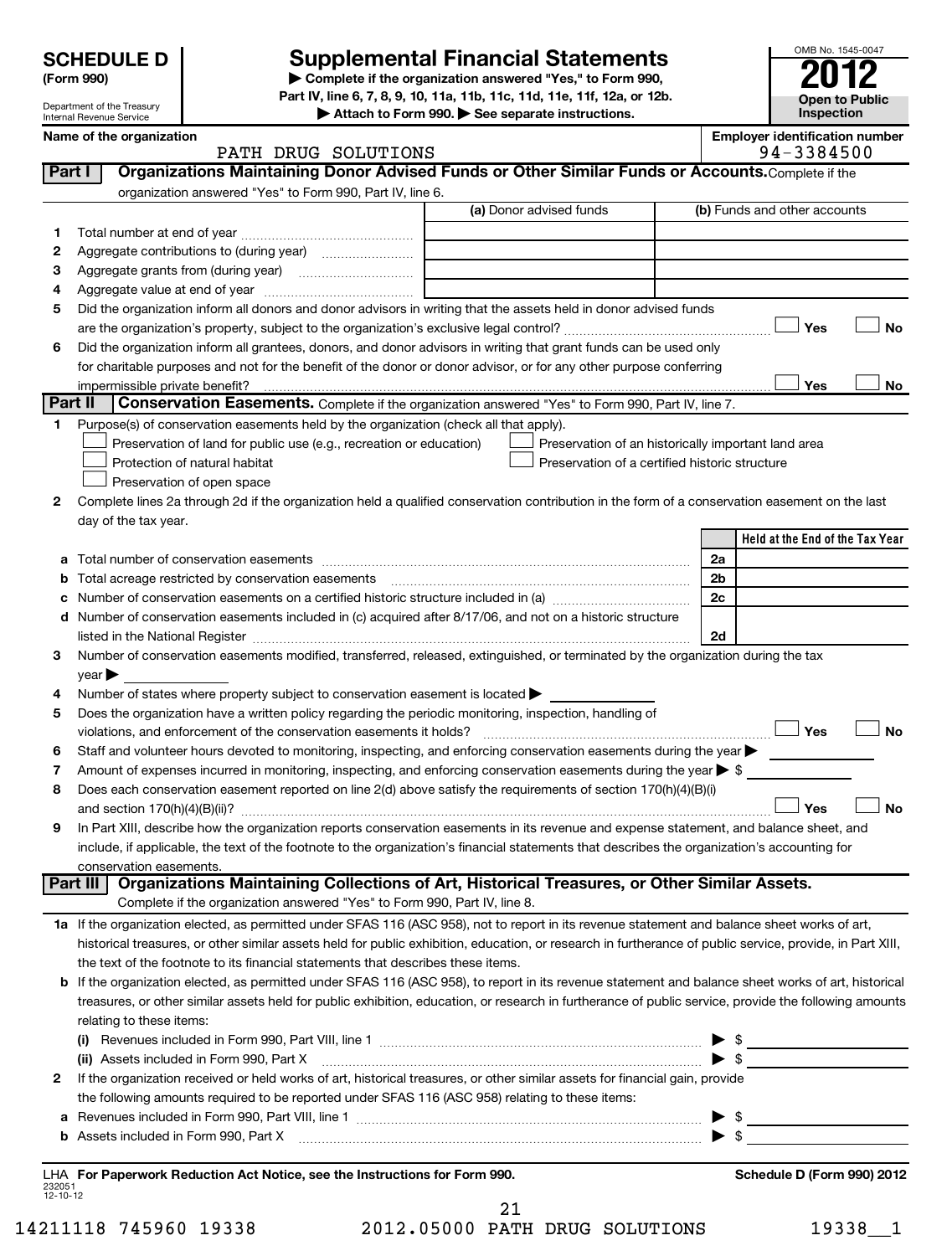|               | Schedule D (Form 990) 2012                                                                                                                                                                                                    | PATH DRUG SOLUTIONS                     |   |                |                                                                                                                                                                                                                                |  |                                                                             | 94-3384500 Page 2          |     |         |  |
|---------------|-------------------------------------------------------------------------------------------------------------------------------------------------------------------------------------------------------------------------------|-----------------------------------------|---|----------------|--------------------------------------------------------------------------------------------------------------------------------------------------------------------------------------------------------------------------------|--|-----------------------------------------------------------------------------|----------------------------|-----|---------|--|
|               | Organizations Maintaining Collections of Art, Historical Treasures, or Other Similar Assets (continued)<br>Part III                                                                                                           |                                         |   |                |                                                                                                                                                                                                                                |  |                                                                             |                            |     |         |  |
| 3             | Using the organization's acquisition, accession, and other records, check any of the following that are a significant use of its collection items                                                                             |                                         |   |                |                                                                                                                                                                                                                                |  |                                                                             |                            |     |         |  |
|               | (check all that apply):                                                                                                                                                                                                       |                                         |   |                |                                                                                                                                                                                                                                |  |                                                                             |                            |     |         |  |
| a             | Public exhibition                                                                                                                                                                                                             |                                         |   |                | Loan or exchange programs                                                                                                                                                                                                      |  |                                                                             |                            |     |         |  |
| b             | Scholarly research                                                                                                                                                                                                            | $\mathbf e$                             |   |                | Other and the control of the control of the control of the control of the control of the control of the control of the control of the control of the control of the control of the control of the control of the control of th |  |                                                                             |                            |     |         |  |
| c             | Preservation for future generations                                                                                                                                                                                           |                                         |   |                |                                                                                                                                                                                                                                |  |                                                                             |                            |     |         |  |
| 4             | Provide a description of the organization's collections and explain how they further the organization's exempt purpose in Part XIII.                                                                                          |                                         |   |                |                                                                                                                                                                                                                                |  |                                                                             |                            |     |         |  |
| 5             | During the year, did the organization solicit or receive donations of art, historical treasures, or other similar assets                                                                                                      |                                         |   |                |                                                                                                                                                                                                                                |  |                                                                             |                            |     |         |  |
|               |                                                                                                                                                                                                                               |                                         |   |                |                                                                                                                                                                                                                                |  |                                                                             | Yes                        |     | No      |  |
|               | Part IV<br>Escrow and Custodial Arrangements. Complete if the organization answered "Yes" to Form 990, Part IV, line 9, or                                                                                                    |                                         |   |                |                                                                                                                                                                                                                                |  |                                                                             |                            |     |         |  |
|               | reported an amount on Form 990, Part X, line 21.                                                                                                                                                                              |                                         |   |                |                                                                                                                                                                                                                                |  |                                                                             |                            |     |         |  |
|               | 1a Is the organization an agent, trustee, custodian or other intermediary for contributions or other assets not included                                                                                                      |                                         |   |                |                                                                                                                                                                                                                                |  |                                                                             |                            |     |         |  |
|               | on Form 990, Part X? [11] matter and matter and matter and matter and matter and matter and matter and matter                                                                                                                 |                                         |   |                |                                                                                                                                                                                                                                |  |                                                                             | Yes                        |     | No      |  |
|               | b If "Yes," explain the arrangement in Part XIII and complete the following table:                                                                                                                                            |                                         |   |                |                                                                                                                                                                                                                                |  |                                                                             |                            |     |         |  |
|               |                                                                                                                                                                                                                               |                                         |   |                |                                                                                                                                                                                                                                |  |                                                                             | Amount                     |     |         |  |
|               |                                                                                                                                                                                                                               |                                         |   |                |                                                                                                                                                                                                                                |  | 1c                                                                          |                            |     |         |  |
|               |                                                                                                                                                                                                                               |                                         |   |                |                                                                                                                                                                                                                                |  | 1d                                                                          |                            |     |         |  |
|               | e Distributions during the year manufactured and continuum control of the control of the control of the state of the control of the control of the control of the control of the control of the control of the control of the |                                         |   |                |                                                                                                                                                                                                                                |  | 1e                                                                          |                            |     |         |  |
| f.            |                                                                                                                                                                                                                               |                                         |   |                |                                                                                                                                                                                                                                |  | 1f                                                                          |                            |     |         |  |
|               |                                                                                                                                                                                                                               |                                         |   |                |                                                                                                                                                                                                                                |  |                                                                             | Yes                        |     | No      |  |
|               |                                                                                                                                                                                                                               |                                         |   |                |                                                                                                                                                                                                                                |  |                                                                             |                            |     |         |  |
| <b>Part V</b> | Endowment Funds. Complete if the organization answered "Yes" to Form 990, Part IV, line 10.                                                                                                                                   |                                         |   |                |                                                                                                                                                                                                                                |  |                                                                             |                            |     |         |  |
|               |                                                                                                                                                                                                                               | (a) Current year                        |   | (b) Prior year |                                                                                                                                                                                                                                |  | (c) Two years back $\vert$ (d) Three years back $\vert$ (e) Four years back |                            |     |         |  |
|               | <b>1a</b> Beginning of year balance                                                                                                                                                                                           |                                         |   |                |                                                                                                                                                                                                                                |  |                                                                             |                            |     |         |  |
| b             |                                                                                                                                                                                                                               |                                         |   |                |                                                                                                                                                                                                                                |  |                                                                             |                            |     |         |  |
| с             | Net investment earnings, gains, and losses                                                                                                                                                                                    |                                         |   |                |                                                                                                                                                                                                                                |  |                                                                             |                            |     |         |  |
|               |                                                                                                                                                                                                                               |                                         |   |                |                                                                                                                                                                                                                                |  |                                                                             |                            |     |         |  |
|               | e Other expenditures for facilities                                                                                                                                                                                           |                                         |   |                |                                                                                                                                                                                                                                |  |                                                                             |                            |     |         |  |
|               | and programs                                                                                                                                                                                                                  |                                         |   |                |                                                                                                                                                                                                                                |  |                                                                             |                            |     |         |  |
|               | f Administrative expenses <i></i>                                                                                                                                                                                             |                                         |   |                |                                                                                                                                                                                                                                |  |                                                                             |                            |     |         |  |
| g             | End of year balance <i>[[[[[[[[[[[[[[[[[[[[[[[[[[[[]]]]]</i>                                                                                                                                                                  |                                         |   |                |                                                                                                                                                                                                                                |  |                                                                             |                            |     |         |  |
| 2             | Provide the estimated percentage of the current year end balance (line 1g, column (a)) held as:                                                                                                                               |                                         |   |                |                                                                                                                                                                                                                                |  |                                                                             |                            |     |         |  |
|               | Board designated or quasi-endowment >                                                                                                                                                                                         |                                         | % |                |                                                                                                                                                                                                                                |  |                                                                             |                            |     |         |  |
| а             | Permanent endowment >                                                                                                                                                                                                         | %                                       |   |                |                                                                                                                                                                                                                                |  |                                                                             |                            |     |         |  |
| b             |                                                                                                                                                                                                                               |                                         |   |                |                                                                                                                                                                                                                                |  |                                                                             |                            |     |         |  |
|               | c Temporarily restricted endowment                                                                                                                                                                                            | %                                       |   |                |                                                                                                                                                                                                                                |  |                                                                             |                            |     |         |  |
|               | The percentages in lines 2a, 2b, and 2c should equal 100%.                                                                                                                                                                    |                                         |   |                |                                                                                                                                                                                                                                |  |                                                                             |                            |     |         |  |
|               | 3a Are there endowment funds not in the possession of the organization that are held and administered for the organization                                                                                                    |                                         |   |                |                                                                                                                                                                                                                                |  |                                                                             |                            |     |         |  |
|               | by:                                                                                                                                                                                                                           |                                         |   |                |                                                                                                                                                                                                                                |  |                                                                             |                            | Yes | No      |  |
|               | (i)                                                                                                                                                                                                                           |                                         |   |                |                                                                                                                                                                                                                                |  |                                                                             | 3a(i)                      |     |         |  |
|               |                                                                                                                                                                                                                               |                                         |   |                |                                                                                                                                                                                                                                |  |                                                                             | 3a(ii)                     |     |         |  |
|               |                                                                                                                                                                                                                               |                                         |   |                |                                                                                                                                                                                                                                |  |                                                                             | 3b                         |     |         |  |
| 4             | Describe in Part XIII the intended uses of the organization's endowment funds.                                                                                                                                                |                                         |   |                |                                                                                                                                                                                                                                |  |                                                                             |                            |     |         |  |
|               | Land, Buildings, and Equipment. See Form 990, Part X, line 10.<br><b>Part VI</b>                                                                                                                                              |                                         |   |                |                                                                                                                                                                                                                                |  |                                                                             |                            |     |         |  |
|               | Description of property                                                                                                                                                                                                       | (a) Cost or other<br>basis (investment) |   |                | (b) Cost or other<br>basis (other)                                                                                                                                                                                             |  | (c) Accumulated<br>depreciation                                             | (d) Book value             |     |         |  |
|               |                                                                                                                                                                                                                               |                                         |   |                |                                                                                                                                                                                                                                |  |                                                                             |                            |     |         |  |
|               |                                                                                                                                                                                                                               |                                         |   |                |                                                                                                                                                                                                                                |  |                                                                             |                            |     |         |  |
|               |                                                                                                                                                                                                                               |                                         |   |                | 49,899.                                                                                                                                                                                                                        |  | 16,832.                                                                     |                            |     | 33,067. |  |
|               |                                                                                                                                                                                                                               |                                         |   |                | 97,108.                                                                                                                                                                                                                        |  | 32, 369.                                                                    |                            |     | 64,739. |  |
|               |                                                                                                                                                                                                                               |                                         |   |                |                                                                                                                                                                                                                                |  |                                                                             |                            |     |         |  |
|               | Total. Add lines 1a through 1e. (Column (d) must equal Form 990, Part X, column (B), line 10(c).)                                                                                                                             |                                         |   |                |                                                                                                                                                                                                                                |  |                                                                             |                            |     | 97,806. |  |
|               |                                                                                                                                                                                                                               |                                         |   |                |                                                                                                                                                                                                                                |  |                                                                             | Schedule D (Form 990) 2012 |     |         |  |

**Schedule D (Form 990) 2012**

232052 12-10-12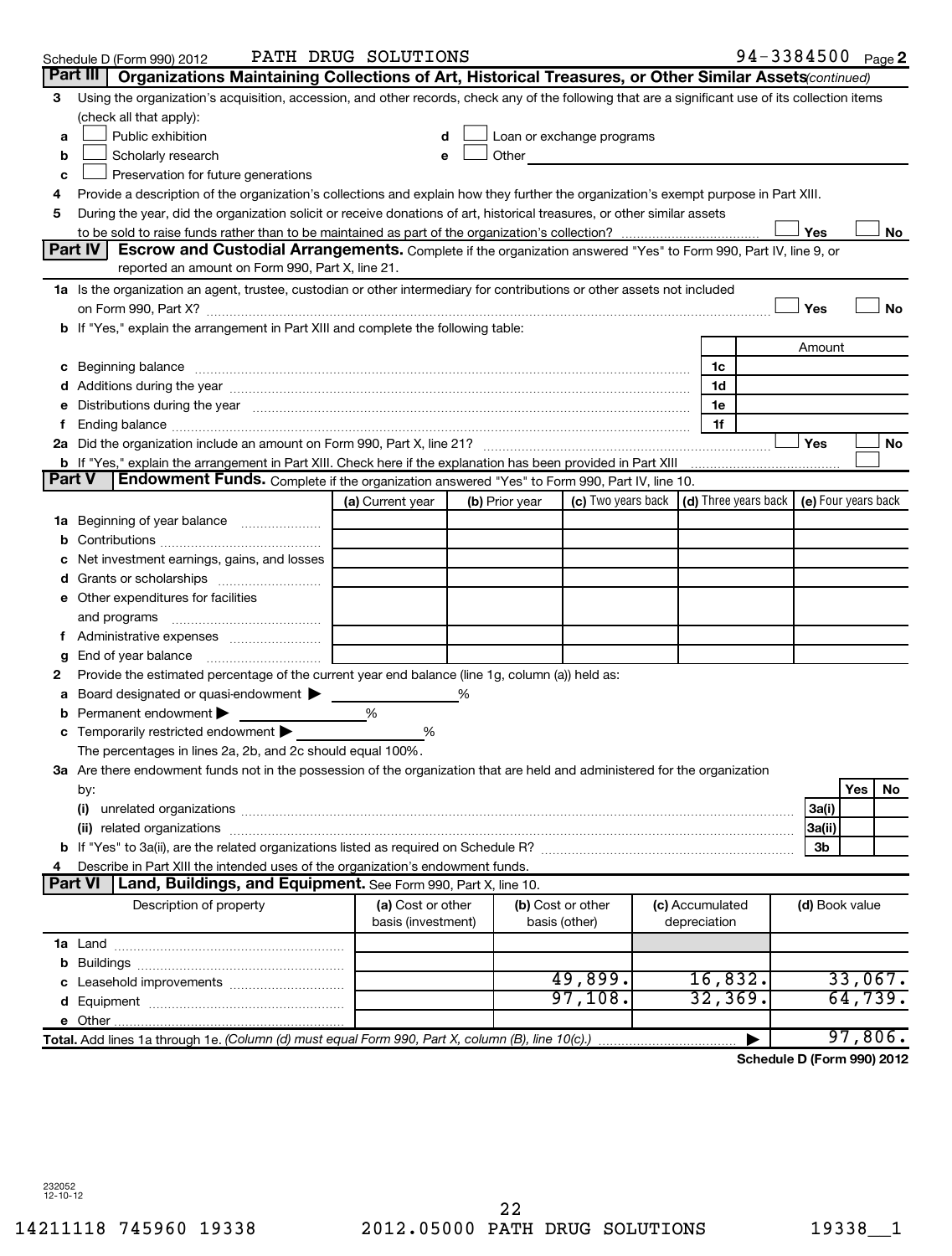| edule D (Form 990) 2012 | PATH |
|-------------------------|------|
|                         |      |

#### Schedule D (Form 990) 2012 PATH DRUG SOLUTIONS 94-3384500 Page

|                  | Part VII Investments - Other Securities. See Form 990, Part X, line 12.                                                                                 |                 |                |                                                           |                |
|------------------|---------------------------------------------------------------------------------------------------------------------------------------------------------|-----------------|----------------|-----------------------------------------------------------|----------------|
|                  | (a) Description of security or category (including name of security)                                                                                    | (b) Book value  |                | (c) Method of valuation: Cost or end-of-year market value |                |
|                  | (1) Financial derivatives                                                                                                                               |                 |                |                                                           |                |
|                  |                                                                                                                                                         |                 |                |                                                           |                |
| (3) Other        |                                                                                                                                                         |                 |                |                                                           |                |
| (A)              |                                                                                                                                                         |                 |                |                                                           |                |
| (B)              |                                                                                                                                                         |                 |                |                                                           |                |
| (C)              |                                                                                                                                                         |                 |                |                                                           |                |
| (D)              |                                                                                                                                                         |                 |                |                                                           |                |
| (E)              |                                                                                                                                                         |                 |                |                                                           |                |
| (F)              |                                                                                                                                                         |                 |                |                                                           |                |
| (G)              |                                                                                                                                                         |                 |                |                                                           |                |
| (H)              |                                                                                                                                                         |                 |                |                                                           |                |
| (1)              |                                                                                                                                                         |                 |                |                                                           |                |
|                  | Total. (Col. (b) must equal Form 990, Part X, col. (B) line 12.)                                                                                        |                 |                |                                                           |                |
|                  | Part VIII Investments - Program Related. See Form 990, Part X, line 13.<br>(a) Description of investment type                                           |                 |                | (c) Method of valuation: Cost or end-of-year market value |                |
|                  |                                                                                                                                                         | (b) Book value  |                |                                                           |                |
| (1)              |                                                                                                                                                         |                 |                |                                                           |                |
| (2)              |                                                                                                                                                         |                 |                |                                                           |                |
| (3)              |                                                                                                                                                         |                 |                |                                                           |                |
| (4)              |                                                                                                                                                         |                 |                |                                                           |                |
| (5)              |                                                                                                                                                         |                 |                |                                                           |                |
| (6)              |                                                                                                                                                         |                 |                |                                                           |                |
| (7)              |                                                                                                                                                         |                 |                |                                                           |                |
| (8)              |                                                                                                                                                         |                 |                |                                                           |                |
| (9)              |                                                                                                                                                         |                 |                |                                                           |                |
| (10)             | Total. (Col. (b) must equal Form 990, Part X, col. (B) line 13.)                                                                                        |                 |                |                                                           |                |
| Part IX          | Other Assets. See Form 990, Part X, line 15.                                                                                                            |                 |                |                                                           |                |
|                  |                                                                                                                                                         | (a) Description |                |                                                           | (b) Book value |
| (1)              |                                                                                                                                                         |                 |                |                                                           |                |
| (2)              |                                                                                                                                                         |                 |                |                                                           |                |
| (3)              |                                                                                                                                                         |                 |                |                                                           |                |
| (4)              |                                                                                                                                                         |                 |                |                                                           |                |
| (5)              |                                                                                                                                                         |                 |                |                                                           |                |
| (6)              |                                                                                                                                                         |                 |                |                                                           |                |
| (7)              |                                                                                                                                                         |                 |                |                                                           |                |
| (8)              |                                                                                                                                                         |                 |                |                                                           |                |
| (9)              |                                                                                                                                                         |                 |                |                                                           |                |
| (10)             |                                                                                                                                                         |                 |                |                                                           |                |
|                  | Total. (Column (b) must equal Form 990, Part X, col. (B) line 15.)                                                                                      |                 |                |                                                           |                |
| Part X           | Other Liabilities. See Form 990, Part X, line 25.                                                                                                       |                 |                |                                                           |                |
| $\overline{1}$ . | (a) Description of liability                                                                                                                            |                 | (b) Book value |                                                           |                |
| (1)              | Federal income taxes                                                                                                                                    |                 |                |                                                           |                |
| (2)              |                                                                                                                                                         |                 |                |                                                           |                |
| (3)              |                                                                                                                                                         |                 |                |                                                           |                |
| (4)              |                                                                                                                                                         |                 |                |                                                           |                |
| (5)              |                                                                                                                                                         |                 |                |                                                           |                |
| (6)              |                                                                                                                                                         |                 |                |                                                           |                |
| (7)              |                                                                                                                                                         |                 |                |                                                           |                |
| (8)              |                                                                                                                                                         |                 |                |                                                           |                |
| (9)              |                                                                                                                                                         |                 |                |                                                           |                |
| (10)             |                                                                                                                                                         |                 |                |                                                           |                |
| (11)             |                                                                                                                                                         |                 |                |                                                           |                |
|                  | Total. (Column (b) must equal Form 990, Part X, col. (B) line 25.)                                                                                      |                 |                |                                                           |                |
|                  | 2. FIN 48 (ASC 740) Footnote. In Part XIII, provide the text of the footnote to the organization's financial statements that reports the organization's |                 |                |                                                           |                |

liability for uncertain tax positions under FIN 48 (ASC 740). Check here if the text of the footnote has been provided in Part XIII  $\sim$ 

#### **Schedule D (Form 990) 2012**

232053 12-10-12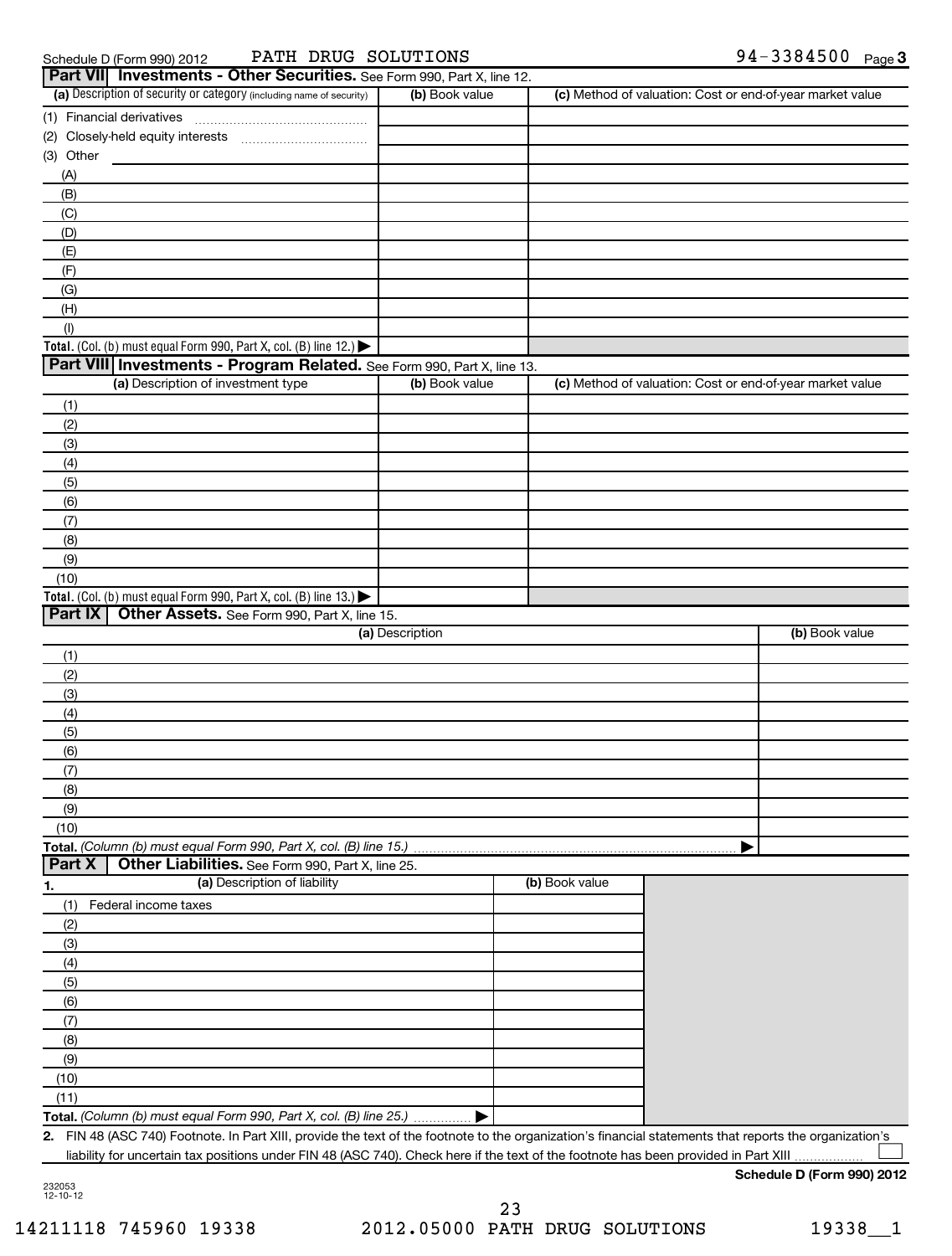|   | PATH DRUG SOLUTIONS<br>Schedule D (Form 990) 2012                                                                                                                                                                                  |                                                                                                                                                                                                                                                                                                                                                               | 94-3384500 Page 4 |
|---|------------------------------------------------------------------------------------------------------------------------------------------------------------------------------------------------------------------------------------|---------------------------------------------------------------------------------------------------------------------------------------------------------------------------------------------------------------------------------------------------------------------------------------------------------------------------------------------------------------|-------------------|
|   | Part XI   Reconciliation of Revenue per Audited Financial Statements With Revenue per Return                                                                                                                                       |                                                                                                                                                                                                                                                                                                                                                               |                   |
| 1 | Total revenue, gains, and other support per audited financial statements                                                                                                                                                           | $\mathcal{L} = \{1, 2, \ldots, 2, \ldots, 2, \ldots, 2, \ldots, 2, \ldots, 2, \ldots, 2, \ldots, 2, \ldots, 2, \ldots, 2, \ldots, 2, \ldots, 2, \ldots, 2, \ldots, 2, \ldots, 2, \ldots, 2, \ldots, 2, \ldots, 2, \ldots, 2, \ldots, 2, \ldots, 2, \ldots, 2, \ldots, 2, \ldots, 2, \ldots, 2, \ldots, 2, \ldots, 2, \ldots, 2, \ldots, 2, \ldots, 2, \ldots$ | 1.                |
| 2 | Amounts included on line 1 but not on Form 990, Part VIII, line 12:                                                                                                                                                                |                                                                                                                                                                                                                                                                                                                                                               |                   |
| a |                                                                                                                                                                                                                                    | 2a                                                                                                                                                                                                                                                                                                                                                            |                   |
| b |                                                                                                                                                                                                                                    | 2 <sub>b</sub>                                                                                                                                                                                                                                                                                                                                                |                   |
| с |                                                                                                                                                                                                                                    | 2c                                                                                                                                                                                                                                                                                                                                                            |                   |
| d |                                                                                                                                                                                                                                    | 2d                                                                                                                                                                                                                                                                                                                                                            |                   |
| е | Add lines 2a through 2d                                                                                                                                                                                                            |                                                                                                                                                                                                                                                                                                                                                               | <b>2e</b>         |
| 3 |                                                                                                                                                                                                                                    |                                                                                                                                                                                                                                                                                                                                                               | 3                 |
| 4 | Amounts included on Form 990, Part VIII, line 12, but not on line 1:                                                                                                                                                               |                                                                                                                                                                                                                                                                                                                                                               |                   |
| a | Investment expenses not included on Form 990, Part VIII, line 7b [11, 11, 12, 13, 13]                                                                                                                                              | 4a                                                                                                                                                                                                                                                                                                                                                            |                   |
|   |                                                                                                                                                                                                                                    | 4 <sub>h</sub>                                                                                                                                                                                                                                                                                                                                                |                   |
|   | Add lines 4a and 4b                                                                                                                                                                                                                |                                                                                                                                                                                                                                                                                                                                                               | 4c                |
| 5 |                                                                                                                                                                                                                                    |                                                                                                                                                                                                                                                                                                                                                               | 5                 |
|   | Part XII   Reconciliation of Expenses per Audited Financial Statements With Expenses per Return                                                                                                                                    |                                                                                                                                                                                                                                                                                                                                                               |                   |
| 1 |                                                                                                                                                                                                                                    |                                                                                                                                                                                                                                                                                                                                                               | $\blacksquare$    |
| 2 | Amounts included on line 1 but not on Form 990, Part IX, line 25:                                                                                                                                                                  |                                                                                                                                                                                                                                                                                                                                                               |                   |
| a |                                                                                                                                                                                                                                    | 2a                                                                                                                                                                                                                                                                                                                                                            |                   |
| b |                                                                                                                                                                                                                                    | 2 <sub>b</sub>                                                                                                                                                                                                                                                                                                                                                |                   |
| с |                                                                                                                                                                                                                                    | 2 <sub>c</sub>                                                                                                                                                                                                                                                                                                                                                |                   |
| d |                                                                                                                                                                                                                                    | 2d                                                                                                                                                                                                                                                                                                                                                            |                   |
| е | Add lines 2a through 2d <b>manufactures</b> in the contract of the contract of the contract of the contract of the contract of the contract of the contract of the contract of the contract of the contract of the contract of the |                                                                                                                                                                                                                                                                                                                                                               | 2e                |
| 3 |                                                                                                                                                                                                                                    |                                                                                                                                                                                                                                                                                                                                                               | 3                 |
| 4 | Amounts included on Form 990, Part IX, line 25, but not on line 1:                                                                                                                                                                 |                                                                                                                                                                                                                                                                                                                                                               |                   |
| a |                                                                                                                                                                                                                                    | 4a                                                                                                                                                                                                                                                                                                                                                            |                   |
|   |                                                                                                                                                                                                                                    | 4 <sub>b</sub>                                                                                                                                                                                                                                                                                                                                                |                   |
|   | c Add lines 4a and 4b                                                                                                                                                                                                              |                                                                                                                                                                                                                                                                                                                                                               | 4c                |
| 5 |                                                                                                                                                                                                                                    |                                                                                                                                                                                                                                                                                                                                                               | 5                 |
|   | Part XIII Supplemental Information                                                                                                                                                                                                 |                                                                                                                                                                                                                                                                                                                                                               |                   |
|   | Complete this next to provide the descriptions required for Dart II, lines Q. E. and Q: Dart III, lines 1e and 4: Dart IV, lines 1h and Ob: Dart V, line, 4: Dart                                                                  |                                                                                                                                                                                                                                                                                                                                                               |                   |

Complete this part to provide the descriptions required for Part II, lines 3, 5, and 9; Part III, lines 1a and 4; Part IV, lines 1b and 2b; Part V, line 4; Part X, line 2; Part XI, lines 2d and 4b; and Part XII, lines 2d and 4b. Also complete this part to provide any additional information.

**Schedule D (Form 990) 2012**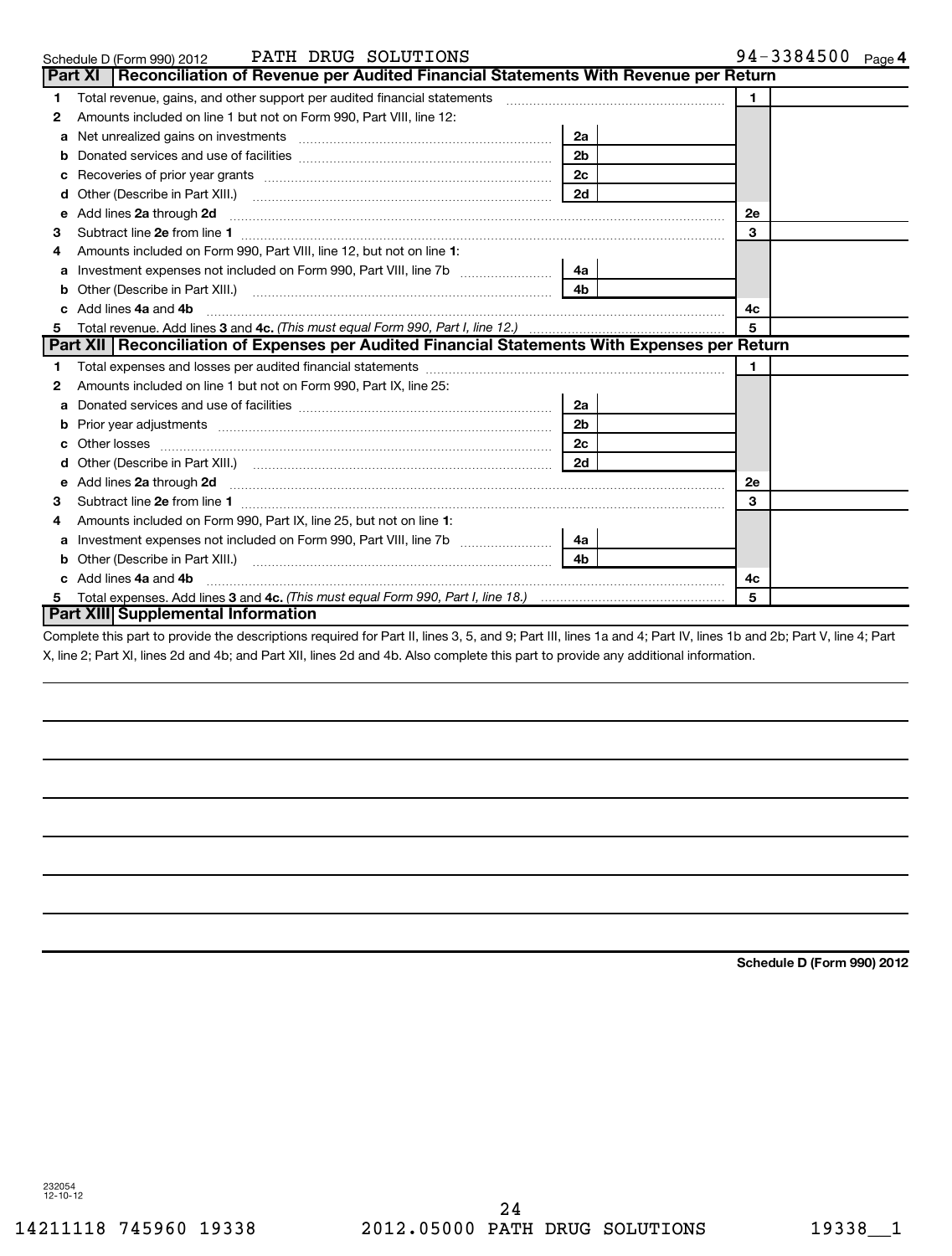| <b>SCHEDULE FI</b><br>(Form 990) |  |
|----------------------------------|--|
| Department of the Treasury       |  |

# Statement of Activities Outside the United States<br> **Statement of Activities Outside the United States**<br>
Part IV, line 14b, 15, or 16.<br> **Part IV, line 14b, 15, or 16.**<br> **Part IV, line 14b, 15, or 16.**

**| Complete if the organization answered "Yes" to Form 990,**

**Part IV, line 14b, 15, or 16. and Separate instructions.** The Attach to Form 990. All See separate instructions. **The Conduction of the See Separate instructions.** The See Separate instructions. The See Separate instruc

Internal Revenue Service

| Name of the organization                          |                                           |                                                                                       |                                                                                                                                                      |                       | <b>Employer identification number</b>                                                                       |                                                                  |
|---------------------------------------------------|-------------------------------------------|---------------------------------------------------------------------------------------|------------------------------------------------------------------------------------------------------------------------------------------------------|-----------------------|-------------------------------------------------------------------------------------------------------------|------------------------------------------------------------------|
| PATH DRUG SOLUTIONS                               |                                           |                                                                                       |                                                                                                                                                      |                       | 94-3384500                                                                                                  |                                                                  |
| Part I                                            |                                           |                                                                                       | General Information on Activities Outside the United States. Complete if the organization answered "Yes"                                             |                       |                                                                                                             |                                                                  |
| to Form 990, Part IV, line 14b.                   |                                           |                                                                                       |                                                                                                                                                      |                       |                                                                                                             |                                                                  |
| 1                                                 |                                           |                                                                                       | For grantmakers. Does the organization maintain records to substantiate the amount of its grants and other assistance,                               |                       |                                                                                                             |                                                                  |
|                                                   |                                           |                                                                                       | the grantees' eligibility for the grants or assistance, and the selection criteria used to award the grants or assistance?                           |                       | $X \times$                                                                                                  | <b>No</b>                                                        |
| 2<br>United States.                               |                                           |                                                                                       | For grantmakers. Describe in Part V the organization's procedures for monitoring the use of its grants and other assistance outside the              |                       |                                                                                                             |                                                                  |
| 3                                                 |                                           |                                                                                       | Activities per Region. (The following Part I, line 3 table can be duplicated if additional space is needed.)                                         |                       |                                                                                                             |                                                                  |
| (a) Region                                        | (b) Number of<br>offices<br>in the region | (c) Number of<br>employees,<br>agents, and<br>independent<br>contractors<br>in region | (d) Activities conducted in region<br>(by type) (e.g., fundraising, program<br>services, investments, grants to<br>recipients located in the region) |                       | (e) If activity listed in (d)<br>is a program service,<br>describe specific type<br>of service(s) in region | (f) Total<br>expenditures<br>for and<br>investments<br>in region |
|                                                   |                                           |                                                                                       |                                                                                                                                                      |                       |                                                                                                             |                                                                  |
| EAST ASIA AND THE                                 |                                           |                                                                                       |                                                                                                                                                      | MATERNAL AND CHILD    |                                                                                                             |                                                                  |
| PACIFIC                                           | 0                                         | 0                                                                                     | PROGRAM SERVICES                                                                                                                                     | HEALTH                |                                                                                                             | 353,964.                                                         |
|                                                   |                                           |                                                                                       |                                                                                                                                                      |                       |                                                                                                             |                                                                  |
|                                                   |                                           |                                                                                       |                                                                                                                                                      |                       |                                                                                                             |                                                                  |
|                                                   |                                           |                                                                                       |                                                                                                                                                      | EMERGING AND EPIDEMIC |                                                                                                             |                                                                  |
| <b>EUROPE</b>                                     | 0                                         | 0                                                                                     | PROGRAM SERVICES                                                                                                                                     | DISEASES              |                                                                                                             | 120,631.                                                         |
|                                                   |                                           |                                                                                       |                                                                                                                                                      |                       |                                                                                                             |                                                                  |
|                                                   |                                           |                                                                                       |                                                                                                                                                      | MATERNAL AND CHILD    |                                                                                                             |                                                                  |
| <b>EUROPE</b>                                     | 0                                         | 0                                                                                     | PROGRAM SERVICES                                                                                                                                     | HEALTH                |                                                                                                             | 149,971.                                                         |
|                                                   |                                           |                                                                                       |                                                                                                                                                      |                       |                                                                                                             |                                                                  |
|                                                   |                                           |                                                                                       |                                                                                                                                                      |                       |                                                                                                             |                                                                  |
|                                                   |                                           |                                                                                       |                                                                                                                                                      |                       |                                                                                                             |                                                                  |
| <b>EUROPE</b>                                     | 0                                         | 0                                                                                     | MANAGEMENT & GENERAL                                                                                                                                 |                       |                                                                                                             | 1,145.                                                           |
|                                                   |                                           |                                                                                       |                                                                                                                                                      |                       |                                                                                                             |                                                                  |
|                                                   |                                           |                                                                                       | GRANTS TO RECIPIENTS                                                                                                                                 |                       |                                                                                                             |                                                                  |
| <b>EUROPE</b>                                     | 0                                         | 0                                                                                     | LOCATED IN REGION                                                                                                                                    |                       |                                                                                                             | 1,300,000.                                                       |
|                                                   |                                           |                                                                                       |                                                                                                                                                      |                       |                                                                                                             |                                                                  |
|                                                   |                                           |                                                                                       |                                                                                                                                                      |                       |                                                                                                             |                                                                  |
|                                                   |                                           |                                                                                       |                                                                                                                                                      | MATERNAL AND CHILD    |                                                                                                             |                                                                  |
| NORTH AMERICA                                     | 0                                         |                                                                                       | 0 PROGRAM SERVICES                                                                                                                                   | HEALTH                |                                                                                                             | 84,624.                                                          |
|                                                   |                                           |                                                                                       |                                                                                                                                                      |                       |                                                                                                             |                                                                  |
|                                                   |                                           |                                                                                       |                                                                                                                                                      | MATERNAL AND CHILD    |                                                                                                             |                                                                  |
| SOUTH ASIA                                        | 2                                         |                                                                                       | 6 PROGRAM SERVICES                                                                                                                                   | HEALTH                |                                                                                                             | 116, 415.                                                        |
|                                                   |                                           |                                                                                       |                                                                                                                                                      |                       |                                                                                                             |                                                                  |
|                                                   |                                           |                                                                                       |                                                                                                                                                      |                       |                                                                                                             |                                                                  |
|                                                   |                                           |                                                                                       |                                                                                                                                                      | EMERGING AND EPIDEMIC |                                                                                                             |                                                                  |
| SOUTH ASIA                                        | 0<br>$\overline{a}$                       | 0<br>6                                                                                | PROGRAM SERVICES                                                                                                                                     | DISEASES              |                                                                                                             | 944,991.<br>3,071,741.                                           |
| 3 a Sub-total<br><b>b</b> Total from continuation |                                           |                                                                                       |                                                                                                                                                      |                       |                                                                                                             |                                                                  |
| sheets to Part I                                  | 0                                         | 0                                                                                     |                                                                                                                                                      |                       |                                                                                                             | 308,510.                                                         |
| c Totals (add lines 3a                            |                                           |                                                                                       |                                                                                                                                                      |                       |                                                                                                             |                                                                  |
| and 3b)                                           | $\overline{2}$                            | 6                                                                                     |                                                                                                                                                      |                       |                                                                                                             | 3,380,251.                                                       |

**For Paperwork Reduction Act Notice, see the Instructions for Form 990. Schedule F (Form 990) 2012** LHA

232071 12-10-12

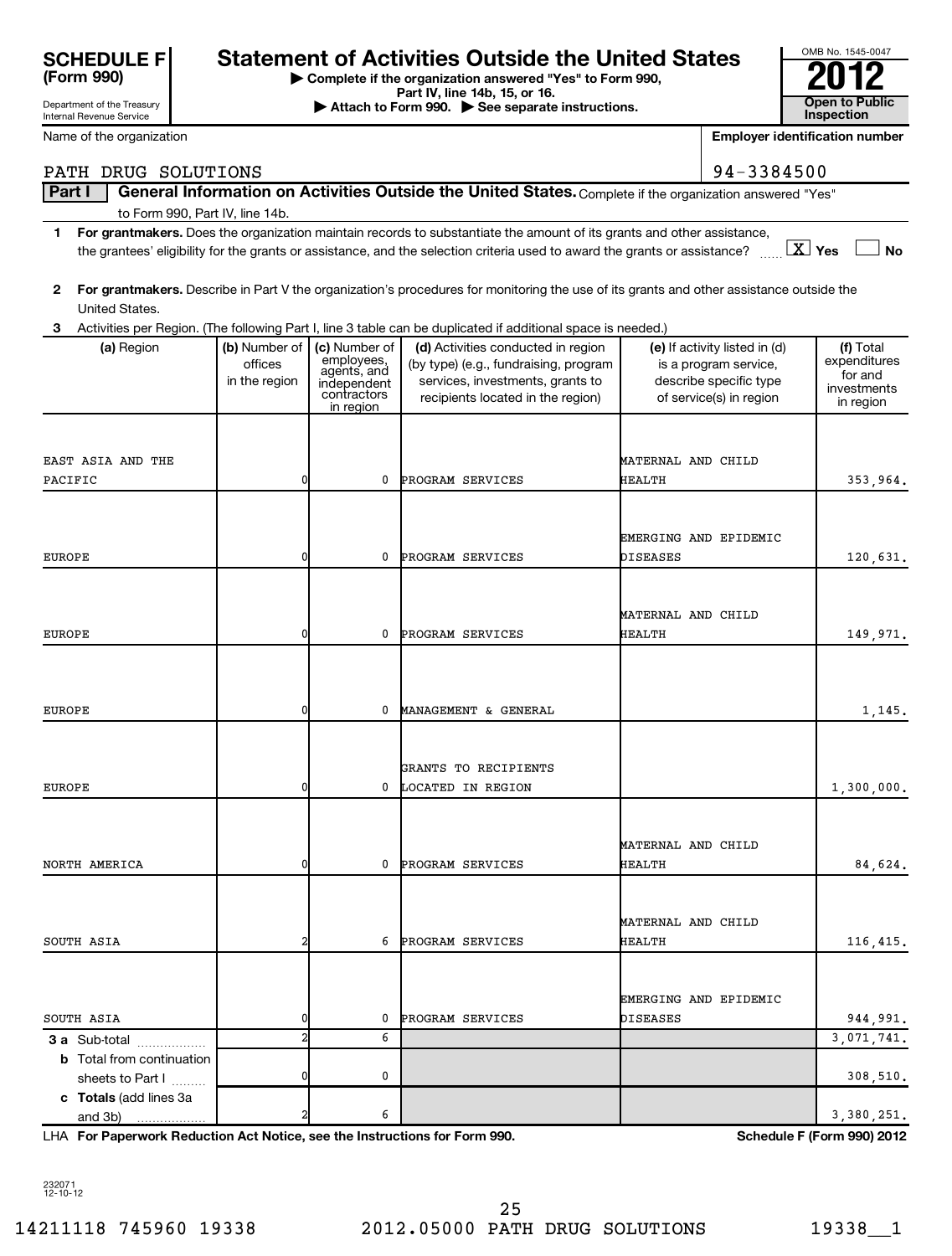Schedule F (Form 990) PATH DRUG SOLUTIONS 94-3384500 page 1

| Part I        | Continuation of Activities per Region. (Schedule F (Form 990), Part I, line 3) |                                                      |                                                                                                                                         |                                                                                                             |                                         |  |  |  |
|---------------|--------------------------------------------------------------------------------|------------------------------------------------------|-----------------------------------------------------------------------------------------------------------------------------------------|-------------------------------------------------------------------------------------------------------------|-----------------------------------------|--|--|--|
| (a) Region    | (b) Number of<br>offices<br>in the region                                      | (c) Number of<br>employees or<br>agents in<br>region | (d) Activities conducted in region<br>(by type) (i.e., fundraising,<br>program services, grants to<br>recipients located in the region) | (e) If activity listed in (d)<br>is a program service,<br>describe specific type<br>of service(s) in region | (f) Total<br>expenditures<br>for region |  |  |  |
|               |                                                                                |                                                      |                                                                                                                                         |                                                                                                             |                                         |  |  |  |
| SOUTH ASIA    | $\overline{0}$                                                                 | $\mathbf 0$                                          | MANAGEMENT & GENERAL                                                                                                                    |                                                                                                             | 147,942.                                |  |  |  |
|               |                                                                                |                                                      | GRANTS TO RECIPIENTS                                                                                                                    |                                                                                                             |                                         |  |  |  |
| SOUTH ASIA    | $\overline{0}$                                                                 | $\mathbf 0$                                          | LOCATED IN REGION                                                                                                                       |                                                                                                             | 160,568.                                |  |  |  |
|               |                                                                                |                                                      |                                                                                                                                         |                                                                                                             |                                         |  |  |  |
|               |                                                                                |                                                      |                                                                                                                                         |                                                                                                             |                                         |  |  |  |
|               |                                                                                |                                                      |                                                                                                                                         |                                                                                                             |                                         |  |  |  |
|               |                                                                                |                                                      |                                                                                                                                         |                                                                                                             |                                         |  |  |  |
|               |                                                                                |                                                      |                                                                                                                                         |                                                                                                             |                                         |  |  |  |
|               |                                                                                |                                                      |                                                                                                                                         |                                                                                                             |                                         |  |  |  |
|               |                                                                                |                                                      |                                                                                                                                         |                                                                                                             |                                         |  |  |  |
|               |                                                                                |                                                      |                                                                                                                                         |                                                                                                             |                                         |  |  |  |
|               |                                                                                |                                                      |                                                                                                                                         |                                                                                                             |                                         |  |  |  |
|               |                                                                                |                                                      |                                                                                                                                         |                                                                                                             |                                         |  |  |  |
|               |                                                                                |                                                      |                                                                                                                                         |                                                                                                             |                                         |  |  |  |
| <b>Totals</b> |                                                                                |                                                      |                                                                                                                                         |                                                                                                             | 308,510.                                |  |  |  |

232181 05-01-12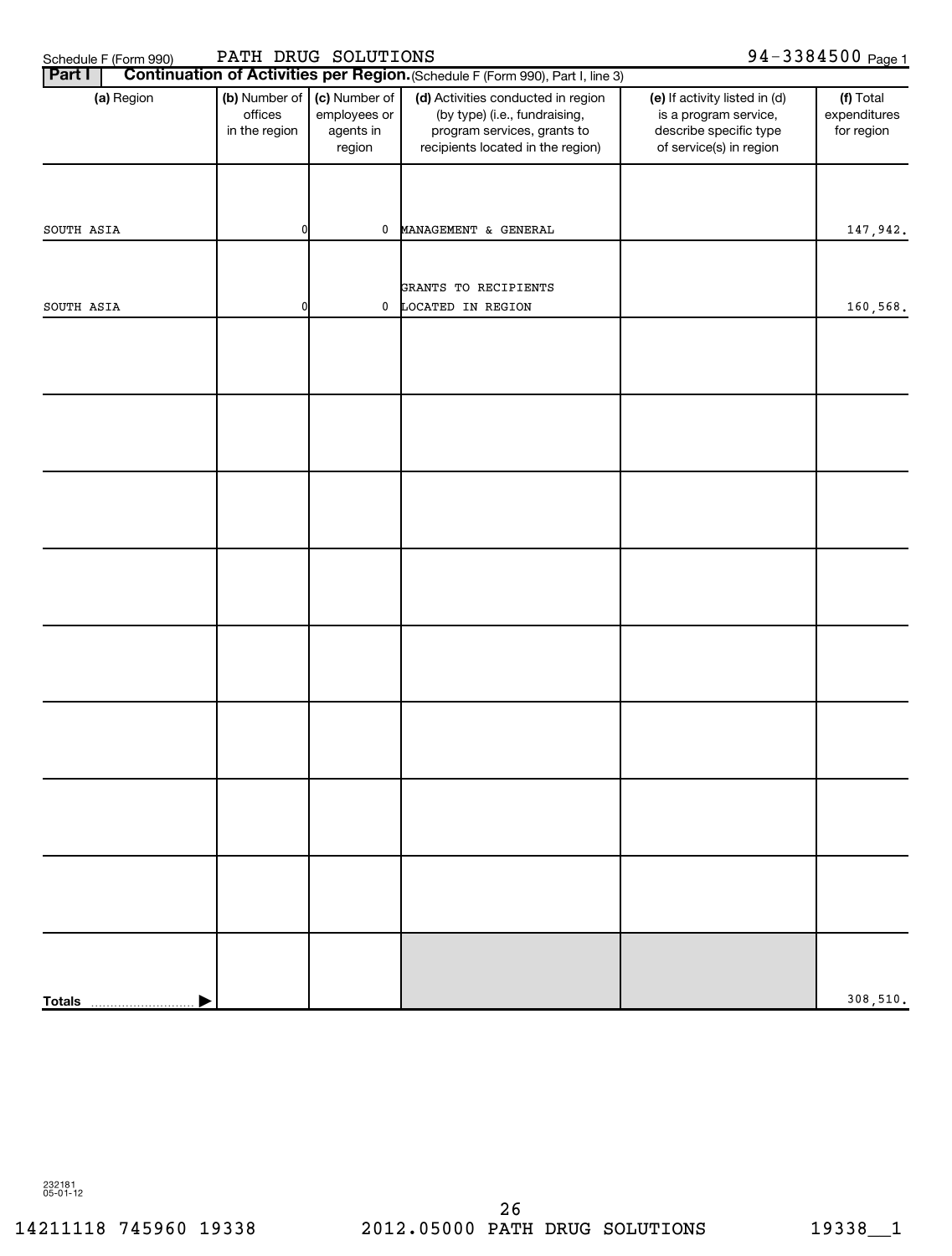|   |                                                       |  |  | 2 Enter total number of recipient organizations listed above that are recognized as charities by the foreign country, recognized as tax-exempt by |  |  |  |  |
|---|-------------------------------------------------------|--|--|---------------------------------------------------------------------------------------------------------------------------------------------------|--|--|--|--|
|   |                                                       |  |  | the IRS, or for which the grantee or counsel has provided a section 501(c)(3) equivalency letter                                                  |  |  |  |  |
| 3 | Enter total number of other organizations or entities |  |  |                                                                                                                                                   |  |  |  |  |

27

**(a)** Name of organization (b) IRS code section (c) Region (c) Region (d) Purpose of (e) Amount (f) Manner of (g) Amount of (h) Description (i) (a) Name of organization (f) IRS code section (c) Region (d) Purpose of (d) Am (b) IRS code section and EIN (if applicable) **1** (a) Name of organization  $\begin{bmatrix} \textbf{(b)} \text{ IRS code section} \end{bmatrix}$  (c) Region (d) Purpose of grant

Part II | Grants and Other Assistance to Organizations or Entities Outside the United States. Complete if the organization answered "Yes" to Form 990, Part IV, line 15, for any Schedule F (Form 990) 2012 PATH DRUG SOLUTIONS Page 3384500 recipient who received more than \$5,000. Part II can be duplicated if additional space is needed.

EMERGING AND EPIDEMIC

EMERGING AND EPIDEMIC

EMERGING AND EPIDEMIC

232072 12-10-12

(g) Amount of non-cash assistance

(h) Description of non-cash assistance

(f) Manner of cash disbursement

(i) Method of valuation (book, FMV, appraisal, other)

(e) Amount of cash grant

EUROPE DISEASES 1,300,000.CHECK/WIRE 0.

SOUTH ASIA DISEASES 146,344.CHECK/WIRE 0.

SOUTH ASIA DISEASES  $\vert$  14,224.CHECK/WIRE  $\vert$  0.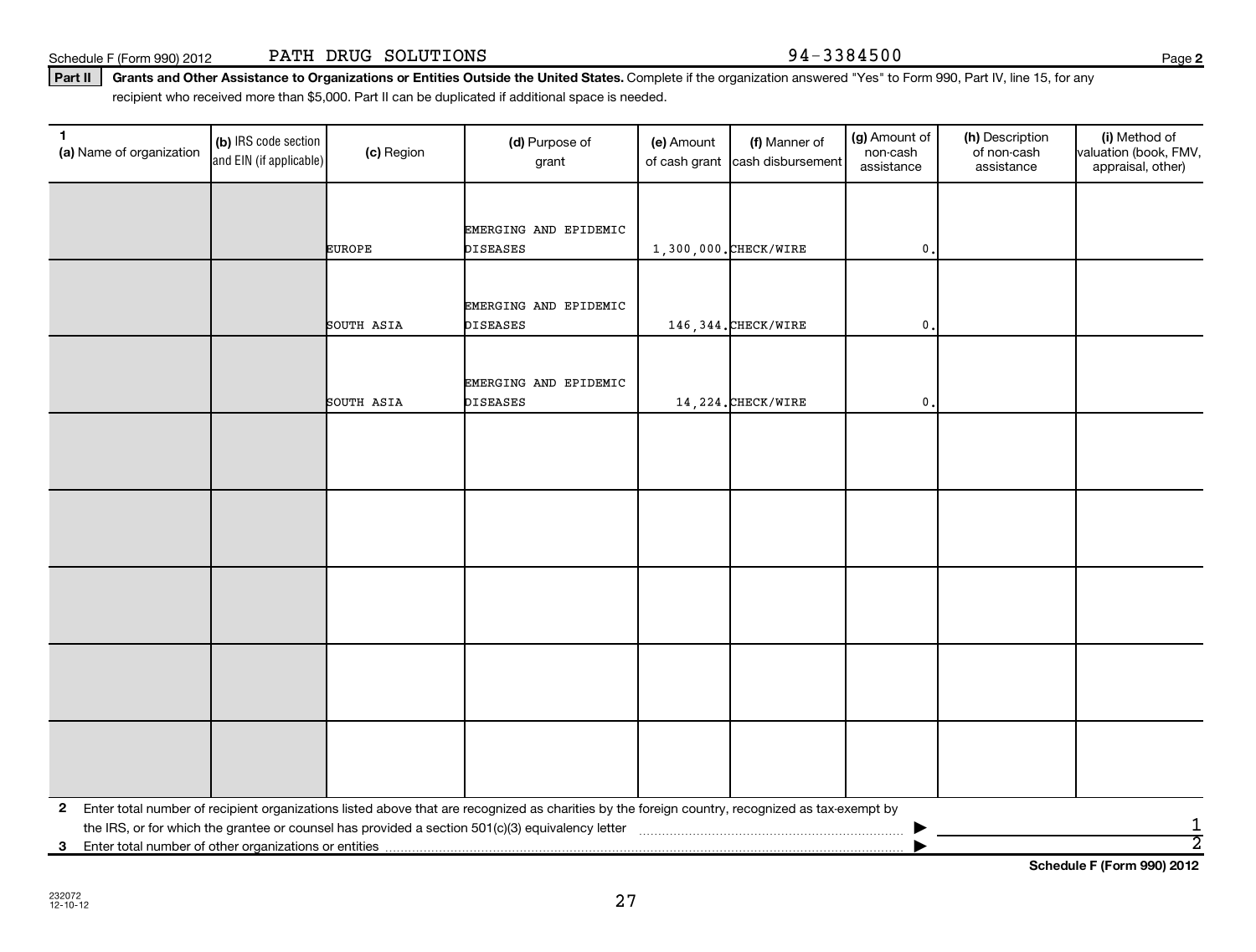**Schedule F (Form 990) 2012**

|  | PATH DRUG SOLUTIONS |
|--|---------------------|
|  |                     |

#### Part III Grants and Other Assistance to Individuals Outside the United States. Complete if the organization answered "Yes" to Form 990, Part IV, line 16.

Part III can be duplicated if additional space is needed.

| <u>If are in barribo adplicated in additional opace is necaced.</u><br>(a) Type of grant or assistance | (b) Region | (c) Number of<br>recipients | (d) Amount of<br>cash grant | (e) Manner of<br>cash disbursement | (f) Amount of<br>non-cash<br>assistance | (g) Description of<br>non-cash assistance | (h) Method of<br>valuation<br>(book, FMV,<br>appraisal, other) |
|--------------------------------------------------------------------------------------------------------|------------|-----------------------------|-----------------------------|------------------------------------|-----------------------------------------|-------------------------------------------|----------------------------------------------------------------|
|                                                                                                        |            |                             |                             |                                    |                                         |                                           |                                                                |
|                                                                                                        |            |                             |                             |                                    |                                         |                                           |                                                                |
|                                                                                                        |            |                             |                             |                                    |                                         |                                           |                                                                |
|                                                                                                        |            |                             |                             |                                    |                                         |                                           |                                                                |
|                                                                                                        |            |                             |                             |                                    |                                         |                                           |                                                                |
|                                                                                                        |            |                             |                             |                                    |                                         |                                           |                                                                |
|                                                                                                        |            |                             |                             |                                    |                                         |                                           |                                                                |
|                                                                                                        |            |                             |                             |                                    |                                         |                                           |                                                                |
|                                                                                                        |            |                             |                             |                                    |                                         |                                           |                                                                |
|                                                                                                        |            |                             |                             |                                    |                                         |                                           |                                                                |

28

### 94-3384500

Schedule F (Form 990) 2012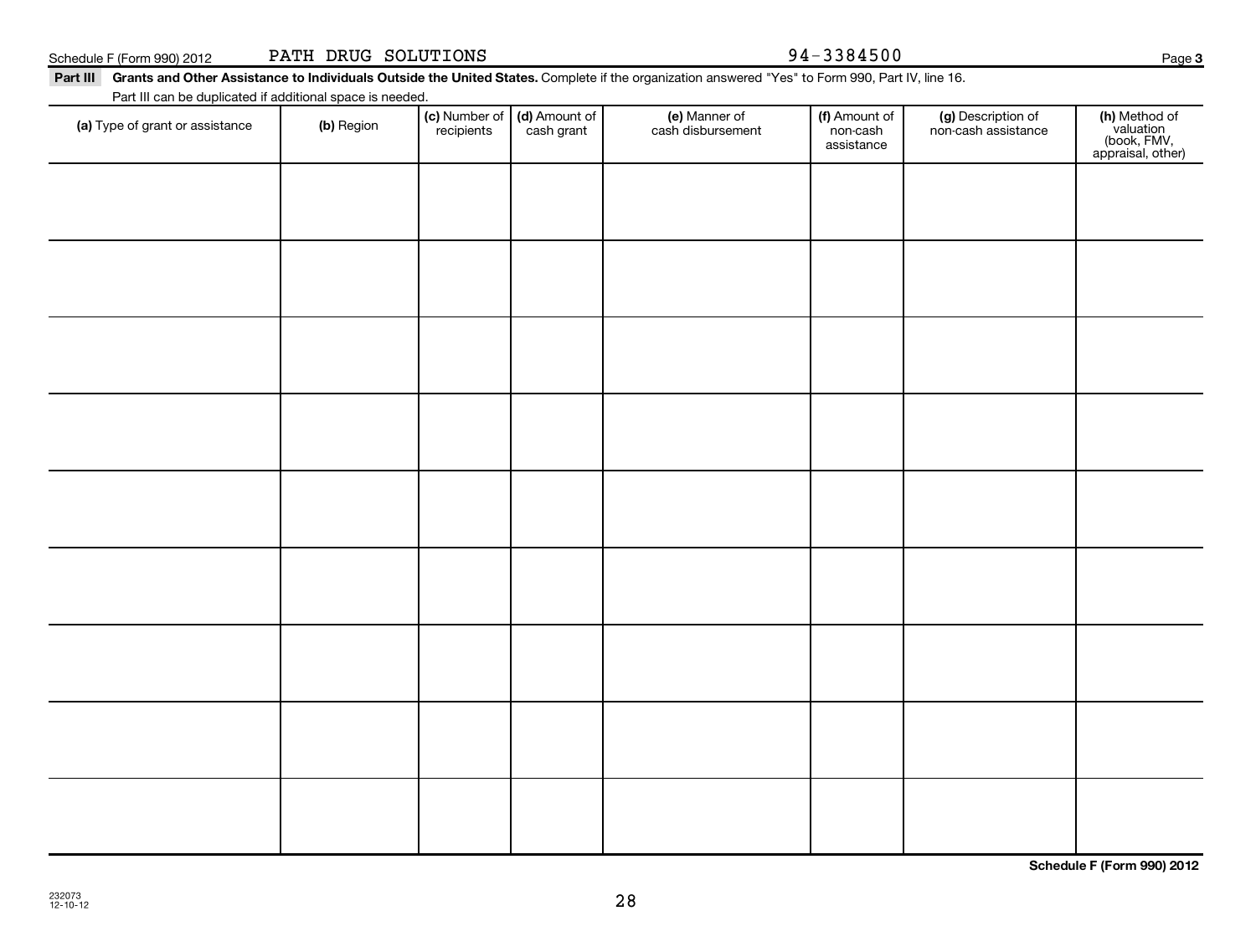| 1              | Was the organization a U.S. transferor of property to a foreign corporation during the tax year? If "Yes," the<br>organization may be required to file Form 926, Return by a U.S. Transferor of Property to a Foreign<br>Corporation (see Instructions for Form 926) [11] Corporation (see Instructions for Form 926)                                           | $\boxed{\mathbf{X}}$ Yes | No                |
|----------------|-----------------------------------------------------------------------------------------------------------------------------------------------------------------------------------------------------------------------------------------------------------------------------------------------------------------------------------------------------------------|--------------------------|-------------------|
| $\overline{2}$ | Did the organization have an interest in a foreign trust during the tax year? If "Yes," the organization<br>may be required to file Form 3520, Annual Return to Report Transactions with Foreign Trusts and<br>Receipt of Certain Foreign Gifts, and/or Form 3520-A, Annual Information Return of Foreign Trust With                                            | Yes                      | $X _{\text{No}}$  |
| 3              | Did the organization have an ownership interest in a foreign corporation during the tax year? If "Yes,"<br>the organization may be required to file Form 5471, Information Return of U.S. Persons With Respect To                                                                                                                                               | Yes                      | $X _{No}$         |
| 4              | Was the organization a direct or indirect shareholder of a passive foreign investment company or a<br>qualified electing fund during the tax year? If "Yes," the organization may be required to file Form 8621,<br>Information Return by a Shareholder of a Passive Foreign Investment Company or Qualified Electing Fund.<br>(see Instructions for Form 8621) | Yes                      | $\sqrt{X}$ No     |
| 5              | Did the organization have an ownership interest in a foreign partnership during the tax year? If "Yes,"<br>the organization may be required to file Form 8865, Return of U.S. Persons With Respect To Certain                                                                                                                                                   | Yes                      | $\overline{X}$ No |
| 6              | Did the organization have any operations in or related to any boycotting countries during the tax year? If<br>"Yes," the organization may be required to file Form 5713, International Boycott Report. (see Instructions<br>for Form 5713)                                                                                                                      | Yes                      | -x l              |

**Schedule F (Form 990) 2012**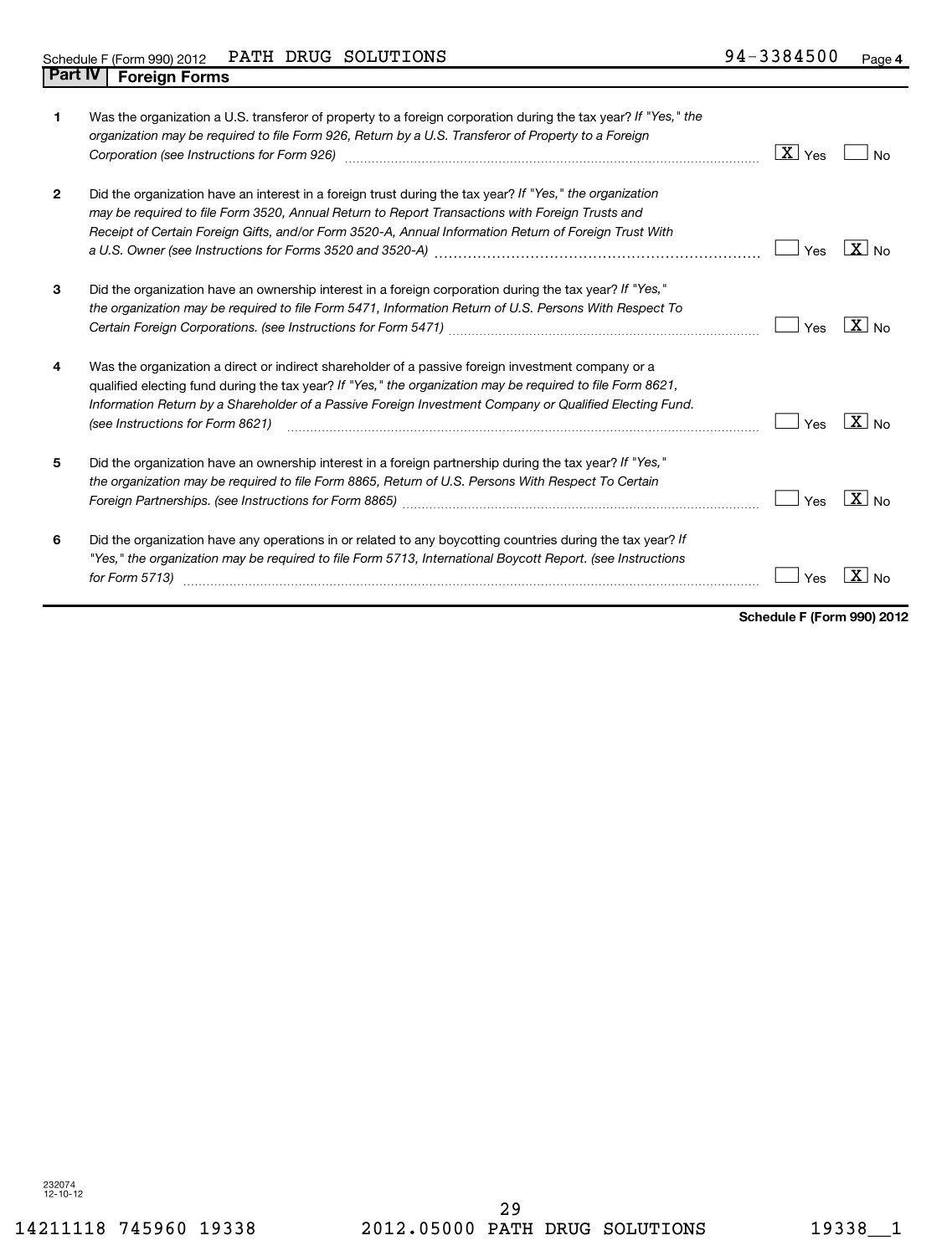| Part V<br><b>Supplemental Information</b>                                                                                                      |
|------------------------------------------------------------------------------------------------------------------------------------------------|
| Complete this part to provide the information required by Part I, line 2 (monitoring of funds); Part I, line 3, column (f) (accounting method; |
| amounts of investments vs. expenditures per region); Part II, line 1 (accounting method); Part III (accounting method); and Part III, column   |
| (c) (estimated number of recipients), as applicable. Also complete this part to provide any additional information.                            |
|                                                                                                                                                |
| SCHEDULE F, PART I, LINE 2: SUBRECIPIENTS ARE REQUIRED TO SUBMIT PROGRESS                                                                      |
|                                                                                                                                                |
| REPORTS, WHICH ARE REVIEWED BY RESPONSIBLE PATH PROGRAM MANAGERS AND                                                                           |
|                                                                                                                                                |
| PROGRAM ADMINISTRATORS TO ENSURE THAT PROGRAM GOALS ARE ATTAINED<br>ΙN                                                                         |
|                                                                                                                                                |
| ACCORDANCE WITH AGREEMENT REQUIREMENTS. THE RESPONSIBLE PROGRAM MANAGERS                                                                       |
|                                                                                                                                                |
| AND PROGRAM ADMINISTRATORS CONTACT SUBRECIPIENTS WITH QUESTIONS AND                                                                            |
|                                                                                                                                                |
| FOLLOW UP ON ANY CONCERNS. IN SOME CASES, SUBAWARD TERMS MAY REQUIRE                                                                           |
|                                                                                                                                                |
| SPECIFIED DELIVERABLES IN ADDITION TO, OR IN LIEU OF, TECHNICAL AND                                                                            |
|                                                                                                                                                |
| FINANCIAL REPORTS. IN ADDITION, DISCRETIONARY ON-SITE VISITS ARE                                                                               |
|                                                                                                                                                |
| CONDUCTED<br>TO EVALUATE BOTH COMPLIANCE WITH THE SCIENTIFIC OBJECTIVES OF                                                                     |
|                                                                                                                                                |
| THE PROJECT AND THE APPROPRIATENESS OF THE SUBRECIPIENT'S ADMINISTRATIVE                                                                       |
|                                                                                                                                                |
| SYSTEMS AND PROCESSES.                                                                                                                         |
|                                                                                                                                                |
|                                                                                                                                                |
|                                                                                                                                                |
|                                                                                                                                                |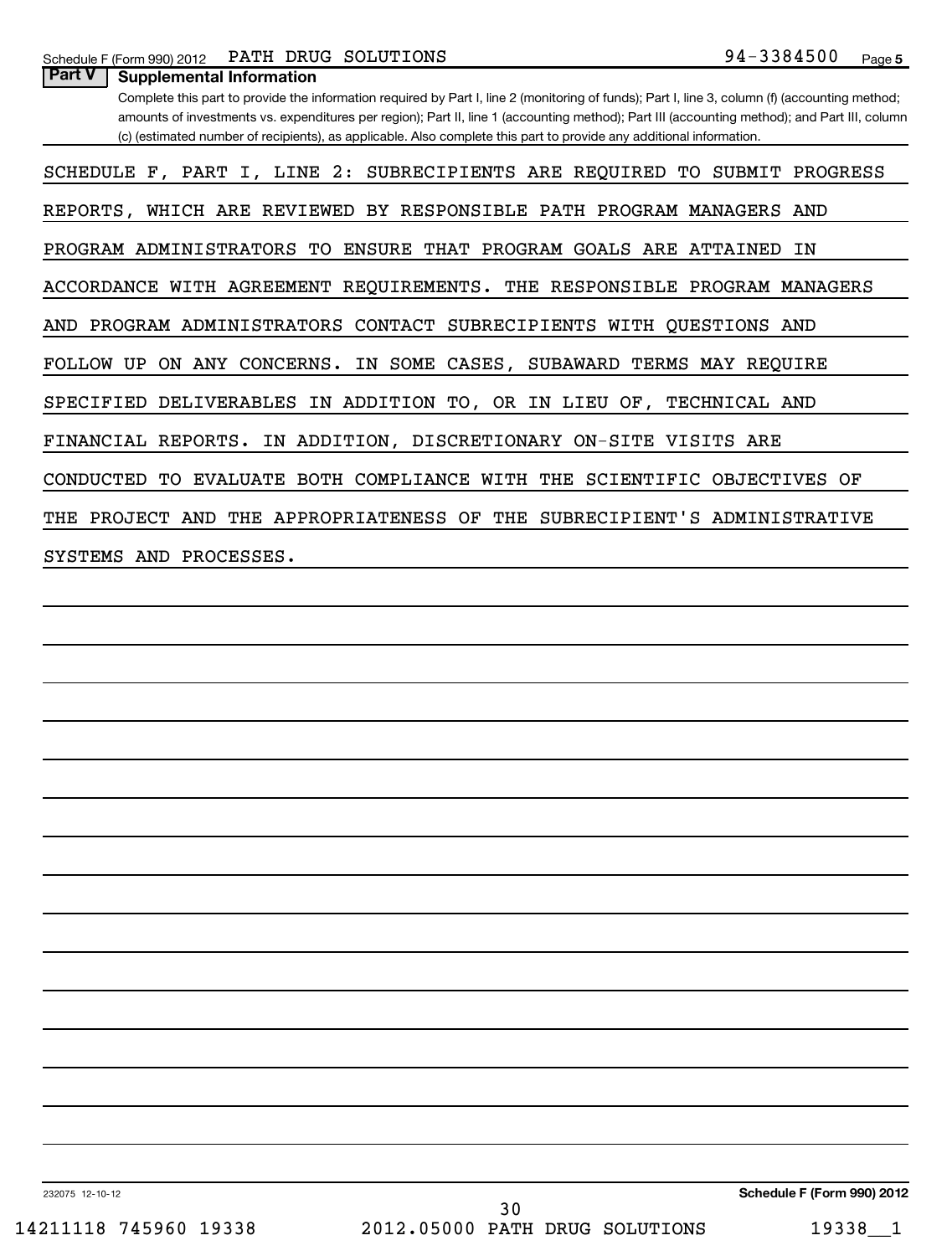| <b>SCHEDULE I</b>                                                 |                                                                                                                                                                          |            |                                                                                  |                                                                                                    |                                         |                                                                |                                           |                 | OMB No. 1545-0047                     |                        |
|-------------------------------------------------------------------|--------------------------------------------------------------------------------------------------------------------------------------------------------------------------|------------|----------------------------------------------------------------------------------|----------------------------------------------------------------------------------------------------|-----------------------------------------|----------------------------------------------------------------|-------------------------------------------|-----------------|---------------------------------------|------------------------|
| (Form 990)                                                        |                                                                                                                                                                          |            |                                                                                  | Grants and Other Assistance to Organizations,<br>Governments, and Individuals in the United States |                                         |                                                                |                                           |                 | 2012                                  |                        |
| Department of the Treasury<br>Internal Revenue Service            |                                                                                                                                                                          |            | Complete if the organization answered "Yes" to Form 990, Part IV, line 21 or 22. | Attach to Form 990.                                                                                |                                         |                                                                |                                           |                 | <b>Open to Public</b><br>Inspection   |                        |
| Name of the organization                                          |                                                                                                                                                                          |            |                                                                                  |                                                                                                    |                                         |                                                                |                                           |                 | <b>Employer identification number</b> |                        |
| 94-3384500<br>PATH DRUG SOLUTIONS                                 |                                                                                                                                                                          |            |                                                                                  |                                                                                                    |                                         |                                                                |                                           |                 |                                       |                        |
|                                                                   | Part I<br><b>General Information on Grants and Assistance</b>                                                                                                            |            |                                                                                  |                                                                                                    |                                         |                                                                |                                           |                 |                                       |                        |
| 1                                                                 | Does the organization maintain records to substantiate the amount of the grants or assistance, the grantees' eligibility for the grants or assistance, and the selection |            |                                                                                  |                                                                                                    |                                         |                                                                |                                           |                 | $ \mathbf{X} $ Yes                    |                        |
| $\mathbf{2}$                                                      | Describe in Part IV the organization's procedures for monitoring the use of grant funds in the United States.                                                            |            |                                                                                  |                                                                                                    |                                         |                                                                |                                           |                 |                                       | l No                   |
| Part II                                                           | Grants and Other Assistance to Governments and Organizations in the United States. Complete if the organization answered "Yes" to Form 990, Part IV, line 21, for any    |            |                                                                                  |                                                                                                    |                                         |                                                                |                                           |                 |                                       |                        |
|                                                                   | recipient that received more than \$5,000. Part II can be duplicated if additional space is needed                                                                       |            |                                                                                  |                                                                                                    |                                         |                                                                |                                           |                 |                                       |                        |
|                                                                   | 1 (a) Name and address of organization<br>or government                                                                                                                  | $(b)$ EIN  | (c) IRC section<br>if applicable                                                 | (d) Amount of<br>cash grant                                                                        | (e) Amount of<br>non-cash<br>assistance | (f) Method of<br>valuation (book,<br>FMV, appraisal,<br>other) | (g) Description of<br>non-cash assistance |                 | (h) Purpose of grant<br>or assistance |                        |
| ST. LOUIS UNIVERSITY<br>3545 LINDELL BLVD.<br>ST. LOUIS, MO 63103 |                                                                                                                                                                          | 43-0654872 | 501(C)(3)                                                                        | 245,123                                                                                            | 0.                                      |                                                                |                                           |                 | MATERNAL & CHILD HEALTH               |                        |
| MPI RESEARCH<br>54943 N. MAIN STREET<br>MATTAWAN, MI 49071        |                                                                                                                                                                          | 38-3400587 | 501(C)(3)                                                                        | 52,300                                                                                             | 0.                                      |                                                                |                                           |                 | MATERNAL & CHILD HEALTH               |                        |
| IN HEALTH - 2201 WESTLAKE AVE,<br>SUITE 200 - SEATTLE, WA 98121   | PROGRAM FOR APPROPRIATE TECHNONOGY                                                                                                                                       | 91-1157127 | 501(C)(3)                                                                        | 3,308,923                                                                                          | $\mathbf{0}$ .                          |                                                                |                                           | GENERAL SUPPORT |                                       |                        |
|                                                                   |                                                                                                                                                                          |            |                                                                                  |                                                                                                    |                                         |                                                                |                                           |                 |                                       |                        |
|                                                                   |                                                                                                                                                                          |            |                                                                                  |                                                                                                    |                                         |                                                                |                                           |                 |                                       |                        |
|                                                                   |                                                                                                                                                                          |            |                                                                                  |                                                                                                    |                                         |                                                                |                                           |                 |                                       |                        |
| $\mathbf{2}$                                                      |                                                                                                                                                                          |            |                                                                                  |                                                                                                    |                                         |                                                                |                                           | ▶               |                                       | 3.<br>$\overline{0}$ . |
| 3                                                                 | Enter total number of other organizations listed in the line 1 table                                                                                                     |            |                                                                                  |                                                                                                    |                                         |                                                                |                                           |                 |                                       |                        |

**For Paperwork Reduction Act Notice, see the Instructions for Form 990. Schedule I (Form 990) (2012)** LHA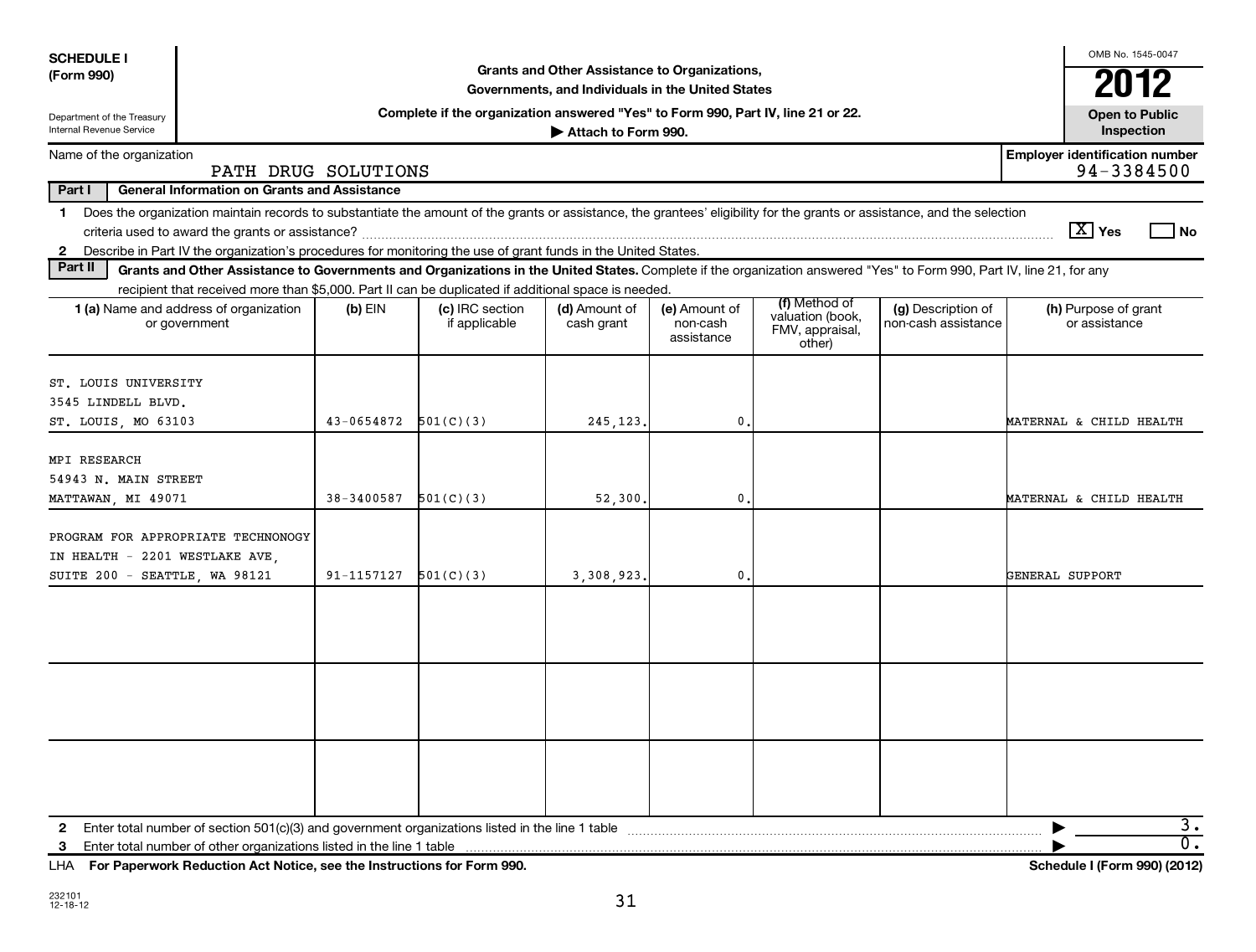Schedule I (Form 990) (2012) PATH DRUG SOLUTIONS (Solid Page 194-3384500 Page 194-3384500 Page

**2**

Part III | Grants and Other Assistance to Individuals in the United States. Complete if the organization answered "Yes" to Form 990, Part IV, line 22. (a) Type of grant or assistance **Audity Commet Audio Commet Commet Commet Commet Commet Commet Commet Commet Comme** Part III can be duplicated if additional space is needed. (e) Method of valuation (book, FMV, appraisal, other) recipients (c) Amount of cash grant (d) Amount of noncash assistance Description of non-cash assistance

Part IV | Supplemental Information. Complete this part to provide the information required in Part I, line 2, Part III, column (b), and any other additional information.

SCHEDULE I, PART I, LINE 2: SUBRECIPIENTS ARE REQUIRED TO SUBMIT PROGRESS

REPORTS, WHICH ARE REVIEWED BY RESPONSIBLE PROGRAM MANAGERS AND PROGRAM

ADMINISTRATORS TO ENSURE THAT PROGRAM GOALS ARE ATTAINED IN ACCORDANCE WITH

AGREEMENT REQUIREMENTS. THE RESPONSIBLE PROGRAM MANAGERS AND PROGRAM

ADMINISTRATORS CONTACT SUBRECIPIENTS WITH QUESTIONS AND FOLLOW UP ON ANY

CONCERNS. IN SOME CASES, SUBAWARD TERMS MAY REQUIRE SPECIFIED DELIVERABLES

IN ADDITION TO, OR IN LIEU OF, TECHNICAL AND FINANCIAL REPORTS. IN

ADDITION, DISCRETIONARY ON-SITE VISITS ARE CONDUCTED TO EVALUATE BOTH

COMPLIANCE WITH THE SCIENTIFIC OBJECTIVES OF THE PROJECT AND THE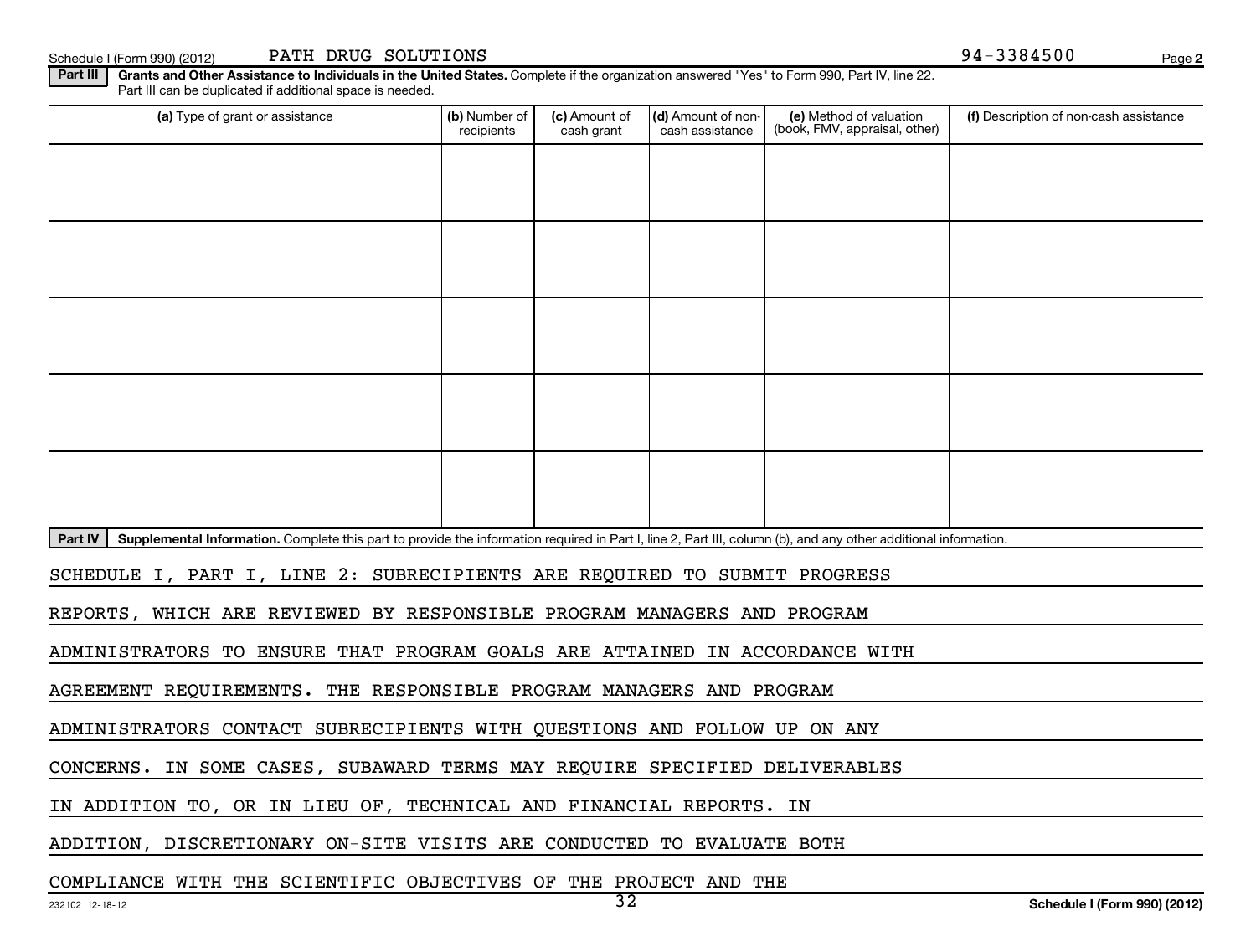| Schedule I (Form 990) |
|-----------------------|
|                       |

## APPROPRIATENESS OF THE SUBRECIPIENT'S ADMINISTRATIVE SYSTEMS AND PROCESSES.

**Schedule I (Form 990)**

232291 05-01-12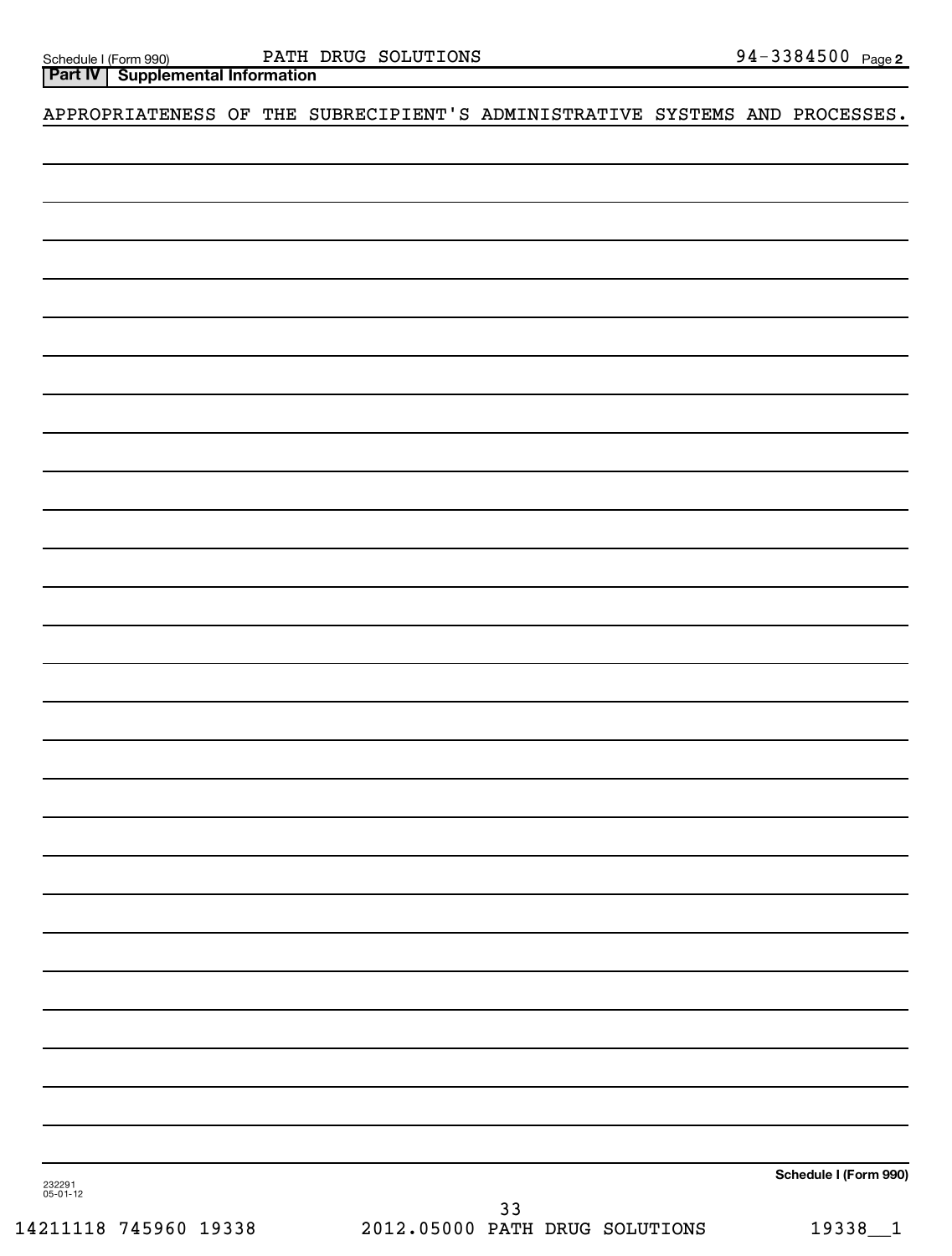| <b>Compensation Information</b><br><b>SCHEDULE J</b><br>(Form 990)<br>For certain Officers, Directors, Trustees, Key Employees, and Highest<br><b>Compensated Employees</b><br>Complete if the organization answered "Yes" to Form 990, |                                                        |                                                                                                                                                                                                                                                                                                                                                                                                                                                                                                                                  |                                       |                                     | OMB No. 1545-0047<br>2012 |                              |
|-----------------------------------------------------------------------------------------------------------------------------------------------------------------------------------------------------------------------------------------|--------------------------------------------------------|----------------------------------------------------------------------------------------------------------------------------------------------------------------------------------------------------------------------------------------------------------------------------------------------------------------------------------------------------------------------------------------------------------------------------------------------------------------------------------------------------------------------------------|---------------------------------------|-------------------------------------|---------------------------|------------------------------|
|                                                                                                                                                                                                                                         | Department of the Treasury                             | Part IV, line 23.                                                                                                                                                                                                                                                                                                                                                                                                                                                                                                                |                                       | <b>Open to Public</b><br>Inspection |                           |                              |
|                                                                                                                                                                                                                                         | Internal Revenue Service                               | Attach to Form 990. $\blacktriangleright$ See separate instructions.                                                                                                                                                                                                                                                                                                                                                                                                                                                             |                                       |                                     |                           |                              |
|                                                                                                                                                                                                                                         | Name of the organization                               | PATH DRUG SOLUTIONS                                                                                                                                                                                                                                                                                                                                                                                                                                                                                                              | <b>Employer identification number</b> | 94-3384500                          |                           |                              |
|                                                                                                                                                                                                                                         | Part I                                                 | <b>Questions Regarding Compensation</b>                                                                                                                                                                                                                                                                                                                                                                                                                                                                                          |                                       |                                     |                           |                              |
|                                                                                                                                                                                                                                         |                                                        |                                                                                                                                                                                                                                                                                                                                                                                                                                                                                                                                  |                                       |                                     |                           |                              |
|                                                                                                                                                                                                                                         | First-class or charter travel<br>Travel for companions | 1a Check the appropriate box(es) if the organization provided any of the following to or for a person listed in Form 990,<br>Part VII, Section A, line 1a. Complete Part III to provide any relevant information regarding these items.<br>Housing allowance or residence for personal use<br>Payments for business use of personal residence<br>Tax indemnification and gross-up payments<br>Health or social club dues or initiation fees<br>Discretionary spending account<br>Personal services (e.g., maid, chauffeur, chef) |                                       |                                     | Yes                       | No                           |
|                                                                                                                                                                                                                                         |                                                        | <b>b</b> If any of the boxes on line 1a are checked, did the organization follow a written policy regarding payment or                                                                                                                                                                                                                                                                                                                                                                                                           |                                       |                                     |                           |                              |
|                                                                                                                                                                                                                                         |                                                        |                                                                                                                                                                                                                                                                                                                                                                                                                                                                                                                                  |                                       | 1b                                  |                           |                              |
| 2                                                                                                                                                                                                                                       |                                                        | Did the organization require substantiation prior to reimbursing or allowing expenses incurred by all officers, directors,                                                                                                                                                                                                                                                                                                                                                                                                       |                                       | $\mathbf{2}$                        |                           |                              |
|                                                                                                                                                                                                                                         |                                                        |                                                                                                                                                                                                                                                                                                                                                                                                                                                                                                                                  |                                       |                                     |                           |                              |
| з                                                                                                                                                                                                                                       | Compensation committee                                 | Indicate which, if any, of the following the filing organization used to establish the compensation of the organization's<br>CEO/Executive Director. Check all that apply. Do not check any boxes for methods used by a related organization to<br>establish compensation of the CEO/Executive Director, but explain in Part III.<br>Written employment contract<br>Independent compensation consultant<br>Compensation survey or study<br>Form 990 of other organizations<br>Approval by the board or compensation committee    |                                       |                                     |                           |                              |
| 4                                                                                                                                                                                                                                       | organization or a related organization:                | During the year, did any person listed in Form 990, Part VII, Section A, line 1a, with respect to the filing                                                                                                                                                                                                                                                                                                                                                                                                                     |                                       |                                     |                           |                              |
| а                                                                                                                                                                                                                                       |                                                        | Receive a severance payment or change-of-control payment?                                                                                                                                                                                                                                                                                                                                                                                                                                                                        |                                       | 4a                                  |                           | х                            |
| b                                                                                                                                                                                                                                       |                                                        |                                                                                                                                                                                                                                                                                                                                                                                                                                                                                                                                  |                                       | 4b                                  |                           | $\overline{\textbf{x}}$      |
|                                                                                                                                                                                                                                         |                                                        |                                                                                                                                                                                                                                                                                                                                                                                                                                                                                                                                  |                                       | 4c                                  |                           | $\overline{\mathbf{x}}$      |
|                                                                                                                                                                                                                                         |                                                        | If "Yes" to any of lines 4a-c, list the persons and provide the applicable amounts for each item in Part III.                                                                                                                                                                                                                                                                                                                                                                                                                    |                                       |                                     |                           |                              |
| b                                                                                                                                                                                                                                       | contingent on the revenues of:                         | Only section 501(c)(3) and 501(c)(4) organizations must complete lines 5-9.<br>For persons listed in Form 990, Part VII, Section A, line 1a, did the organization pay or accrue any compensation                                                                                                                                                                                                                                                                                                                                 |                                       |                                     |                           |                              |
|                                                                                                                                                                                                                                         |                                                        |                                                                                                                                                                                                                                                                                                                                                                                                                                                                                                                                  |                                       | 5a                                  |                           | X<br>$\overline{\mathbf{x}}$ |
|                                                                                                                                                                                                                                         |                                                        |                                                                                                                                                                                                                                                                                                                                                                                                                                                                                                                                  |                                       | 5 <sub>b</sub>                      |                           |                              |
|                                                                                                                                                                                                                                         |                                                        | If "Yes" to line 5a or 5b, describe in Part III.                                                                                                                                                                                                                                                                                                                                                                                                                                                                                 |                                       |                                     |                           |                              |
|                                                                                                                                                                                                                                         |                                                        | 6 For persons listed in Form 990, Part VII, Section A, line 1a, did the organization pay or accrue any compensation                                                                                                                                                                                                                                                                                                                                                                                                              |                                       |                                     |                           |                              |
|                                                                                                                                                                                                                                         | contingent on the net earnings of:                     |                                                                                                                                                                                                                                                                                                                                                                                                                                                                                                                                  |                                       | 6a                                  |                           | х                            |
|                                                                                                                                                                                                                                         |                                                        |                                                                                                                                                                                                                                                                                                                                                                                                                                                                                                                                  |                                       | 6b                                  |                           | $\overline{\mathtt{x}}$      |
|                                                                                                                                                                                                                                         |                                                        | If "Yes" to line 6a or 6b, describe in Part III.                                                                                                                                                                                                                                                                                                                                                                                                                                                                                 |                                       |                                     |                           |                              |
| 7.                                                                                                                                                                                                                                      |                                                        | For persons listed in Form 990, Part VII, Section A, line 1a, did the organization provide any non-fixed payments                                                                                                                                                                                                                                                                                                                                                                                                                |                                       |                                     |                           |                              |
|                                                                                                                                                                                                                                         |                                                        |                                                                                                                                                                                                                                                                                                                                                                                                                                                                                                                                  |                                       | $\overline{7}$                      |                           | x                            |
| 8                                                                                                                                                                                                                                       |                                                        | Were any amounts reported in Form 990, Part VII, paid or accrued pursuant to a contract that was subject to the                                                                                                                                                                                                                                                                                                                                                                                                                  |                                       |                                     |                           |                              |
|                                                                                                                                                                                                                                         |                                                        |                                                                                                                                                                                                                                                                                                                                                                                                                                                                                                                                  |                                       | 8                                   |                           | x                            |
| 9                                                                                                                                                                                                                                       |                                                        | If "Yes" to line 8, did the organization also follow the rebuttable presumption procedure described in                                                                                                                                                                                                                                                                                                                                                                                                                           |                                       |                                     |                           |                              |
|                                                                                                                                                                                                                                         |                                                        |                                                                                                                                                                                                                                                                                                                                                                                                                                                                                                                                  |                                       | 9                                   |                           |                              |
|                                                                                                                                                                                                                                         |                                                        | LHA For Paperwork Reduction Act Notice, see the Instructions for Form 990.                                                                                                                                                                                                                                                                                                                                                                                                                                                       |                                       | Schedule J (Form 990) 2012          |                           |                              |

232111 12-10-12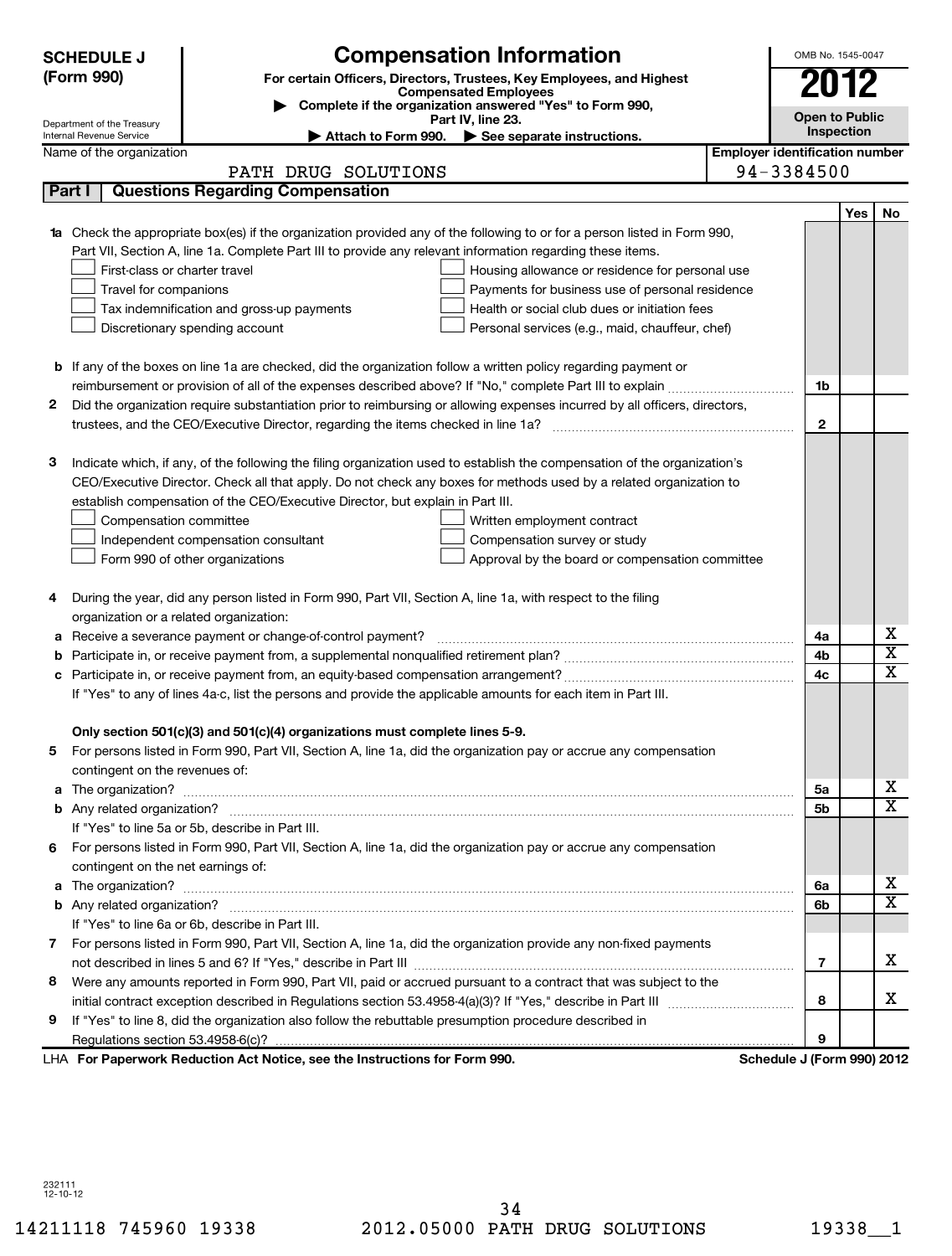#### Part II | Officers, Directors, Trustees, Key Employees, and Highest Compensated Employees. Use duplicate copies if additional space is needed.

For each individual whose compensation must be reported in Schedule J, report compensation from the organization on row (i) and from related organizations, described in the instructions, on row (ii). Do not list any individuals that are not listed on Form 990, Part VII.

Note. The sum of columns (B)(i)-(iii) for each listed individual must equal the total amount of Form 990, Part VII, Section A, line 1a, applicable column (D) and (E) amounts for that individual.

| (A) Name and Title                |      | (B) Breakdown of W-2 and/or 1099-MISC compensation |                                           |                                           | (C) Retirement and<br>other deferred | (D) Nontaxable<br>benefits | (E) Total of columns | (F) Compensation<br>reported as deferred |  |
|-----------------------------------|------|----------------------------------------------------|-------------------------------------------|-------------------------------------------|--------------------------------------|----------------------------|----------------------|------------------------------------------|--|
|                                   |      | (i) Base<br>compensation                           | (ii) Bonus &<br>incentive<br>compensation | (iii) Other<br>reportable<br>compensation | compensation                         |                            | $(B)(i)-(D)$         | in prior Form 990                        |  |
| CHRISTOPHER J. ELIAS<br>(1)       | (i)  | ο.                                                 | 0.                                        | 0.                                        | 0.                                   | О.                         | 0.                   | $\overline{0}$ .                         |  |
| PRESIDENT & CEO (UNTIL 1/31/12)   | (ii) | 100, 133.                                          | 123, 321.                                 | 50.                                       | 12,016                               | 889.                       | 236, 409.            | $\overline{0}$ .                         |  |
| STEVEN DAVIS<br>(2)               | (i)  | $\mathbf 0$ .                                      | $0$ .                                     | $\overline{0}$ .                          | 0.                                   | 0.                         | $\Omega$             | $\overline{\mathfrak{o}}$ .              |  |
| PRESIDENT & CEO (BEGAN 6/1/12)    | (ii) | 205,500.                                           | 10,000.                                   | 100.                                      | 12,241.                              | 7,112.                     | 234,953.             | $\overline{0}$ .                         |  |
| ERIC G. WALKER<br>(3)             | (i)  | 0.                                                 | 0.                                        | 0.                                        | 0.                                   | 0.                         | 0.                   | $\overline{0}$ .                         |  |
| TREASURER & CFO                   | (ii) | 234,809.                                           | 10,000.                                   | 7,213.                                    | 26, 368.                             | 10,635.                    | 289,025.             | $\overline{0}$ .                         |  |
| (4) DANIEL LASTER                 | (i)  | 0.                                                 | 0.                                        | 0.                                        | 0.                                   | 0.                         | 0.                   | $\overline{0}$ .                         |  |
| <b>SECRETARY</b>                  | (ii) | 205,697.                                           | 10,000.                                   | $\overline{28}$ .                         | 23,873.                              | 10,584.                    | 250, 182.            | $\overline{0}$ .                         |  |
| (5) TUE NGUYEN                    | (i)  | 137,902.                                           | 44, 195.                                  | $\mathbf 0$ .                             | 1,184.                               | 9,119.                     | 192,400.             | $\overline{\mathfrak{o}}$ .              |  |
| DIRECTOR (UNTIL 12/30/12)         | (ii) | 55,171.                                            | $\mathbf 0$ .                             | $\overline{0}$ .                          | 5,192.                               | 2,337.                     | 62,700.              | $\overline{\mathfrak{o}}$ .              |  |
| EUGENIO DE HOSTOS<br>(6)          | (i)  | 67,043.                                            | 26, 306.                                  | $\mathbf 0$ .                             | 331.                                 | 15,694.                    | 109,374.             | $\overline{0}$ .                         |  |
| SR. RESEARCH SCIENTIST            | (i)  | 70,814.                                            | 0.                                        | 0.                                        | 913.                                 | 4,800.                     | 76,527.              | $\overline{0}$ .                         |  |
| HEATHER KELLY<br>(7)              | (i)  | 82, 274.                                           | 7,188.                                    | 0.                                        | 625.                                 | 6,470.                     | 96,557.              | $\overline{0}$ .                         |  |
| TECHNICAL DIRECTOR                | (ii) | 56, 102.                                           | 0.                                        | $\mathbf 0$ .                             | 3,719.                               | 1,665.                     | 61,486.              | $\overline{0}$ .                         |  |
| JOHN DONNELLY<br>(8)              | (i)  | $\overline{0}$ .                                   | $\overline{0}$ .                          | $\mathbf 0$ .                             | 0.                                   | 0.                         | $\Omega$             | $\overline{\mathfrak{o}}$ .              |  |
| PROGRAM OFFICER                   | (ii) | 160, 572.                                          | 0.                                        | 0.                                        | 0.                                   | 0.                         | 160, 572.            | $\overline{0}$ .                         |  |
| MAHMOOD KUTUBUDDIN<br>(9)         | (i)  | 0.                                                 | 0.                                        | 0.                                        | 0.                                   | 0.                         | $\Omega$ .           | $\overline{\mathfrak{o}}$ .              |  |
| EXEC. DIR., EXTERNAL REL. & COMM. | (ii) | 147,228.                                           | 0.                                        | $\overline{0}$ .                          | 1,044.                               | 3,508.                     | 151,780.             | $\overline{0}$ .                         |  |
| (10) SHAYE STAMATIS               | (i)  | 98,561.                                            | 0.                                        | $\overline{0}$ .                          | 1,758.                               | 3,776.                     | 104,095.             | $\overline{0}$ .                         |  |
| SENIOR PROGRAM OFFICER            | (ii) | 64,505.                                            | 0.                                        | 0.                                        | 5, 243.                              | 519.                       | 70, 267.             | $\overline{0}$ .                         |  |
|                                   | (i)  |                                                    |                                           |                                           |                                      |                            |                      |                                          |  |
|                                   | (i)  |                                                    |                                           |                                           |                                      |                            |                      |                                          |  |
|                                   | (i)  |                                                    |                                           |                                           |                                      |                            |                      |                                          |  |
|                                   | (i)  |                                                    |                                           |                                           |                                      |                            |                      |                                          |  |
|                                   | (i)  |                                                    |                                           |                                           |                                      |                            |                      |                                          |  |
|                                   | (i)  |                                                    |                                           |                                           |                                      |                            |                      |                                          |  |
|                                   | (i)  |                                                    |                                           |                                           |                                      |                            |                      |                                          |  |
|                                   | (ii) |                                                    |                                           |                                           |                                      |                            |                      |                                          |  |
|                                   | (i)  |                                                    |                                           |                                           |                                      |                            |                      |                                          |  |
|                                   | (ii) |                                                    |                                           |                                           |                                      |                            |                      |                                          |  |
|                                   | (i)  |                                                    |                                           |                                           |                                      |                            |                      |                                          |  |
|                                   | (ii) |                                                    |                                           |                                           |                                      |                            |                      |                                          |  |

35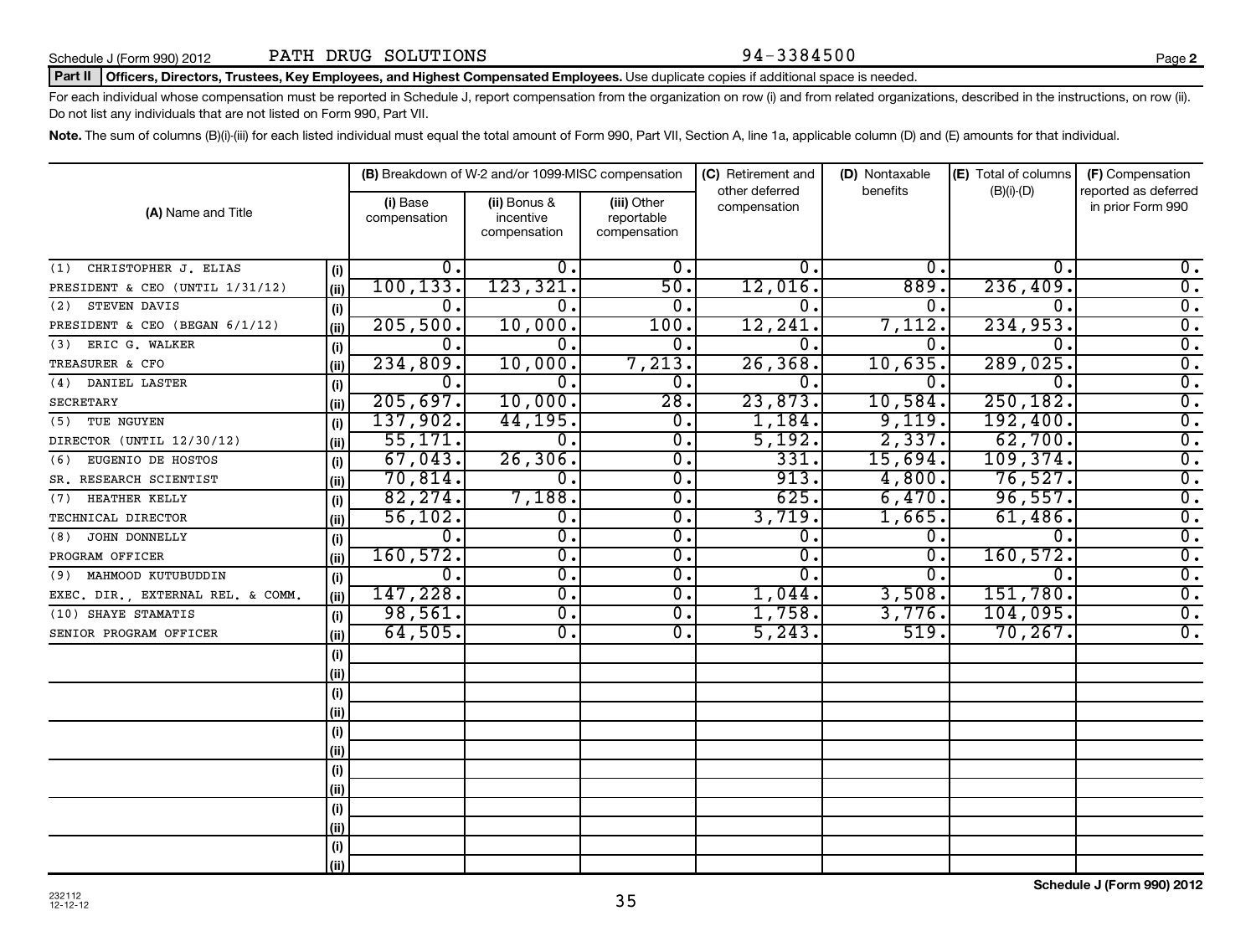#### **Part III Supplemental Information**

Complete this part to provide the information, explanation, or descriptions required for Part I, lines 1a, 1b, 3, 4a, 4b, 4c, 5a, 5b, 6a, 6b, 7, and 8, and for Part II. Also complete this part for any additional information.

#### PART I, LINE 3: PDS RELIES ON A RELATED ORGANIZATION, PATH, TO

DETERMINE COMPENSATION. PATH USES THE FOLLOWING METHODS TO ESTABLISH

COMPENSATION:

- COMPENSATION COMMITTEE

- INDEPENDENT COMPENSATION CONSULTANT

- COMPENSATION SURVEY OR STUDY

- APPROVAL BY THE BOARD OR COMPENSATION COMMITTEE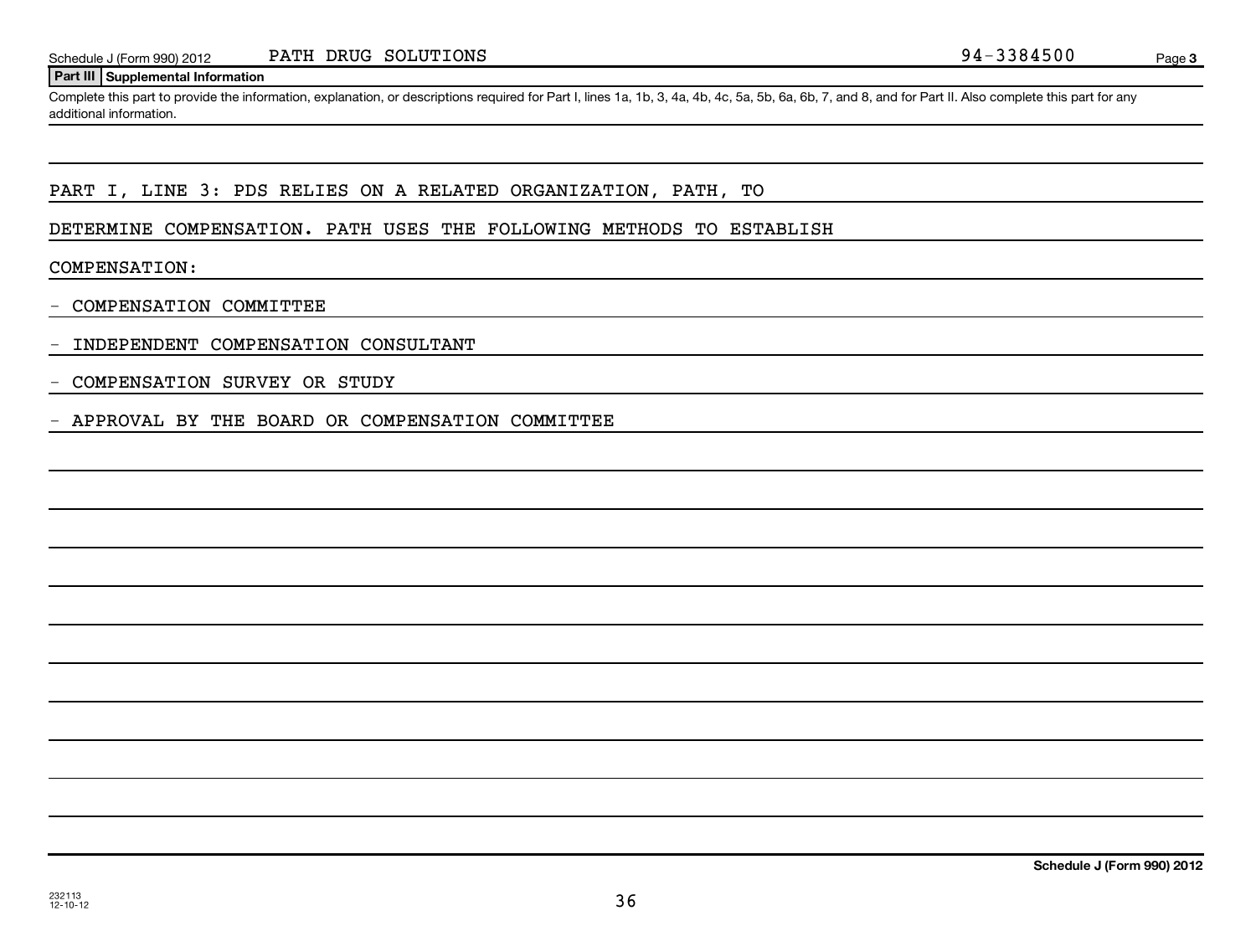Department of the Treasury

Internal Revenue Service Name of the organization

**(Form 990 or 990-EZ) Complete to provide information for responses to specific questions on SCHEDULE O Supplemental Information to Form 990 or 990-EZ 2012**

**Form 990 or 990-EZ or to provide any additional information.** <del>U</del> Open to Provide any additional information. <br>
→ Attach to Form 990 or 990-EZ.

**Inspection Employer identification number**

OMB No. 1545-0047

PATH DRUG SOLUTIONS **194-3384500** 

FORM 990, PART III, LINE 4A, PROGRAM SERVICE ACCOMPLISHMENTS:

IN 2012, THE TEAM ACHIEVED REMARKABLE GAINS, DEVELOPING TRANSFORMATIVE

NEW MEDICINES AND RESEARCH WHILE MODELLING AND ADVANCING BEST PRACTICE

IN CROSS-SECTOR COLLABORATION.

FOR EXAMPLE, THE HIGH COST AND VOLATILE SUPPLY OF ARTEMISININ, THE KEY

INGREDIENT IN TOP MALARIA TREATMENTS, CAN PUT THESE LIFESAVING

MEDICINES OUT OF REACH FOR PEOPLE WHO ARE MOST AT RISK. WE WORKED WITH

PARTNERS TO DEVELOP A SEMISYNTHETIC VERSION OF ARTEMISININ TO

SUPPLEMENT FLUCTUATING BOTANICAL SUPPLIES AND, AFTER SUCCESSFULLY

COMPLETING PROCESS VALIDATION, PRODUCED SEVERAL TONS OF MATERIALS FOR

TESTING BY POTENTIAL CUSTOMERS. PRODUCTION IS SET FOR 40 TONS IN 2013,

AND WILL EXPAND SIGNIFICANTLY BY 2014, PROVIDING A MORE DEPENDABLE

SUPPLY OF ARTEMISININ, AND ULTIMATELY, LIFESAVING ANTIMALARIAL DRUGS.

THE NEW DRUG, AND THE INNOVATIVE SCIENTIFIC PROCESSES THAT ALLOW

PRODUCTION AT AN INDUSTRIAL SCALE, ARE BOTH SET TO ACHIEVE GLOBAL

IMPACT. IN ADDITION, THE EFFORT DEMONSTRATED SUCCESSFUL COLLABORATION

BETWEEN INDUSTRY, SCIENTIFIC, NONPROFIT, AND ACADEMIC PARTNERS. PATH'S

TEAM SYNCHRONIZED DIVERGENT GOALS, PROFESSIONAL NORMS, AND INTELLECTUAL

PROPERTY CONSIDERATIONS TO BRING THE PRODUCT TO COMMERCIAL PRODUCTION,

FURTHERING PATHØ EXPERIENCE AND REPUTATION AS A LEADER IN CROSS-SECTOR

COLLABORATION FOR PUBLIC HEALTH.

IN ADDITION, PDS ADVANCED A NEW TREATMENT OPTION FOR VISCERAL

232211 01-04-13 LHA For Paperwork Reduction Act Notice, see the Instructions for Form 990 or 990-EZ. Schedule O (Form 990 or 990-EZ) (2012)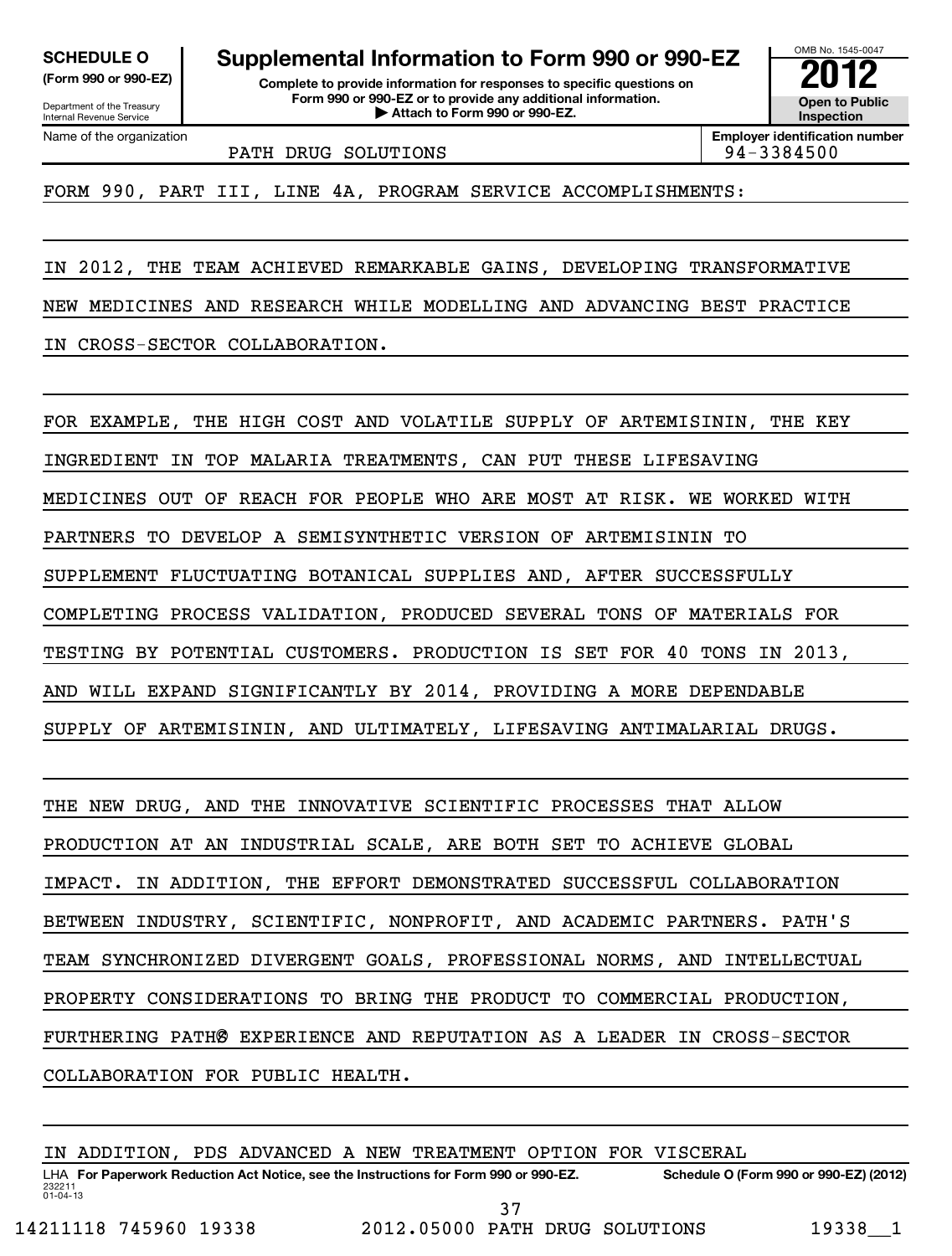| Schedule O (Form 990 or 990-EZ) (2012)                                      | Page 2                                              |
|-----------------------------------------------------------------------------|-----------------------------------------------------|
| Name of the organization<br>PATH DRUG SOLUTIONS                             | <b>Employer identification number</b><br>94-3384500 |
| LEISHMANIASIS, A NEGLECTED INFECTIOUS DISEASE ENDEMIC IN 79 COUNTRIES       |                                                     |
| THAT IS TRANSMITTED THROUGH THE BITE OF SAND FLIES, CAUSING SWELLING OF     |                                                     |
| KEY ORGANS, ANEMIA, AND DEATH IF LEFT UNTREATED. WE ADVANCED A NEW          |                                                     |
| ANTIBIOTIC CALLED THE PAROMOMYCIN INTRAMUSCULAR INJECTION (PMIM),           |                                                     |
| DEVELOPED TO TREAT THE DISEASE. IN 2012, IT WAS REGISTERED BY THE           |                                                     |
| GOVERNMENT OF NEPAL, AND WE COMPLETED A PHASE 3(B) CLINICAL TRIAL IN        |                                                     |
| BANGLADESH, SUPPORTING EFFORTS TO REGISTER PMIM THERE AND CONTRIBUTING      |                                                     |
| TO A NATIONAL ELIMINATION STRATEGY.                                         |                                                     |
|                                                                             |                                                     |
| FORM 990, PART III, LINE 4D, OTHER PROGRAM SERVICES:                        |                                                     |
| OTHER PROGRAM SERVICES                                                      |                                                     |
| EXPENSES \$ 137,108. INCLUDING GRANTS OF \$ 89,338. REVENUE \$ 0.           |                                                     |
|                                                                             |                                                     |
| FORM 990, PART VI, SECTION A, LINE 4: ON JANUARY 1, 2012, PATH DRUG         |                                                     |
| SOLUTIONS (PDS), PREVIOUSLY KNOWN AS INSTITUTE FOR ONEWORLD HEALTH, BECAME  |                                                     |
| AN ORGANIZATION ORGANIZED AND OPERATED EXCLUSIVELY FOR THE BENEFIT OF OR TO |                                                     |
| CARRY OUT THE PURPOSES OF PROGRAM FOR APPROPRIATE TECHNOLOGY IN HEALTH      |                                                     |
| (PATH), A WASHINGTON NONPROFIT PUBLICLY SUPPORTED ORGANIZATION. PDS, WHICH  |                                                     |
| ALSO HAS OFFICES IN NEW DELHI AND PATNA, INDIA, CURRENTLY WORKS ON DRUG     |                                                     |
| DEVELOPMENT PROJECTS FOR DISEASES THAT INCLUDE DIARRHEAL DISEASE, MALARIA,  |                                                     |
| AND VISCERAL LEISHMANIASIS. BY BECOMING A PATH AFFILIATE, PDS WILL BE ABLE  |                                                     |
| TO SCALE AND ACCELERATE ITS SUCCESSFUL DRUG DEVELOPMENT EFFORTS.            | PDS WILL                                            |
| REMAIN A NONPROFIT ORGANIZATION OPERATING OUT OF ITS SOUTH SAN FRANCISCO    |                                                     |
| HEADQUARTERS.                                                               |                                                     |
|                                                                             |                                                     |
| FORM 990, PART VI, SECTION B, LINE 11: THE FORM 990 WAS PREPARED BY AN      |                                                     |

OUTSIDE ACCOUNTING FIRM USING INFORMATION PROVIDED BY PATH ACCOUNTING

232212 01-04-13 **Schedule O (Form 990 or 990-EZ) (2012)** SERVICES STAFF. PATH SENIOR MANAGEMENT REVIEWED THE DRAFT FORM. A COPY OF 38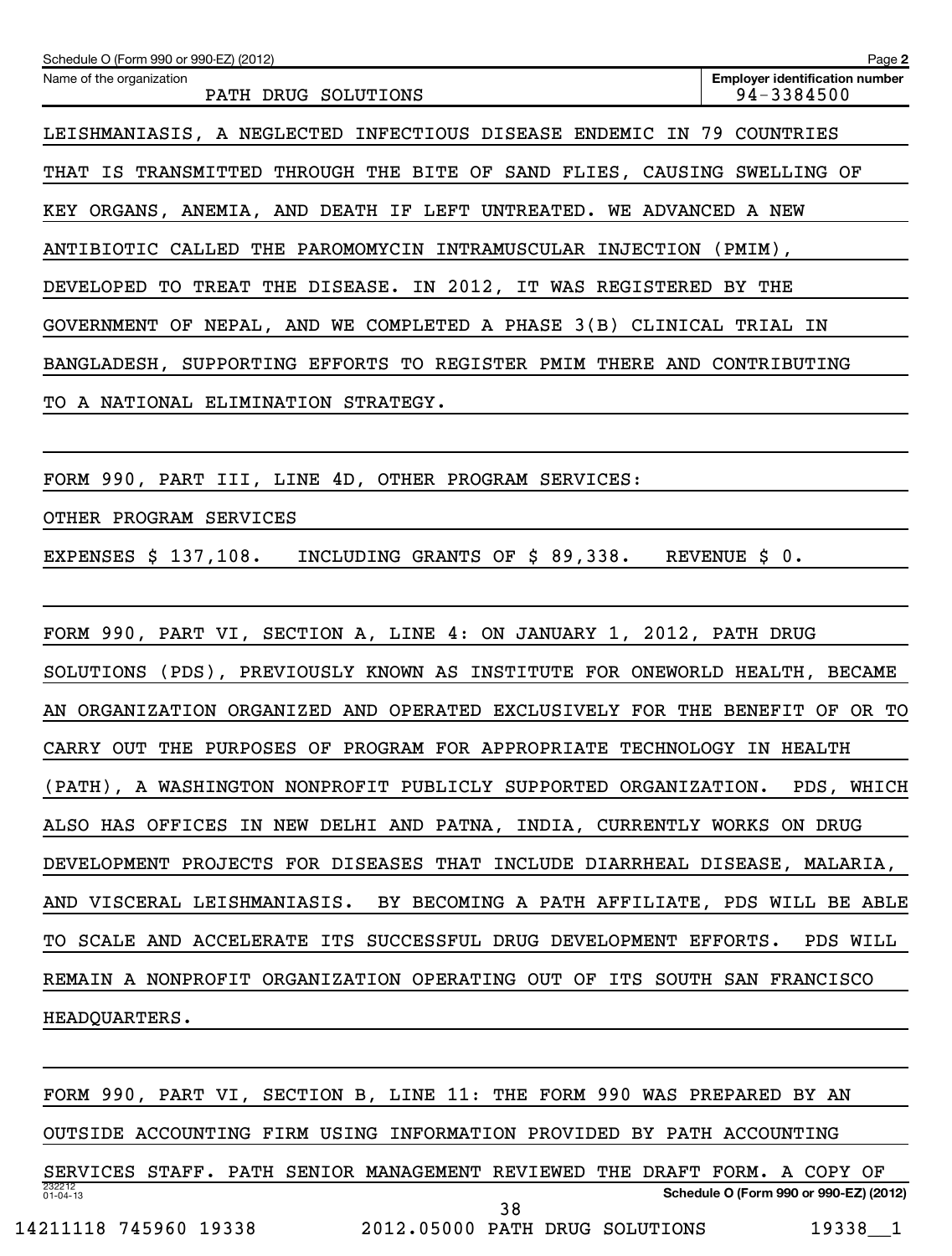| Schedule O (Form 990 or 990-EZ) (2012)                                      | Page 2                                              |
|-----------------------------------------------------------------------------|-----------------------------------------------------|
| Name of the organization<br>PATH DRUG SOLUTIONS                             | <b>Employer identification number</b><br>94-3384500 |
| THE DRAFT WAS SENT TO THE BOARD OF DIRECTORS FOR COMMENT. AFTER THE COMMENT |                                                     |
| PERIOD, THE PRESIDENT AND CEO SIGNED THE RETURN.                            |                                                     |
|                                                                             |                                                     |
| FORM 990, PART VI, SECTION B, LINE 12C: PATH BOARD MEMBERS, PDS             |                                                     |
| MANAGEMENT, AND ALL STAFF ABOVE A DESIGNATED LEVEL IN THE ORGANIZATION MUST |                                                     |
| COMPLETE A CONFLICT OF INTEREST DISCLOSURE FORM EACH YEAR. ALL FORMS ARE    |                                                     |
| REVIEWED AND KEPT ON FILE. A CONFLICT MANAGEMENT PLAN IS DEVELOPED FOR ANY  |                                                     |
| EMPLOYEE WITH A SIGNIFICANT ACTUAL OR PERCEIVED CONFLICT OF INTEREST.       |                                                     |
|                                                                             |                                                     |
| FORM 990, PART VI, SECTION C, LINE 19: PDS MAKES ITS GOVERNING DOCUMENTS,   |                                                     |
| CONFLICT OF INTEREST POLICY, AND FINANCIAL STATEMENTS AVAILABLE TO THE      |                                                     |
| PUBLIC UPON REQUEST.                                                        |                                                     |
|                                                                             |                                                     |
| FORM 990, PART XI, LINE 9, CHANGES IN NET ASSETS:                           |                                                     |
| FAIR VALUE DIFFERENCE (GAIN) OF RE-VALUED ONEWORLD                          | 12,646,863.                                         |
| HEALTH NET ASSETS UPON ACQUISITION ON 1/1/12                                |                                                     |
| TOTAL TO FORM 990, PART XI, LINE 9                                          | 12,646,863.                                         |
|                                                                             |                                                     |
|                                                                             |                                                     |
|                                                                             |                                                     |
|                                                                             |                                                     |
|                                                                             |                                                     |
|                                                                             |                                                     |
|                                                                             |                                                     |
|                                                                             |                                                     |
|                                                                             |                                                     |
|                                                                             |                                                     |
| 232212<br>01-04-13                                                          | Schedule O (Form 990 or 990-EZ) (2012)              |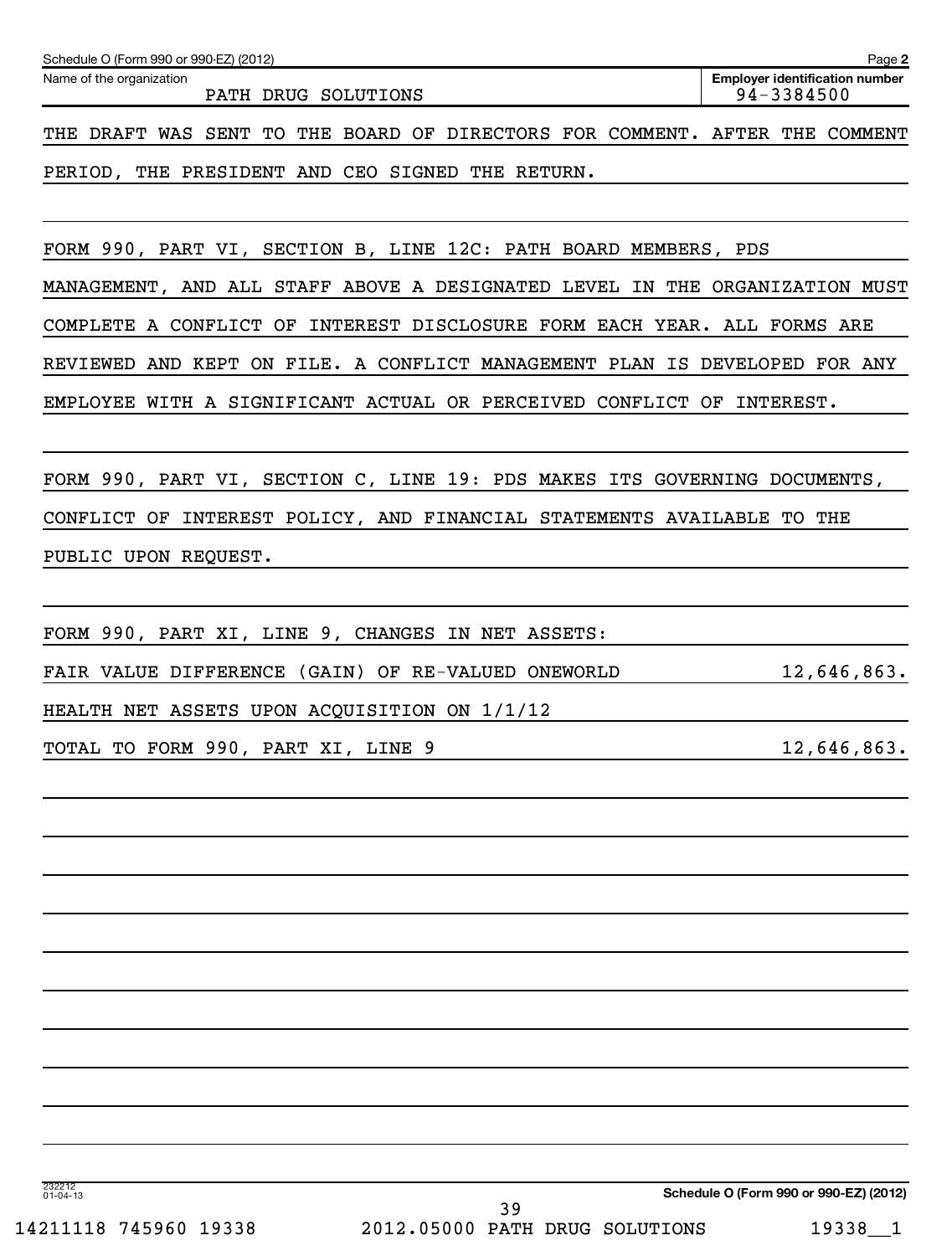#### **SCHEDULE R**

Department of the Treasury Internal Revenue Service

# **Related Organizations and Unrelated Partnerships <sup>2012</sup>**

**(Form 990) Complete if the organization answered "Yes" to Form 990, Part IV, line 33, 34, 35, 36, or 37. Open to Public** | **At the Form 990, Part IV, line 33, 34, 35, 36, or 37.**<br>See separate instructions. This pection inspection

Attach to Form 990.

OMB No. 1545-0047

Name of the organization

#### PATH DRUG SOLUTIONS

**Employer identification number**<br>94-3384500

**Part I Identification of Disregarded Entities**  (Complete if the organization answered "Yes" to Form 990, Part IV, line 33.)

| (a)<br>Name, address, and EIN (if applicable)<br>of disregarded entity | (b)<br>Primary activity | (c)<br>Legal domicile (state or<br>foreign country) | (d)<br>Total income | (e)<br>End-of-year assets | (f)<br>Direct controlling<br>entity |
|------------------------------------------------------------------------|-------------------------|-----------------------------------------------------|---------------------|---------------------------|-------------------------------------|
|                                                                        |                         |                                                     |                     |                           |                                     |
|                                                                        |                         |                                                     |                     |                           |                                     |
|                                                                        |                         |                                                     |                     |                           |                                     |
|                                                                        |                         |                                                     |                     |                           |                                     |

Part II ldentification of Related Tax-Exempt Organizations (Complete if the organization answered "Yes" to Form 990, Part IV, line 34 because it had one or more related tax-exempt<br>example: croanizations during the tax veas organizations during the tax year.)

| (a)<br>Name, address, and EIN<br>of related organization | (b)<br>Primary activity        | (c)<br>Legal domicile (state or<br>foreign country) | (d)<br>Exempt Code<br>section | (e)<br>Public charity<br>status (if section | (f)<br>Direct controlling<br>entity |                   | $(g)$<br>Section 512(b)(13)<br>controlled<br>entity? |
|----------------------------------------------------------|--------------------------------|-----------------------------------------------------|-------------------------------|---------------------------------------------|-------------------------------------|-------------------|------------------------------------------------------|
|                                                          |                                |                                                     |                               | 501(c)(3))                                  |                                     | Yes               | No.                                                  |
| PROGRAM FOR APPROPRIATE TECHNOLOGY IN HEALTH             |                                |                                                     |                               |                                             |                                     |                   |                                                      |
| $-91-1157127$ , 2201 WESTLAKE AVE, SUITE 200,            |                                |                                                     |                               |                                             |                                     |                   |                                                      |
| SEATTLE, WA 98121                                        | GLOBAL HEALTH                  | WASHINGTON                                          | 501(C)(3)                     | LINE 7                                      | N/A                                 |                   | x                                                    |
| PATH VACCINE SOLUTIONS - 83-0431851                      | ADVANCE DEVELOPMENT OF         |                                                     |                               |                                             |                                     |                   |                                                      |
| 2201 WESTLAKE AVE, SUITE 200                             | <b>WACCINES TO IMPROVE THE</b> |                                                     |                               |                                             |                                     |                   |                                                      |
| SEATTLE, WA 98121                                        | HEALTH OF CHILDREN             | WASHINGTON                                          | 501(C)(3)                     | LINE 7                                      | PATH                                | v<br>▵            |                                                      |
| ORGANIZATION FOR APPROPRIATE TECHNOLOGY IN               |                                |                                                     |                               |                                             |                                     |                   |                                                      |
| HEALTH, 25 (BUILDING B0 SHOTA RUSTAVELI                  | REDUCE THE BURDEN IN           |                                                     |                               |                                             |                                     |                   |                                                      |
| STR., KYIV, UKRAINE                                      | UKRAINE                        | UKRAINE                                             | N/A                           | N/A                                         | PATH                                | $\mathbf{v}$<br>▵ |                                                      |
| FOUNDATION FOR APPROPRIATE TECHNOLOGIES IN               |                                |                                                     |                               |                                             |                                     |                   |                                                      |
| HEALTH - SWITZERLAND, 207 ROUTE DE FERNEY                | EDUCATIONAL AND SCIENTIFIC     |                                                     |                               |                                             |                                     |                   |                                                      |
| 1218 LE GRAND-SACONNEX, GENEVA, SWITZERLAND              | PROMOTION OF HEALTH            | <b>SWITZERLAND</b>                                  | N/A                           | N/A                                         | PATH                                | v<br>▵            |                                                      |

**For Paperwork Reduction Act Notice, see the Instructions for Form 990. Schedule R (Form 990) 2012**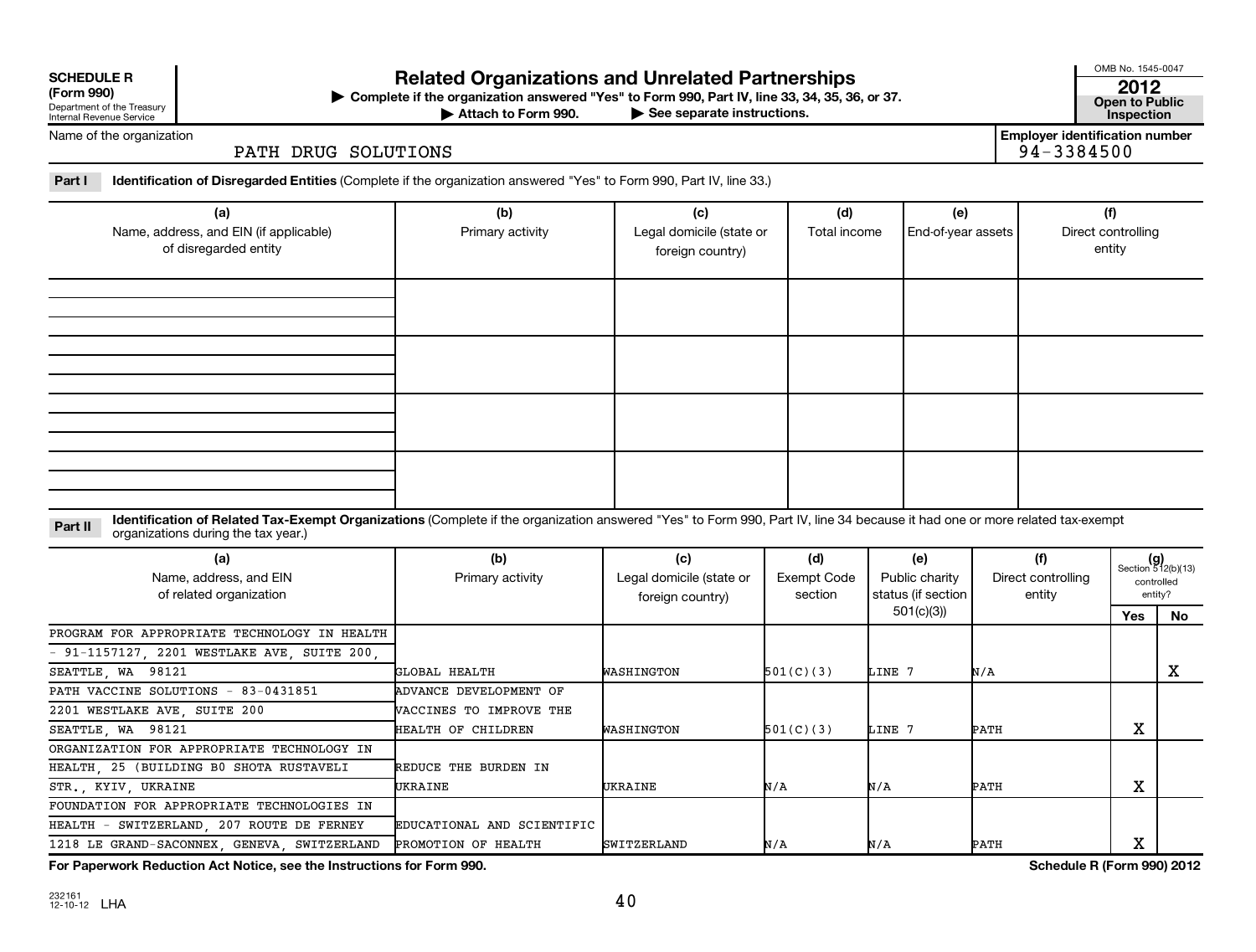Part III Identification of Related Organizations Taxable as a Partnership (Complete if the organization answered "Yes" to Form 990, Part IV, line 34 because it had one or more related<br>Read to reconizations tracted as a par organizations treated as a partnership during the tax year.)

| (a)                                                                                                                                                                                     | (b)              | (c)                  | (d)                |                      | (e)                                                                                        | (f)                                | (g)                   | (h)              |           | (i)                                           | (i)                       | (k)                                                                                                           |    |
|-----------------------------------------------------------------------------------------------------------------------------------------------------------------------------------------|------------------|----------------------|--------------------|----------------------|--------------------------------------------------------------------------------------------|------------------------------------|-----------------------|------------------|-----------|-----------------------------------------------|---------------------------|---------------------------------------------------------------------------------------------------------------|----|
| Name, address, and EIN                                                                                                                                                                  | Primary activity | Legal<br>domicile    | Direct controlling |                      | Predominant income<br>(related, unrelated,<br>excluded from tax under<br>sections 512-514) | Share of total                     | Share of              | Disproportion-   |           | Code V-UBI<br>amount in box<br>20 of Schedule |                           | General or Percentage<br>managing ownership<br>partner?                                                       |    |
| of related organization                                                                                                                                                                 |                  | (state or<br>foreign | entity             |                      |                                                                                            | income                             | end-of-year<br>assets | ate allocations? |           |                                               |                           |                                                                                                               |    |
|                                                                                                                                                                                         |                  | country)             |                    |                      |                                                                                            |                                    |                       | Yes              | <b>No</b> | K-1 (Form 1065) Yes No                        |                           |                                                                                                               |    |
|                                                                                                                                                                                         |                  |                      |                    |                      |                                                                                            |                                    |                       |                  |           |                                               |                           |                                                                                                               |    |
|                                                                                                                                                                                         |                  |                      |                    |                      |                                                                                            |                                    |                       |                  |           |                                               |                           |                                                                                                               |    |
|                                                                                                                                                                                         |                  |                      |                    |                      |                                                                                            |                                    |                       |                  |           |                                               |                           |                                                                                                               |    |
|                                                                                                                                                                                         |                  |                      |                    |                      |                                                                                            |                                    |                       |                  |           |                                               |                           |                                                                                                               |    |
|                                                                                                                                                                                         |                  |                      |                    |                      |                                                                                            |                                    |                       |                  |           |                                               |                           |                                                                                                               |    |
|                                                                                                                                                                                         |                  |                      |                    |                      |                                                                                            |                                    |                       |                  |           |                                               |                           |                                                                                                               |    |
|                                                                                                                                                                                         |                  |                      |                    |                      |                                                                                            |                                    |                       |                  |           |                                               |                           |                                                                                                               |    |
|                                                                                                                                                                                         |                  |                      |                    |                      |                                                                                            |                                    |                       |                  |           |                                               |                           |                                                                                                               |    |
|                                                                                                                                                                                         |                  |                      |                    |                      |                                                                                            |                                    |                       |                  |           |                                               |                           |                                                                                                               |    |
|                                                                                                                                                                                         |                  |                      |                    |                      |                                                                                            |                                    |                       |                  |           |                                               |                           |                                                                                                               |    |
|                                                                                                                                                                                         |                  |                      |                    |                      |                                                                                            |                                    |                       |                  |           |                                               |                           |                                                                                                               |    |
|                                                                                                                                                                                         |                  |                      |                    |                      |                                                                                            |                                    |                       |                  |           |                                               |                           |                                                                                                               |    |
|                                                                                                                                                                                         |                  |                      |                    |                      |                                                                                            |                                    |                       |                  |           |                                               |                           |                                                                                                               |    |
|                                                                                                                                                                                         |                  |                      |                    |                      |                                                                                            |                                    |                       |                  |           |                                               |                           |                                                                                                               |    |
| Identification of Related Organizations Taxable as a Corporation or Trust (Complete if the organization answered "Yes" to Form 990, Part IV, line 34 because it had one or more related |                  |                      |                    |                      |                                                                                            |                                    |                       |                  |           |                                               |                           |                                                                                                               |    |
| Part IV<br>organizations treated as a corporation or trust during the tax year.)                                                                                                        |                  |                      |                    |                      |                                                                                            |                                    |                       |                  |           |                                               |                           |                                                                                                               |    |
| (a)                                                                                                                                                                                     |                  |                      | (b)                | (c)                  | (d)                                                                                        | (e)                                | (f)                   |                  |           | (g)                                           | (h)                       |                                                                                                               |    |
| Name, address, and EIN                                                                                                                                                                  |                  |                      | Primary activity   | Legal domicile       | Direct controlling                                                                         | Type of entity<br>(C corp, S corp, | Share of total        |                  |           | Share of                                      | Percentage<br>  ownership | $\begin{array}{c} \textbf{(i)}\\ \text{Section}\\ 512 \text{(b)} \text{(13)}\\ \text{controlled} \end{array}$ |    |
| of related organization                                                                                                                                                                 |                  |                      |                    | (state or<br>foreign | entity                                                                                     | or trust)                          | income                |                  |           | end-of-year<br>assets                         |                           | entity?                                                                                                       |    |
|                                                                                                                                                                                         |                  |                      |                    | country)             |                                                                                            |                                    |                       |                  |           |                                               |                           | Yes                                                                                                           | No |
|                                                                                                                                                                                         |                  |                      |                    |                      |                                                                                            |                                    |                       |                  |           |                                               |                           |                                                                                                               |    |
|                                                                                                                                                                                         |                  |                      |                    |                      |                                                                                            |                                    |                       |                  |           |                                               |                           |                                                                                                               |    |
|                                                                                                                                                                                         |                  |                      |                    |                      |                                                                                            |                                    |                       |                  |           |                                               |                           |                                                                                                               |    |
|                                                                                                                                                                                         |                  |                      |                    |                      |                                                                                            |                                    |                       |                  |           |                                               |                           |                                                                                                               |    |
|                                                                                                                                                                                         |                  |                      |                    |                      |                                                                                            |                                    |                       |                  |           |                                               |                           |                                                                                                               |    |
|                                                                                                                                                                                         |                  |                      |                    |                      |                                                                                            |                                    |                       |                  |           |                                               |                           |                                                                                                               |    |
|                                                                                                                                                                                         |                  |                      |                    |                      |                                                                                            |                                    |                       |                  |           |                                               |                           |                                                                                                               |    |
|                                                                                                                                                                                         |                  |                      |                    |                      |                                                                                            |                                    |                       |                  |           |                                               |                           |                                                                                                               |    |
|                                                                                                                                                                                         |                  |                      |                    |                      |                                                                                            |                                    |                       |                  |           |                                               |                           |                                                                                                               |    |
|                                                                                                                                                                                         |                  |                      |                    |                      |                                                                                            |                                    |                       |                  |           |                                               |                           |                                                                                                               |    |
|                                                                                                                                                                                         |                  |                      |                    |                      |                                                                                            |                                    |                       |                  |           |                                               |                           |                                                                                                               |    |
|                                                                                                                                                                                         |                  |                      |                    |                      |                                                                                            |                                    |                       |                  |           |                                               |                           |                                                                                                               |    |
|                                                                                                                                                                                         |                  |                      |                    |                      |                                                                                            |                                    |                       |                  |           |                                               |                           |                                                                                                               |    |
|                                                                                                                                                                                         |                  |                      |                    | $\overline{11}$      |                                                                                            |                                    |                       |                  |           | $\sim$ $\sim$ $\sim$ $\sim$ $\sim$ $\sim$     |                           | $\sim$ $\sim$ $\sim$ $\sim$ $\sim$ $\sim$                                                                     |    |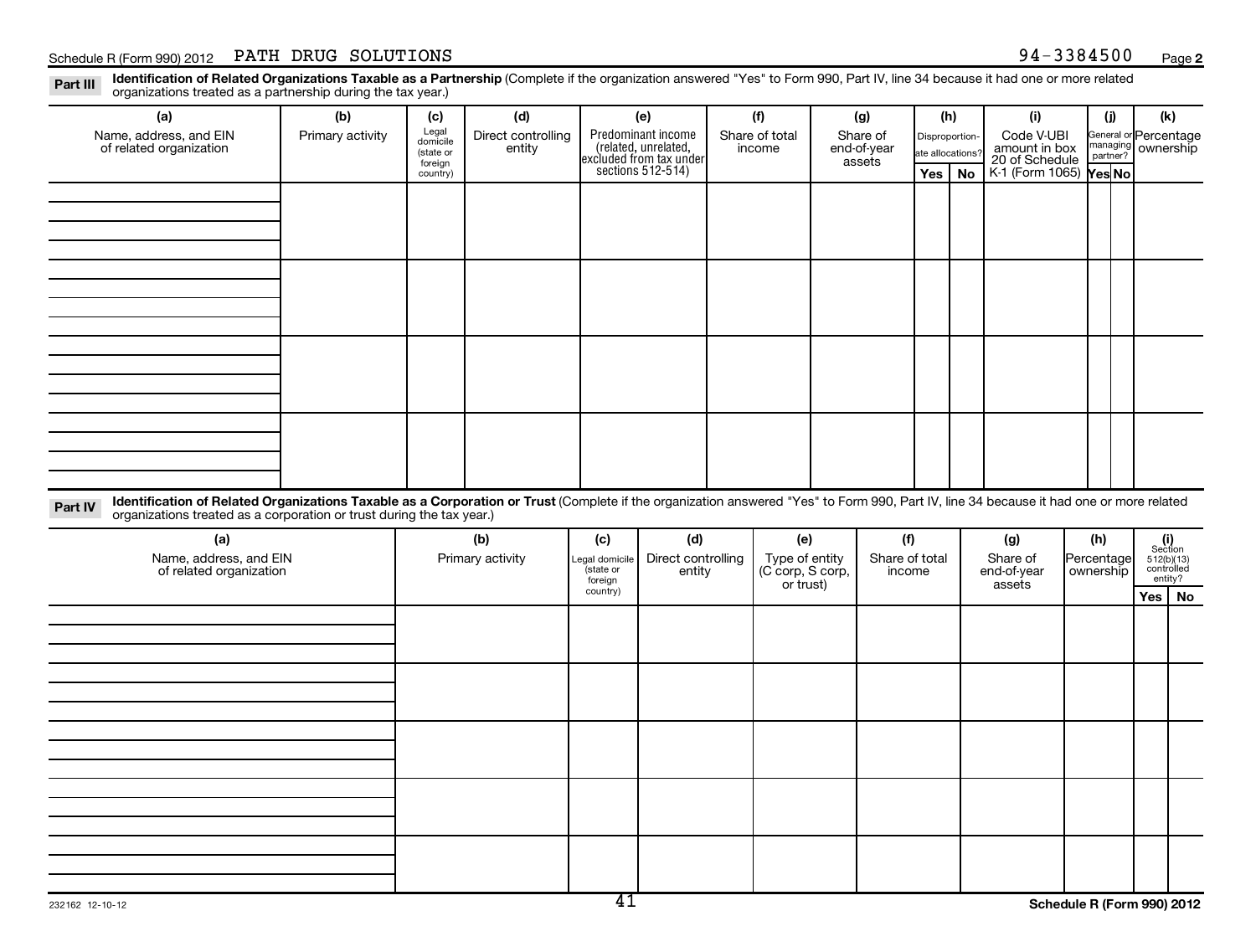| Part V         | Transactions With Related Organizations (Complete if the organization answered "Yes" to Form 990, Part IV, line 34, 35b, or 36.)                                                                                                    |                                  |                        |                                              |                |     |                         |  |
|----------------|-------------------------------------------------------------------------------------------------------------------------------------------------------------------------------------------------------------------------------------|----------------------------------|------------------------|----------------------------------------------|----------------|-----|-------------------------|--|
|                | Note. Complete line 1 if any entity is listed in Parts II, III, or IV of this schedule.                                                                                                                                             |                                  |                        |                                              |                | Yes | No                      |  |
| 1.             | During the tax year, did the organization engage in any of the following transactions with one or more related organizations listed in Parts II-IV?                                                                                 |                                  |                        |                                              |                |     |                         |  |
|                |                                                                                                                                                                                                                                     |                                  |                        |                                              | 1a             |     | $\overline{\mathbf{x}}$ |  |
|                |                                                                                                                                                                                                                                     |                                  |                        |                                              |                |     |                         |  |
|                |                                                                                                                                                                                                                                     |                                  |                        |                                              |                |     |                         |  |
|                | d Loans or loan guarantees to or for related organization(s) www.communically.com/www.communically.com/www.communically.com/www.communically.com/www.communically.com/www.communically.com/www.communically.com/www.communical      |                                  |                        |                                              |                |     |                         |  |
|                | e Loans or loan guarantees by related organization(s) www.assession.com/www.assession.com/www.assession.com/www.assession.com/www.assession.com/www.assession.com/www.assession.com/www.assession.com/www.assession.com/www.as      |                                  |                        |                                              |                |     |                         |  |
|                |                                                                                                                                                                                                                                     |                                  |                        |                                              |                |     |                         |  |
|                | f Dividends from related organization(s) material content and content and content and content and content and content and content and content and content and content and content and content and content and content and cont      |                                  |                        |                                              | 1f             |     | x                       |  |
| q              | Sale of assets to related organization(s) www.assemicroscopy.com/news/contract/news/contract/news/contract/news/contract/news/contract/news/contract/news/contract/news/contract/news/contract/news/contract/news/contract/new      |                                  |                        |                                              | 1 <sub>g</sub> |     | $\overline{\textbf{x}}$ |  |
|                |                                                                                                                                                                                                                                     |                                  |                        |                                              | 1h             |     | $\overline{\mathbf{x}}$ |  |
|                |                                                                                                                                                                                                                                     |                                  |                        |                                              | 1i.            |     | $\overline{\text{x}}$   |  |
|                |                                                                                                                                                                                                                                     |                                  |                        |                                              | 1i.            |     | $\overline{\mathbf{x}}$ |  |
|                |                                                                                                                                                                                                                                     |                                  |                        |                                              |                |     |                         |  |
|                |                                                                                                                                                                                                                                     |                                  |                        |                                              | 1k             |     | X                       |  |
|                |                                                                                                                                                                                                                                     |                                  |                        |                                              | 11             |     | $\overline{\textbf{x}}$ |  |
|                |                                                                                                                                                                                                                                     |                                  |                        |                                              | 1m             |     | $\overline{\mathbf{x}}$ |  |
|                |                                                                                                                                                                                                                                     |                                  |                        |                                              | 1n             |     | $\overline{\text{x}}$   |  |
|                | o Sharing of paid employees with related organization(s) <b>contract to construct the contract of the construct of the construction</b> of the construction of the construction of the construction of the construction of the cons |                                  |                        |                                              |                |     | $\overline{\mathbf{x}}$ |  |
|                |                                                                                                                                                                                                                                     |                                  |                        |                                              |                |     |                         |  |
|                |                                                                                                                                                                                                                                     |                                  |                        |                                              | 1p             | X   |                         |  |
|                |                                                                                                                                                                                                                                     |                                  |                        |                                              | 1 <sub>q</sub> |     | $\overline{\mathbf{X}}$ |  |
|                |                                                                                                                                                                                                                                     |                                  |                        |                                              |                |     |                         |  |
|                |                                                                                                                                                                                                                                     |                                  |                        |                                              | 1r             |     | х                       |  |
|                |                                                                                                                                                                                                                                     |                                  |                        |                                              | 1s             |     | $\overline{\texttt{x}}$ |  |
| $\overline{2}$ | If the answer to any of the above is "Yes," see the instructions for information on who must complete this line, including covered relationships and transaction thresholds.                                                        |                                  |                        |                                              |                |     |                         |  |
|                | (a)<br>Name of other organization                                                                                                                                                                                                   | (b)<br>Transaction<br>type (a-s) | (c)<br>Amount involved | (d)<br>Method of determining amount involved |                |     |                         |  |
| (1)            |                                                                                                                                                                                                                                     |                                  |                        |                                              |                |     |                         |  |
| (2)            |                                                                                                                                                                                                                                     |                                  |                        |                                              |                |     |                         |  |
| (3)            |                                                                                                                                                                                                                                     |                                  |                        |                                              |                |     |                         |  |
| (4)            |                                                                                                                                                                                                                                     |                                  |                        |                                              |                |     |                         |  |
| (5)            |                                                                                                                                                                                                                                     |                                  |                        |                                              |                |     |                         |  |
|                |                                                                                                                                                                                                                                     |                                  |                        |                                              |                |     |                         |  |

**(6)**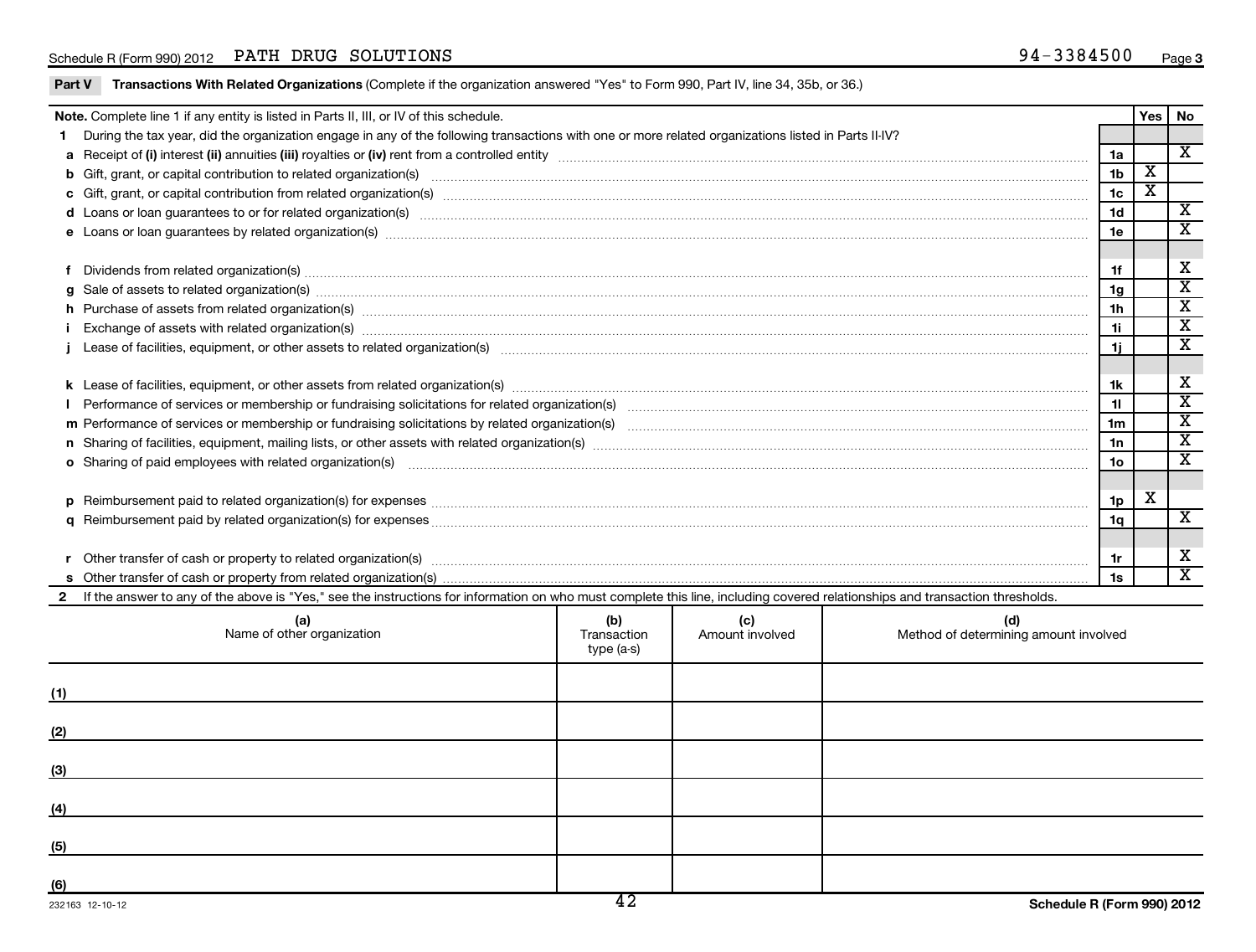#### Schedule R (Form 990) 2012 Page PATH DRUG SOLUTIONS 94-3384500

Part VI Unrelated Organizations Taxable as a Partnership (Complete if the organization answered "Yes" to Form 990, Part IV, line 37.)

Provide the following information for each entity taxed as a partnership through which the organization conducted more than five percent of its activities (measured by total assets or gross revenue) that was not a related organization. See instructions regarding exclusion for certain investment partnerships.

| (a)<br>Name, address, and EIN<br>of entity | (b)<br>Primary activity | (c)<br>Legal domicile<br>(state or foreign<br>country) | (d)<br>$\begin{array}{ l l } \hline \text{Predominant income} & \text{Area} \\ \hline \text{(related, unrelated,} & \text{501(c)(3)} \\ \text{excluded from tax} & \text{501(c)(3)} \\ \text{under section 512-514)} & \text{Yes. No} \\\hline \end{array}$ | $(e)$<br>Are all<br>partners sec.<br>$501(c)(3)$<br>orgs.? | (f)<br>Share of<br>total<br>income | (g)<br>Share of<br>end-of-year<br>assets | (h)<br>Yes No | (i)<br>Dispropor-<br>Code V-UBI<br>dionate amount in box 20 managing<br>allocations? of Schedule K-1<br>Yes No (Form 1065)<br>Yes No | (i)<br>Yes NO | (k) |
|--------------------------------------------|-------------------------|--------------------------------------------------------|-------------------------------------------------------------------------------------------------------------------------------------------------------------------------------------------------------------------------------------------------------------|------------------------------------------------------------|------------------------------------|------------------------------------------|---------------|--------------------------------------------------------------------------------------------------------------------------------------|---------------|-----|
|                                            |                         |                                                        |                                                                                                                                                                                                                                                             |                                                            |                                    |                                          |               |                                                                                                                                      |               |     |
|                                            |                         |                                                        |                                                                                                                                                                                                                                                             |                                                            |                                    |                                          |               |                                                                                                                                      |               |     |
|                                            |                         |                                                        |                                                                                                                                                                                                                                                             |                                                            |                                    |                                          |               |                                                                                                                                      |               |     |
|                                            |                         |                                                        |                                                                                                                                                                                                                                                             |                                                            |                                    |                                          |               |                                                                                                                                      |               |     |
|                                            |                         |                                                        |                                                                                                                                                                                                                                                             |                                                            |                                    |                                          |               |                                                                                                                                      |               |     |
|                                            |                         |                                                        |                                                                                                                                                                                                                                                             |                                                            |                                    |                                          |               |                                                                                                                                      |               |     |
|                                            |                         |                                                        |                                                                                                                                                                                                                                                             |                                                            |                                    |                                          |               |                                                                                                                                      |               |     |
|                                            |                         |                                                        |                                                                                                                                                                                                                                                             |                                                            |                                    |                                          |               |                                                                                                                                      |               |     |

**Schedule R (Form 990) 2012**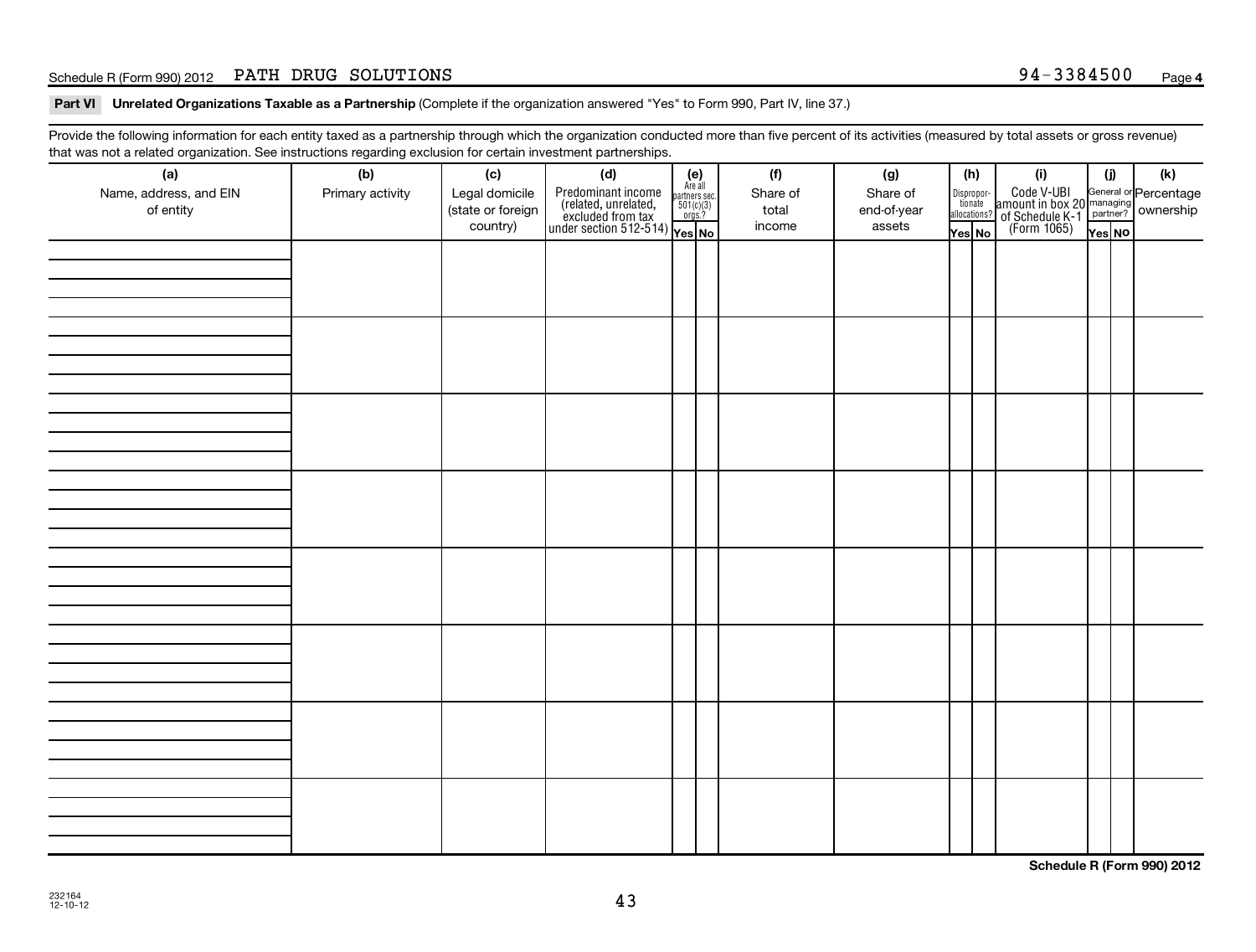|                 | Complete this part to provide additional information for responses to questions on Schedule R (see instructions). |                            |
|-----------------|-------------------------------------------------------------------------------------------------------------------|----------------------------|
|                 |                                                                                                                   |                            |
|                 |                                                                                                                   |                            |
|                 |                                                                                                                   |                            |
|                 |                                                                                                                   |                            |
|                 |                                                                                                                   |                            |
|                 |                                                                                                                   |                            |
|                 |                                                                                                                   |                            |
|                 |                                                                                                                   |                            |
|                 |                                                                                                                   |                            |
|                 |                                                                                                                   |                            |
|                 |                                                                                                                   |                            |
|                 |                                                                                                                   |                            |
|                 |                                                                                                                   |                            |
|                 |                                                                                                                   |                            |
|                 |                                                                                                                   |                            |
|                 |                                                                                                                   |                            |
|                 |                                                                                                                   |                            |
|                 |                                                                                                                   |                            |
|                 |                                                                                                                   |                            |
|                 |                                                                                                                   |                            |
|                 |                                                                                                                   |                            |
|                 |                                                                                                                   |                            |
|                 |                                                                                                                   |                            |
|                 |                                                                                                                   |                            |
|                 |                                                                                                                   |                            |
|                 |                                                                                                                   |                            |
|                 |                                                                                                                   |                            |
|                 |                                                                                                                   |                            |
|                 |                                                                                                                   |                            |
|                 |                                                                                                                   |                            |
|                 |                                                                                                                   |                            |
|                 |                                                                                                                   |                            |
|                 |                                                                                                                   |                            |
|                 |                                                                                                                   |                            |
|                 |                                                                                                                   |                            |
|                 |                                                                                                                   |                            |
| 232165 12-10-12 |                                                                                                                   | Schedule R (Form 990) 2012 |
|                 | $\bf 44$<br>2012.05000 PATH DRUG SOLUTIONS                                                                        |                            |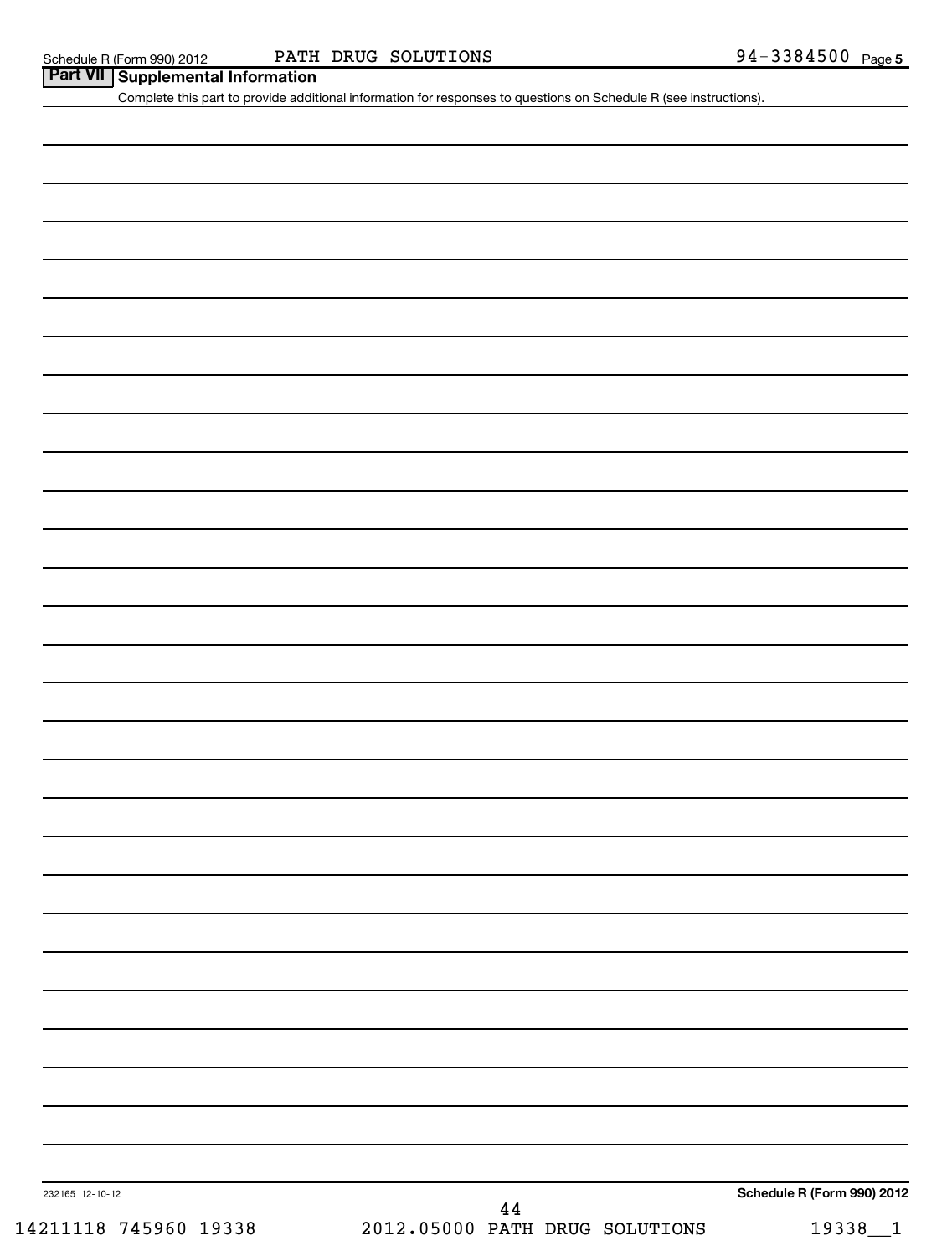**2**  $\lfloor x \rfloor$ 

● If you are filing for an Additional (Not Automatic) 3-Month Extension, complete only Part II and check this box <sub>……………………</sub>………

**Note.**  Only complete Part II if you have already been granted an automatic 3-month extension on a previously filed Form 8868.

|                                                               | • If you are filing for an Automatic 3-Month Extension, complete only Part I (on page 1).                                                                          |            |                                                                |                            |                                         |                         |  |  |
|---------------------------------------------------------------|--------------------------------------------------------------------------------------------------------------------------------------------------------------------|------------|----------------------------------------------------------------|----------------------------|-----------------------------------------|-------------------------|--|--|
| Part II                                                       | Additional (Not Automatic) 3-Month Extension of Time. Only file the original (no copies needed).                                                                   |            |                                                                |                            |                                         |                         |  |  |
|                                                               | Enter filer's identifying number, see instructions                                                                                                                 |            |                                                                |                            |                                         |                         |  |  |
| Type or                                                       | Name of exempt organization or other filer, see instructions                                                                                                       |            |                                                                |                            | Employer identification number (EIN) or |                         |  |  |
| print                                                         |                                                                                                                                                                    |            |                                                                |                            |                                         |                         |  |  |
| File by the                                                   | PATH DRUG SOLUTIONS                                                                                                                                                | 94-3384500 |                                                                |                            |                                         |                         |  |  |
| due date for<br>filing your                                   | Number, street, and room or suite no. If a P.O. box, see instructions.                                                                                             |            |                                                                |                            | Social security number (SSN)            |                         |  |  |
| 2201 WESTLAKE AVENUE, NO. 200<br>return. See<br>instructions. |                                                                                                                                                                    |            |                                                                |                            |                                         |                         |  |  |
|                                                               | City, town or post office, state, and ZIP code. For a foreign address, see instructions.                                                                           |            |                                                                |                            |                                         |                         |  |  |
|                                                               | 98121<br>SEATTLE, WA                                                                                                                                               |            |                                                                |                            |                                         |                         |  |  |
|                                                               |                                                                                                                                                                    |            |                                                                |                            |                                         | 0 1                     |  |  |
|                                                               | Enter the Return code for the return that this application is for (file a separate application for each return)                                                    |            |                                                                |                            |                                         |                         |  |  |
|                                                               |                                                                                                                                                                    |            |                                                                |                            |                                         |                         |  |  |
| Application                                                   |                                                                                                                                                                    | Return     | Application                                                    |                            |                                         | Return                  |  |  |
| Is For                                                        |                                                                                                                                                                    | Code       | Is For                                                         |                            |                                         | Code                    |  |  |
|                                                               | Form 990 or Form 990-EZ<br>Form 990-BL                                                                                                                             | 01<br>02   |                                                                |                            |                                         | 08                      |  |  |
|                                                               | Form 4720 (individual)                                                                                                                                             | 03         | Form 1041-A<br>Form 4720                                       |                            |                                         | 09                      |  |  |
|                                                               | Form 990-PF                                                                                                                                                        | 04         | Form 5227                                                      |                            |                                         | 10                      |  |  |
|                                                               | Form 990-T (sec. 401(a) or 408(a) trust)                                                                                                                           | 05         | Form 6069                                                      |                            |                                         | 11                      |  |  |
|                                                               | Form 990-T (trust other than above)                                                                                                                                | 06         | Form 8870                                                      |                            |                                         | 12                      |  |  |
|                                                               | STOP! Do not complete Part II if you were not already granted an automatic 3-month extension on a previously filed Form 8868.                                      |            |                                                                |                            |                                         |                         |  |  |
|                                                               |                                                                                                                                                                    |            | OLIVIA POLIUS, CHIEF FINANCIAL OFFICER                         |                            |                                         |                         |  |  |
|                                                               | The books are in the care of > 2201 WESTLAKE AVENUE, SUTIE 200 - SEATTLE, WA 98121                                                                                 |            |                                                                |                            |                                         |                         |  |  |
|                                                               | Telephone No. $\triangleright$ (206) 285-3500                                                                                                                      |            | FAX No.                                                        |                            |                                         |                         |  |  |
|                                                               |                                                                                                                                                                    |            |                                                                |                            |                                         |                         |  |  |
|                                                               | If this is for a Group Return, enter the organization's four digit Group Exemption Number (GEN) [If this is for the whole group, check this                        |            |                                                                |                            |                                         |                         |  |  |
| $box \blacktriangleright$                                     | . If it is for part of the group, check this box $\blacktriangleright$ $\Box$ and attach a list with the names and EINs of all members the extension is for.       |            |                                                                |                            |                                         |                         |  |  |
| 4                                                             | I request an additional 3-month extension of time until                                                                                                            |            | <b>NOVEMBER 15, 2013</b>                                       |                            |                                         |                         |  |  |
| 5                                                             | For calendar year $2012$ , or other tax year beginning                                                                                                             |            | , and ending                                                   |                            |                                         |                         |  |  |
| 6                                                             | If the tax year entered in line 5 is for less than 12 months, check reason:                                                                                        |            | Initial return                                                 | Final return               |                                         |                         |  |  |
|                                                               | Change in accounting period                                                                                                                                        |            |                                                                |                            |                                         |                         |  |  |
| 7                                                             | State in detail why you need the extension                                                                                                                         |            |                                                                |                            |                                         |                         |  |  |
|                                                               | ADDITIONAL TIME IS REQUIRED TO FILE A COMPLETE AND ACCURATE RETURN.                                                                                                |            |                                                                |                            |                                         |                         |  |  |
|                                                               |                                                                                                                                                                    |            |                                                                |                            |                                         |                         |  |  |
|                                                               |                                                                                                                                                                    |            |                                                                |                            |                                         |                         |  |  |
|                                                               | 8a If this application is for Form 990-BL, 990-PF, 990-T, 4720, or 6069, enter the tentative tax, less any                                                         |            |                                                                |                            |                                         | 0.                      |  |  |
|                                                               | nonrefundable credits. See instructions.                                                                                                                           |            |                                                                | 8a                         | -\$                                     |                         |  |  |
| b                                                             | If this application is for Form 990-PF, 990-T, 4720, or 6069, enter any refundable credits and estimated                                                           |            |                                                                |                            |                                         |                         |  |  |
|                                                               | tax payments made. Include any prior year overpayment allowed as a credit and any amount paid                                                                      |            |                                                                |                            |                                         | 0.                      |  |  |
|                                                               | previously with Form 8868.<br>Balance due. Subtract line 8b from line 8a. Include your payment with this form, if required, by using                               |            |                                                                | 8b                         | \$                                      |                         |  |  |
| с                                                             | EFTPS (Electronic Federal Tax Payment System). See instructions.                                                                                                   |            |                                                                | 8с                         | \$                                      | 0.                      |  |  |
|                                                               |                                                                                                                                                                    |            | Signature and Verification must be completed for Part II only. |                            |                                         |                         |  |  |
|                                                               | Under penalties of perjury, I declare that I have examined this form, including accompanying schedules and statements, and to the best of my knowledge and belief, |            |                                                                |                            |                                         |                         |  |  |
|                                                               | it is true, correct, and complete, and that I am authorized to prepare this form.                                                                                  |            |                                                                |                            |                                         |                         |  |  |
| Signature $\blacktriangleright$                               | Title $\blacktriangleright$ CPA                                                                                                                                    |            |                                                                | Date $\blacktriangleright$ |                                         |                         |  |  |
|                                                               |                                                                                                                                                                    |            |                                                                |                            |                                         | Form 8868 (Rev. 1-2013) |  |  |